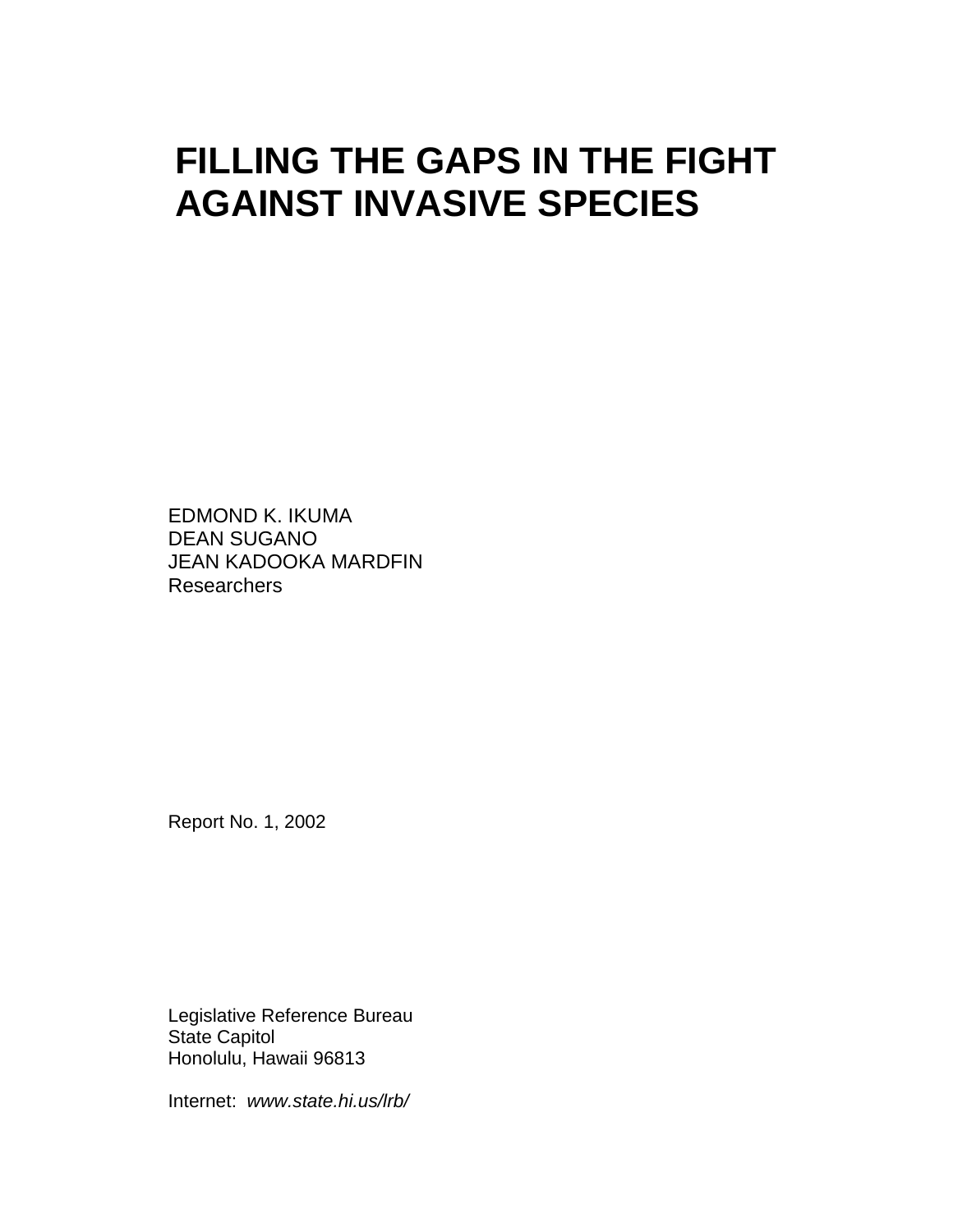This report has been cataloged as follows:

Ikuma, Edmond K. + Sugano, Dean + Mardfin, Jean Kadooka

Filling the gaps in the fight against invasive species. Honolulu, HI: Legislative Reference Bureau, January 2002.

1. Animal introduction - United States - States - Hawaii. 2. Alien plants - United States - States - Hawaii. 3. Pest introduction - United States - States - Hawaii. KFH421.5.L35 A25 02-1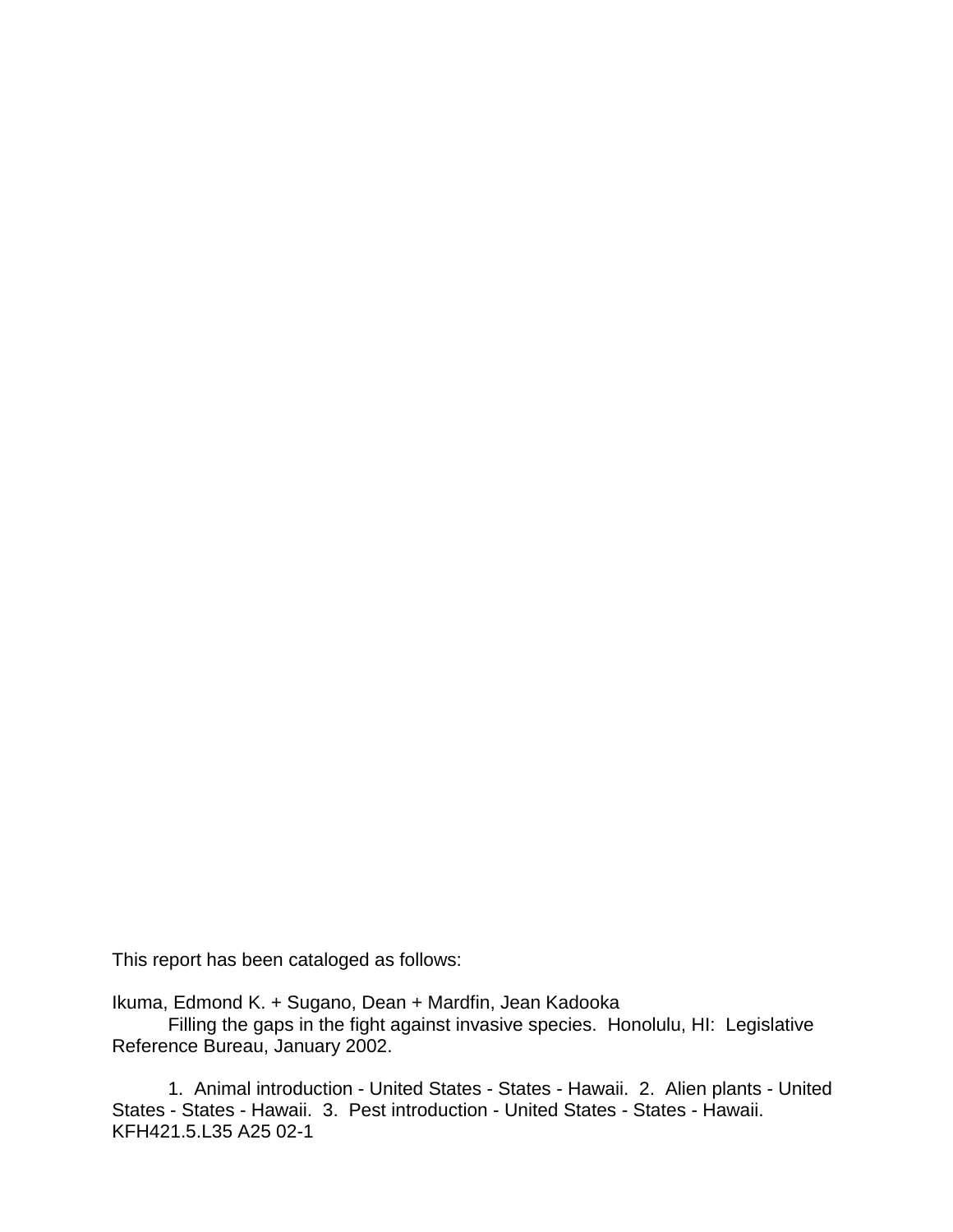### **FOREWORD**

This study was prepared in response to Senate Concurrent Resolution No. 45, H.D. 1 (2001). The concurrent resolution directed the Legislative Reference Bureau to conduct a study on policy recommendations and funding options for a comprehensive alien invasive species protection and control program for the State of Hawaii.

The Bureau extends its appreciation to the many federal, state, private agencies, and individuals who generously and promptly provided information and assistance in the preparation of this study.

> Wendell K. Kimura Acting Director

January 2002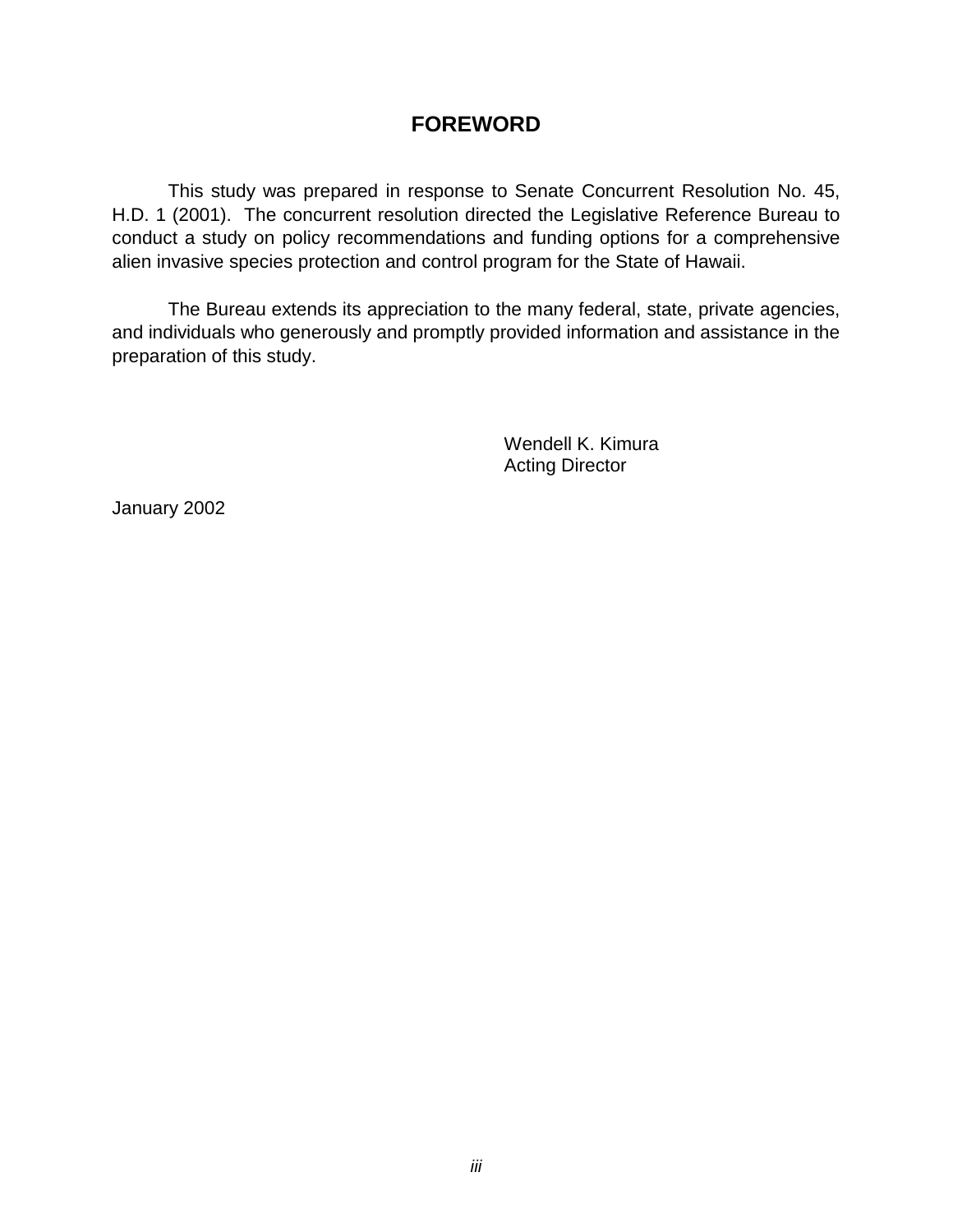### **FACT SHEET**

#### **I. Highlights**

- A. The alien invasive species problem in Hawaii is both serious and daunting. The damage that invasive species cause and may potentially cause affects the State's health and safety, as well as its economic and environmental well being.
- B. The present system to fight invasive species is comprised of dedicated state, federal and private agencies. The system, however, is plagued with serious gaps and leaks.
- C. Two of the more major gaps involve funding problems and administering invasive species programs.
- D. This report addresses these gaps by recommending the establishment of an Invasive Species Administrator/Coordinator and suggesting various sources of funding to finance invasive species programs.

#### **II. Anticipated Questions**

A. Will the establishment of an Invasive Species Administrator/Coordinator and the use of various funding sources suggested by this study solve the invasive species problem in Hawaii?

*Answer*: No. Although the administration of programs and money are two very important issues in the fight against invasive species, they are by no means a panacea.

It is important to understand that alien invasive species are not limited to just the miconia, Brown tree snake, or Caribbean coqui frog. "Invasive species" is a collective term that refers to all foreign plants, animals and organisms that are harmful to Hawaii. Recognition of this "big picture" is necessary to appreciate the overall damage caused by all invasive species and to formulate programs and policies that appreciate the longterm requirements necessary to effectively and efficiently utilize funds and resources.

It is also important for the Legislature to realize that funding for invasive species is an on-going cost. The elimination of the coqui frog or miconia or any other pest will not of itself solve the invasive species problem. Like any other budget line item such as education or housing, the invasive species problem is a recurring legislative concern.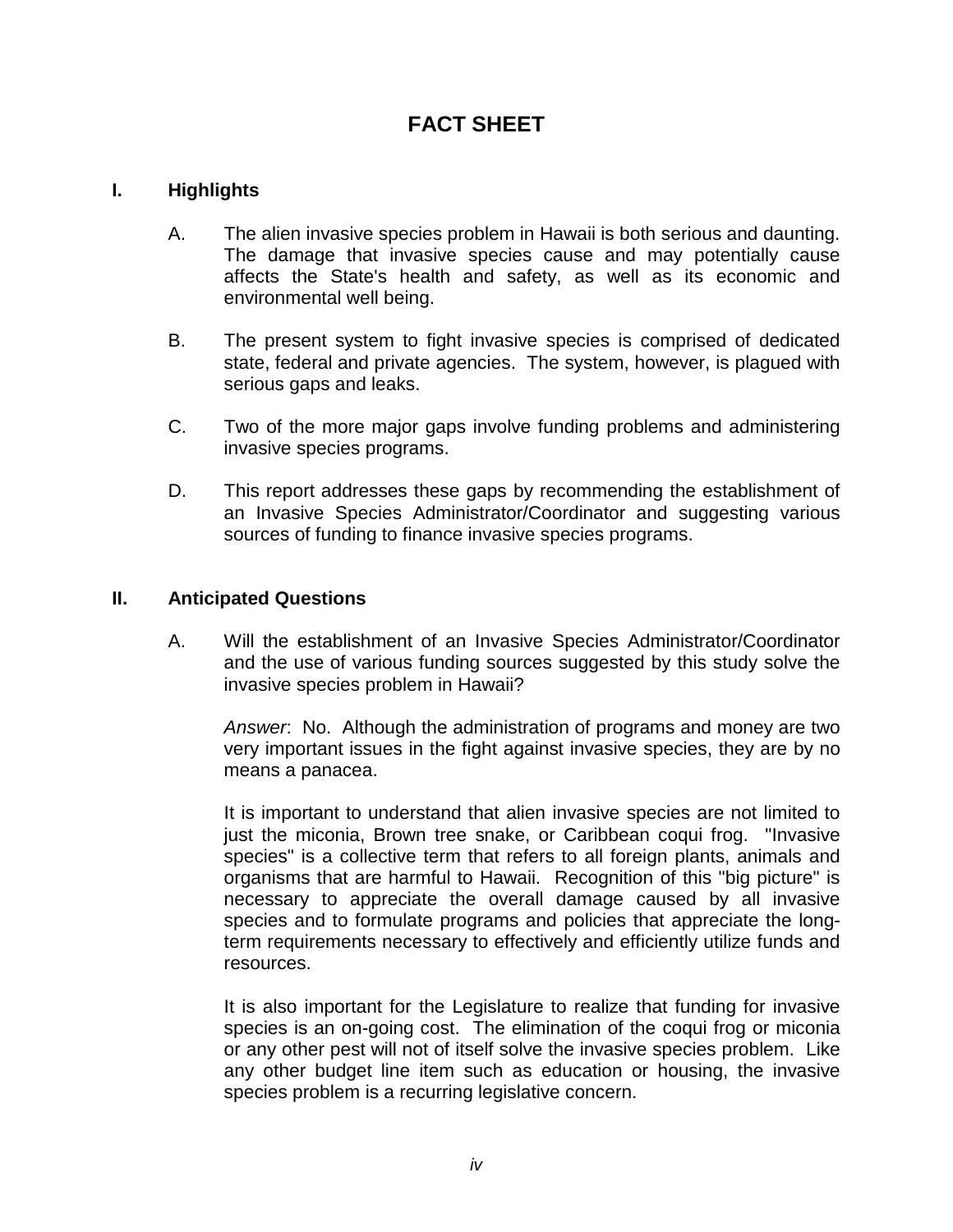B. How much will it cost to solve the invasive species problem?

*Answer:* For one year, the estimated cost of financing all invasive species programs is approximately \$50 million. Obviously, that amount is beyond the reach of the State, especially in this economic climate.

It is more important for the Legislature to focus on the on-going nature of the funding problem and to designate dedicated sources of funding for fighting invasive species, as well as to concentrate funding on prevention and inspection activities to achieve the greatest return on funds expended.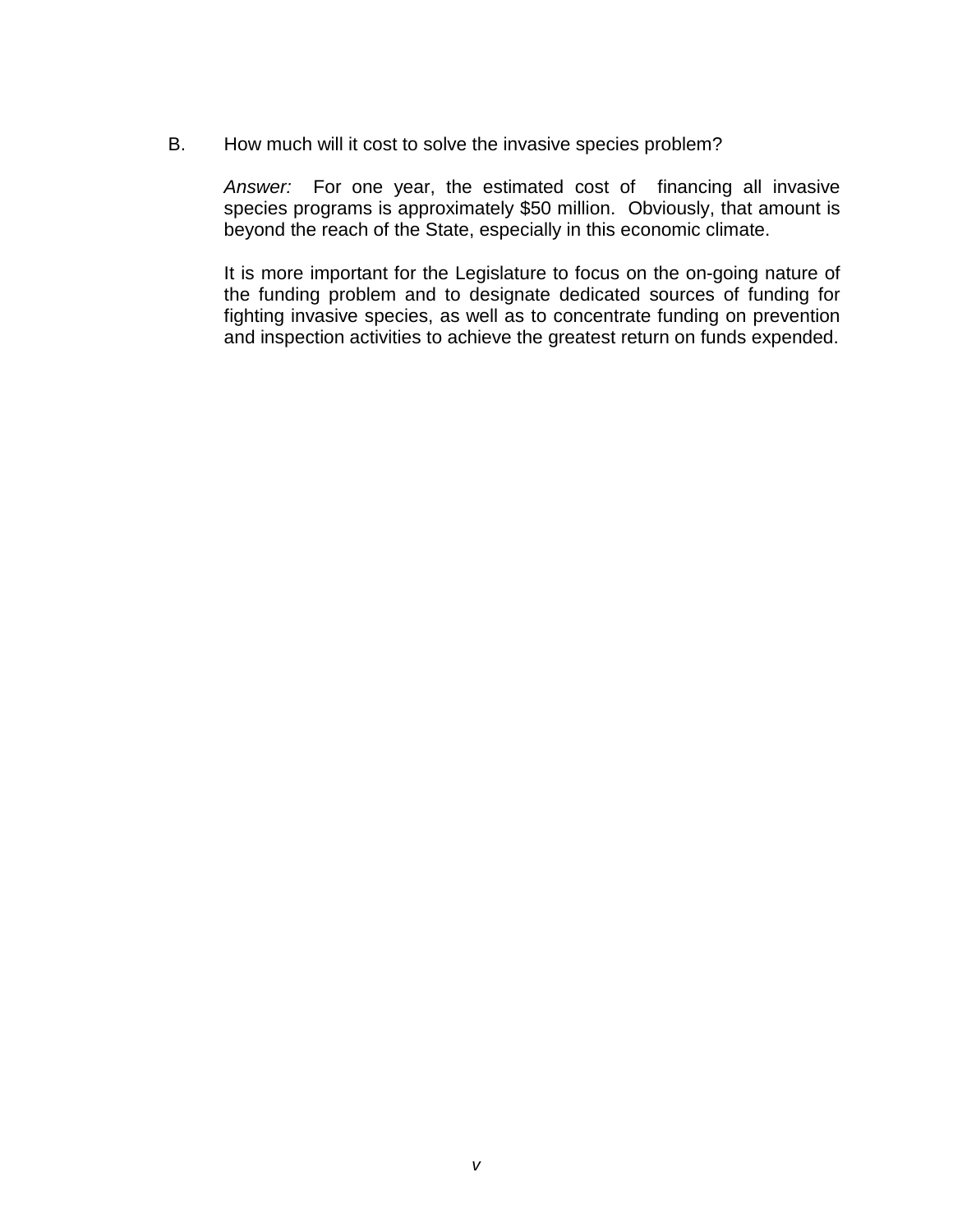# **TABLE OF CONTENTS**

# Page

|    |                                                              | iii                                                                                     |
|----|--------------------------------------------------------------|-----------------------------------------------------------------------------------------|
|    |                                                              | iv                                                                                      |
| 1. |                                                              | 1                                                                                       |
|    | What is so Bad About a Foreign Plant or Animal in Hawaii?    | $\mathbf 1$<br>1<br>$\overline{c}$<br>$\frac{2}{3}$<br>$\overline{4}$<br>$\overline{4}$ |
| 2. | SCOPE OF THE INVASIVE SPECIES PROBLEM ON GLOBAL              | 5                                                                                       |
|    | Why is the Invasive Species Problem so much Worse in Hawaii? | 5<br>$6\phantom{1}6$<br>$\overline{7}$<br>$\overline{7}$<br>8<br>10<br>10               |
| 3. | THE ECONOMIC AND ENVIRONMENTAL COSTS TO HAWAII               | 13<br>13<br>13<br>14                                                                    |
| 4. | HEALTH AND SAFETY ISSUES FOR HAWAII ASSOCIATED               | 15<br>17                                                                                |
|    |                                                              | 19                                                                                      |
|    |                                                              | 20                                                                                      |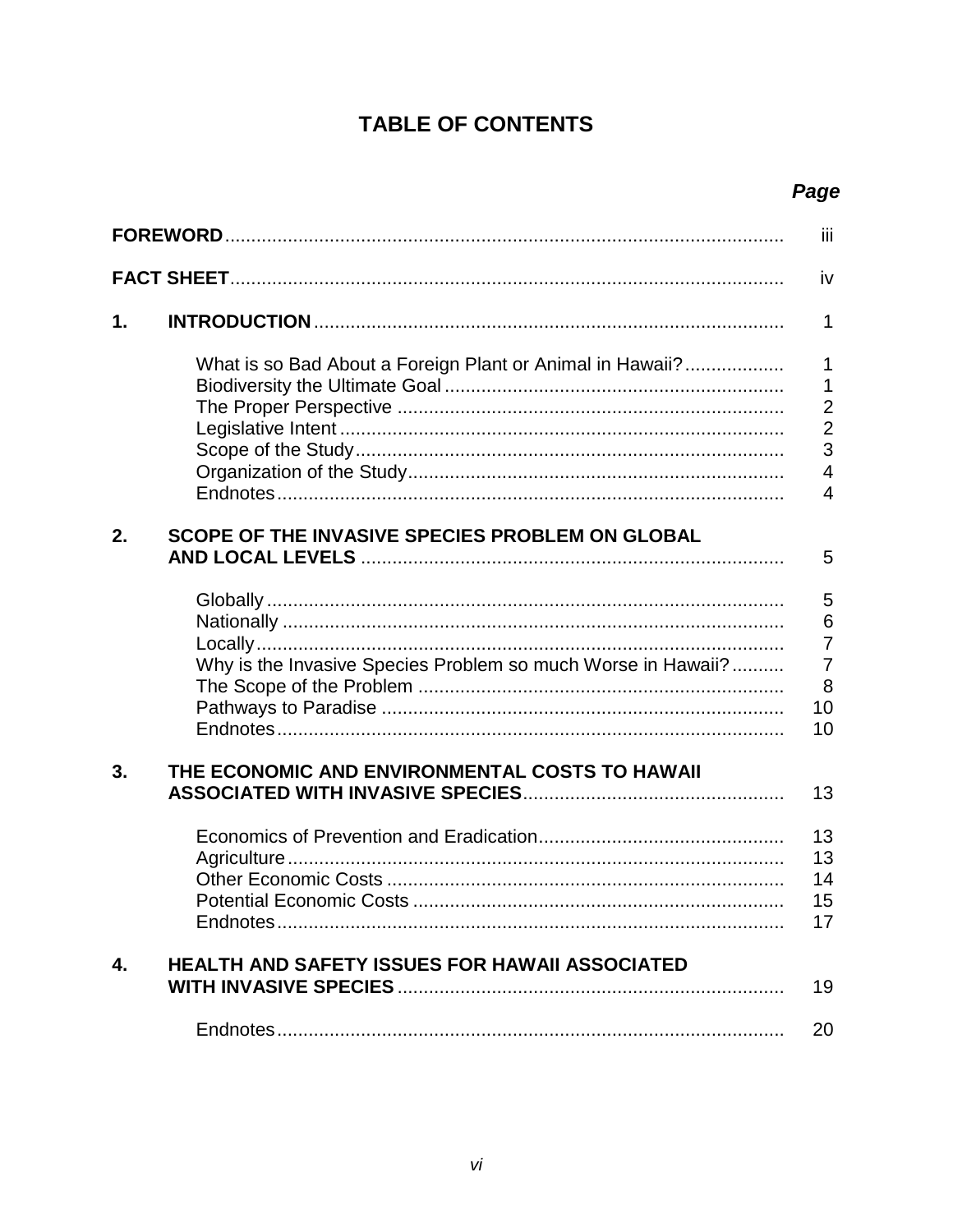# *Page*

| <b>STATE AND FEDERAL AGENCIES HAVING RESPONSIBILITIES</b>      |
|----------------------------------------------------------------|
| Inspection                                                     |
|                                                                |
|                                                                |
| Plant Quarantine Branch, Plant Industry Division, HDOA         |
|                                                                |
|                                                                |
|                                                                |
| Plant Pest Control Branch (PPC), Plant Industry Division,      |
|                                                                |
| Inspection and Quarantine Branch (IQB), Animal Industry        |
|                                                                |
|                                                                |
| Livestock Disease Control Branch (LDC), Animal Industry        |
|                                                                |
|                                                                |
| U.S. Customs Service, Department of Treasury                   |
| U.S. Fish and Wildlife Service (USFWS), Department of          |
|                                                                |
| Plant Protection and Quarantine Branch (PPQ), Animal           |
| and Plant Health Inspection Service (APHIS), U.S.              |
|                                                                |
|                                                                |
|                                                                |
| U.S. Food and Drug Administration (FDA), Department of         |
|                                                                |
| Eradication                                                    |
|                                                                |
| Plant Quarantine Branch (PQ), Plant Industry Division, HDOA    |
| Plant Pest Control Branch (PPC), Plant Industry Division,      |
|                                                                |
| Division of Forestry and Wildlife (DFW), DLNR                  |
|                                                                |
| Vector Control Branch (VCB), Environmental Health              |
|                                                                |
|                                                                |
| U.S. Fish and Wildlife Service (USFWS), Department of Interior |
| Institute of Pacific Islands Forestry, U.S. Forest Service and |
| Tropical Fruit and Vegetable Research Laboratory,              |
| Agricultural Research Service, U.S. Department of              |
|                                                                |
| National Park Service, U.S. Department of Interior             |
|                                                                |
|                                                                |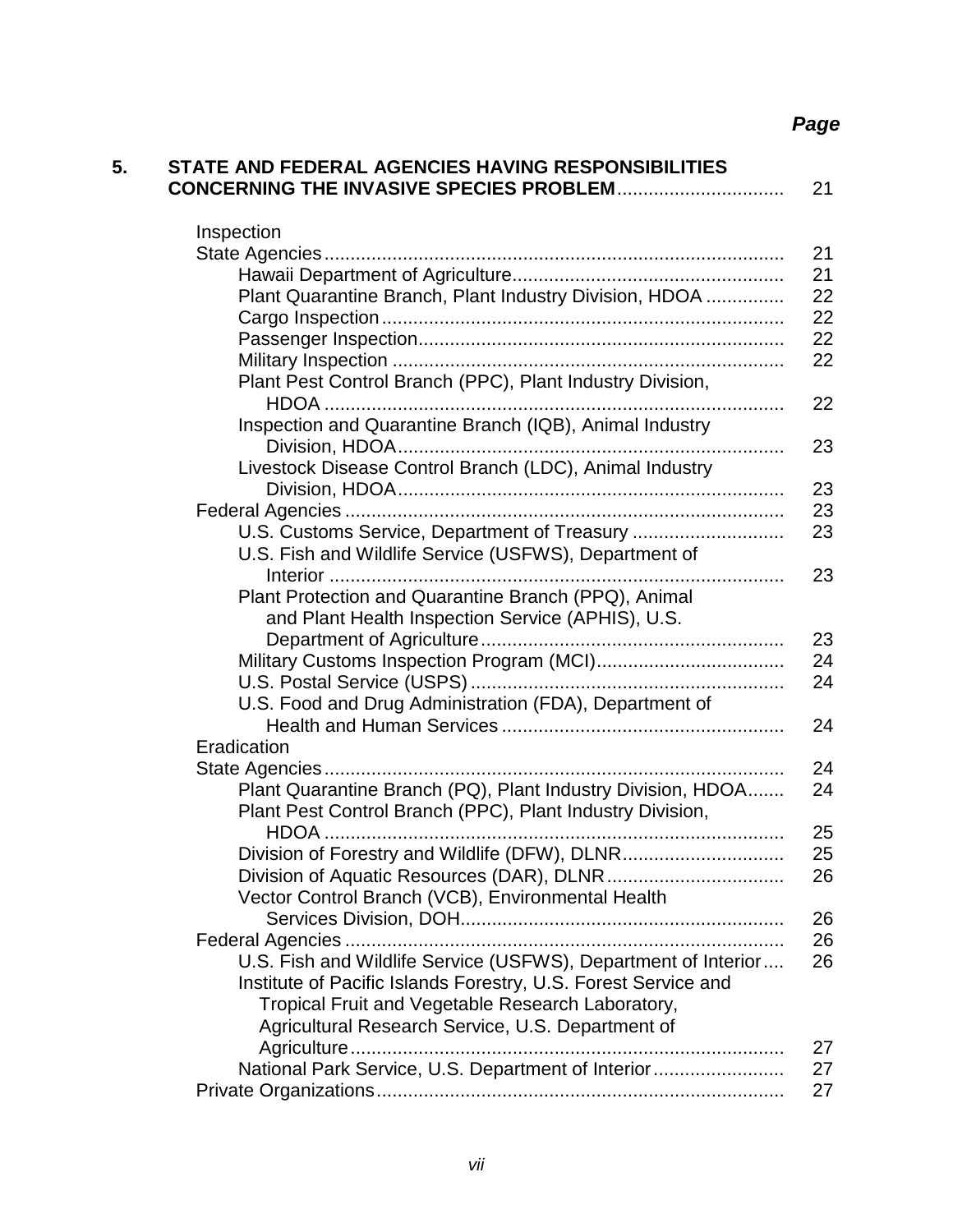# Page

|    | Collaborative Efforts Between Organizations in the Public,<br>Private, and Non-Profit Sectors and Among Government |    |
|----|--------------------------------------------------------------------------------------------------------------------|----|
|    |                                                                                                                    | 27 |
|    |                                                                                                                    | 29 |
|    |                                                                                                                    | 30 |
|    |                                                                                                                    | 30 |
|    |                                                                                                                    |    |
| 6. |                                                                                                                    | 31 |
|    |                                                                                                                    | 31 |
|    |                                                                                                                    | 32 |
|    |                                                                                                                    | 32 |
|    |                                                                                                                    | 33 |
| 7. |                                                                                                                    | 34 |
|    |                                                                                                                    |    |
|    |                                                                                                                    | 34 |
|    |                                                                                                                    | 34 |
|    | How much is Needed to Fight Invasive Species?                                                                      | 34 |
|    | How much does the State Spend Fighting Invasive Species?                                                           | 34 |
|    |                                                                                                                    | 35 |
|    |                                                                                                                    | 35 |
|    |                                                                                                                    | 39 |
|    |                                                                                                                    | 42 |
|    |                                                                                                                    |    |
| 8. | HOW OTHER JURISDICTIONS ADMINISTER THE CONTROL                                                                     |    |
|    |                                                                                                                    | 49 |
|    |                                                                                                                    |    |
|    |                                                                                                                    | 49 |
|    |                                                                                                                    | 49 |
|    |                                                                                                                    | 50 |
|    |                                                                                                                    | 50 |
|    | Cooperative Efforts Between the New Zealand National                                                               |    |
|    |                                                                                                                    | 50 |
|    |                                                                                                                    | 51 |
|    |                                                                                                                    | 51 |
|    |                                                                                                                    | 51 |
|    |                                                                                                                    | 52 |
|    |                                                                                                                    | 52 |
|    |                                                                                                                    | 53 |
|    |                                                                                                                    | 53 |
|    |                                                                                                                    | 53 |
|    |                                                                                                                    | 55 |
|    |                                                                                                                    | 55 |
|    |                                                                                                                    |    |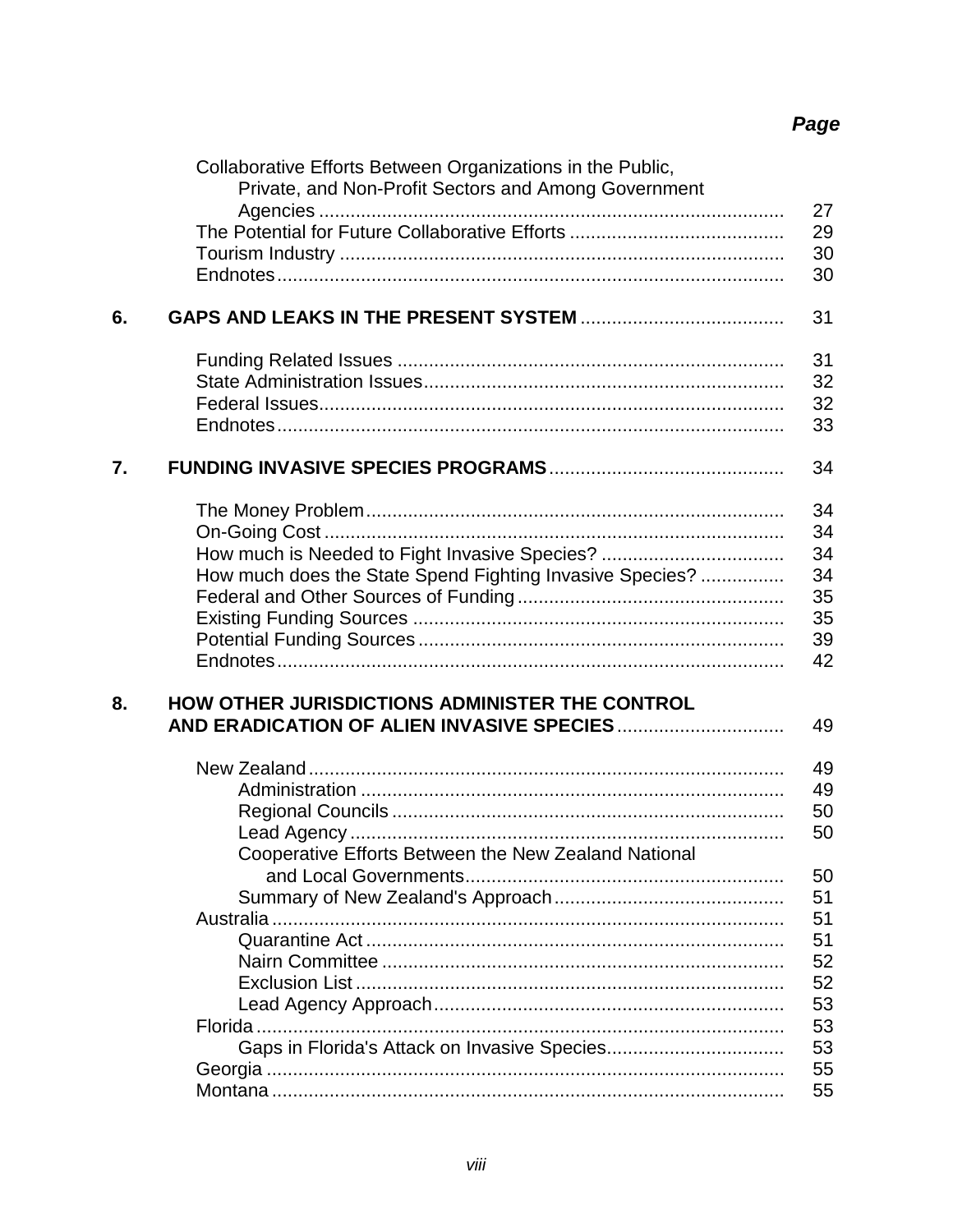# *Page*

|     |                                                    | 56 |
|-----|----------------------------------------------------|----|
|     |                                                    | 56 |
|     |                                                    | 57 |
|     |                                                    | 57 |
|     |                                                    | 58 |
|     |                                                    | 59 |
|     |                                                    | 60 |
| 9.  |                                                    | 62 |
|     |                                                    | 63 |
|     |                                                    | 64 |
|     |                                                    | 65 |
|     |                                                    |    |
| 10. |                                                    | 66 |
|     |                                                    | 66 |
|     | The Need for an Administrator/Coordinator Position | 67 |
|     |                                                    | 70 |
|     |                                                    |    |

# **Table**

# **Appendices**

| Α. | Senate Concurrent Resolution No. 45, H.D. 1, Regular Session of 2001                                                                   | 71         |
|----|----------------------------------------------------------------------------------------------------------------------------------------|------------|
| В. | Laws and Rules or Regulations Administered or Implemented                                                                              | 74         |
| C. |                                                                                                                                        | 78         |
| D. | Recent State Expenditures on Alien Species Prevention/Control                                                                          | 79         |
| E. | Survey of States Regarding Expenditures for Invasive Species Activities                                                                | 80         |
| F. | Transmittal Letter to Mr. Kazu Hayashida, Director of Transportation,<br>from Mr. Barry L. Molar, Manager, Airport Compliance Division | 98         |
| G. | Proposed Legislation Relating to Invasive Species Funding<br>Proposed Legislation Relating to Alien Invasive Species                   | 102<br>111 |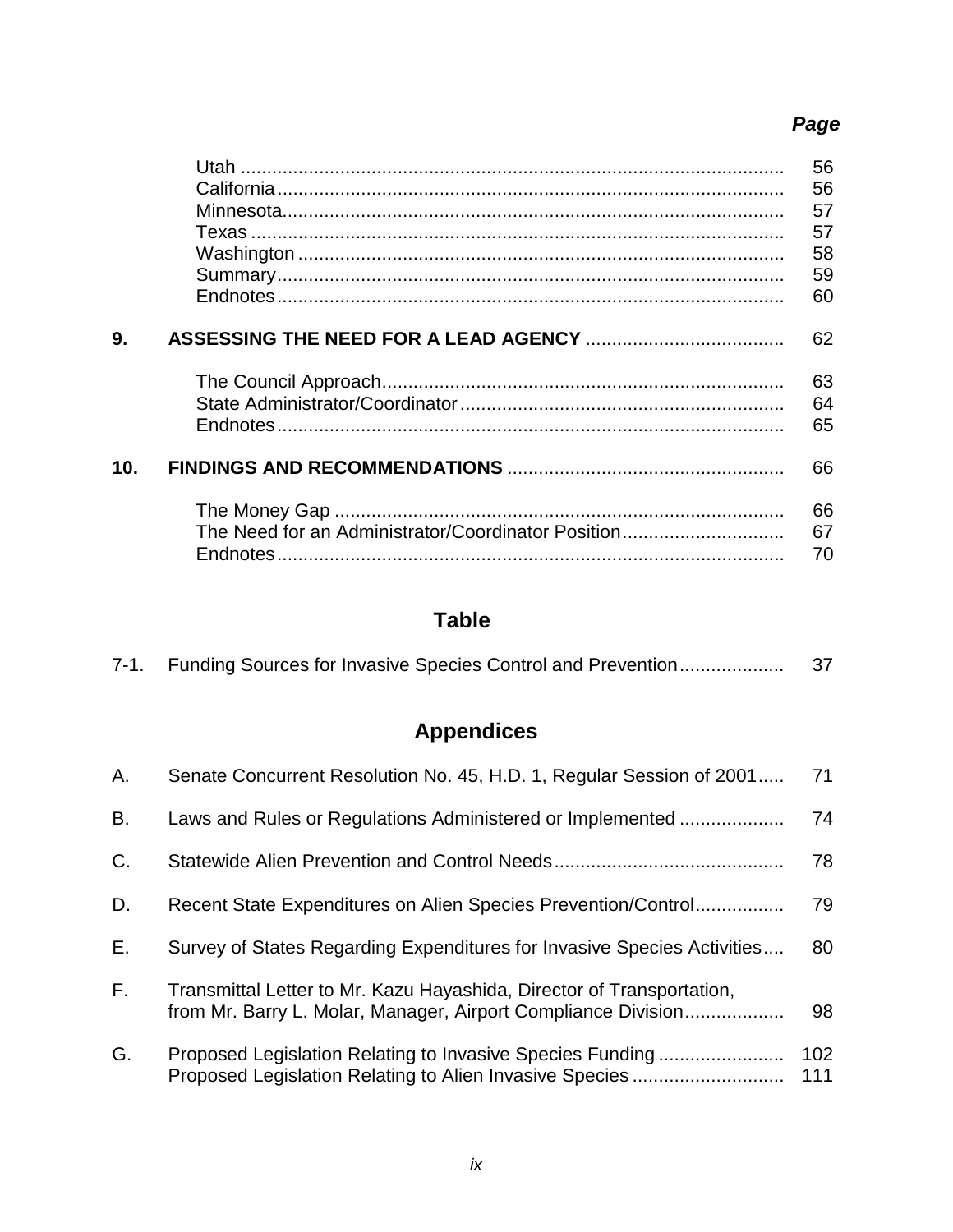### **Chapter 1**

### **INTRODUCTION**

Pursuant to Senate Concurrent Resolution No. 45, H.D. 1 (2001) (see Appendix A), the Legislative Reference Bureau was requested to conduct a study on policy recommendations and funding options for a comprehensive alien invasive species protection and control program for the State of Hawaii.

Simply put, the term "alien invasive species" means foreign plants or animals that have invaded another locality. A dictionary definition of "species" refers to a basic biological category of living things that "are able to breed among themselves, but are not able to breed with members of another species."<sup>1</sup> On a more technical level, alien invasive species refers to plants, animals, organisms, or microorganisms that were moved or transported beyond their natural habitat and have invaded or taken-over another habitat or ecosystem.

In a survey of the more serious alien pests in the Hawaiian Islands, George Staples and Robert Cowie's "Hawaii's Invasive Species," describes the scope of invasive species as "vertebrate and invertebrate [(snails, insects, etc.)], animals and plants that occur in terrestrial (land), freshwater, and marine habitats." Alien species also include "organisms that live underground including minute nematode worms, fungi, and protists (single-celled organisms)," as well as "disease-causing micro-organisms (bacteria, viruses, protists) ..."<sup>2</sup>

#### **What is so Bad About a Foreign Plant or Animal in Hawaii?**

Not all alien species are bad or invasive. Many plants, fruits, vegetables, and domesticated animals such as pineapples, sugarcane, coconuts, and taro, which are all alien to Hawaii, were imported here to provide food, sustenance, and economic growth.

Alien species become invasive in a new environment because the natural predators or other biological mechanism that kept the specie manageable in its former habitat is missing in its new environment. Without this biological balance, invasive species compete with native species for food and territory, alter or destroy natural habitats, change predator/prey relationships, and sometimes transmit foreign diseases or parasites. In doing so, these pests effectively change the biodiversity of a locality and can often cause millions of dollars in damage to local economies.

#### **Biodiversity the Ultimate Goal**

Biodiversity or biological diversity refers to variety within the living world. The world needs biodiversity "to guide important decisions at every level, from local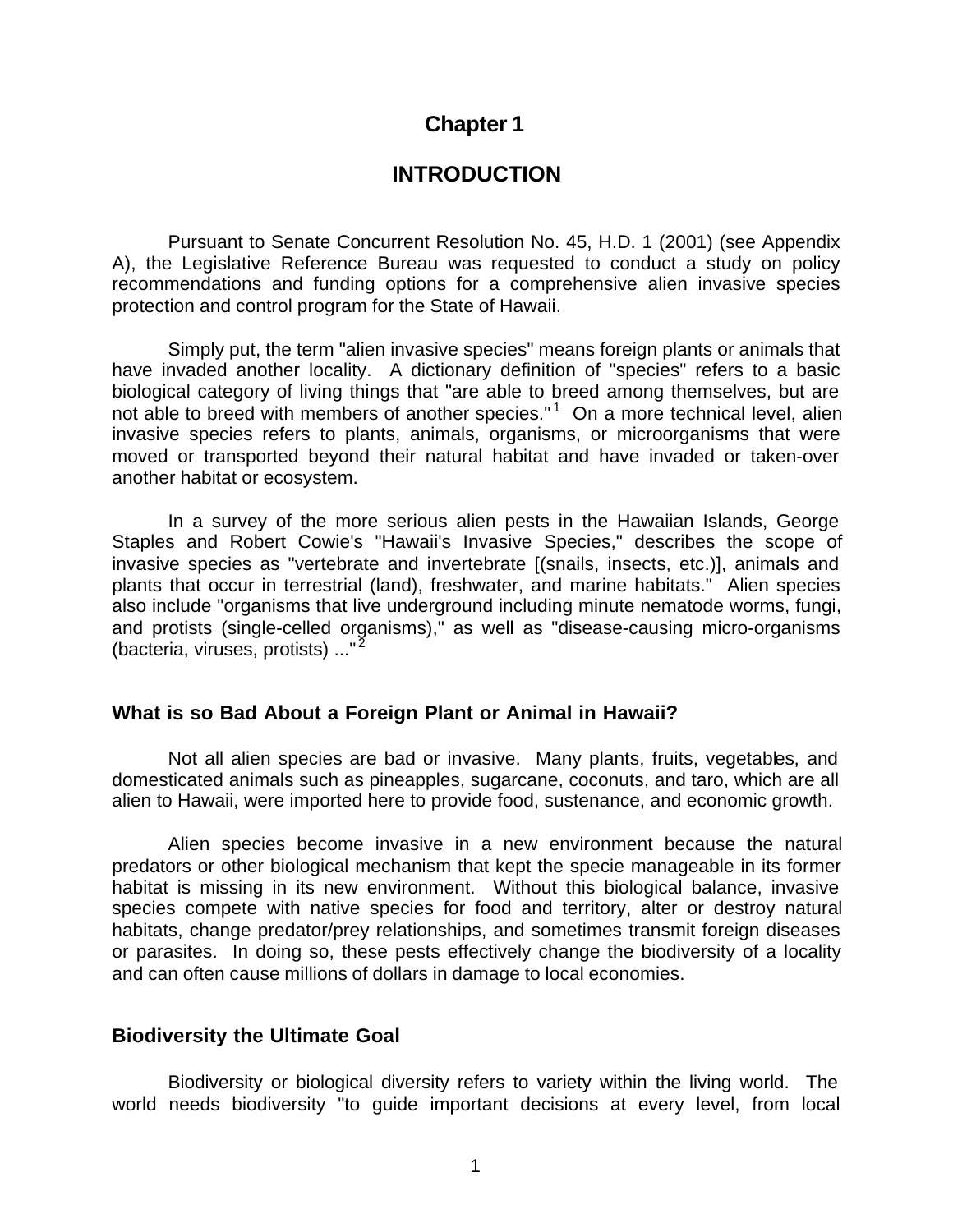#### *FILLING THE GAPS IN THE FIGHT AGAINST INVASIVE SPECIES*

landscaping to federal importation regulations. ...[H]umans need to understand the role of place -- and the *separation* of places -- in shaping the biotic world."<sup>3</sup> (Emphasis in original)

"Based on the number of species per square mile on each of the continents, [biologists] projected that such a landmass would support about 2,000 species of mammals. However, with the continents separate, the earth actually has about 4,200 species of mammals. [T]he complete breakdown of biogeographic barriers [as is the case with invading alien species,] might result in the eventual extinction of more than half of the earth's mammalian species."<sup>4</sup> "The ecological importance of a species can have a direct effect on ... overall biological diversity."<sup>5</sup>

"The continuing destruction and degradation of natural habitats cause more species to become endangered. They also reduce our ecosystem's ability to provide basic ecological services, such as flood control and crop pollination, on which humans depend. Against this backdrop of ecological deterioration, exotic species are emerging as one of the leading threats to our native species and ecosystems."<sup>6</sup>

A case in point is the miconia calvescens plant. The miconia, which some believe was imported into Hawaii as a commercial decorative plant,<sup>7</sup> is a native of South America and can quickly grow up to fifty feet tall with huge "elephant-ear" like leaves that can span more than a foot and a half wide and close to three feet long. $8$  These monstrous plants can grow almost anywhere and create gigantic canopies that not only effectively kill smaller native and non-native plants by blocking the sun's light, but in the process destroy the habitat of native forest birds, animals and insects, as well as threaten watersheds that supply water to thousands of households. Left unchecked, an invasive species like miconia is virtually impossible to eradicate. Maui county alone spends \$1 million a year just to contain the miconia plant.<sup>9</sup>

### **The Proper Perspective**

It is important to understand that alien invasive species are not limited to just miconia, Brown tree snakes, or Caribbean coqui frogs. "Invasive species" is a collective term that refers to all foreign plants, animals and organisms that are harmful to Hawaii. Recognition of this "big picture" is necessary to appreciate the overall damage caused by all invasive species and to formulate programs and policies that appreciate the longterm requirements necessary to effectively and efficiently utilize funds and resources.

#### **Legislative Intent**

The Legislature recognized the environmental and economic threat posed by invasive species and was well aware of the efforts to address this problem by federal, state, county and concerned private organizations. The Legislature, however, was also aware of state invasive species programs that were "piecemeal [and lacked] adequate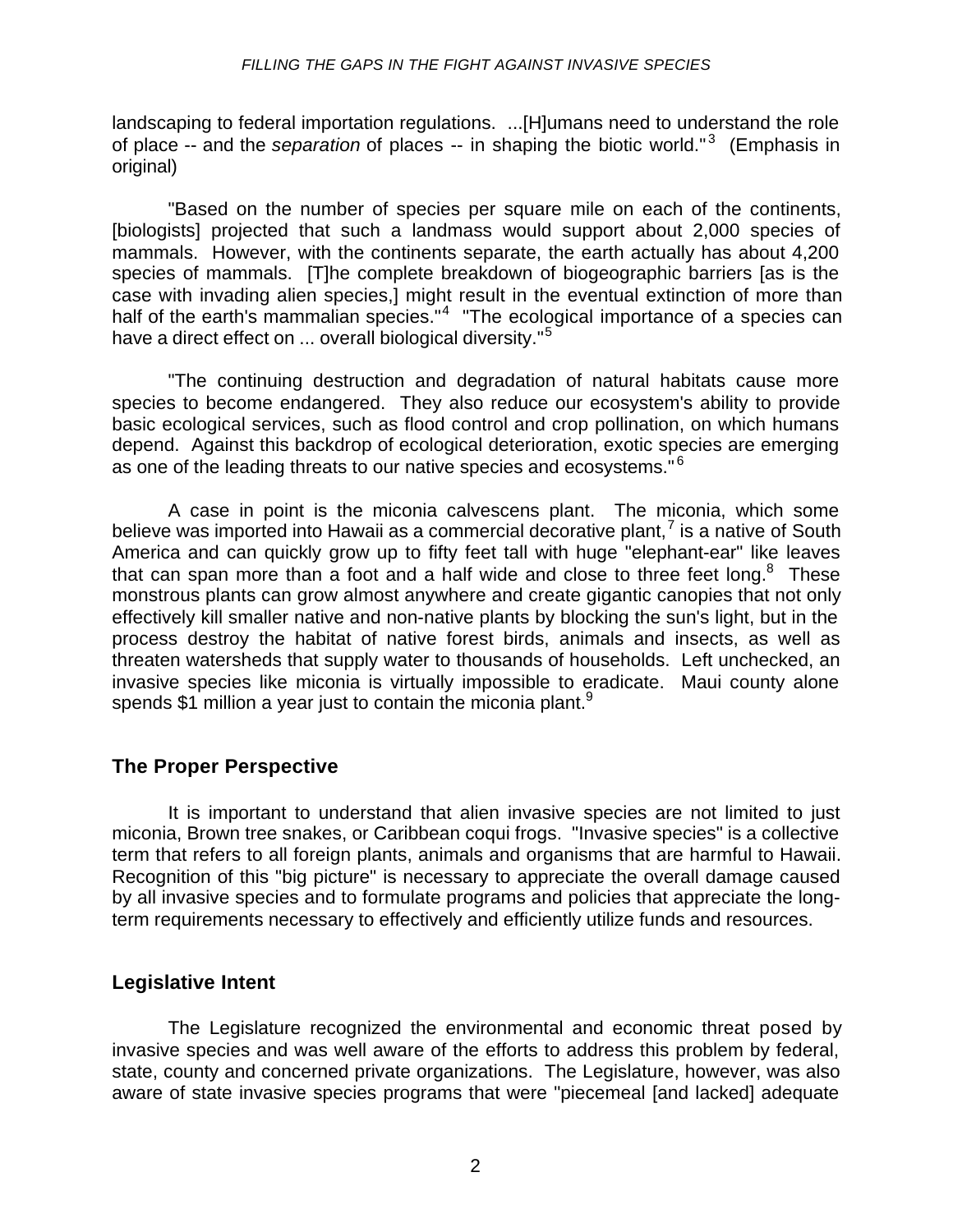rigor, comprehensiveness, and political will ..."<sup>10</sup> To resolve this administrative problem, the Legislature adopted Senate Concurrent Resolution No. 45 in an attempt to provide policy recommendations and funding options to develop a comprehensive invasive species protection and control program for the State of Hawaii.

### **Scope of the Study**

The scope of this study is set-out in the concurrent resolution and requests the Bureau to provide information in the following areas:

- (1) The scope of the invasive species problem on a global and local level;
- (2) The economic and environmental costs to Hawaii associated with invasive species;
- (3) The health and safety issues for Hawaii associated with invasive species;
- (4) Hawaii's existing programs and policies that address the invasive species problem;
- (5) Existing collaborative efforts between organizations in the public, private, and non-profit sectors and among government agencies;
- (6) Potential for future collaborative efforts between organi zations in the public, private, and non-profit sectors and among government agencies;
- (7) Statutory changes the Legislature can make to improve control and prevention of invasive species;
- (8) Assessing the need for a lead state agency for the control and prevention of invasive species, and if deemed necessary, recommending the lead state agency; and
- (9) Evaluating existing funding sources and recommending potential future funding sources for a comprehensive state plan.

This study will concentrate on the larger, more visible species that people generally encounter. Except for invasive species targeted by the Department of Health's Vector Control, organisms that live underground including minute nematode worms, fungi, and protists (single-celled organisms), as well as disease-causing microorganisms will, for the most part, not be included in this study since the primary thrust of on-going efforts are not aimed at these pests.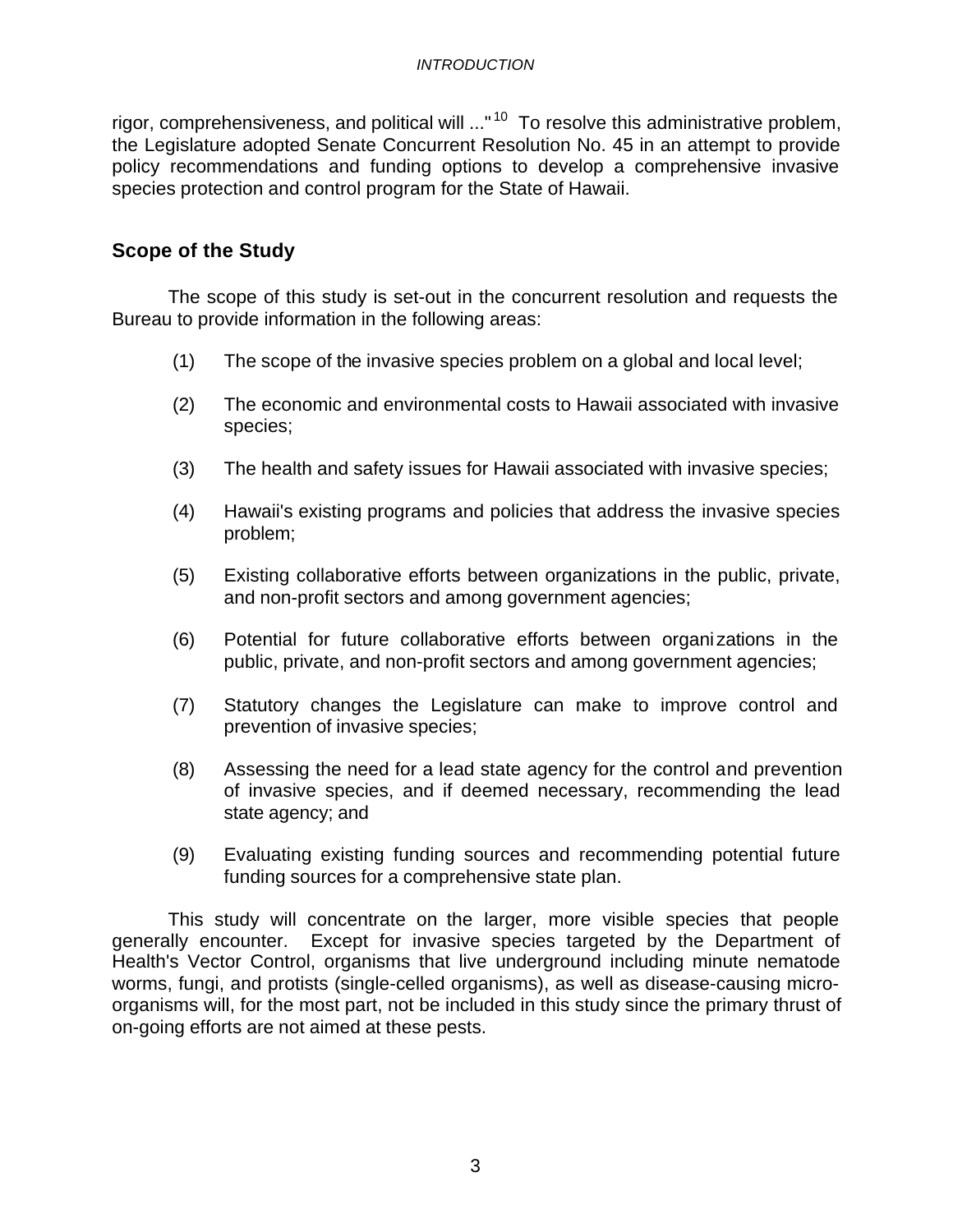Finally, this study does not address the "how to" of controlling and eradicating invasive species. This study is intended to focus on identifying "gaps" and "leaks" in the present system, assessing the need for a lead state agency, and evaluating funding issues related to combating invasive species in Hawaii.

### **Organization of the Study**

This report is generally organized following the above issues as set forth in the concurrent resolution. Each issue is generally treated in a separate chapter with additional chapters discussing the gaps and leaks in the present system to fight invasive species, and how other jurisdictions administer their invasive species programs. The report concludes with recommendations and suggested legislation.

### **Endnotes**

- 1. Random House Webster's College Dictionary 1991.
- 2. Staples, George and Cowie, Robert, 2001, "Hawaii's Invasive Species", Mutual Publishing.
- 3. Van Driesche, Jason and Roy, 2000, "Nature Out of Place", Island Press.
- 4. Id., quoting the "American Scientist", at 33-47.
- 5. World Conservation Monitoring Centre, 1995, "Biodiversity: An Overview", www.wcmc.org.uk/ infoserv/biogen/biogen.html.
- 6. The Nature Conservancy, "America's Least Wanted", a NatureServe Publication.
- 7. Various interviews with state and private agency staff.
- 8. Honolulu Star-Bulletin, September 10, 2001, [www.starbulletin.com.](http://www.starbulletin.com)
- 9. Id.
- 10. Senate Concurrent Resolution No. 45 (2001), p. 1.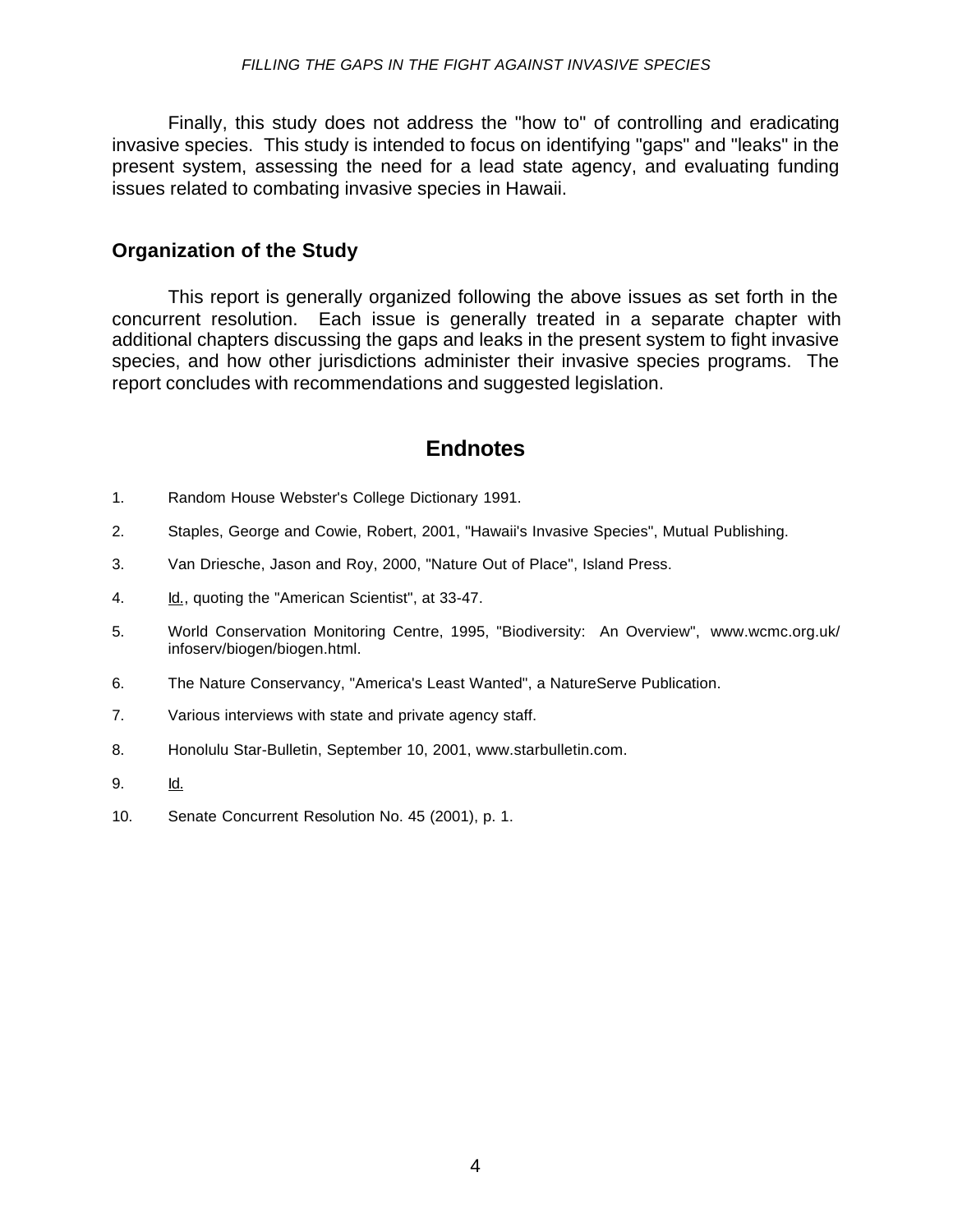### **Chapter 2**

### **SCOPE OF THE INVASIVE SPECIES PROBLEM ON GLOBAL AND LOCAL LEVELS**

#### **Globally**

According to the IUCN -- The World Conservation Union,<sup>1</sup> the expansion of global trade and transport has allowed modern society to gain greater access to and benefits from the world's biological diversity. As a result, the world has become enriched through access to and introduction of different varieties of plant and animal species, including alien species. These species have been used for agriculture, forestry, fishing, ornamental and recreational purposes.<sup>2</sup>

Often, however, the introduction to ecosystems of alien species has carried a heavy price tag, especially in terms of loss of biodiversity and environmental and natural resource damage. As a result, the introduction of alien species has been recognized as one of the most serious threats to our health, and to our ecological, social and economic well being.<sup>3</sup> "The environmental problems caused by alien species worldwide rank with habitat destruction in seriousness."<sup>4</sup> "Tropical rainforests are being cut down faster than they can grow back, and ... the forest is replaced with grassland, usually composed of alien species."<sup>5</sup> "The effects of invasive alien species are often less noticeable than the more obvious habitat destruction such as logging or urban development and in the past have generated less concern among politicians and the general public."<sup>6</sup>

Almost every country is grappling with the problems caused by introduced alien species. Addressing the problem is urgent because the threats increase daily. For example, according to the Invasive Species Advisory Committee<sup>7</sup> and the Van Driesche's "Nature Out of Place":

- Zebra mussels are affecting fisheries and electric power generation in North America causing \$5 billion in damage to water pipes, boat hulls, and other hard surfaces in the region by the end of 2000;
- Water hyacinths are choking wetlands and waterways in Africa and China;
- Brown tree snakes are decimating native bird species on oceanic islands, and pose a major threat to Hawaii;
- Grey squirrels are ousting native Red squirrels in Europe;
- Foot and mouth disease, a highly contagious disease of cloven-hoofed animals has caused the United States to temporarily ban meat imports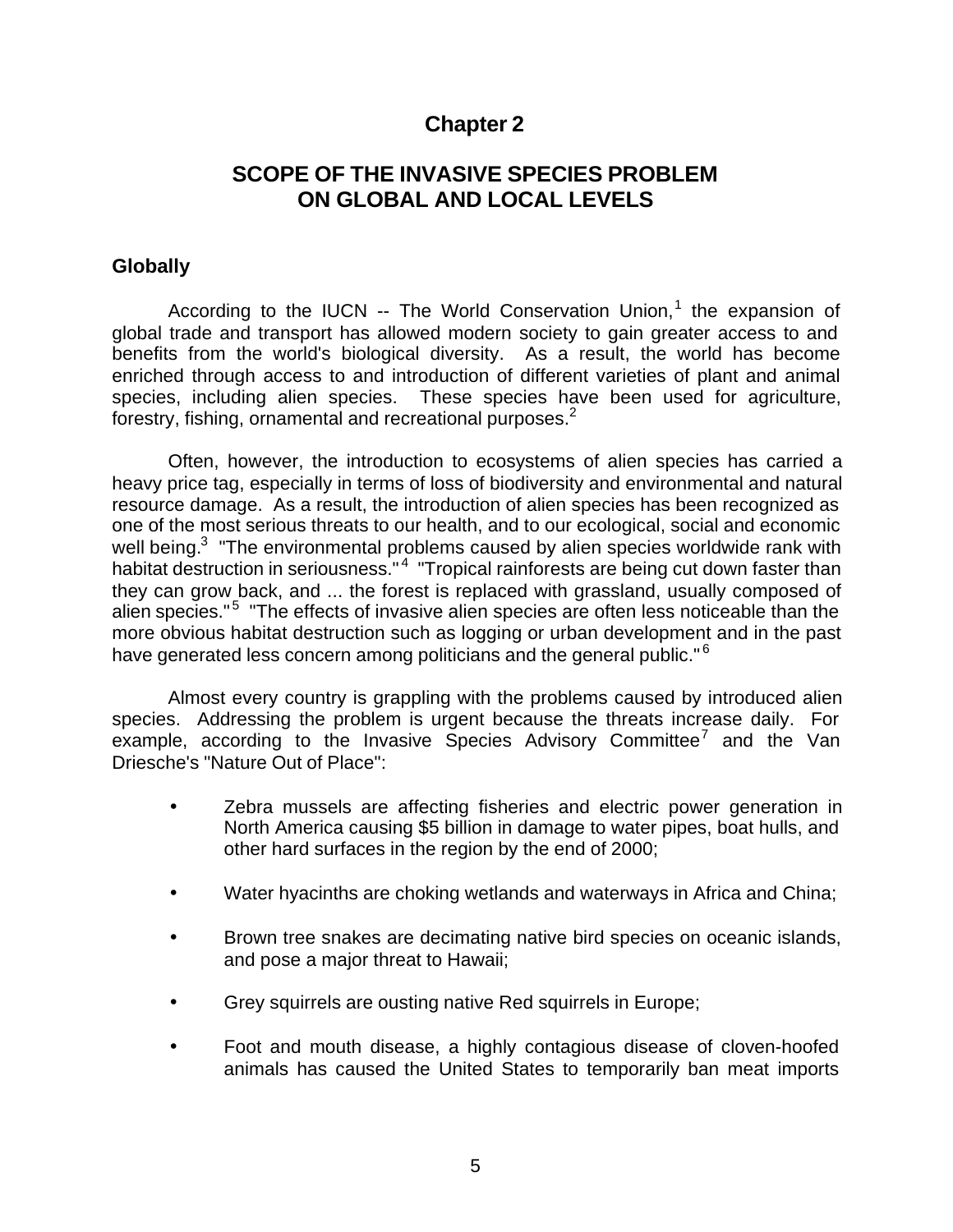from the European Union and Chile costing British companies \$30 billion; and

• A comb jelly, native to the eastern coast of the America's was accidentally released into the Black Sea, provoking the collapse of the already stressed Black Sea fisheries with an estimated \$350 million loss.

Worldwide, the losses to agriculture may be anywhere from \$55 billion to nearly \$248 billion annually.<sup>8</sup> Philippine rice farmers have lost nearly \$1 billion in crops to the invasive golden apple snail. An exotic cattail is strangling rice paddies in the wetlands of northern Nigeria.<sup>9</sup>

The threat of alien species has resulted in numerous international conventions, treaties and agreements. The Convention on Biological Diversity included over 170 countries that addressed alien species introduction, control, and eradication across all biological taxa and ecosystems. To put the worldwide effects of invasive species into perspective, we need only look at the devastation in our own country.

### **Nationally**

There are approximately 50,000 foreign species (not all harmful) that have been introduced in this country and the number is increasing.<sup>10</sup> The National Conference of State Legislatures estimates the total costs attributable to invasive species in the United States amount to \$137 billion each year with an estimated thirty percent of the National Park System in the lower forty-eight states infested by invasive species. The cost to U.S. agriculture alone is approximately  $$72.7$  billion,<sup>11</sup> and the Nature Conservancy reports that invasive species impact nearly half of the species currently listed as "threatened" or "endangered" under the U.S. Federal Endangered Species Act.<sup>12</sup>

On Guam, the Brown Tree Snake originating in the South Pacific and Australia, has exterminated ten to thirteen native bird species, six of twelve native lizard species, and two of three bat species. The Glassy-winged sharpshooter, an invasive insect recently detected in California, carries the plant bacterium Xylella fastidiosa, a disease that has caused nearly \$40 million in losses to California grapes. The disease poses a major economic threat to the grape, raisin, and wine industries, as well as to tourism related activities all valued at nearly \$35 billion annually.<sup>13</sup>

An estimated 138 alien tree and shrub species have invaded native U.S. forest and shrub ecosystems.<sup>14</sup> Also, invading weeds have spread and are invading approximately 700,000 hectares per year (1 hectare = 2.471 acres) of wildlife habitat in the United States.<sup>15</sup> Similarly, European Cheatgrass has invaded and spread throughout the Great Basin in Idaho and Utah, predisposing the invaded habitat to fires.<sup>16</sup> Before the invasion of Cheatgrass, fire burned once every 60-100 years, and shrubs had a chance to become well established. Now, fires occur about every 3-5 years; shrubs and other vegetation are diminished, and competitive monocultures of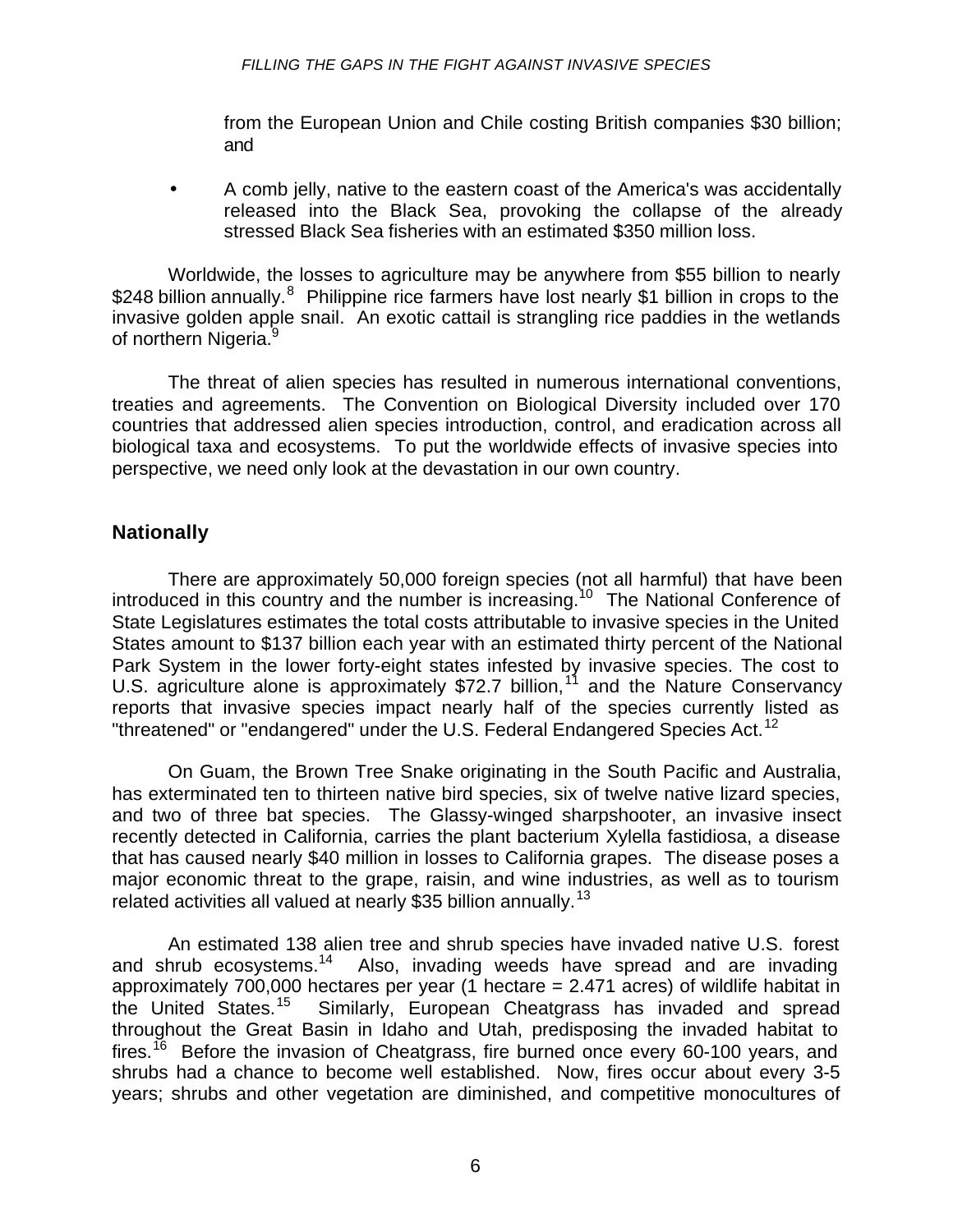Cheatgrass now exist on five million hectares in Idaho and Utah.<sup>17</sup> The animals dependent on the shrubs and other original vegetation have been reduced or eliminated.<sup>18</sup>

Many small mammals have been introduced in the United States, including numerous species of rodents.<sup>19</sup> The total cost of destruction by introduced rats in the United States is more than \$19 billion per year.<sup>20</sup> Introduced cats have also become a serious threat to some native birds and other animals. The total damage to the U.S. bird population is approximately \$14 billion per year.  $21$ 

The list of invading alien species in this country seems almost endless and few dispute the estimated \$137 billion<sup>22</sup> in damage that they cause each year.

### **Locally**

"There is wide-spread agreement among farmers, scientists, government agencies, business people, and others that stopping the influx of new pests is essential to Hawaii's future well-being."<sup>23</sup>

A 1994 report of the United States Office of Technology Assessment declared the Hawaii's alien pest species problem to be the worst in the nation.<sup>24</sup> Governor Cayetano apparently agreed with that assessment in a letter to the National Invasive Species Council when he said, "the invasive species problem [in Hawaii] is the most severe of any state ...".<sup>25</sup>

"Each year an average of twenty new insects become established in our islands, half of which are known pests.... For the past five years, an average of one hundred new alien plants each year have been discovered in the islands."<sup>26</sup>

Additionally, according to the U.S. Geological Survey, Biological Resources Division's Pacific Island Ecosystems Research Center, human colonization of the islands has severely impacted native plant and animal populations -- more than 75 percent of the historically known endemic bird species are now either extinct (23) or endangered (30). Of the nearly 1,300 endemic plant species described from Hawaii, 104 are considered extinct, and 267 of the remaining taxa are either listed or are proposed as endangered or threatened species.

#### **Why is the Invasive Species Problem so much Worse in Hawaii?**

According to the Coordinating Group on Alien Pest Species (CGAPS), an organization composed of private, state, federal, and other interested parties that is dedicated to fighting invasive species in Hawaii: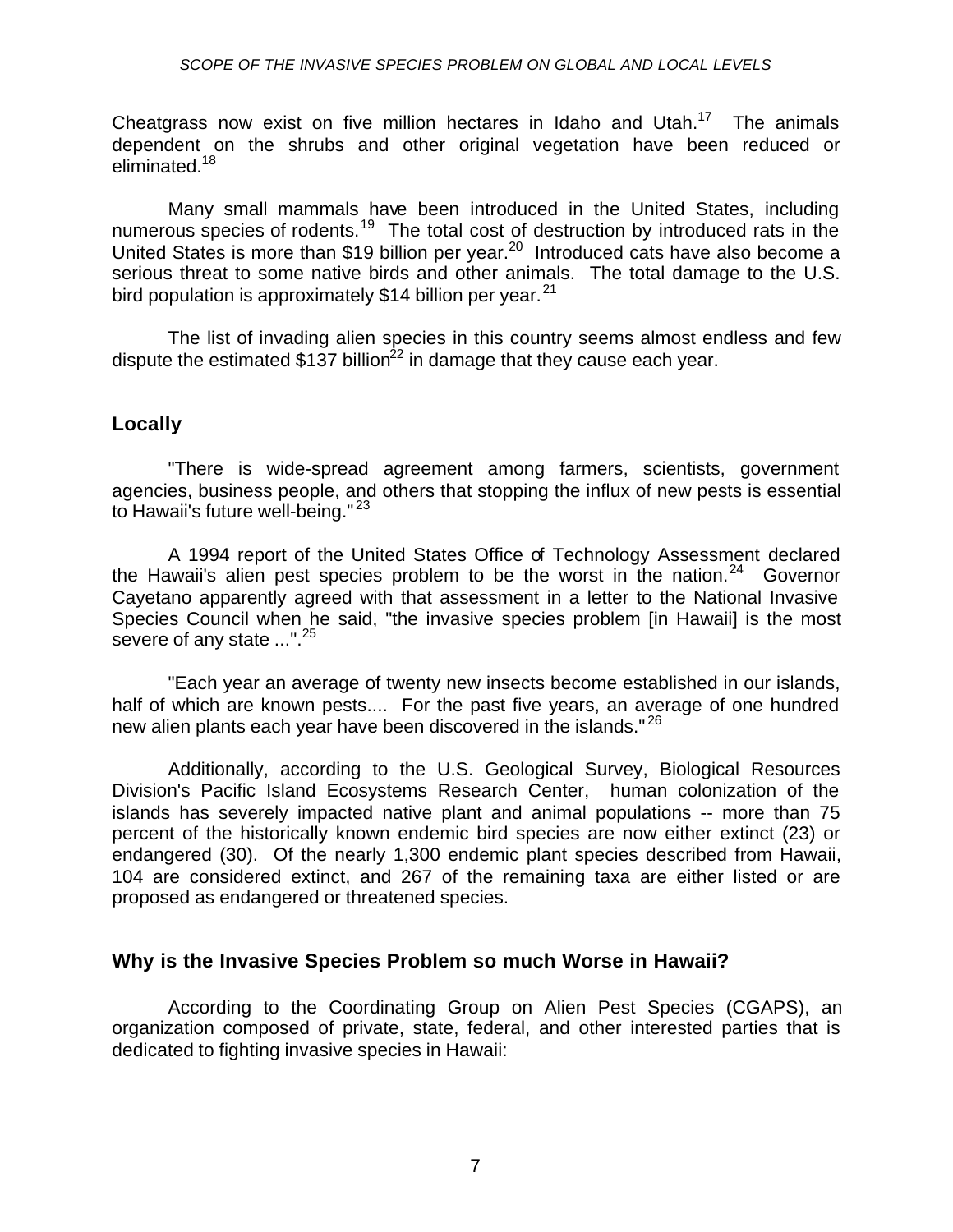The same natural circumstances that have made Hawaii ... a paradise now make the islands exceptionally vulnerable to new pest species. For millions of years, Hawaii was isolated from the rest of the world by 2,000 miles of open ocean. Plants and animals succeeded in crossing the ocean and colonizing Hawaii very infrequently, perhaps as seldom as once in 50,000 years. Those that did survive this incredible journey found a pleasant climate, fertile soils, few competitors, and fewer diseases or predators....

As a result of this gentle environment, many native species lost their natural defenses because they had no need to escape or protect themselves from predators. For example, most native plants have no poisonous saps or thorns, and several birds lost their ability to fly.

But now a new pest reaches Hawaii once every 18 days on average. Like other species, they too, benefit from Hawaii's lush environment. Free of the competitors and natural diseases that kept them in check in their own native environments, these foreign pests sometimes explode in Hawaii, overwhelming native species, harming valuable crops, and sometimes threatening the islands' people as well. $^{27}$ 

### **The Scope of the Problem**

The scope of the invasive species problem in Hawaii is enormous. The next two chapters will discuss the economic and environmental costs and the health and safety issues with respect to invasive species in Hawaii. But first, the following brief survey of some of the more notorious invasive species identified in Hawaii:

(1) **Snakes,** especially the **Brown tree snake** are a threat to humans as well as to the environment. "Of the more than 200 people treated in Guam emergency rooms for snakebites, 84% were bitten at night while asleep in bed. On more than one occasion, parents checking on a crying baby have been horrified to find an eight foot snake coiled around the child, the baby's hands punctured and swollen from repeated bites."<sup>28</sup>

"The brown tree snake has already wiped out nine of Guam's eleven native land bird species and most of the non-native birds as well." In Hawaii, "state inspectors captured 32 snakes and nearly 100 illegal reptiles and amphibians ... 1994 alone."<sup>29</sup>

(2) **The Caribbean frog** is quickly propagating on several islands. The mating call of a male frog "can reach up to the decibel level of 90 to 100, making it comparable to the noise made by a lawnmower, table saw, or helicopter."<sup>30</sup> "Two species of small brown Caribbean frogs ... have been introduced to Hawaii in the past ten years or so. One of these species (E. coqui) occurs on Maui; the second (E. planirostris) occurs on the Big Island, Oahu, and Kauai and could easily be transported to Maui."<sup>31</sup> "The frogs can occur at densities up to 8,000 per acre, and may occur at higher densities in Hawaii. They consume an average of 45,000 prey items per acre per night (approximately 16 million prey items per acre per year).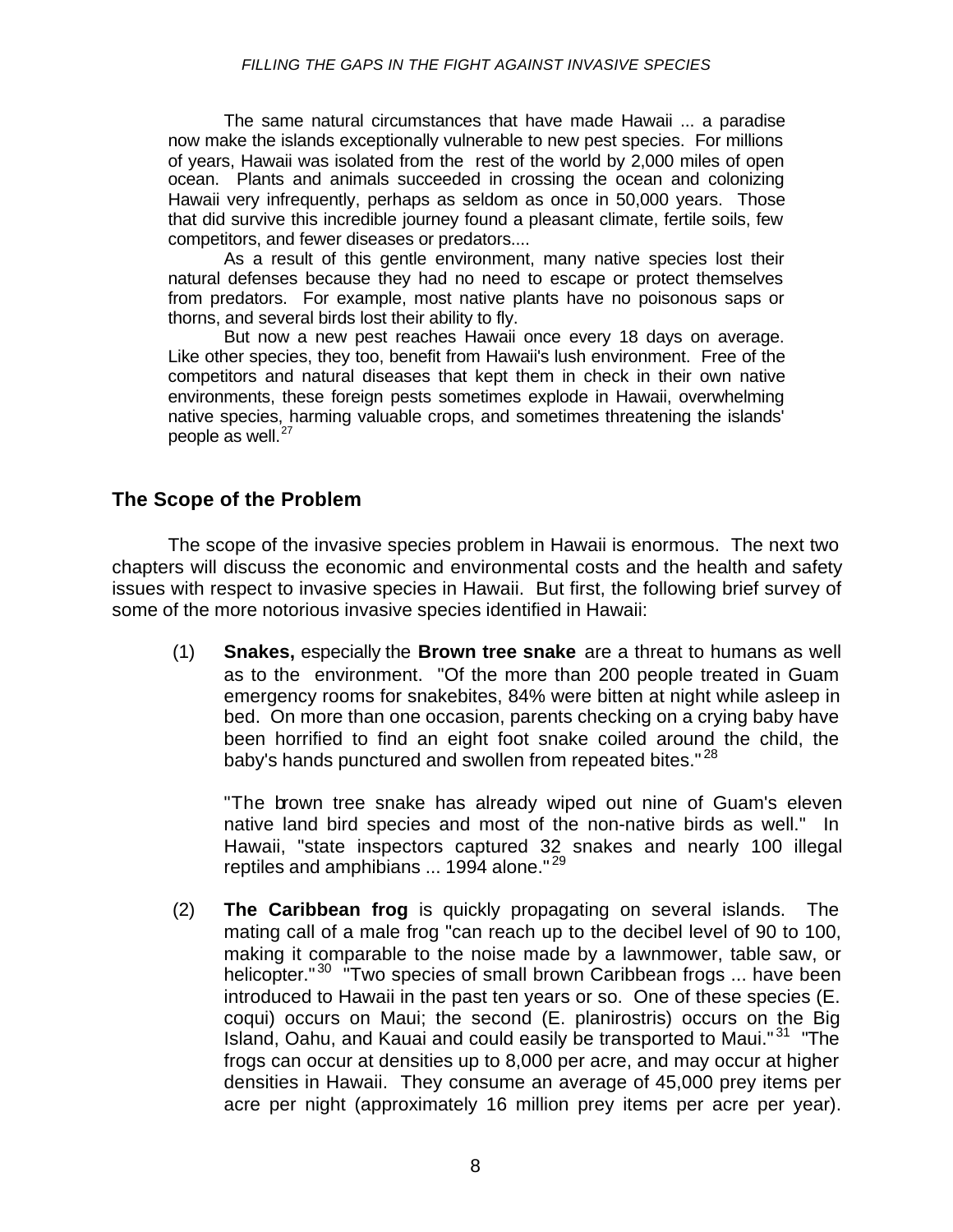They do not require standing water for a tadpole stage, eggs are laid in lead axils or in lead litter. Females produce 4-6 clutches per year, each clutch consisting of 16-41 eggs. They can occur from sea level to at least mid-elevation rainforest and mesic forest (ca. 4,000 feet).  $32$ 

The Environmental Protection Agency has recently approved the use of caffeine to kill Caribbean frogs. $33$  "The approval required an exemption from the Federal Insecticide, Fungicide and Rodenticide Act. The state Agricultural Department requested the exemption after tests administered by the U.S. Department of Agriculture indicated caffeine was an effective agent to kill coqui frogs."<sup>34</sup>

- (3) **The Miconia plant** which creates gigantic canopies that not only kills smaller plants by blocking the sunlight, but in the process destroys the habitat of native forest birds, animals and insects, as well as threatens watersheds that supply water to thousands of households.<sup>35</sup>
- (4) **Fruit flies, the Papaya ringspot virus and other agricultural related pests** that cause an estimated \$300 million in damage annually.<sup>36</sup>
- (5) **The Formosan ground termite** causes nearly \$150 million in treatment and damage repair costs annually, most of which is paid by homeowners."<sup>37</sup> "Six species of termites occur in the islands, all of them aliens."<sup>38</sup> The subterranean termite causes the most damage and is the single most costly economic pest in the Hawaiian Islands.<sup>39</sup> Because of their large colonies (2-10 million termites) these insects can cause enormous damage in a short time. This species has not yet reached its full potential.<sup>40</sup>
- (6) **Biting sand flies.** "On May 2, 1995, three canoes in the historic Polynesian voyaging fleet sailing from the Marquesas to Hawaii reported biting flies on board. The crews had seen for themselves the swarms of these no-no flies at beaches and streams on Nuku Hiva, and the infected sores on the legs of bitten Marquesan children. These tiny, voracious flies breed in beach sand or in streams, and are most active on sunny days."<sup>41</sup>
- (7) **Mosquitoes** that act as vectors for Dengue Fever and Malaria and have the potential to cause serious epidemics to humans and native birds.  $42^{\circ}$

**Dengue Fever** poses a threat to not only local residents but tourists as well. "Dengue and dengue hemorrhagic fever are caused by one of four closely related, but antigenitically distinct, virus serotypes." <sup>43</sup> Dengue is primarily a disease of the tropics, and the viruses that cause it are maintained in a cycle that involves humans and *Aedes asgypti,* a domestic, day-biting mosquito that prefers to feed on humans.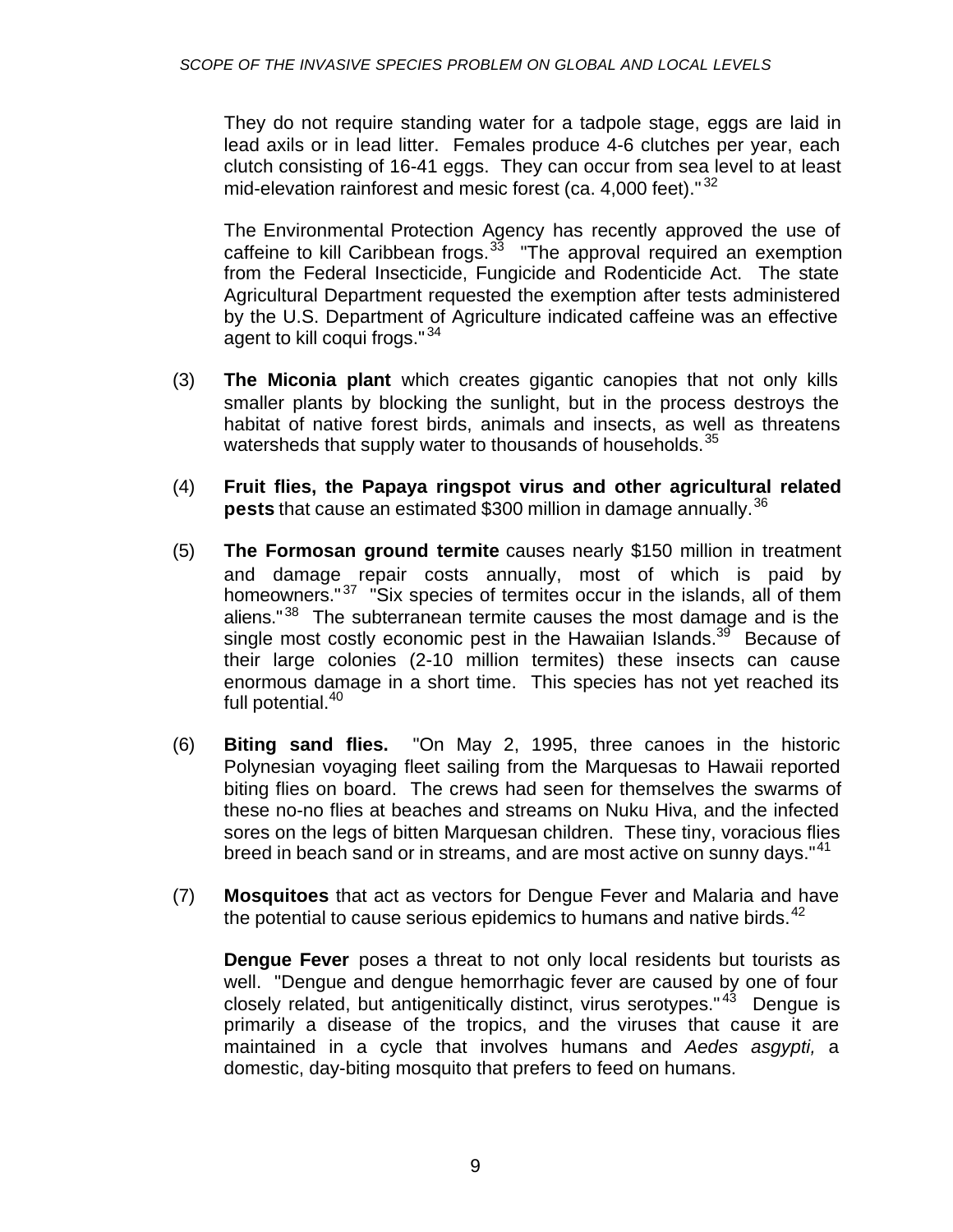- (8) **Piranhas** which have already found their way into Oahu waterways and remain a favorite illegal importation specie of pet hobbyists.<sup>44</sup>
- (9) **Pigs, goats, deer and sheep** that destroy native vegetation, accelerate erosion, pollute water supplies, and devour bird nestlings. Their wallows create breeding sites for mosquitoes that may spread deadly diseases for animals and humans.<sup>45</sup>
- (10) **Rodents** which transmit leptospirosis and murine typhus to humans as well as feed on sugarcane, native birds and plants including koa.<sup>46</sup>

### **Pathways to Paradise**

Alien pests enter Hawaii's boundaries through different means or pathways. The most popular pathways utilized by alien pests are by air, sea, and the mail. The following is a summary of these pathways and the scope of their use in Hawaii (prior to September 11, 2001):

"Every day by air:

- 68 commercial flights
- 192 interisland flights
- 21,992 passengers
- 11 military flights
- 260,000 pounds of cargo
- 15,575 parcels

Every day by sea:

- 30,964,000 pounds of cargo
- 20,888 parcels
- 222 passengers

Every day by mail:

- 614,000 pounds of mail
- 1,171,384 parcels"<sup>47</sup>

### **Endnotes**

- 1. IUCN -- The World Conservation Union, 2001, "A Guide to Designing Legal and Institutional Frameworks on Alien Invasive Species[", www.iucn.org/themes/ssc/pubs/policy.htm.](http://www.iucn.org/themes/ssc/pubs/policy.htm)
- 2. Id.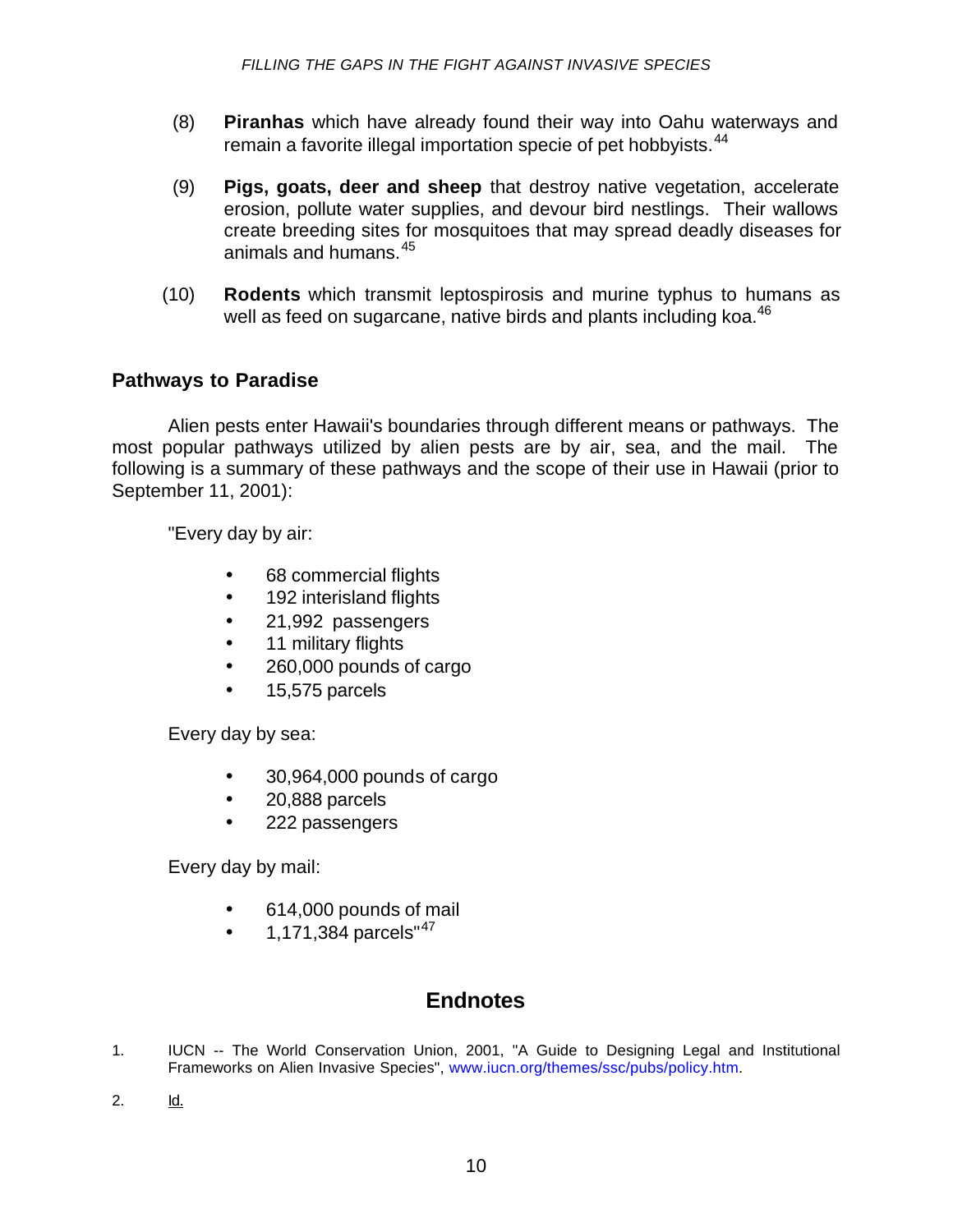- 3. Id.
- 4. Staples and Cowie, 2001, "Hawaii's Invasive Species", Mutual Publishing, at 5.
- 5. Id.
- 6. Id.
- 7. Invasive Species Advisory Committee, Invasive Species Council, 2000, "International Working Group Report". The Committee and Council are a product of President Clinton's Executive Order 13112 and is discussed further in Chapter 7.
- 8. **Id.**, at 57-58.
- 9. Id.
- 10. Pimentel, et al., "Environmental and Economic Costs Associated with Non-indigenous Species in the United States", June 12, 1999, Cornell University.
- 11. National Conference of State Legislatures, National Conference on Science, Policy, and the Environment, October 12, 2000.
- 12. Pimental, et al., "Environmental and Economic Costs Associated with Non-indigenous Species in the United States", quoting Nature Conservancy 1996; Wilcove, et al., 1998.
- 13. Id.
- 14. Pimental, et al., "Environmental and Economic Costs Associated with Non-indigenous Species in the United States", quoting Campbell 1998.
- 15. Pimental, et al., "Environmental and Economic Costs Associated with Non-indigenous Species in the United States", quoting Babbit 1998.
- 16. Pimental, et al., "Environmental and Economic Costs Associated with Non-indigenous Species in the United States", quoting Kurdila 1995; Vitousek, et al., 1996; Vitousek, et al., 1997.
- 17. Pimental, et al., "Environmental and Economic Costs Associated with Non-indigenous Species in the United States", quoting Whisenant 1990.
- 18. Pimentel, et al., "Environmental and Economic Costs Associated with Non-indigenous Species in the United States", June 12, 1999, Cornell University.
- 19. Pimental, et al., "Environmental and Economic Costs Associated with Non-indigenous Species in the United States", quoting Layne 1997.
- 20. Pimentel, et al., "Environmental and Economic Costs Associated with Non-indigenous Species in the United States", June 12, 1999, Cornell University.
- 21. Id.
- 22. Id.
- 23. The Coordinating Group On Alien Pest Species (CGAPS), 1999 (hereafter "CGAPS, 1999"), "The Silent Invasion".
- 24. U.S., Department of Agriculture, Animal and Plant Health Inspection Service (APHIS), May 7, 2001, [http://www.aphis.usda.gov/ oa/hialien.html.](http://www.aphis.usda.gov/ oa/hialien.html)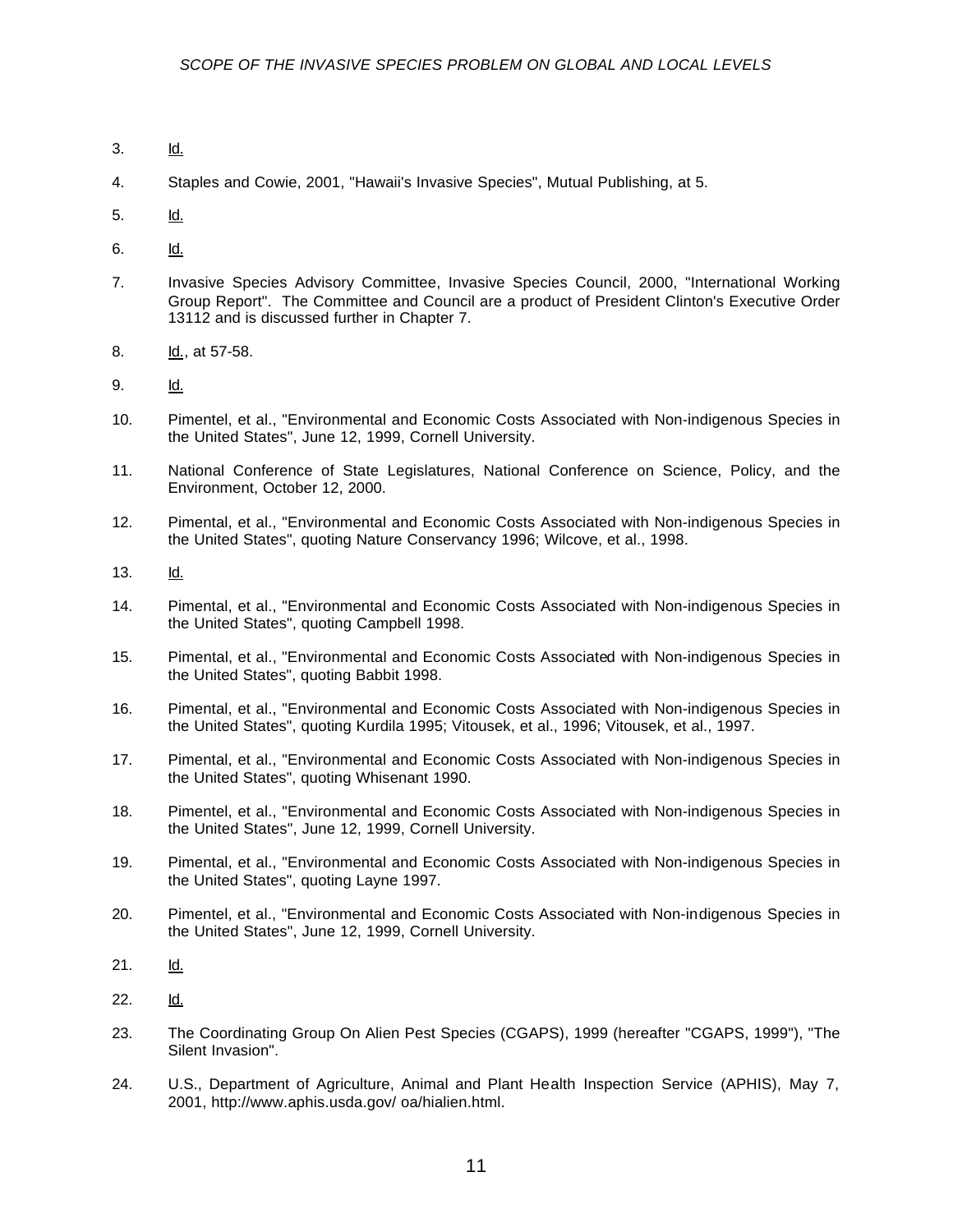- 25. Letter from Governor Benjamin Cayetano to the National Invasive Species Council, November 22, 2000.
- 26. CGAPS, 1999, "The Silent Invasion".
- 27. Id.
- 28. Id.
- 29. Id.
- 30. Honolulu Star-Bulletin, October 1, 2001, "EPA approves use of caffeine to kill noisy coqui frogs", [http://www.starbulletin.com.](http://www.starbulletin.com)
- 31. Maui Invasive Species Committee, 2001, "2001 Action Plan", at 8.
- 32. Id.
- 33. Honolulu Star-Bulletin, October 1, 2001,"EPA approves use of caffeine to kill noisy coqui frogs", [http://www.starbulletin.com.](http://www.starbulletin.com)
- 34. Id.
- 35. Honolulu Star-Bulletin, September 10, 2001, "the Green Cancer Spreads", [http://www.starbulletin.com.](http://www.starbulletin.com)
- 36. CGAPS, 1999, "The Silent Invasion".
- 37. Coordinating Group on Alien Pest Species, 2001, "Protecting Hawaii from Invasive Pests".
- 38. Staples and Cowie, 2001, "Hawaii Invasive Species", Mutual Publishing, at 44-45.
- 39. Id.
- 40. Id.
- 41. CGAPS, 1999, "The Silent Invasion".
- 42. Staples and Cowie, 2001, "Hawaii Invasive Species" Mutual Publishing, at 51.
- 43. [U.S., Centers for Disease Control, CDC Dengue Fever Home Page, http://www.cdc.gov/ncidod/](http://www.cdc.gov/ncidod/dvbid/dengue/index.htm) dvbid/dengue/index.htm, October 8, 2001.
- 44. Id., CGAPS, 1999, "The Silent Invasion".
- 45. Id.
- 46. Staples and Cowie, 2001, "Hawaii Invasive Species", Mutual Publishing, at 18-19.
- 47. CGAPS, 1999, "The Silent Invasion".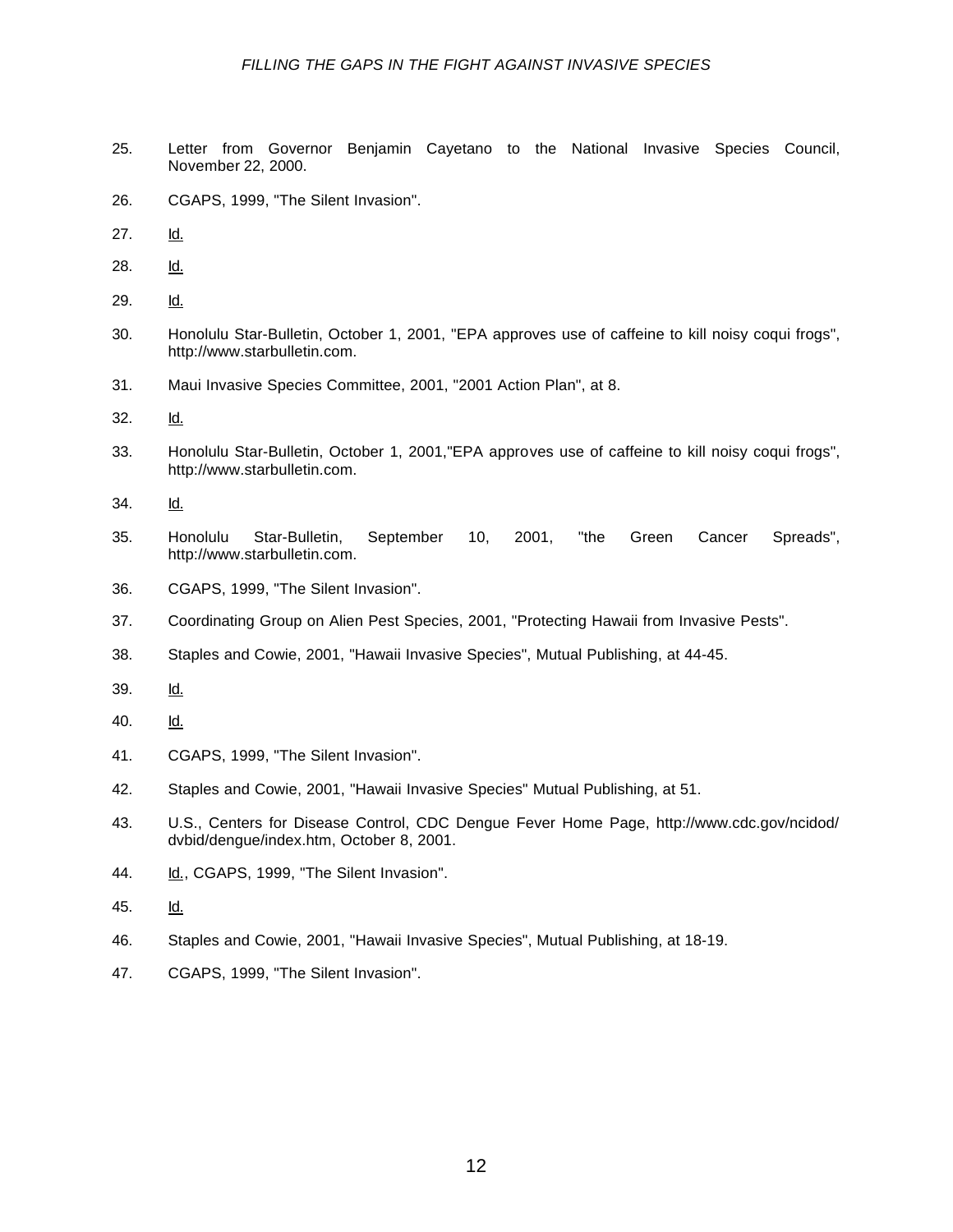### **Chapter 3**

### **THE ECONOMIC AND ENVIRONMENTAL COSTS TO HAWAII ASSOCIATED WITH INVASIVE SPECIES**

The tourism industry is Hawaii's primary economic engine. Tourists come to Hawaii, in large part, to experience its scenic beauty and pristine idyllic environment. Therefore, the economy and the environment are inextricably interrelated -- any threat to Hawaii's environment is logically a threat to its economy. Thus, an invasion of alien species that alters or affects the environment will affect the economy.

Invasive species affect Hawaii economically in two basic ways. First, the costs that are involved in preventing or eradicating these alien pests, and second, the potential costs associated with invasive species damage.

#### **Economics of Prevention and Eradication**

The economic costs involved with the prevention or eradication of invasive species "draw resources away from [other] activities that improve the quality of life [of Hawaii's residents]."<sup>1</sup> Funds that would otherwise have been spent on costs associated with the quality of life, instead are used to:

- (1) [P]revent the establishment of harmful species (e.g. fencing out of feral animals),
- (2) [C]ontrol populations (e.g. the application of pesticides), ...
- (3) [R]emediate damages caused by harmful pests (e.g. replacement of wood structures due to termite damage) ... [and]
- (4) [R]esidual damages (those that are leftover after control and remediation efforts) such as lower property values or decreased agricultural production.<sup>2</sup>

### **Agriculture**

Hawaii's agricultural industry pays for costs in all of the foregoing categories. Lost revenues alone (due to potential markets that refuse Hawaii exports with pest infestations) account for an estimated \$300 million per year. $3$ 

"Many of Hawaii's most promising crops are struggling under a siege of alien pests. Anthurium growers battle bacterial blight which has caused a **40% decline** in statewide production since 1980. Several ginger root farmers have suffered **60-70% crop loss** due to a bacterial wilt that first appeared in 1991. An alien root aphid on Maui is causing crop **losses of 20-90%** in affected cabbage, broccoli, and cauliflower crops."<sup>4</sup> (Emphasis in original)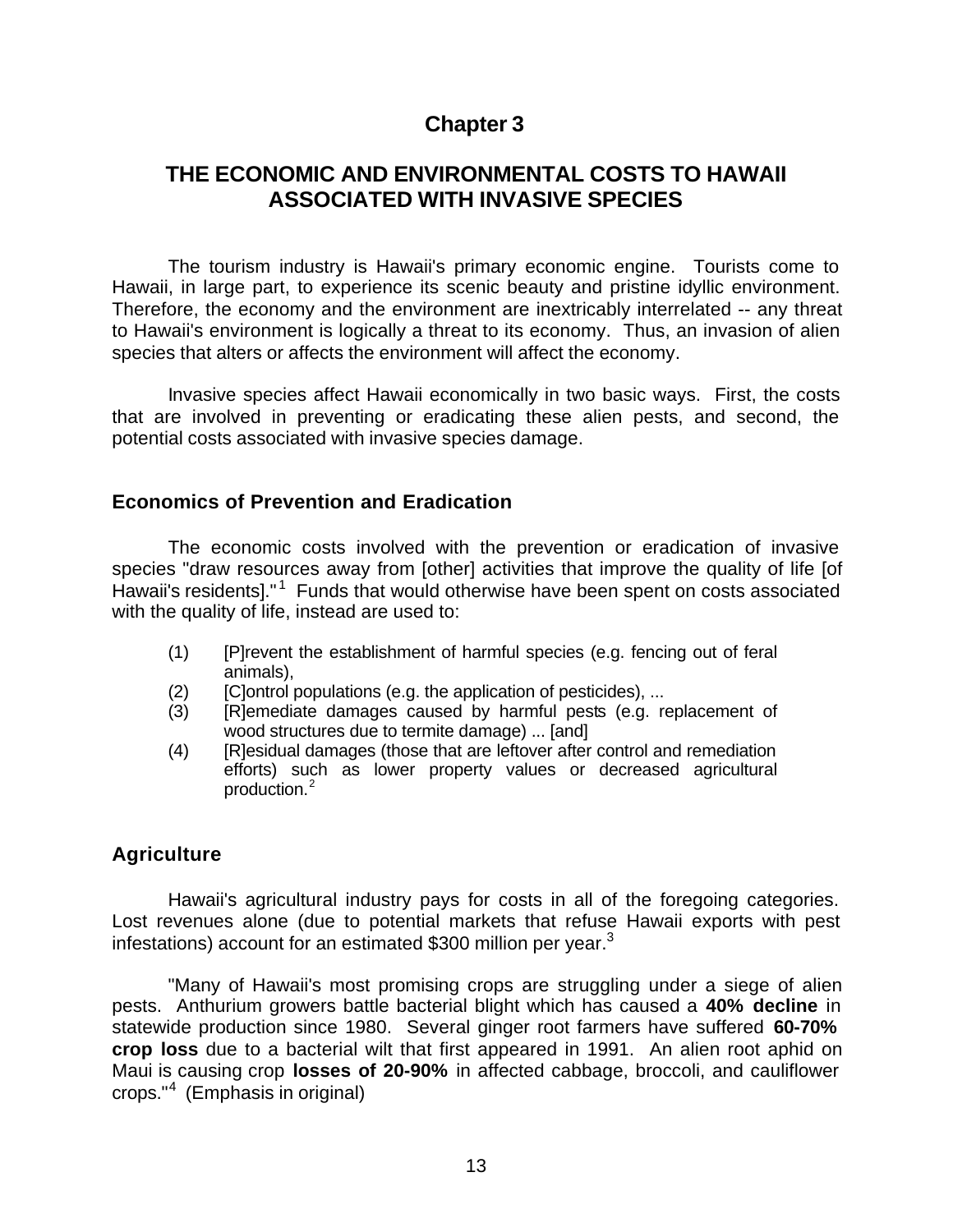"Since 1985, four new sugarcane insect pests have become established in Hawaii, costing sugar planters more than \$9 million. Alien snails, insects, viruses, and other pests threaten the resurgence of taro (already a \$2 million industry statewide) as an agricultural commodity and the staple of traditional Hawaiian diet. **The taro root aphid causes 90% crop loss in dryland taro.** (Emphasis in original) Big island taro growers are already battling this pest, and it spread to Oahu farms for the first time in late 1994. The only treatment for taro root aphid: removal of all taro from the infested field for at least one year."<sup>5</sup>

"Since fruit flies have made their way to Hawaii, restrictions have been placed on the export of papaya, mango, and other produce to fruit fly-free markets like California and Japan. The agriculture industry values these lost potential markets at \$300 million per year." <sup>6</sup>

"The papaya ringspot virus weakens the papaya tree and ruins the fruit. The virus could bring an end to large-scale papaya production on the Big Island, valued at \$16 million annually and employing 1,200 farmers. The fall of papaya, the fifth largest commodity in the state, could mean a \$50 million loss in an economy already suffering from the decline of the sugar industry." <sup>7</sup>

Many in Hawaii are familiar with the story behind the arrival of the Indian mongoose to Puerto Rico and Hawaii to control the local rat population. Although the mongoose failed to eliminate its nocturnal prey, it was successful in killing poultry in Puerto Rico and Hawaii. Additionally, the mongoose is responsible for the extinction of amphibians, reptiles, and native birds, and preys on native ground nesting birds in Hawaii and Puerto Rico. The mongoose causes approximately \$50 million in damages each year in Hawaii and Puerto Rico.<sup>8</sup>

The mongoose's intended prey -- rodents -- also cause their share of economic problems. "In Hawaii, rats were causing \$6 -- 10 million dollars a year in damage to sugarcane in the early 1990's."<sup>9</sup> "Rats now cause an estimated reduction in the macadamia nut harvest of 5 -- 10 percent, which for 1995 would account for \$1.8 to 3.6 million in direct agricultural damages."<sup>10</sup>

Introduced bird species are an especially severe problem in Hawaii. A total of 35 of the 69 non-indigenous bird species introduced between 1850 and 1984 in Hawaii are still extant on the islands.<sup>11</sup> One such species, the common myna bird, was introduced to help control pest cutworms and army worms in sugarcane.<sup>12</sup> However, it became the major dispenser of seeds of an introduced serious weed, *Lantana camara*. 13

### **Other Economic Costs**

Termites caused an estimated \$60 million in 1986 which jumped to \$150 million in 1995. $14$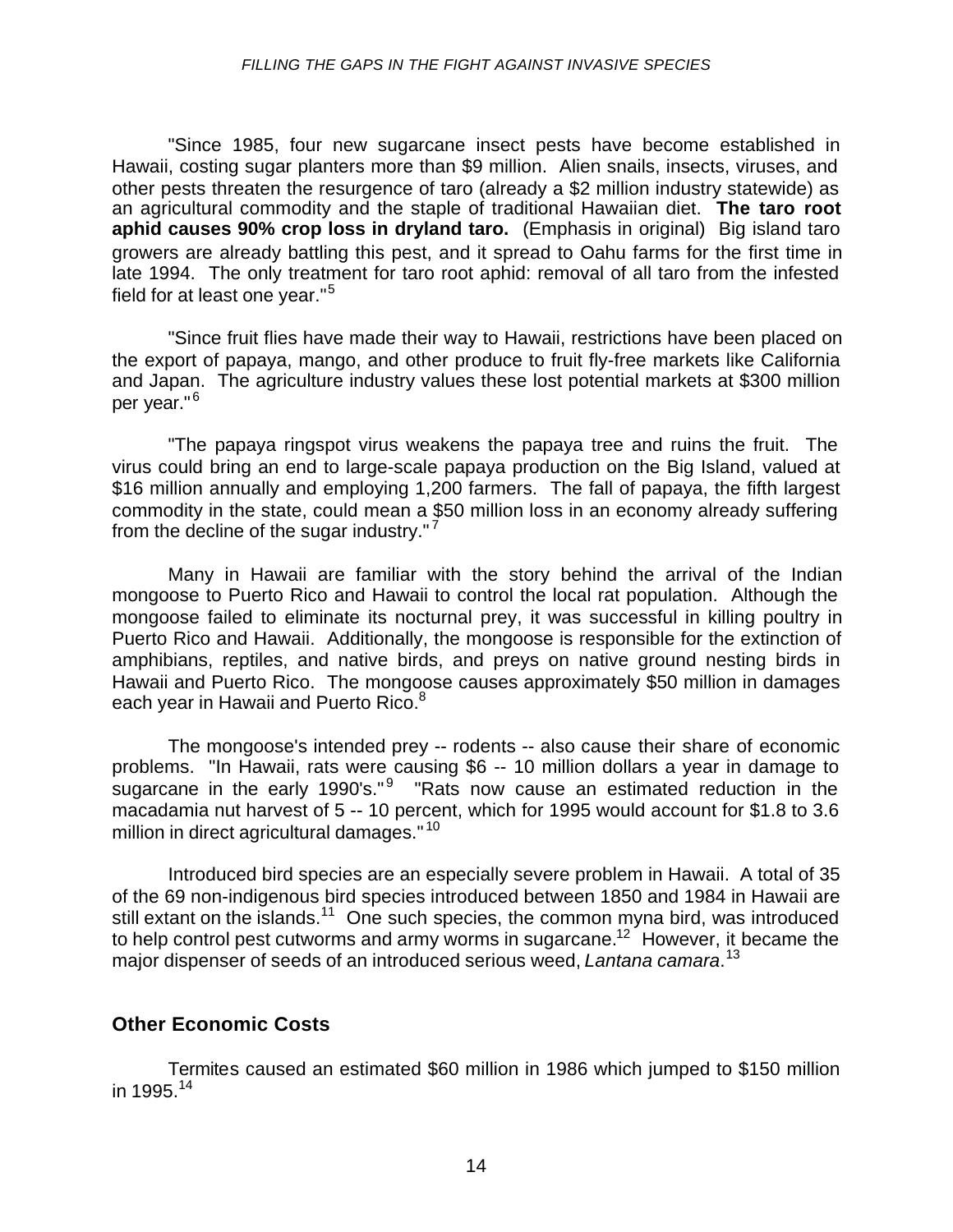The infamous brown tree snake has all but devastated Guam ecologically in recent years and causes an estimated \$1 million in economic damages annually. The brown tree snake causes an average of one power outage every four days on Guam.<sup>15</sup> "If Oahu faced similar conditions, the expense of power outages would be dramatic. A conservative estimate of the cost for one major Oahu power outage triggered by a fallen tree branch in 1991 was \$13 million." <sup>16</sup> A few brown tree snakes have been found in Hawaii but thus far have been exterminated. Hawaii's concern about the snake, however, has prompted the federal government to invest \$1.6 million per year in brown tree snake control.<sup>17</sup>

Feral pigs, native to Eurasia and North Africa have been introduced into Hawaii where they have substantially changed the vegetation in area parks.<sup>18</sup> More than eighty percent of the soil is bare in regions inhabited by pigs.<sup>19</sup> This disturbance allows annual plants to invade the overturned soil and intensifies soil erosion. Pig control per park in Hawaii (1,500 pigs/park)<sup>20</sup> costs about \$150,000 per year. Assuming that the three parks in Hawaii have similar pig control problems, the total damage attributable to pigs is approximately  $$450,000$  per year.<sup>21</sup>

More costly and a more recent invasive species is the miconia plant. "More than \$1 million is spent each year on Maui and the Big Island ... [to fight the miconia plant.]"<sup>22</sup> "[T]he cost is expected to rise; some say it would take \$49 million to get rid of miconia."<sup>23</sup>

### **Potential Economic Costs**

The most obvious potential economic cost related to invasive species is its impact on the State's cash cow -- tourism. The invasion of unwanted pests has the potential to economically devastate the State by keeping tourists away from the islands.

"The visitor industry is the backbone of Hawaii's economy, generating \$18.9 billion in total sales, 30% of all state and county taxes (\$1.1 billion), and 37% of all civilian jobs in 1994. Hawaii's visitor industry is largely dependent on the islands' image as a paradise with one of the world's safest and most pleasant outdoor environments - fantastic weather, clean beaches and water, and no dangerous snakes, insects, or tropical diseases to worry about. But ... pest species threaten Hawaii's borders every year, if any sneak through, they could permanently tarnish this image and pose real threats to the engine that drives Hawaii's economy."<sup>24</sup>

The "Silent Invasion" report preceded the dengue fever outbreak in the latter half of 2001. The 59 confirmed cases of dengue fever in Maui as of October 18, 2001, was blamed partially for an estimated 75% business slowdown in Hana, Maui, as well as a 25 percent layoff of employees at Hotel Hana-Maui.<sup>25</sup>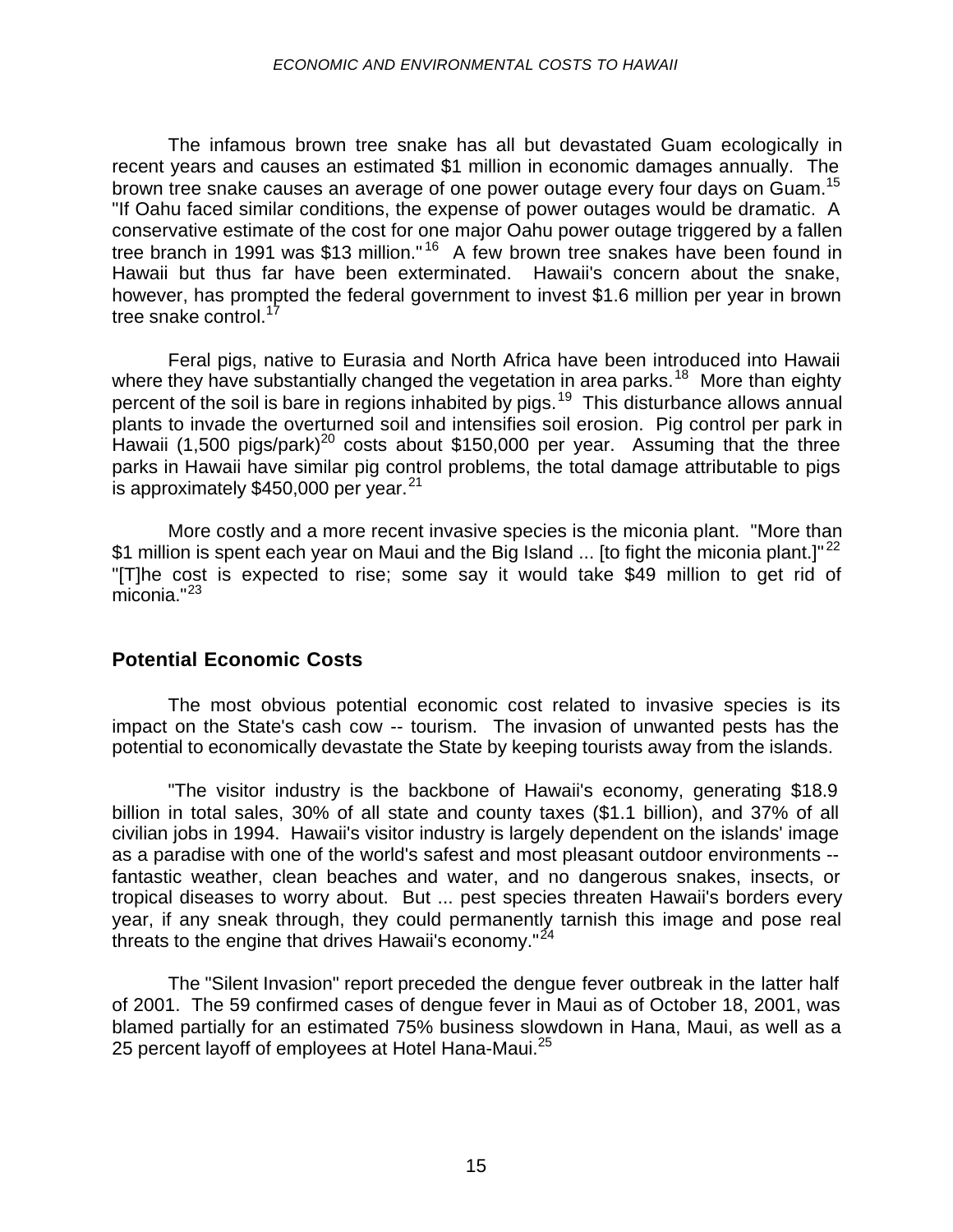Considering the relative seclusion of the Hana community, the State was fortunate that the outbreak was not in a more populated area. "In Tahiti, for example, dengue has spread to an estimated 28,000 people."<sup>26</sup> Had the outbreak occurred in Waikiki or West Maui, the economic repercussions would have been far greater.

The dengue outbreak also illustrates the quickness with which the disease or any invasive specie can spread in today's global community, the potential for widespread and substantial damage, and the difficulty of eradicating the alien specie. The latest outbreak of dengue was transported from Tahiti to over a dozen Hawaiian communities on three islands in a matter of months and devastated the town of Hana economically. Even after intensive eradication efforts by the Department of Health, vestiges of the disease still linger at the time of this writing.

In 1943, the only other dengue outbreak in Hawaii's history, the disease spread rapidly and infected 1,500 people statewide. Because of the relative infrequency of inter-island travel during the 40's, dengue was confined to the island of Oahu and the total eradication of the disease took ten years to complete.<sup>27</sup>

Other invasive species that have the direct potential to negatively affect the tourism industry include:

- (1) **Biting sand flies.** These flies stowed away on the historic Polynesian voyaging fleet from the Marquesas in May of 1995. It also devastated a Caribbean resort development before it even formally opened.<sup>28</sup> "These tiny voracious flies breed in beach sand or in streams, and are most active on sunny days. Peak swarms can inflict up to 10,000 bites per person per day. Millions of dollars have been spent trying to control the flies in the Marquesas with little success ..."<sup>29</sup>
- (2) **The Caribbean Coqui frog.** These frogs pose problems to not only local residents, but to Hawaii's visitors as well. Reports of the frogs at Maui hotels have modified the habits of some kamaaina guests who were bothered by the ear-piercing calls of male frogs. $30<sup>30</sup>$
- (3) **The "Lethal yellowing" disease.** This disease attacks and kills coconut trees -- which has come to symbolize Hawaii and its beauty to tourist all over the world.<sup>31</sup>
- (4) **Red fire ants.** These ants "almost made their way to Hawaii in 1991 ... [and caused] nearly 20,000 people a year in the U.S. to seek medical attention, including 32 people that died in 1989 from allergic reactions to the ants' toxic stings.  $32$

As mentioned earlier, the foregoing invasive species have the potential to directly impact Hawaii's tourism industry. Other species can still affect the industry indirectly by altering or displacing Hawaii's environmental assets.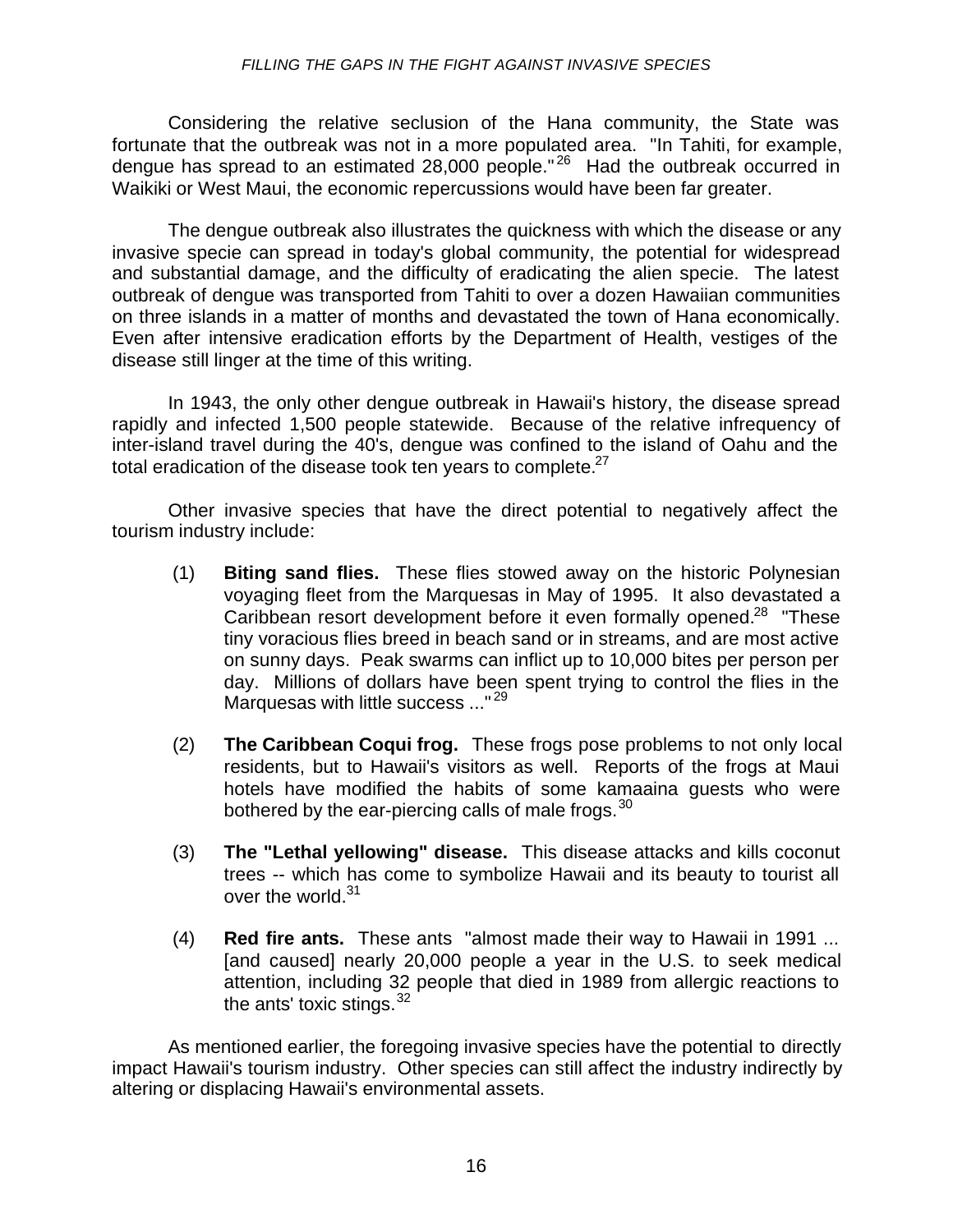### **Endnotes**

- 1. Kaiser, Krause, Meecham, Wooley and Roumasset, "Environmental Valuation and the Hawaiian Economy", A Working Paper, at 102.
- 2. Id.
- 3. U.S., Department of Agriculture, Animal and Plant Health Inspection Service (APHIS) website -- "Alien Species Prevention in Hawaii".
- 4. CGAPS, 1999, "The Silent Invasion".
- 5. Id.
- 6. Id.
- 7. Id.
- 8. Pimental, et al., 1999, "Environmental and Economic Costs Associated with Non-indigenous Species in the United States".
- 9. Kaiser, et al., "Environmental Valuation and the Hawaiian Economy", A Working Paper, at 111.
- 10. Id., at 111.
- 11. Pimental, et al., 1999, "Environmental and Economic Costs Associated with Non-indigenous Species in the United States" quoting Moulton and Pimm 1983; Pimm 1991.
- 12. Pimental, et al., 1999, "Environmental and Economic Costs Associated with Non-indigenous Species in the United States" quoting Kurdila 1995.
- 13. Pimental, et al., 1999, "Environmental and Economic Costs Associated with Non-indigenous Species in the United States".
- 14. The Coordinating Group on Alien Pest Species (CGAPS), 1999 (hereafter "CGAPS, 1999"), "The Silent Invasion" quoting College of Tropical Agriculture and Human Resources, University of Hawaii Department of Entomology.
- 15. Kaiser, et al., "Environmental Valuation and the Hawaiian Economy", A Working Paper, at 103.
- 16. Id., at 103.
- 17. Pimental, et al., 1999, "Environmental and Economic Costs Associated with Non-indigenous Species in the United States" quoting Holt 1997-98.
- 18. Pimental, et al., 1999, "Environmental and Economic Costs Associated with Non-indigenous Species in the United States" quoting Kotanen 1995.
- 19. Pimental, et al., 1999, "Environmental and Economic Costs Associated with Non-indigenous Species in the United States" quoting Kurdila 1995.
- 20. Pimental, et al., 1999, "Environmental and Economic Costs Associated with Non-indigenous Species in the United States" quoting Stone, et al., 1992.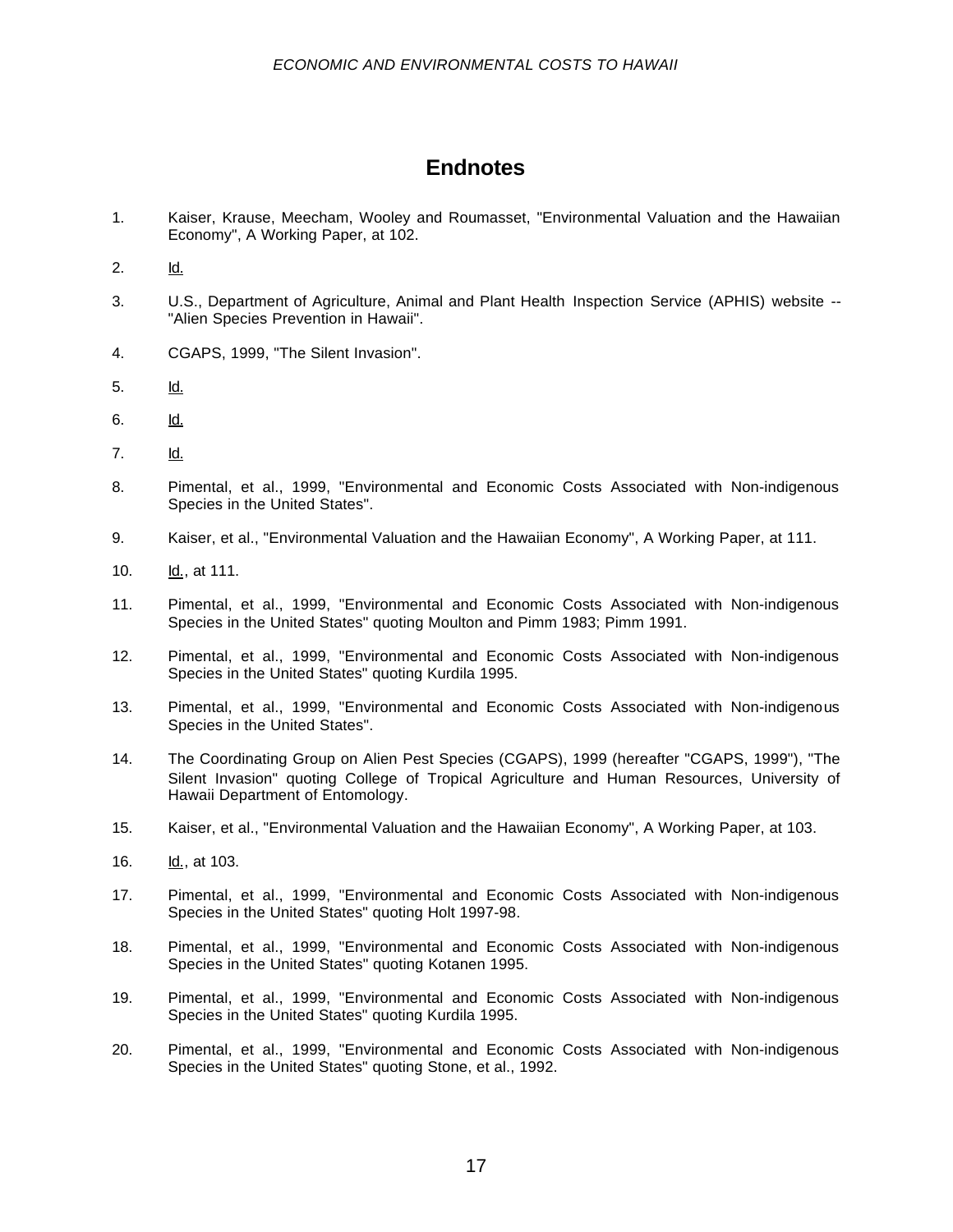- 21. Pimental, et al., 1999, "Environmental and Economic Costs Associated with Non-indigenous Species in the United States" quoting P.C., R. Zuniga, 1999, Cornell University.
- 22. Honolulu Star-Bulletin, September 9, 2001, "The Green Cancer Spreads", [http://www.starbulletin.com.](http://www.starbulletin.com)
- 23. Id.
- 24. CGAPS, 1999, "The Silent Invasion".
- 25. The Honolulu Advertiser, October 18, 2001, "Dengue fever count now 59", and "Gov. urges visits to Maui despite fears of dengue", October 19, 2001[, http://www.honoluluadvertiser.com.](http://www.honoluluadvertiser.com)
- 26. The Honolulu Advertiser, October 18, 2001, "Dengue fever count now 59", [http://www.honoluluadvertiser.com.](http://www.honoluluadvertiser.com)
- 27. The Honolulu Advertiser, October 22, 200[1, http://www.honoluluadvertiser.com.](http://www.honoluluadvertiser.com)
- 28. CGAPS, 1999, "The Silent Invasion".
- 29. Id.
- 30. Interviews with various state officials and private agencies.
- 31. CGAPS, 1999, "The Silent Invasion".
- 32. Id.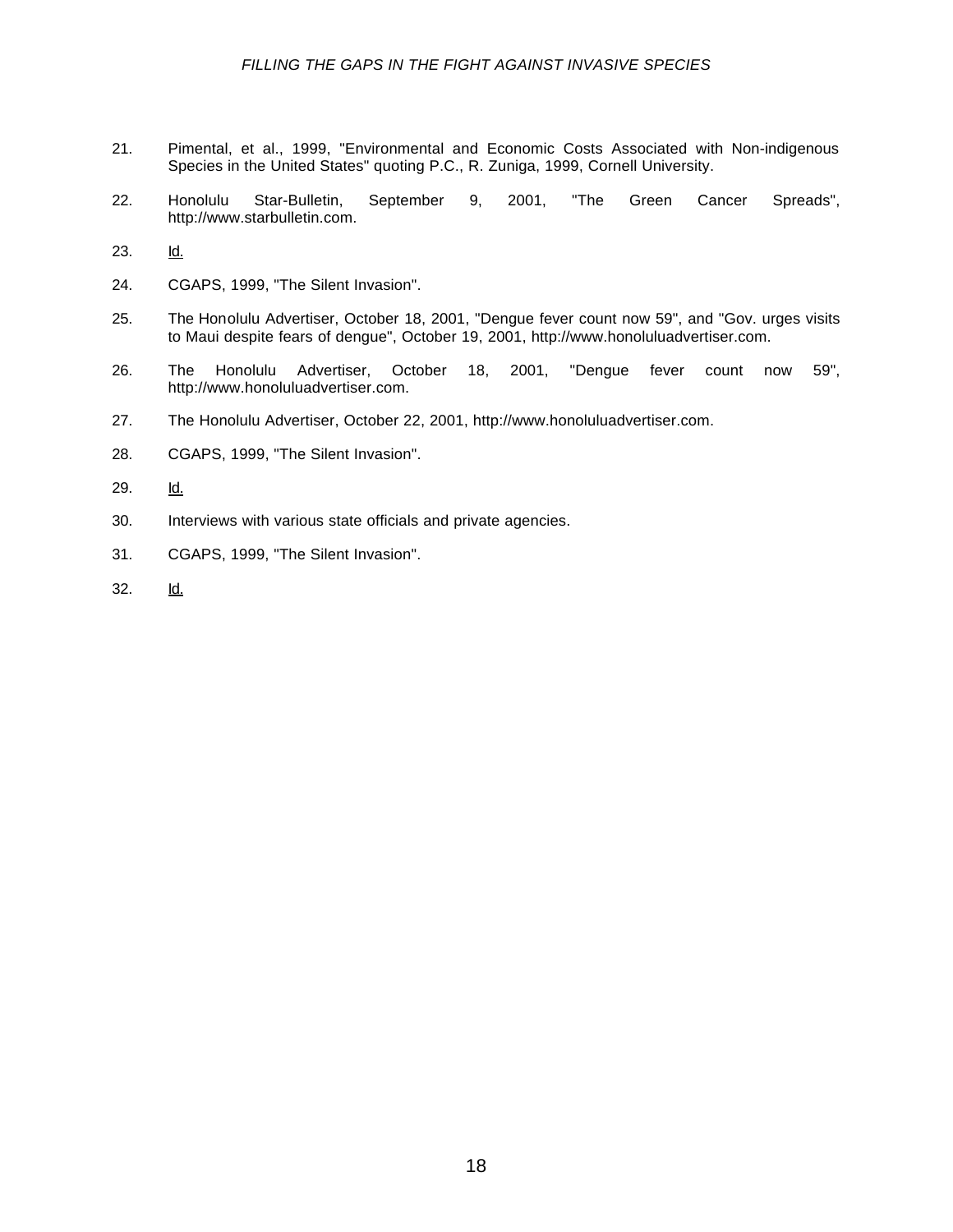### **Chapter 4**

### **HEALTH AND SAFETY ISSUES FOR HAWAII ASSOCIATED WITH INVASIVE SPECIES**

Alien invasive species affect the health and safety of residents and tourists in Hawaii both directly and indirectly. Invasive pests that harm or damage the environment indirectly affect the health of all other living things -- including humans. For instance, the miconia plant destroys the ecology of local forests -- thereby destroying the ecological balance of not only the physical environment, but the plant and animal life that depend on that delicate balance.

Invasive species do far greater damage to the health of residents and visitors directly than they do indirectly. Since alien invasive species include microorganisms that can take the form of a disease, any disease that is transported to Hawaii is considered an invasive specie. But because most diseases are alien to Hawaii, this report will concentrate on non-immunizable, new or reestablished diseases, such as dengue fever.

As was previously mentioned, the outbreak of dengue fever wreaked economic havoc on the little town of Hana on Maui, not to mention the debilitating, flu-like symptoms suffered by 59 Hana residents.<sup>1</sup> Luckily for Hawaii, the disease appears to have been contained in the Hana community before it could replicate the massive health problems it caused on Oahu some sixty years ago. $2^2$ 

Another disease that threatens the health and safety of Hawaii's people and visitors is the bacterium that causes anthrax, the bacillis anthracis.<sup>3</sup> Since the death of a Florida man for inhalation of anthrax in October of 2001, anthrax has left a trail of victims across the East Coast.

Fortunately, no fatalities have occurred in Hawaii as of this writing, but the mere threat of anthrax has caused dozens of reportings (all ultimately negative) to overworked local authorities in addition to a rash of hoaxes that only added to the concerns of a public trying to get past the events of September 11, 2001.

Besides health concerns with diseases and bacteria, a host of other invasive species affect or have the potential to affect the health and safety of Hawaii's residents and tourists. As mentioned previously, these pests include:

- Biting sand flies which inflict 1,000 to 10,000 bites per human per day;
- Red fire ants which killed 32 people in 1989;
- Brown tree snakes which contribute to the 200 attacks annually on humans in Guam;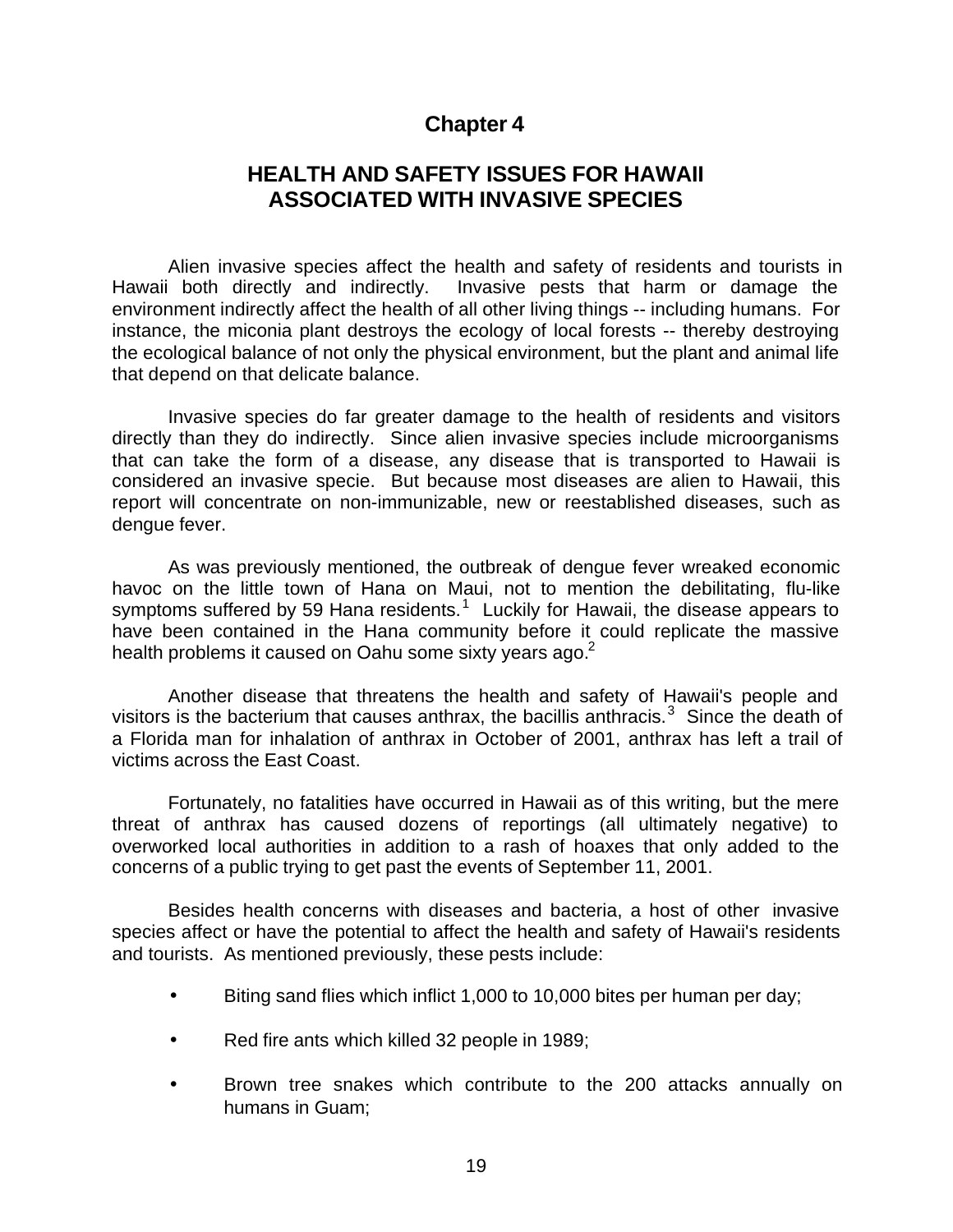- Mosquitoes which carry both dengue fever as well as malaria;
- Africanized honey bee or "killer bees" which are responsible for 1,000 deaths and as many as 200,000 attacks on humans worldwide are already in southern California;
- Termites, which cause \$150 million in structural damage each year in Hawaii, jeopardize the safety of occupants in termite-eaten homes and buildings;
- Piranhas, which have already been found in Hawaii's waterways and can inflict serious injury to humans and animals;
- Rodents that transmit leptospirosis and murine typhus to humans as well as feed on sugarcane, native birds, and plants including koa;
- Fire promoting grasses that burn readily and serve as serious promoters of fire in native dryland ecosystems;  $4\overline{ }$
- The stinging nettle caterpillar that causes a burning sensation when touched and attacks rhapis palm leaves;<sup>5</sup> and
- The Caribbean coqui frog which emits a shrill mating call from "dusk to dawn ... at 90 to 100 decibels ... hovering somewhere between a chain saw and a rock band."<sup>6</sup> Residents on the Big Island, Maui, and parts of Oahu have lost sleep and are forced to "close all the windows at night, but the whistling is so loud it is still nerve-racking." $7$

### **Endnotes**

- 1. The Honolulu Advertiser, October 18, 2001, "Dengue fever county now 59", [http://www.honoluluadvertiser.com.](http://www.honoluluadvertiser.com)
- 2. Id.
- 3. U.S., Centers for Disease Control press release, October 7, 2001, "Update: Public Health Message Regarding Florida Anthrax Case".
- 4. Hawaii, Department of Land and Natural Resources, 2001, "Alien Species" website.
- 5. Honolulu Star-Bulletin, October 9, 2001, "New Invasive Caterpillar Identified", [http://www.starbulletin.com.](http://www.starbulletin.com)
- 6. Carol Chang, MidWeek magazine, May 30, 2001, "The War on Frogs", at 46.
- 7. Id.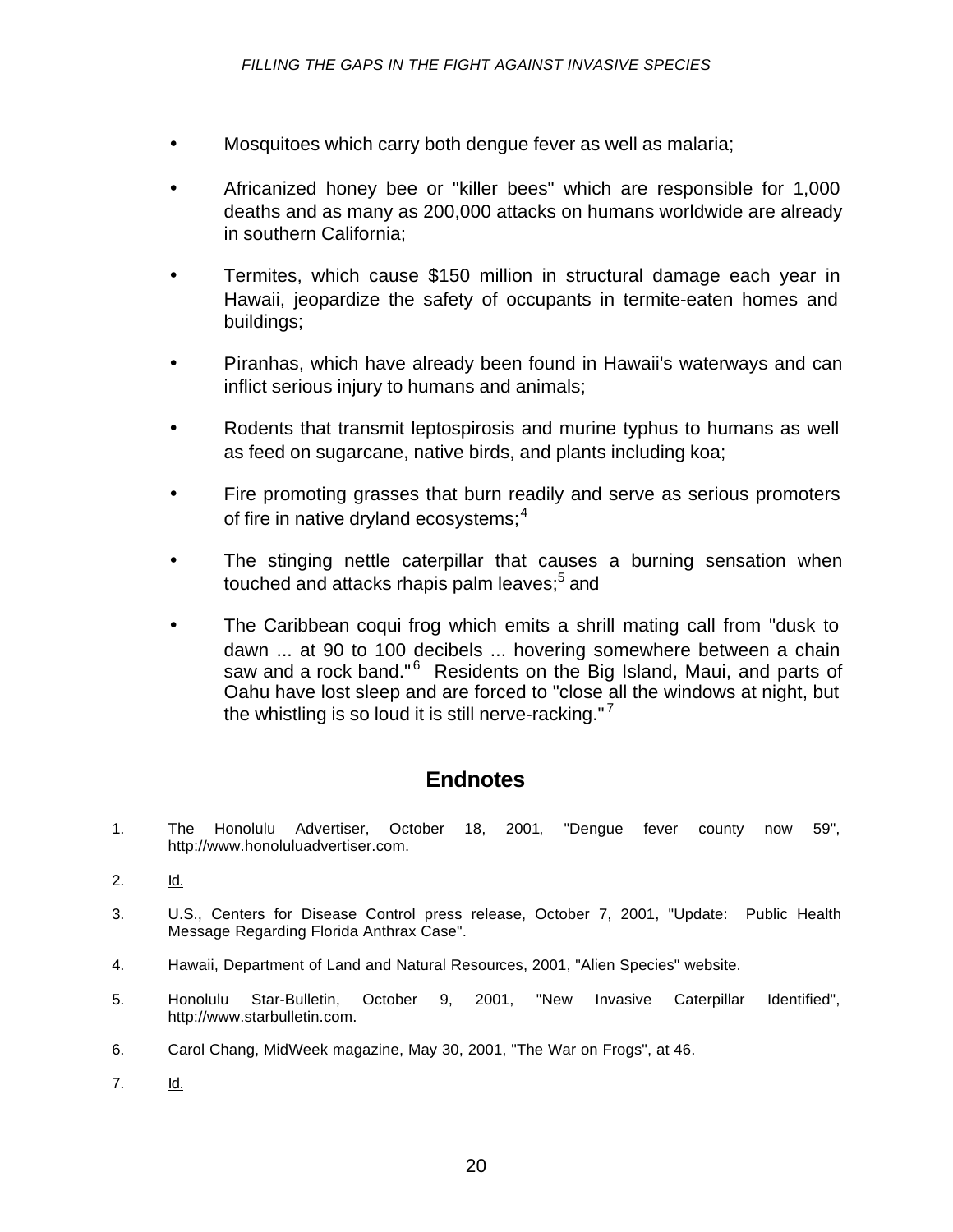### **Chapter 5**

### **STATE AND FEDERAL AGENCIES HAVING RESPONSIBILITIES CONCERNING THE INVASIVE SPECIES PROBLEM**

Hawaii's existing invasive species programs and policies are essentially divided into two areas. First, preventing the introduction of invasive species into the State through inspection, and second, the eradication of incipient invasive species before they become established or the control of invasive species after their establishment in Hawaii.

The following is a brief description of the duties performed by state and federal agencies with respect to alien invasive species. Most of the material in this chapter is condensed from a report published by The Nature Conservancy of Hawaii,<sup>1</sup> which provides an excellent summary in this regard. Lists of state and federal laws, rules, and regulations administered or implemented or implemented by the respective state and federal agencies are included as Appendix B.

#### **Inspection**

#### **State Agencies**

### **Hawaii Department of Agriculture**

"Generally, the Hawaii Department of Agriculture (HDOA) has sole responsibility for species importation originating within the U.S. Its authority however, extends only to materials coming from the continental U.S. It therefore relies heavily on referrals from U.S. Customs, U.S. Department of Agriculture (USDA)-Plant Protection and Quarantine Branch (PPQ) , and U.S. Fish and Wildlife Service Law Enforcement Division (USFWS - - LE) to intercept foreign and trust territory items prohibited by the State."

The Hawaii Board of Agriculture is "responsible for enforcing the list of species prohibited by statute and determining which plant and animal species are prohibited or permitted into the State."<sup>1</sup> The board also maintains three lists for animals "conditionally approved" (permit required for importation); "restricted" (permit required for both importation and possession); and "prohibited." An animal not on the first two lists is also prohibited, however, unlike animals, there is no statutory language which states that plants must be on the permitted list or they cannot be imported.

With respect to microorganisms, the board maintains lists of:

(1) "Restricted" microorganisms (permit required for importation);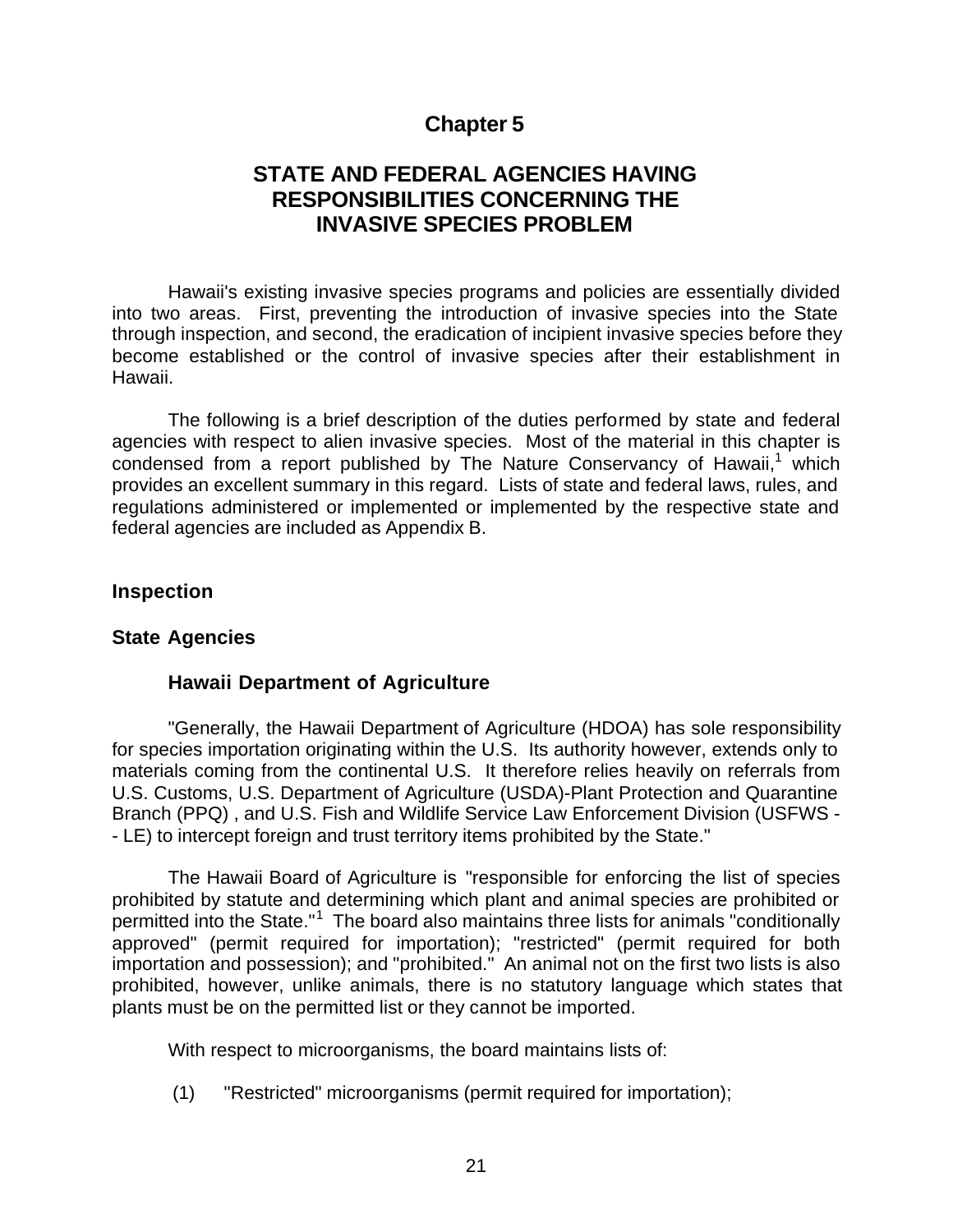- (2) Select human pathogens for certified clinic laboratories (no permit required); and
- (3) Nonrestricted microorganisms (no permit required). Unlisted microorganisms may be allowed based on the department's determination of the level of risk (high, moderate, or low).

### **Plant Quarantine Branch, Plant Industry Division, HDOA**

The Plant Quarantine Branch (PQ) regulates the importation of plants, nondomestic animals and microorganisms and the movement within the islands of all plants and nondomestic animals. Its primary goal is to prevent the introduction of harmful insects, plant diseases, illegal animals and other pests into Hawaii.

#### Cargo Inspection

"The [B]ranch separates in-coming goods into one of three "risk-categories" - high, medium, or low risk -- and randomly inspects the items in decreasing order of  $emphasis.<sup>1</sup>$ 

#### Passenger Inspection

"All passengers, officers and crew members arriving in Hawaii by commercial aircraft or vessel and carrying plants, animals, microbial cultures, or soil must complete the HDOA mandatory Declaration Form and submit the imported items for inspection."<sup>1</sup>

#### Military Inspection

"Military maritime and airport facilities are subject to PQ inspection, but such inspections are limited due to the lack of staff."<sup>1</sup>

### **Plant Pest Control Branch (PPC), Plant Industry Division, HDOA**

The Plant Pest Control Branch is responsible for eradication of incipient plant diseases, weeds, and invertebrate pests. The Branch is not responsible for controlling some vertebrate pests, although it will assist in the control of specific vertebrate pests through departmental collaborative efforts. PPC also "plays a lead role in carrying out the department's responsibility to develop lists of noxious seeds and noxious weeds that are subject to regulation."<sup>1</sup>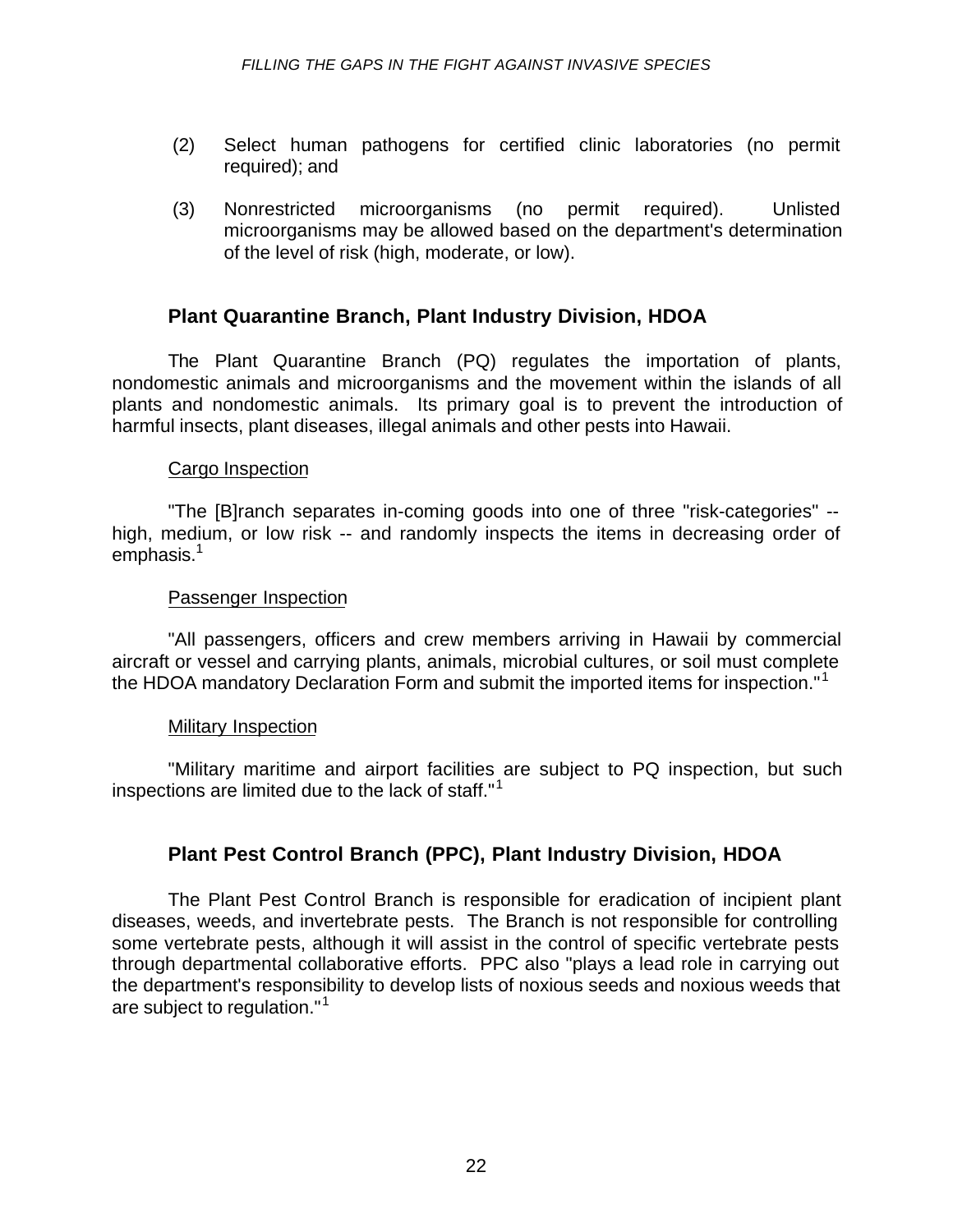### **Inspection and Quarantine Branch (IQB), Animal Industry Division, HDOA**

The IQB focuses on cats, dogs and other carnivores and places particular emphasis on keeping Hawaii free of rabies at its animal quarantine stations.<sup>1</sup> "IQB [also] has authority to inspect military air and sea transport."<sup>1</sup>

### **Livestock Disease Control Branch (LDC), Animal Industry Division, HDOA**

"The mission of the LDC is [the] prevention, control and eradication of diseases of livestock and poultry in Hawaii. Prevention is conducted through disease surveillance activities, which includes enforcing livestock import regulations.... The goal of this program is to ensure that the State remains free of ... [livestock] diseases and in turn makes it easier to export livestock."<sup>1</sup>

### **Federal Agencies**

### **U.S. Customs Service, Department of Treasury**

The U.S. Customs Service seizes prohibited plants and animals or their products at foreign ports of entry into Hawaii and from foreign mail. "Customs requires a manifest from the shipping agent of all in-coming cargo. The shipper holds imported goods against a bond. Customs always inspects certain types of cargo, such as aguarium fish, before granting entry. Others, such as new cars, are rarely inspected."<sup>1</sup>

"All packages mailed from outside the U.S. must have customs declarations that clearly state the nature of the contents. Customs can inspect any mail from foreign points of origin. In addition, Customs generally conducts spot checks to re-inspect selected military cargo and passengers previously inspected by Military Customs Inspectors."<sup>1</sup>

### **U.S. Fish and Wildlife Service (USFWS), Department of Interior**

The USFWS is responsible for all imports of wildlife or wild plants into the U.S. from foreign sources and the exportation of wildlife to foreign countries. The USFWS may review all in-coming plant or animal material for Customs. Much of their inspection duties involves examining baggage and mail referred by Customs and from incoming  $c \text{argo.}^1$ 

### **Plant Protection and Quarantine Branch (PPQ), Animal and Plant Health Inspection Service (APHIS), U.S. Department of Agriculture**

The PPQ and APHIS inspect foreign shipments entering Hawaii or bound for the mainland to prevent the importation of plant and animal diseases and pests. Much of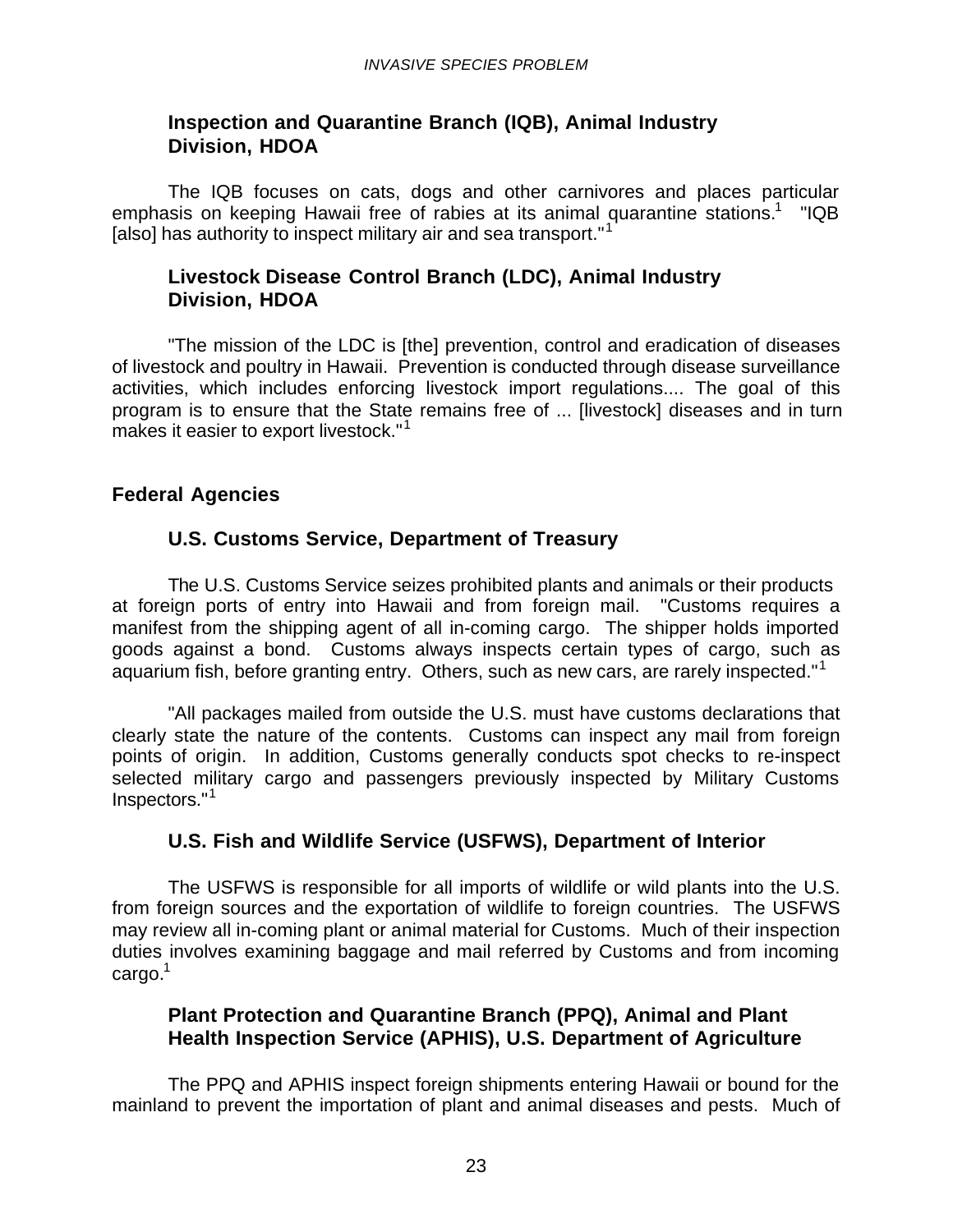PPQ's work in Hawaii involves pre-clearance inspections of baggage and exports bound for the U.S. mainland.<sup>1</sup> The PPQ also provides foreign arrival inspections and also inspects plants or plant material that are found in baggage or cargo of foreign origin.<sup>1</sup>

### **Military Customs Inspection Program (MCI)**

MCI is an adjunct to U.S. Customs and APHIS and responsible for inspecting transfers of military goods and personnel from overseas into U.S. jurisdictions. They are responsible for implementing federal customs statutes and agriculture regulation for transfers of military goods and personnel from overseas into U.S. jurisdiction. MCI staff look for flying insects in airplane cabin areas and spray as necessary. They also review household and personal goods transferred to the U.S. from foreign duty stations, and review troops, gear, and equipment returning to areas of U.S. jurisdiction.<sup>1</sup> MCI is not responsible for goods transported to Hawaii from the U.S. mainland and vice versa.<sup>1</sup>

### **U.S. Postal Service (USPS)**

The USPS attempts to identify and screens some types of mail to intercept quarantined agricultural material. Current postal regulations continue to prohibit the opening or inspection of any first-class mail by state agricultural inspectors unless the parcel is plainly marked by the sender as containing a plant or plant product or labeled "may be opened for agricultural inspection". State agricultural inspectors are allowed to inspect parcels after getting consent from the sender or importer.

### **U.S. Food and Drug Administration (FDA), Department of Health and Human Services**

"The FDA does not have a specific program for preventing alien pests from entering Hawaii. Very few instances involve live infestations; 90-99 percent of the food that FDA finds to be contaminated is infested with either dead insects or insect parts."<sup>1</sup>

### **Eradication**

### **State Agencies**

Eradication duties are presently shared by the Department of Land and Natural Resources (DLNR), the Department of Health (DOH), and the Hawaii Department of Agriculture (HDOA).

### **Plant Quarantine Branch (PQ), Plant Industry Division, HDOA**

PQ conducts selected "post-entry" follow-up inspections to ensure that potentially harmful species authorized for entry under HDOA and/or USDA permits do not escape and become established.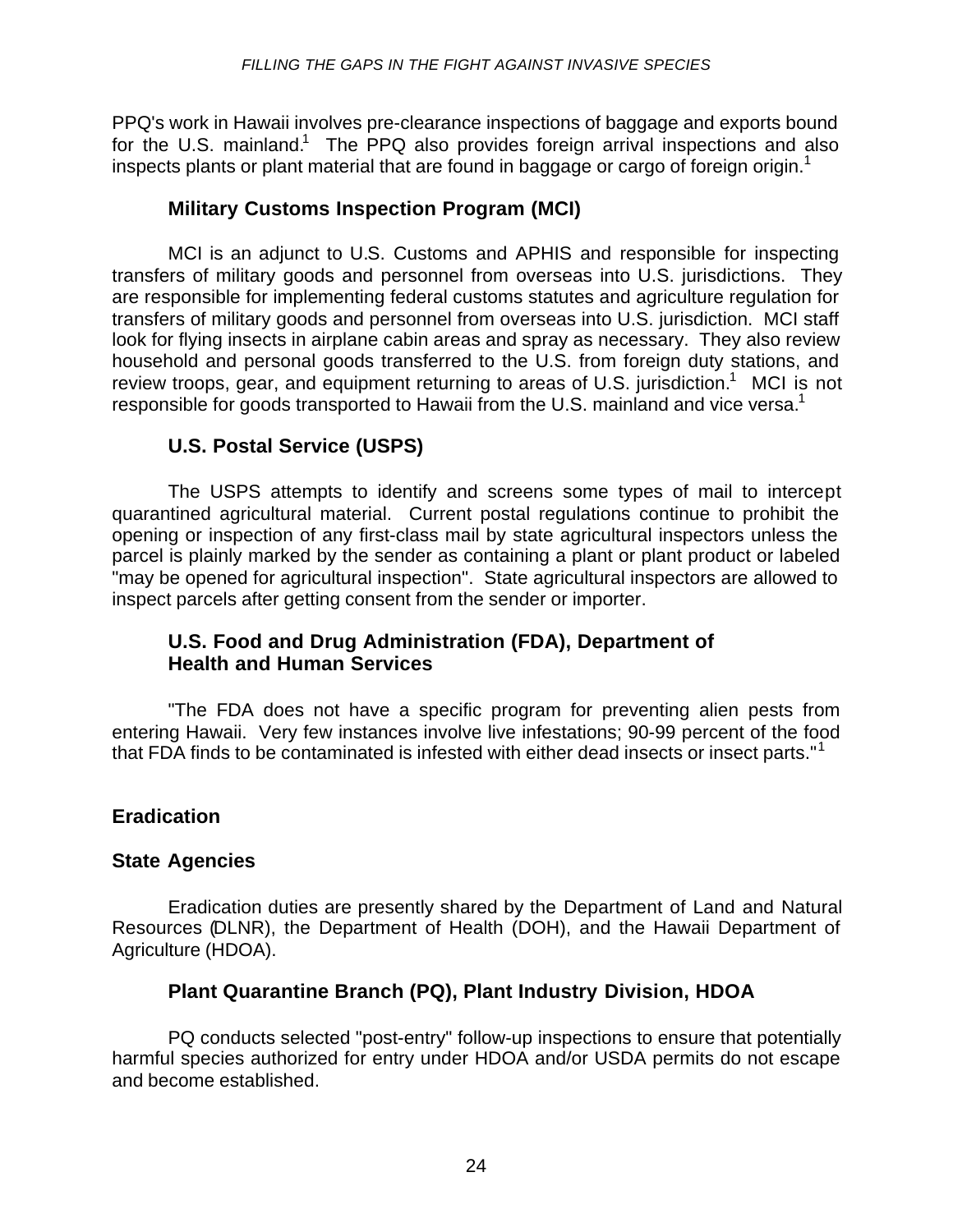"Problems arise with established vertebrates. Although the law tasks PQ with the responsibility for species when they are entering the State, traditionally the [B]ranch is also involved in pursuing illegal species (e.g. snakes, other reptiles, a cougar) long after they have left the importation system -- airport, dock, warehouse or retail outlet -- are out in the wild. 'Handing off' of responsibility to another agency generally only happens if the other controlling agency has been previously designated.... If, however, the lines of responsibility are unclear, PQ is often the responding agency."<sup>1</sup>

PQ also participates in programs related to or developing: agricultural quarantine inspection monitoring (sea cargo); banana inspection protocol; plant quarantine standard operating procedures; plant quarantine policy manual; plant pest control priority list; and plant pest control (biocontrol program) -- guidelines for conducting host range testing.

### **Plant Pest Control Branch (PPC), Plant Industry Division, HDOA**

PPC "is responsible for controlling established diseases, invertebrate pests, some vertebrate pests and noxious plant species."<sup>1</sup> "PPC responds to some pest calls, including those reporting any animal, insect, disease agent or any other organism in any stage of development that is detrimental, or potentially harmful to agriculture, natural resources or the environment."<sup>1</sup> "Although the primary purpose of the [B]ranch's activities is to promote agriculture, the statutory definition of "noxious weed" extends PPC's jurisdiction to include weeds that threaten forest and conservation lands."<sup>1</sup>

### **Division of Forestry and Wildlife (DFW), DLNR**

Generally, DFW "is responsible for controlling pest species in conservation or nonagricultural lands while HDOA is responsible for agricultural pests. In many cases, however, this statutory distinction does not provide a clear jurisdictional boundary between the two agencies. The two agencies collaborate frequently, particularly when trying to control newly escaped species. HDOA-PQ is the first responding agency for escaped potential pests. Where necessary, PQ calls on DFW to assist with capturing or destroying escaped animals (especially vertebrates) and may ask DFW to accept primary responsibility for operations in remote areas where there is no HDOA staff."<sup>1</sup>

"Domesticated, nongame animals, such as chickens, ducks, and rabbits, also present jurisdictional difficulties involving several agencies. Although DFW may respond to escapes or assist HDOA in handling them, jurisdiction over this class of potential pest is not clear. For example, although Animal Industry Division statutes provide some control over releasing domestic animals, no specific agency has jurisdiction over 'feral rabbits.' The problem is further complicated when the animals in question are pets or farm animals valued by the owner. Feral animals in urban settings are often captured or destroyed by the island humane societies."<sup>1</sup>

DFW is responsible for: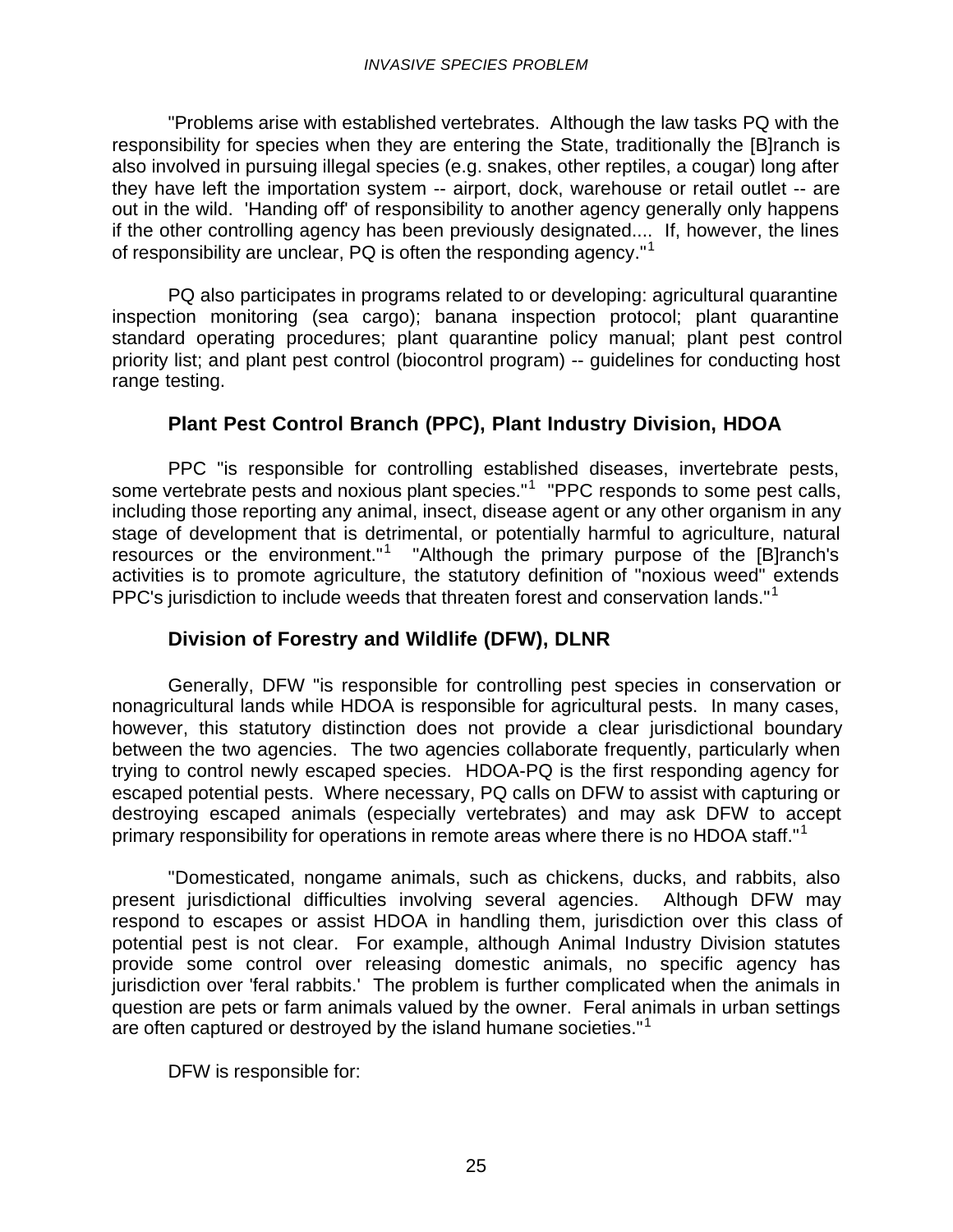- (1) Protecting alien birds occurring in a wild state;
- (2) The taking of alien animals declared as game mammals (feral pigs, goats, etc.) by requiring hunting licenses and other requirements; and
- (3) Selected situations on nonconservation and private lands where a serious pest threatens to expand into conservation land and provide technical assistance to private landowners for controlling pests.<sup>1</sup>

### **Division of Aquatic Resources (DAR), DLNR**

The DAR "is responsible for conserving, protecting and enhancing the state's renewable resources of aquatic life and habitat; managing noncommercial use of these resources; promoting, developing and enhancing opportunities for public recreational fishing; managing commercial use of Hawaii's aquatic resources; and encouraging the growth and development of commercial fisheries and aquaculture in the State.... DAR has initiated a high profile campaign against releasing aquarium fish into Hawaii's streams."<sup>1</sup>

### **Vector Control Branch (VCB), Environmental Health Services Division, DOH**

VCB "conduct[s] detection programs under the International Sanitation Rules and provide protection against quarantinable diseases.... VCB prevents vector-borne diseases by keeping populations of potential vectors below disease transmission levels."<sup>1</sup>

VCB also administers the statewide Port-of-Entry Program in Hawaii. The Program is a critical priority for DOH and prevents alien species of public health significance from entering the State. Program operational procedures include monitoring, surveillance, cordon sanitation, alien specie identification, enforcement and zoonotic laboratory diagnosis, and support functions.

The Branch also assists the DOA and DLNR with various eradication efforts as resources allow through collaborative departmental agreements.

### **Federal Agencies**

### **U.S. Fish and Wildlife Service (USFWS), Department of Interior**

USFWS's mission is to resolve the problems created when wildlife causes damage to agricultural, urban or natural resources. USFWS control efforts include rat control and eradication and control of introduced predators on endangered waterbird refuges.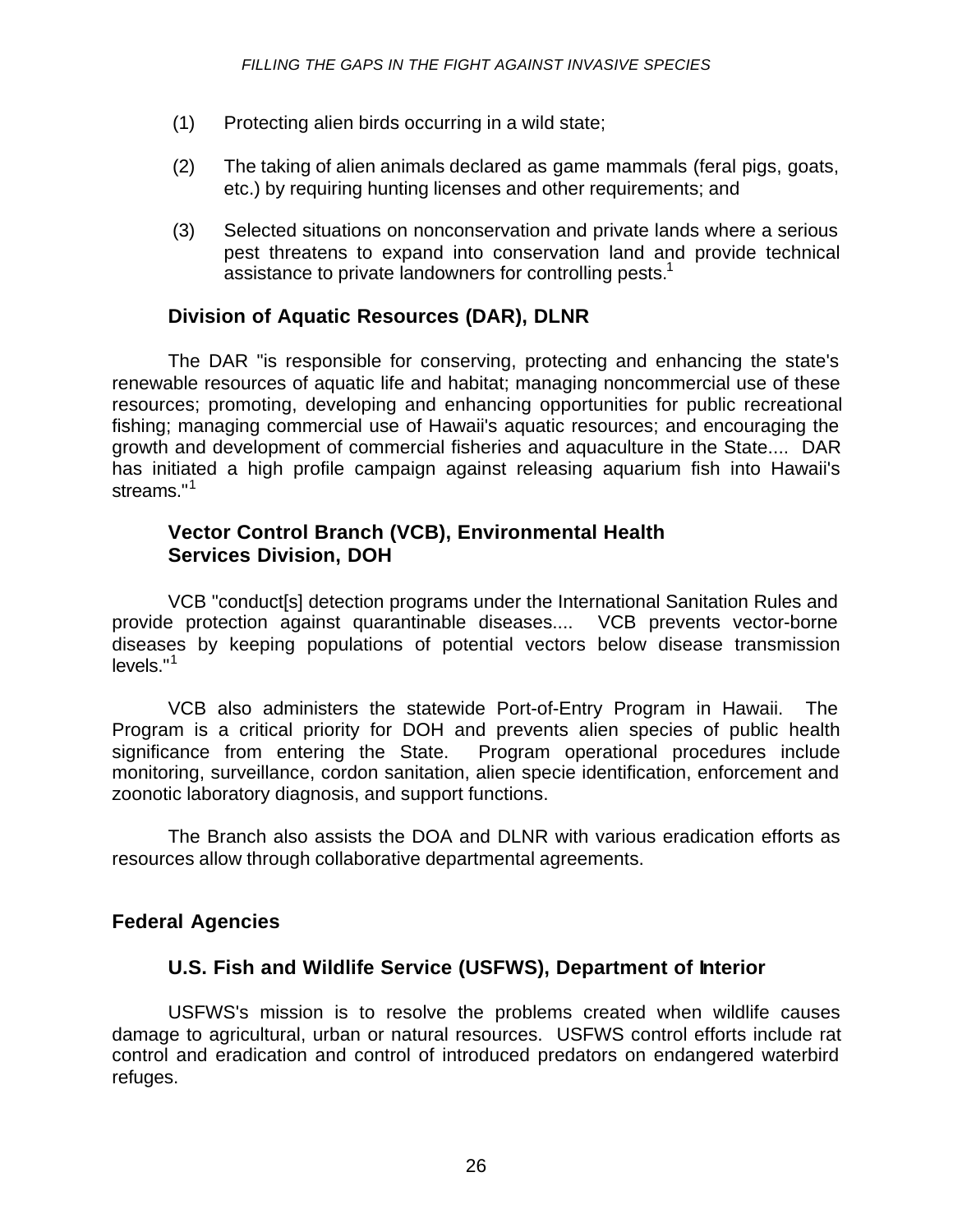### **Institute of Pacific Islands Forestry, U.S. Forest Service and Tropical Fruit and Vegetable Research Laboratory, Agricultural Research Service, U.S. Department of Agriculture**

These agencies provide research and testing services for biological control of forest weeds and fruit flies.

### **National Park Service, U.S. Department of Interior**

Control activities include "large-scale feral animal and weed control programs ... and jellow-jackets, mongoose and other mammalian predators [control programs]."<sup>1</sup>

### **Private Organizations**

Private organizations that have contributed to the eradication and control of invasive species include the Bernice Pauahi Bishop Museum, The Nature Conservancy of Hawaii, the Hawaiian Sugar Planters' Association, the Hawaiian Humane Society, the Maui Human Society, and the Sierra Club.

### **Collaborative Efforts Between Organizations in the Public, Private, and Non-Profit Sectors and Among Government Agencies**

Collaborative efforts between public, private and non-profit agencies abound with respect to invasive species. These efforts include:

- (1) Memorandum of Understanding (MOU) between the state Department of Land and Natural Resources (DLNR) and the Hawaii Department of Agriculture (HDOA) that basically delegates responsibility for preventing the introduction of invasive species into the State to HDOA and the eradication of invasive species already in the State to DLNR;
- (2) MOU between the U.S. Departments of Interior, Transportation and Agriculture, the Federal Aviation Administration, and the state Departments of Agriculture, Health, Transportation, and Land and Natural Resources for the Hawaii Alien Species Action Plan (ASAP) for improvements at Kahului Airport;
- (3) The Hawaii Alien Species Action Plan (ASAP) was produced by the efforts of over eighty professionals from government, non-profit, and private agencies and organizations that produced a strategy to strengthen Hawaii's protection against invasive species. ASAP was the predecessor to the present Coordinating Group on alien Pest Species (CGAPS);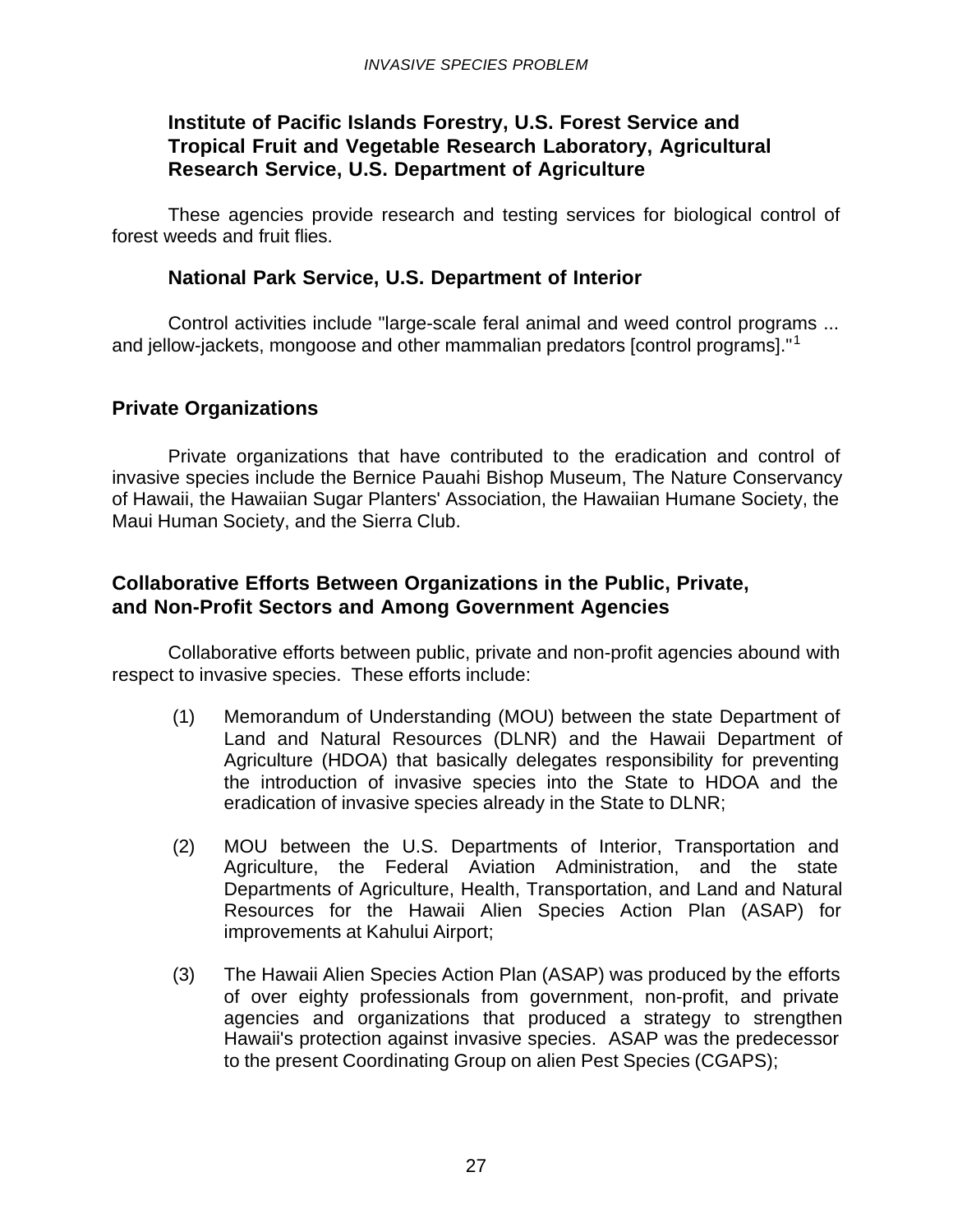- (4) Alien Species Action Team (Interdiction Team) that included (2) above and the National Parks Service (Haleakala), Airlines Committee of Hawaii, the Maui Hotel Association, the Nature Conservancy, and other concerned civic groups;
- (5) MOU between the state Department of Health and HDOA as to which department should respond to a specific invasive specie threat (i.e., biting flies on the Hokulea/fire ants on Kauai);
- (6) Cooperative agreement between Plant Protection and Quarantine Branch (PPQ) and HDOA that HDOA will assist PPQ in identifying seeds imported into Hawaii;
- (7) Cooperative agreement that allows the U.S. Department of Agriculture (USDA) and HDOA to screen certain types of mail processed by the U.S. Postal Service as well as private carriers like Federal Express and DHL;
- (8) The Coordinating Group on Alien Pest Species (CGAPS), a multi-agency partnership of state and federal agencies, as well as private groups formed to coordinate efforts against the invasive species problem;
- (9) The respective island invasive species committees on Oahu, Maui, Hawaii, and formatively on Kauai that are, for the most part, privately funded to combat invasive species;
- (10) The Brown Tree Snake Control Group, formed in response to the threat of the snake's migration to Hawaii;
- (11) The Noxious Plants Task Force, formed in anticipation of the state noxious weed hearings;
- (12) The First-Class Mail Inspection Task Force, established by the HDOA to examine the problems presented by the entry of invasive species through the mail;
- (13) The Melastome Action Committee organized to prepare long-term prevention and control strategies for weed species in the Melastome plant family;
- (14) The Firetree Control Committee formed to control the noxious weed Myrica faya, an invasive tree native to the Azores and Canary Islands;
- (15) Red Imported Fire Ant Action Plan (draft form);
- (16) Brown Tree Snake Emergency Response Protocol;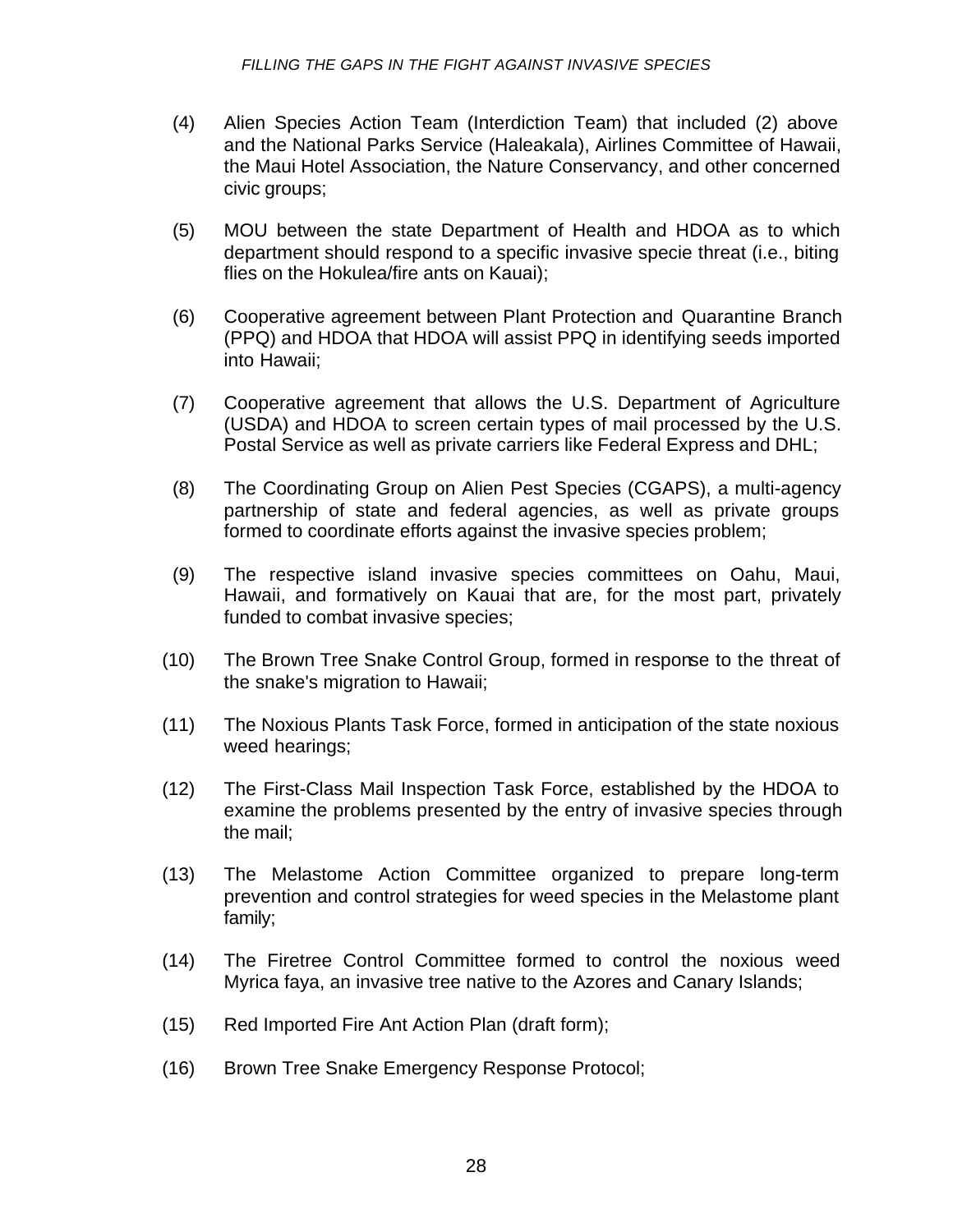- (17) Alien Aquatic Organism Task Force formed under Act 237, Session Laws of Hawaii 1997;
- (18) Memorandum of Agreement between HDOA, USDA and APHIS on postentry inspection which is required for HDOA to conduct postentry quarantine inspections for APHIS in Hawaii (draft form);
- (19) The National Invasive Species Council (Council) co-chaired by the Secretaries of Agriculture, Commerce and the Interior -- and includes the Secretaries of State, Treasury, Defense, and Transportation, and the Administrator of the Environmental Protection Agency;
- (20) The National Invasive Species Advisory Committee which advises the National Invasive Species Council;
- (21) The Cooperative Forestry Assistance Act of 1978 which authorizes the Secretary of Agriculture to conduct activities and provide technical assistance relating to insect infestations and disease conditions and federal and non-federal lands;
- (22) The National Environmental Policy Act which requires federal agencies to identify actions that are likely to affect invasive species or be affected by them;
- (23) The federal Aquatic Nuisance Species Task Force which coordinates activities relating to aquatic invasive species;
- (24) The Federal Interagency Committee on the Management of Noxious and Exotic Weeds which coordinates weed management efforts on federal lands; and
- (25) The Committee on Environment and Natural Resources of the National Science and Technology Council which coordinates research efforts.

#### **The Potential for Future Collaborative Efforts**

To date, there has been a plethora of collaborative efforts among various state and federal agencies and private organizations for the purpose of fighting invasive species. The willingness or the potential for agency collaboration does not appear to be an issue. It is to the credit of state, federal and especially private agencies, that cooperative efforts among the various and sometimes adversarial groups have become commonplace and an effective means to combat problems posed by invasive species.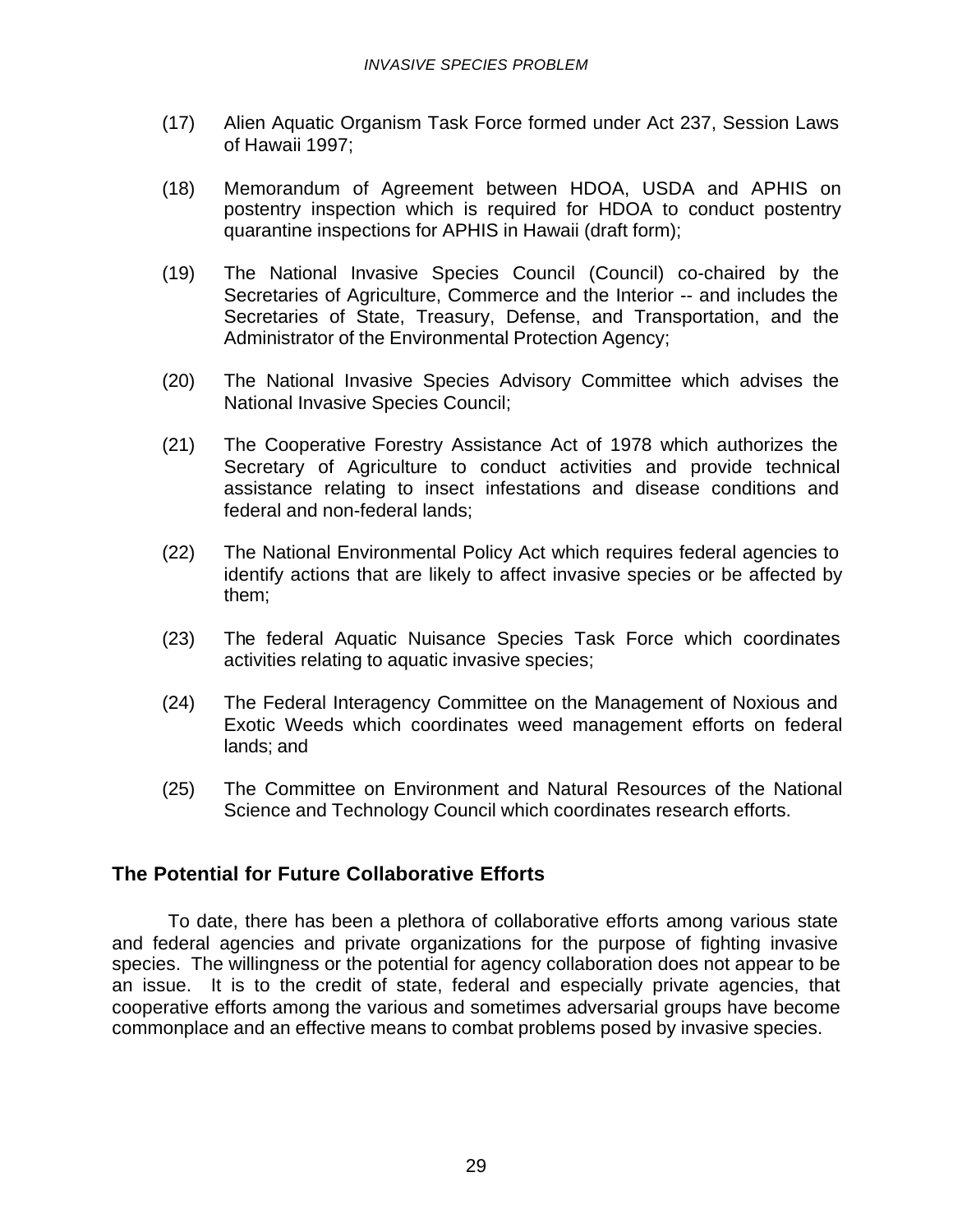#### **Tourism Industry**

Considering the potentially devastating economic consequences that invasive species could cause to the tourism industry (see chapter 3), participation by the tourism industry in existing collaborative efforts to fight invasive species was surprisingly low. Some tourism officials had either no understanding of the potential consequences related to invasive species or any desire to participate in any collaborative effort, or both. $^2$ 

# **Endnotes**

- 1. The Nature Conservancy of Hawaii, Natural Resources Defense Council, 1992, "The Alien Pest Species Invasion in Hawaii: Background Study and Recommendations for Interagency Planning."
- 2. Various interviews with state agency officials and private groups.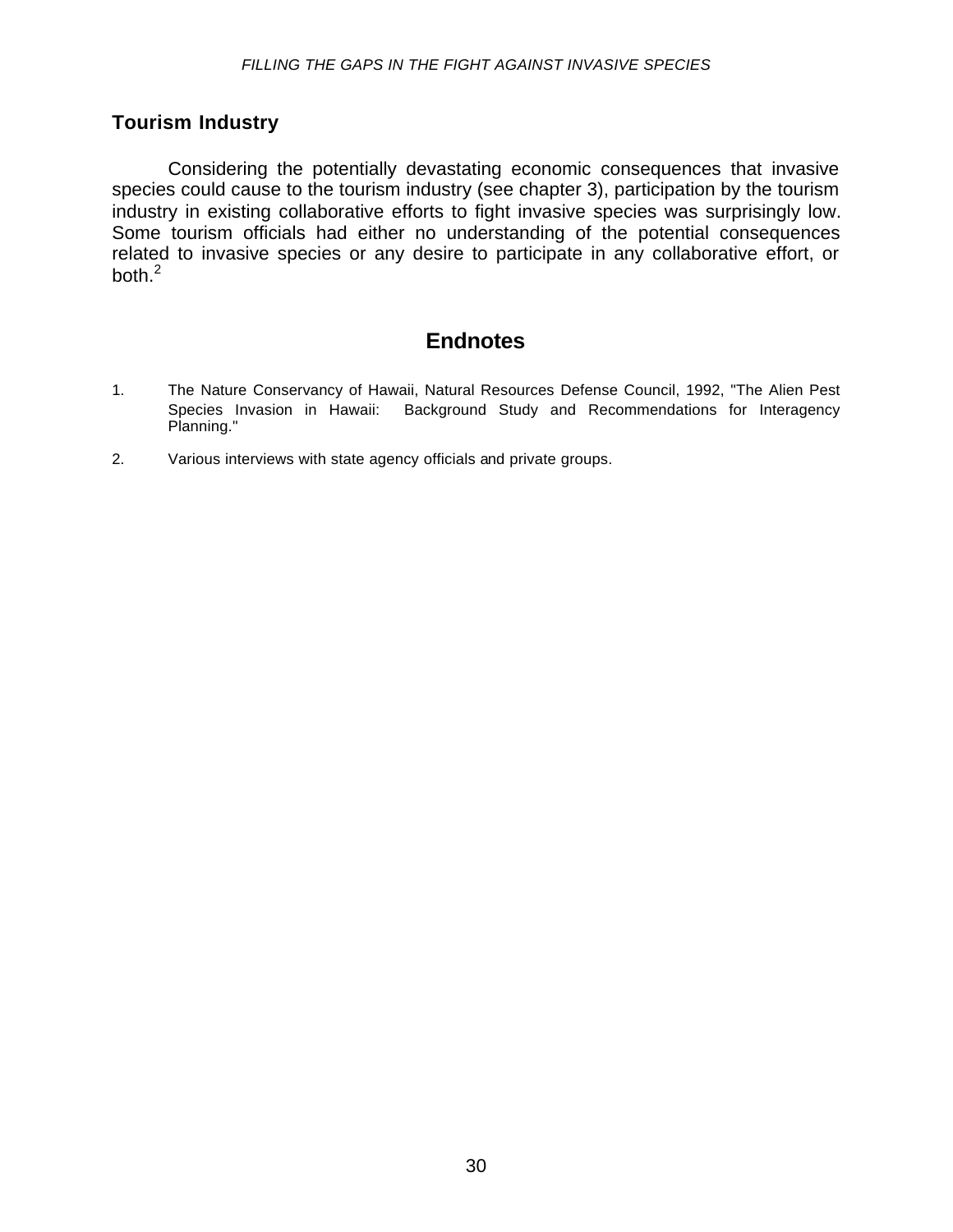# **Chapter 6**

# **GAPS AND LEAKS IN THE PRESENT SYSTEM**

Despite Hawaii's status as one of the leading states with respect to fighting invasive species,<sup>1</sup> "gaps", and "leaks" still plague the State's present system.

State and federal agencies, CGAPS, the Hawaii Nature Conservancy, and others have identified several gaps and leaks that can be organized into the following four categories.

#### **Funding Related Issues**

- The present system lacks proper funding to provide adequate inspection and control efforts at almost every phase of the present system including pests in vessel ballast water and hull encrustations and microalgae growth on local beaches.
- A large proportion of the total passenger, cargo, and other traffic entering Hawaii is currently uninspected, including materials known to be significant sources of new invasive species.
- The interisland spread of invasive species is a major, largely unregulated problem.
- Federal reimbursement is not fully utilized for state funds generally, and specifically for "interline" funding to subsidize the protection of the U.S. mainland from pests in Hawaii.
- Present laws and penalties for illegal introductions are inadequately enforced.
- Funding for vertebrate-control research needs to be increased because current levels are insufficient to cover more than a couple, out of the wide range of pests in Hawaii.
- DOH's revised Port-of-Entry Program needs to be fully funded to provide adequate rodent trapping, rodenticiding, mosquito larviciding, mosquito surveillance and other alien vector activities at ports-of-entry.

These budget and funding issues are discussed in the next chapter, *Funding Invasive Species Programs.*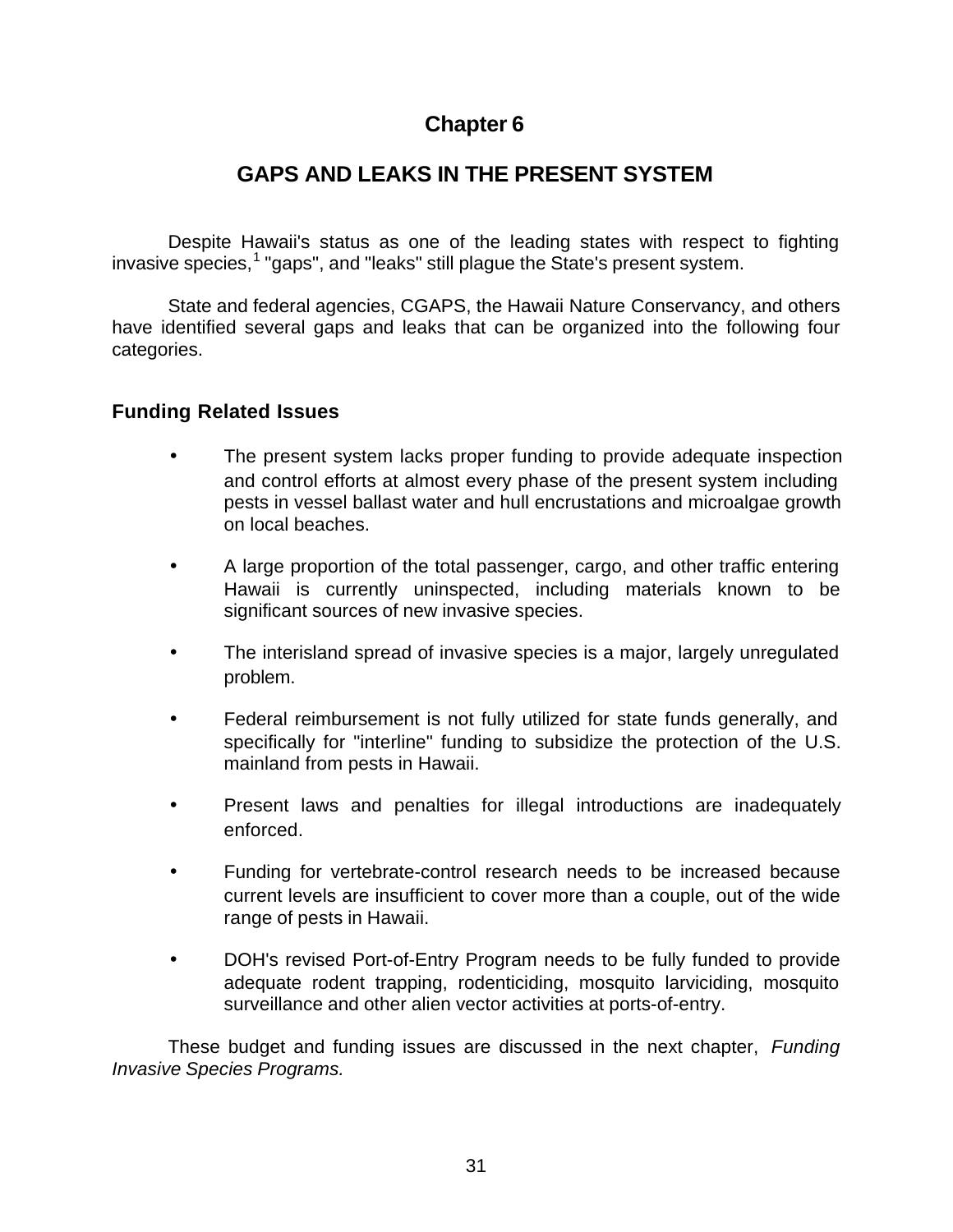#### **State Administration Issues**

- Response to new infestations is frequently delayed by jurisdictional, organizational, or procedural problems, allowing pests to become established and, in some cases, spread beyond control.
- Jurisdictional problems also reflect the absence of a single authority solely responsible for fighting invasive species that can represent the State regarding federal issues and concerns.
- Better involvement of county governments is needed in the island invasive species committees and in the prevention of the spread of invasive plants through state and county sponsored nurseries.
- A lack of agreement exists between state departments on the goals of preserving the agricultural base versus the natural resources of the State.
- Agency mandates and commercial interests sometimes call for maintenance of potentially destructive alien species as resources for sport hunting, aesthetic resources or other values.
- State lacks an invasive species mission statement and state agencies should be mandated not to promote the introduction or spread of invasive species.

Since these issues relate to administering invasive species programs, they are discussed further in chapter 9, *Assessing the Need for a Lead Agency*.

#### **Federal Issues**

- International trade agreements and other federal programs do not protect Hawaii from the full range of pests. Hawaii's fight against invasive species is hampered by federal laws (quarantine preemption problem) that do not recognize the dangers of pests already on the mainland but not in Hawaii, and international trade agreements that do not take into account the issues related to foreign pests.
- Domestic first-class mail is a pathway for invasive species into Hawaii and is federally protected from inspection.
- Quarantine of domestic pests arriving from the mainland should be provided by the federal government, as is the present practice that protects the mainland from pests originating in Hawaii.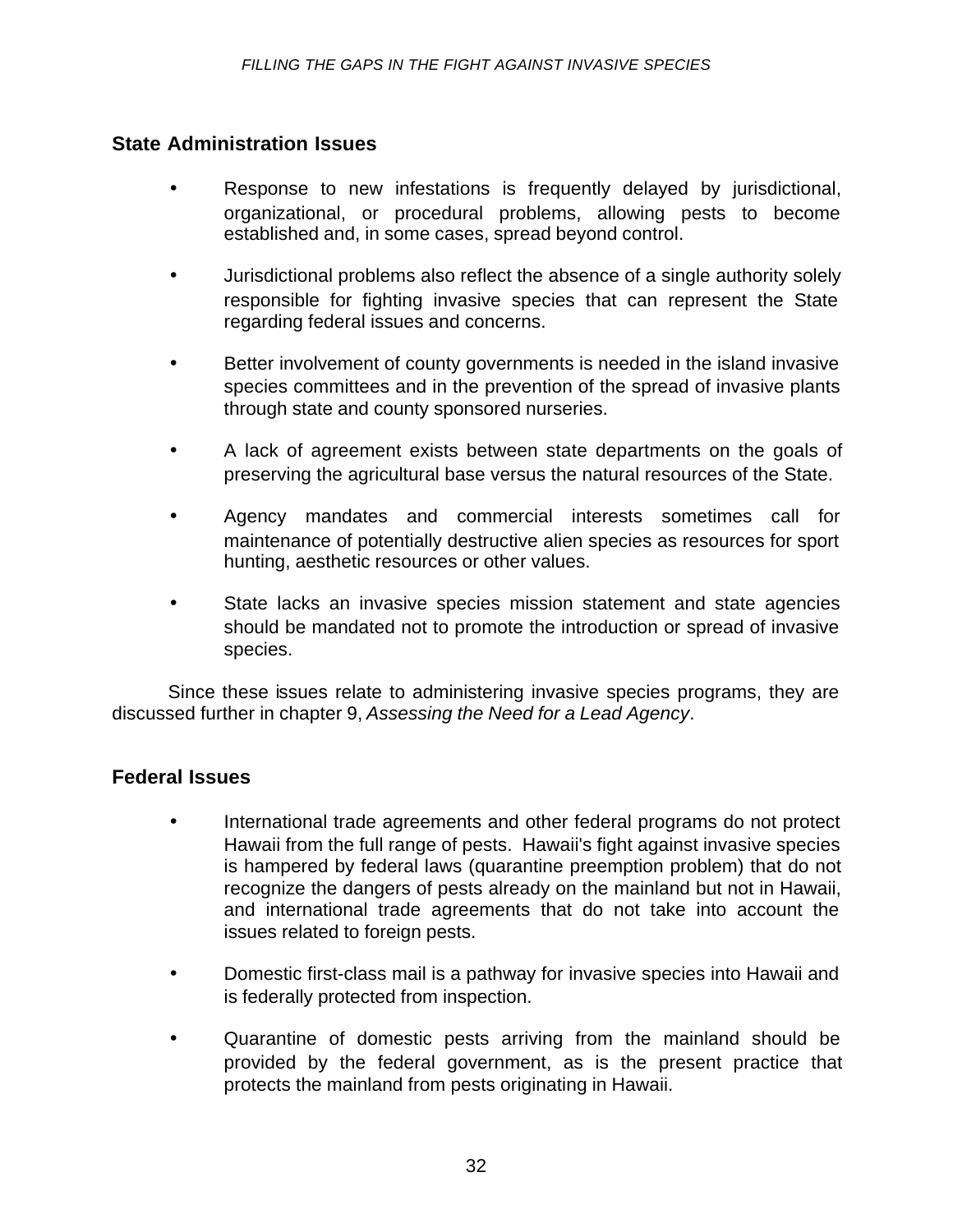- Lack of coordination between federal agencies, especially between the U.S. Fish and Wildlife Service and the Department of Defense and the National Park Service.
- The federal Lacey Act should be amended to include possession of prohibited alien wildlife that is consistent with the State's injurious wildlife list to improve state-federal coordination in enforcing smuggling and blackmarket violations involving injurious alien species.
- The duties of the USDA in quarantines should be integrated with the Department of Interior on the interdiction of invasive species for international airline arrivals.
- Federal policy is needed to inspect domestic airline passengers, baggage and cargo for invasive species.
- The National Park Service has taken an active role in fighting invasive species far beyond the boundaries of their parks.
- More involvement by the federal Environmental Protection Agency in public health issues as it relates to invasive species.
- Provide properly funded collaborative USDA assistance, to in effect, "deputize" the USDA's plant protection and quarantine program to enforce Hawaii's laws.

Although these federal issues are, for the most part, beyond the authority of state government and hence -- this report, they reflect the complicated and interdependent relationship between federal and state agencies, laws and policies. These issues need to be addressed by federal authorities and actively promoted by the State and are therefore incorporated into chapter 9, relating to the administration of invasive species programs.

# **Endnotes**

1. U.S., Office of Technology Assessment. Harmful Non-indigenous Species in the United States, Washington, D.C., September 1993, Chapter 7. "State and Local approach from a National Perspective".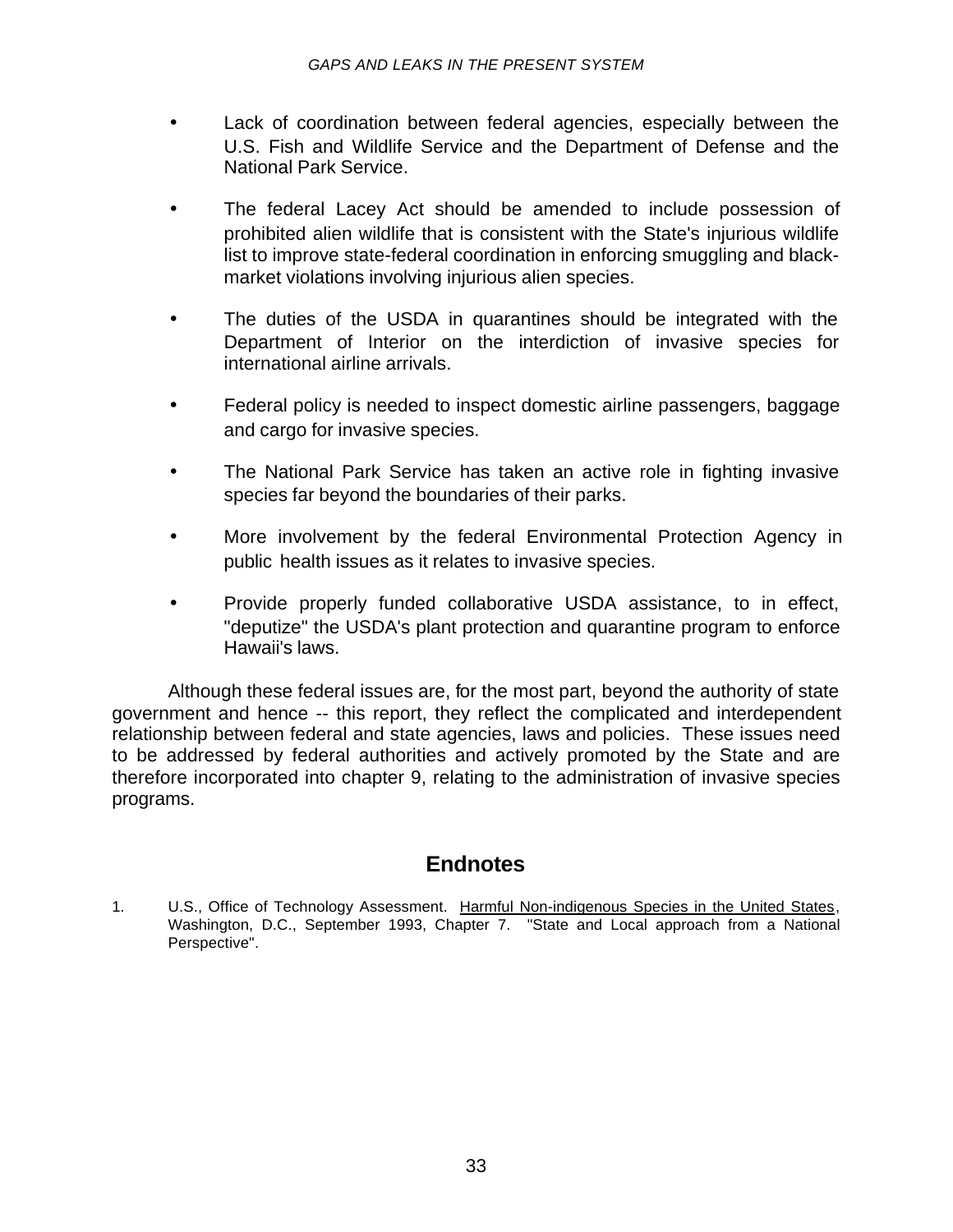# **Chapter 7**

# **FUNDING INVASIVE SPECIES PROGRAMS**

#### **The Money Problem**

When state, federal, and private agencies were asked to identify the single greatest problem they faced in their fight against invasive species, their answer was always the same -- **money**. 1 If the Legislature does nothing else but appropriate more funds for the fight against invasive species, it will have dramatically improved the State's condition with respect to alien pests.

In the prior chapter that identifies "funding related" gaps and leaks, all of the issues in that section involve the underfunding or lack of funds to adequately fight the invasive species problem in Hawaii. Especially issues related to the "inspection" of ballast water discharges, commercial cargo, interisland travel and cargo, and Port-of-Entry surveillance activities, unduly affect the fight against invasive species because of the State's priority on inspection activities -- a discussion of which follows later in this chapter. Underfunding also affects federal matching programs that are also discussed later in this chapter.

#### **On-Going Cost**

It is important for the Legislature to realize that funding for invasive species is an **on-going cost**. The elimination of the coqui frog or miconia or any other pest will not solve the invasive species problem. Like any other budget line item such as education or housing, the invasive species problem is a recurring legislative concern.

#### **How much is Needed to Fight Invasive Species?**

CGAPS estimates that the cost to effectively fight invasive species in Hawaii for one year is \$49,847,000. See Appendix C, for a breakdown of this estimate.

#### **How much does the State Spend Fighting Invasive Species?**

The United States General Accounting Office (GAO) conducted a study on invasive species in July of 2001 and found that for fiscal years 1999 and 2000, Hawaii spent \$6.3 million and \$7.6 million, respectively to fight invasive species. This is only 12% to 15% of the total amount needed to fight invasive species. See CGAPS estimate of spending breakdown in Appendix D.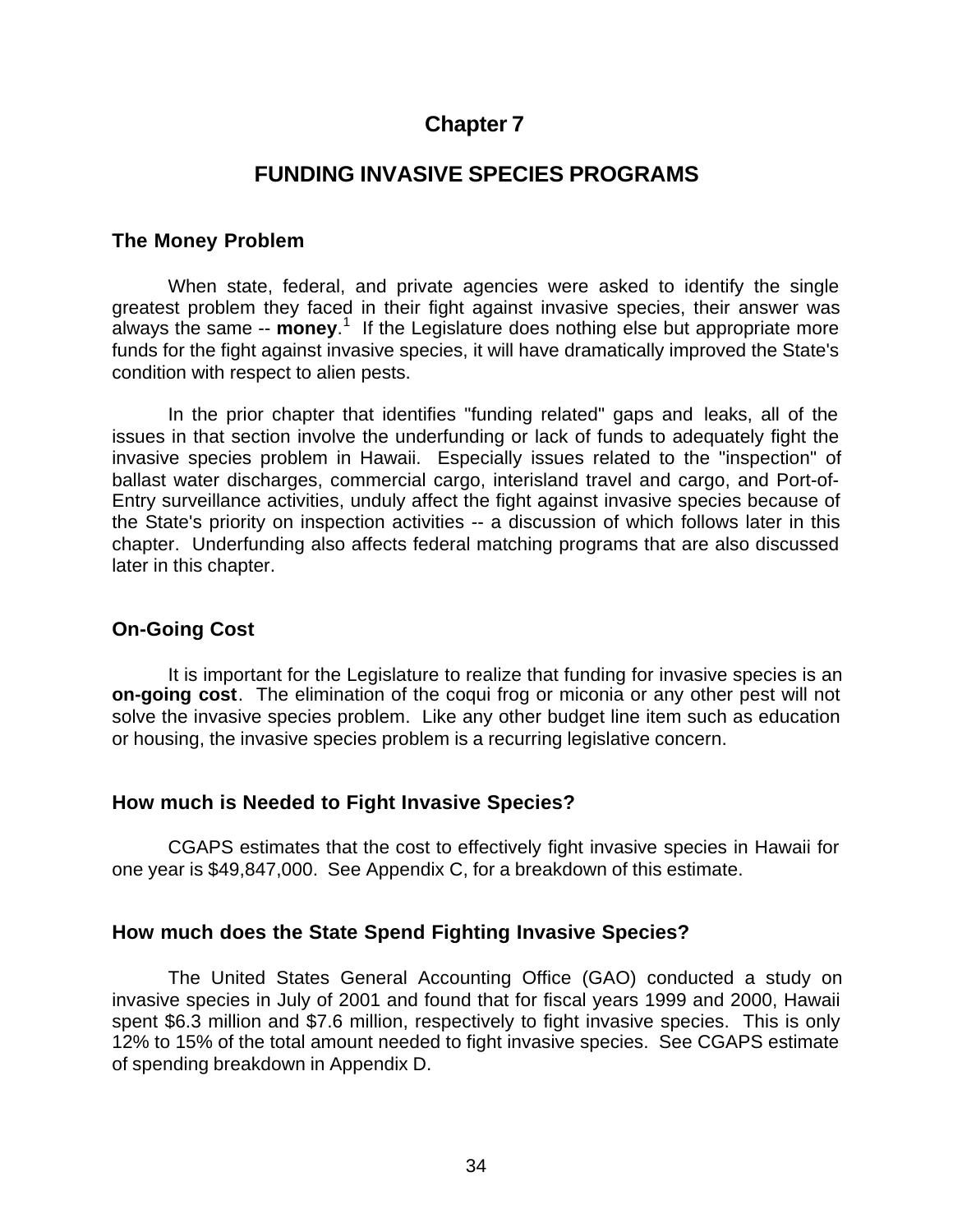As of July 2001, in response to the GAO study, the following four state departments reported the following expenditures to fight invasive species for 1999 and 2000:

|              | 1999        | 2000            |
|--------------|-------------|-----------------|
| <b>DLNR</b>  | \$1,500,000 | \$1,500,000     |
| <b>HDOA</b>  | \$6,270,300 | \$7,582,380     |
| <b>DOT</b>   | \$482,200   | \$1,760,000     |
| <b>DOH</b>   | \$245,000   | \$245,000       |
| <b>TOTAL</b> | \$8,497,500 | $$11,087,380^2$ |

#### **Federal and Other Sources of Funding**

The GAO report also provides the following federal and other sources of funding to the following state departments for 1999 and 2000:

|              |           | 1999        |    | 2000        |  |
|--------------|-----------|-------------|----|-------------|--|
| <b>DLNR</b>  |           |             |    |             |  |
| federal      | \$        | 260,000     |    | 260,000     |  |
| other        |           | \$210,000   |    | \$210,000   |  |
| <b>HDOA</b>  |           |             |    |             |  |
| federal      | \$        | 562,000     | \$ | 847,000     |  |
| other        | \$        | 570,000     | \$ | 550,000     |  |
| DOT          |           |             |    |             |  |
| federal      | \$        | Ω           | \$ | 0           |  |
| other        | \$        | ∩           | \$ |             |  |
| <b>DOH</b>   |           |             |    |             |  |
| federal      | \$        | ∩           | \$ | O           |  |
| other        | <u>\$</u> |             | \$ |             |  |
| <b>TOTAL</b> |           | \$1,413,000 |    | \$1,867,000 |  |

Excerpts of the GAO report are included in Appendix E.

#### **Existing Funding Sources**

The scope of this next section regarding existing funding sources has been limited to sources normally reported under the State Budget Act, which for fiscal year 2001-2002 is Act 259, Regular Session of 2001, Session Laws of Hawaii 2001.<sup>3</sup> "Funding sources" means the specific revenue sources that make up the means of financing that in turn finances programs in the state budget that involve invasive species control and prevention.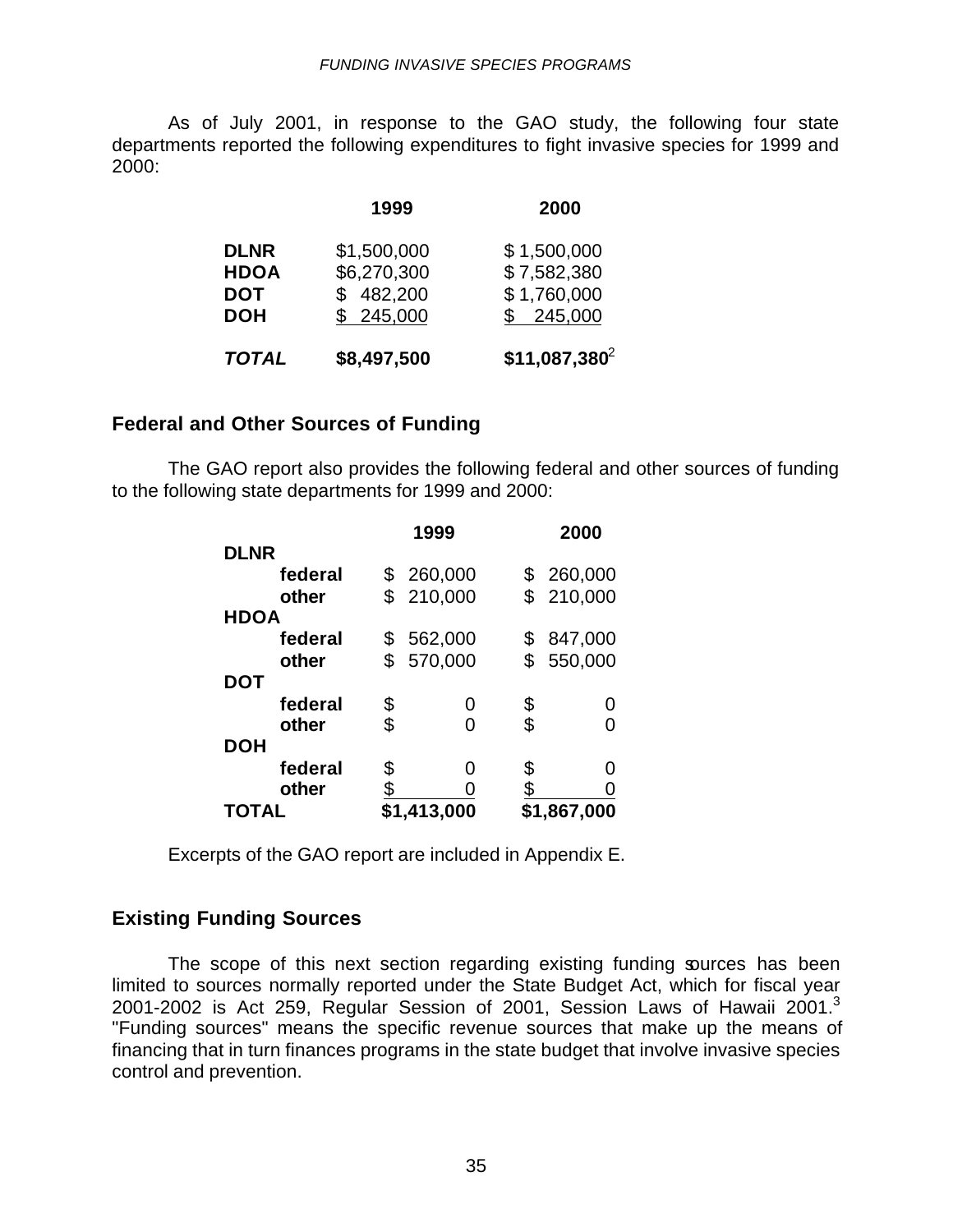#### *FILLING THE GAPS IN THE FIGHT AGAINST INVASIVE SPECIES*

At present, no programs in the state budget are devoted exclusively to invasive species. Instead, several programs in the budget incorporate or can incorporate invasive species activities within their broader objectives. The means of financing for these programs include general funds, special funds, federal funds, trust funds, interdepartmental transfers, and revolving funds.

Of these several means of financing, the special and revolving funds have statutorily established funding sources. These funding sources consist of fees, rates, charges, sales, fines, gifts, interest, legislative appropriations, or specific taxes. Generally, funding sources are not earmarked for a particular use.<sup>4</sup> Instead, the special or revolving fund into which the funding sources are deposited is earmarked for some use.

With regard to the other means of financing, the funding sources for the interdepartmental transfers are the state Department of Land and Natural Resources and the Airports and Harbors divisions of the state Department of Transportation. The federal funding sources include the United States Department of Agriculture, the United States Department of the Interior, the United States Department of Transportation, and the Environmental Protection Agency. Within the Department of the Interior, funding sources include the United States Fish and Wildlife Service and the United States Geological Survey Biological Resources Division. Within the Department of Agriculture, funding sources include the United States Forest Service. Within the Department of Transportation funding sources, include the Federal Aviation Administration.

The departments in state government that either engage in or assist in funding programs that include invasive species efforts are the Departments of Agriculture, Land and Natural Resources, Health and Transportation.<sup>5</sup> In the budget act, the programs of these departments are found in the program areas of economic development, environmental protection, transportation, health, and culture and recreation.<sup>6</sup>

Specifically, the departments through their divisions administer the following programs (as indicated by their budget program acronym and number), which include invasive species activities or funding:

Department of Agriculture Plant Industry Division AGR 122 Plant Pest and Disease Control AGR 846 Pesticides Animal Industry Division AGR 131 Rabies Quarantine AGR 132 Animal Disease Control

Department of Land and Natural Resources Aquatic Resources Division LNR 401 Aquatic Resources LNR 805 Recreational Fisheries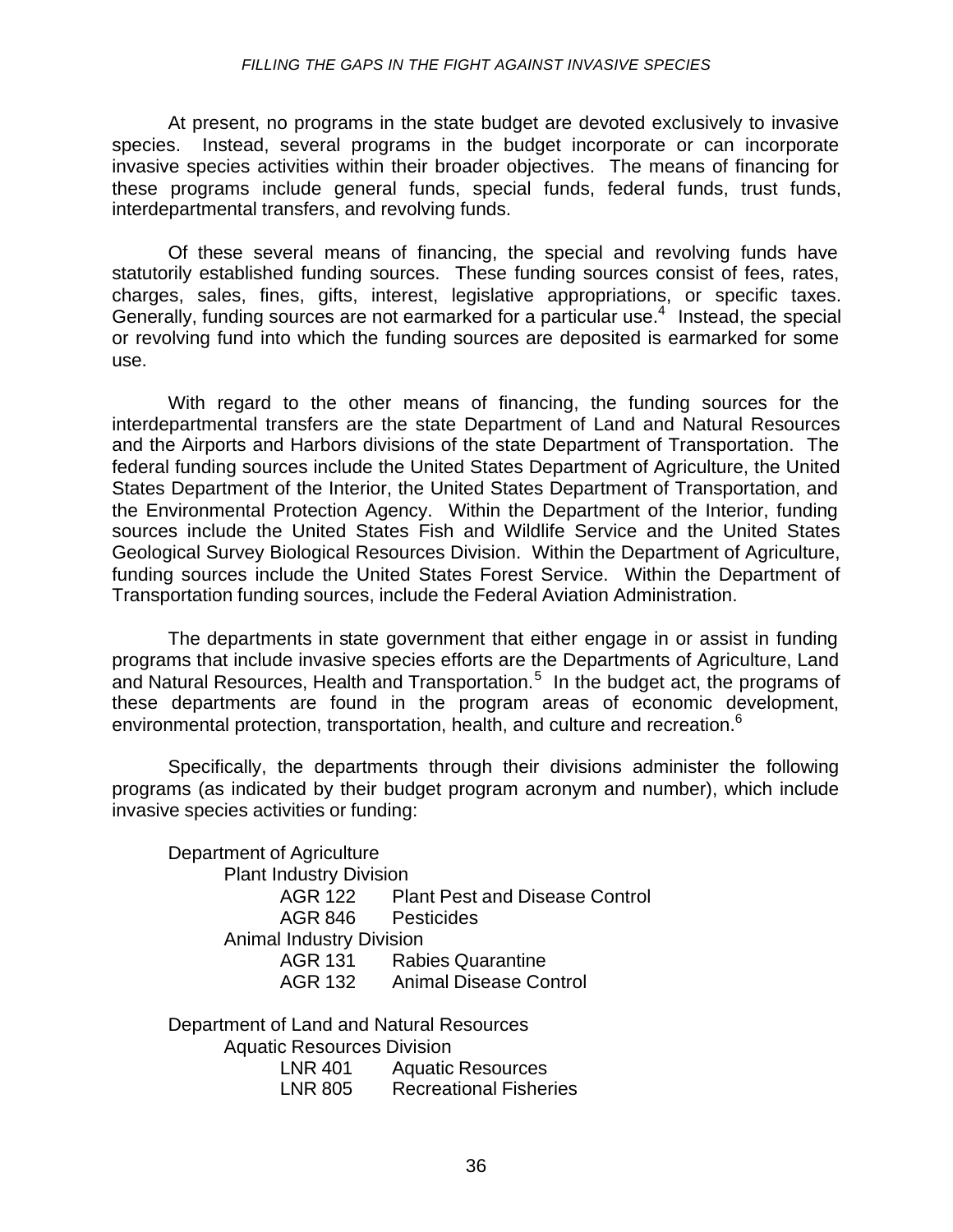Forestry and Wildlife Division

| LNR 402        | <b>Forests and Wildlife Resources</b> |
|----------------|---------------------------------------|
| <b>LNR 407</b> | Natural Area Reserves and Management  |

Department of Transportation

| <b>Airports Division</b> |                                     |
|--------------------------|-------------------------------------|
| <b>TRN 102</b>           | Honolulu International Airport      |
| <b>TRN 131</b>           | Kahului Airport                     |
| <b>TRN 195</b>           | <b>Airports Administration</b>      |
| <b>Harbors Division</b>  |                                     |
| <b>TRN 395</b>           | Harbors Administration <sup>7</sup> |
|                          |                                     |

Department of Health

Environmental Health Services Division HTH 610 Environmental Health Services.

Existing funding sources for invasive species are set out in the table below. The table breaks out programs by the means of financing. For each means of financing except general funds, the funding sources are identified. For the special and revolving funds, the name of the fund and the statute establishing the fund and the funding sources are cited.

#### **Table 7-1**

# **Funding Sources for Invasive Species Control and Prevention**

| <b>Program ID</b>                                  | <b>Means of</b><br><b>Financing</b> | <b>Name of Fund</b>                                     | <b>HRS</b><br><b>Section</b> | <b>Funding Sources</b>                                                                                                                            |
|----------------------------------------------------|-------------------------------------|---------------------------------------------------------|------------------------------|---------------------------------------------------------------------------------------------------------------------------------------------------|
| AGR 122 <sup>8</sup>                               | Revolving                           | Permit revolving                                        | 150A-6.7                     | Legislative, appropriations,                                                                                                                      |
| <b>Plant Pest and</b><br><b>Disease</b><br>Control |                                     | fund                                                    |                              | user fees, interest, grants<br>and gifts, any other moneys                                                                                        |
|                                                    | Revolving                           | Microorganism<br>import certification<br>revolving fund | 150A-48                      | Legislative appropriations,<br>certification and inspection<br>fees, fines,<br>reimbursements, interest,<br>grants and gifts, any other<br>moneys |
|                                                    | Trust $^\circ$                      |                                                         |                              | Non-recurring funds                                                                                                                               |
|                                                    | General                             |                                                         |                              |                                                                                                                                                   |
|                                                    | Transfer <sup>10</sup>              |                                                         |                              | Dept of Trans. (Airports<br>Div)                                                                                                                  |
|                                                    | Federal <sup>11</sup>               |                                                         |                              | US Dept of Ag., & Dept of<br>Interior (including the US<br>Geological Survey Bio.                                                                 |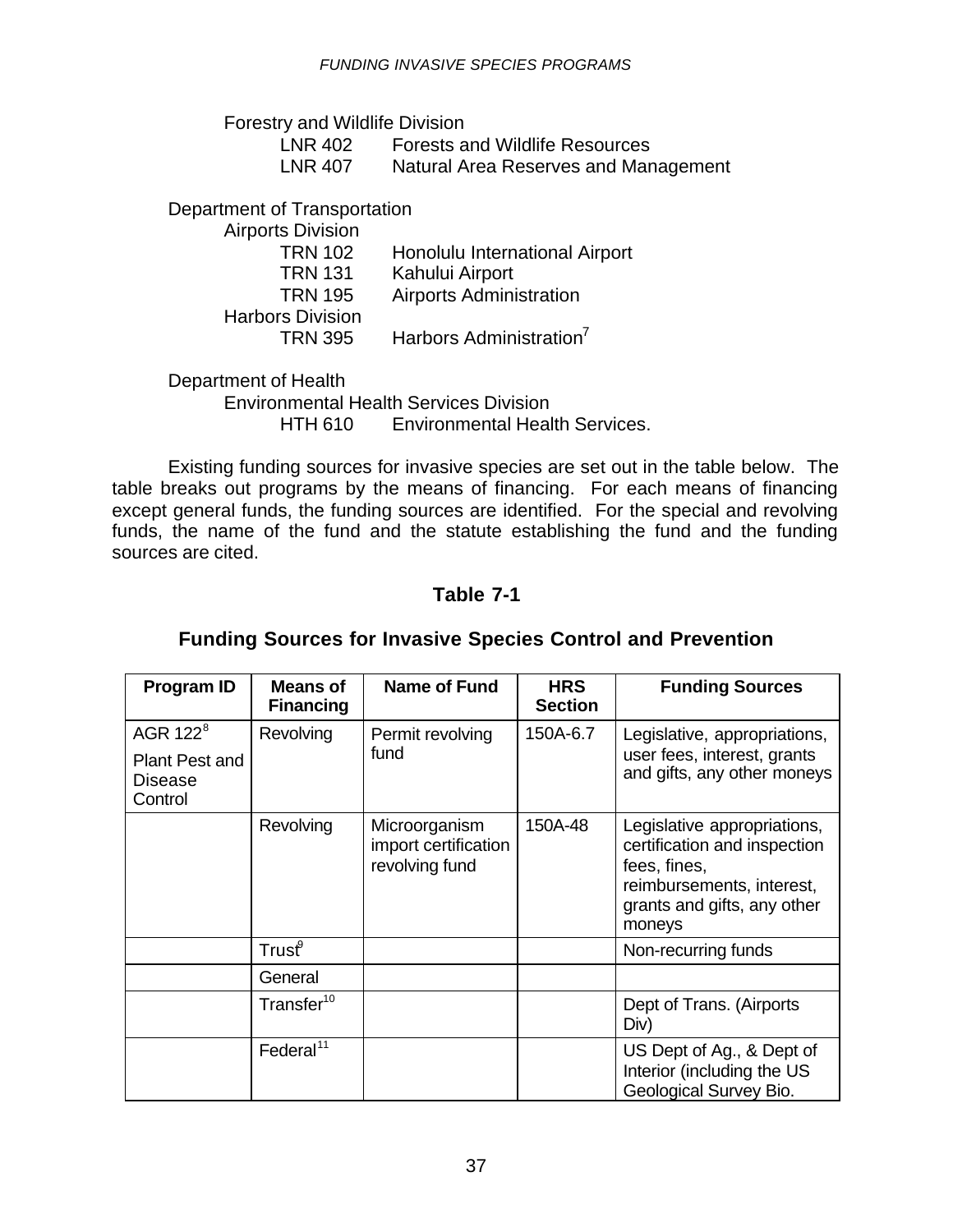| <b>Program ID</b>                                                    | <b>Means of</b><br><b>Financing</b> | <b>Name of Fund</b>                           | <b>HRS</b><br><b>Section</b> | <b>Funding Sources</b>                                                                                                              |
|----------------------------------------------------------------------|-------------------------------------|-----------------------------------------------|------------------------------|-------------------------------------------------------------------------------------------------------------------------------------|
|                                                                      |                                     |                                               |                              | Resources Div.)                                                                                                                     |
| AGR 846 <sup>12</sup><br><b>Pesticides</b>                           | Revolving                           | Pesticide use<br>revolving fund <sup>13</sup> | 149A-13.5                    | Licensing and registration<br>fees and charges,<br>educational services and<br>training fees                                        |
|                                                                      | General                             |                                               |                              |                                                                                                                                     |
|                                                                      | Federal <sup>14</sup>               |                                               |                              | <b>EPA</b>                                                                                                                          |
| AGR 131 <sup>15</sup>                                                | Special                             | Animal quarantine                             | 142-28.5                     | Quarantine fees, state                                                                                                              |
| <b>Rabies</b><br>Quarantine                                          |                                     | special fund                                  |                              | appropriations, interest                                                                                                            |
| AGR 132 <sup>16</sup>                                                | General                             |                                               |                              |                                                                                                                                     |
| Animal<br><b>Disease</b><br>Control                                  |                                     |                                               |                              |                                                                                                                                     |
|                                                                      | Transfer <sup>17</sup>              |                                               |                              | Dept of Trans. (Airports<br>Div.)                                                                                                   |
| LNR 401 <sup>18</sup>                                                | General                             |                                               |                              |                                                                                                                                     |
| Aquatic<br><b>Resources</b>                                          |                                     |                                               |                              |                                                                                                                                     |
|                                                                      | Federal <sup>19</sup>               |                                               |                              | US Dept of the Interior (US<br>Fish and Wildlife Service)                                                                           |
| LNR 805 <sup>20</sup><br>Recreational<br><b>Fisheries</b>            | Special                             | Sport fish special<br>fund                    | 187A-9.5                     | Fees for licenses, permits,<br>programs, facilities and<br>grounds use; other; fines,<br>sales, monetary<br>contributions, interest |
|                                                                      | General                             |                                               |                              |                                                                                                                                     |
|                                                                      | Federal $^{21}$                     |                                               |                              | US Dept of the Interior (US<br>Fish and Wildlife Service)                                                                           |
| LNR 402 <sup>22</sup><br>Forests and<br>Wildlife<br><b>Resources</b> | Special                             | Natural area<br>reserve fund                  | $195-9;$<br>247-7            | Conveyance tax, public or<br>private sources, investment<br>earnings                                                                |
|                                                                      | Special                             | Endangered<br>species trust fund              | 195D-31                      | Sales, private contributions,<br>fees and assessments,<br>fines, legislative<br>appropriations                                      |
|                                                                      | General                             |                                               |                              |                                                                                                                                     |
|                                                                      | Federal <sup>23</sup>               |                                               |                              | US Dept of Ag. Forest<br>Service                                                                                                    |
| LNR $407^{24}$                                                       | Special                             | Natural area                                  | $195-9;$                     | Conveyance tax, public or                                                                                                           |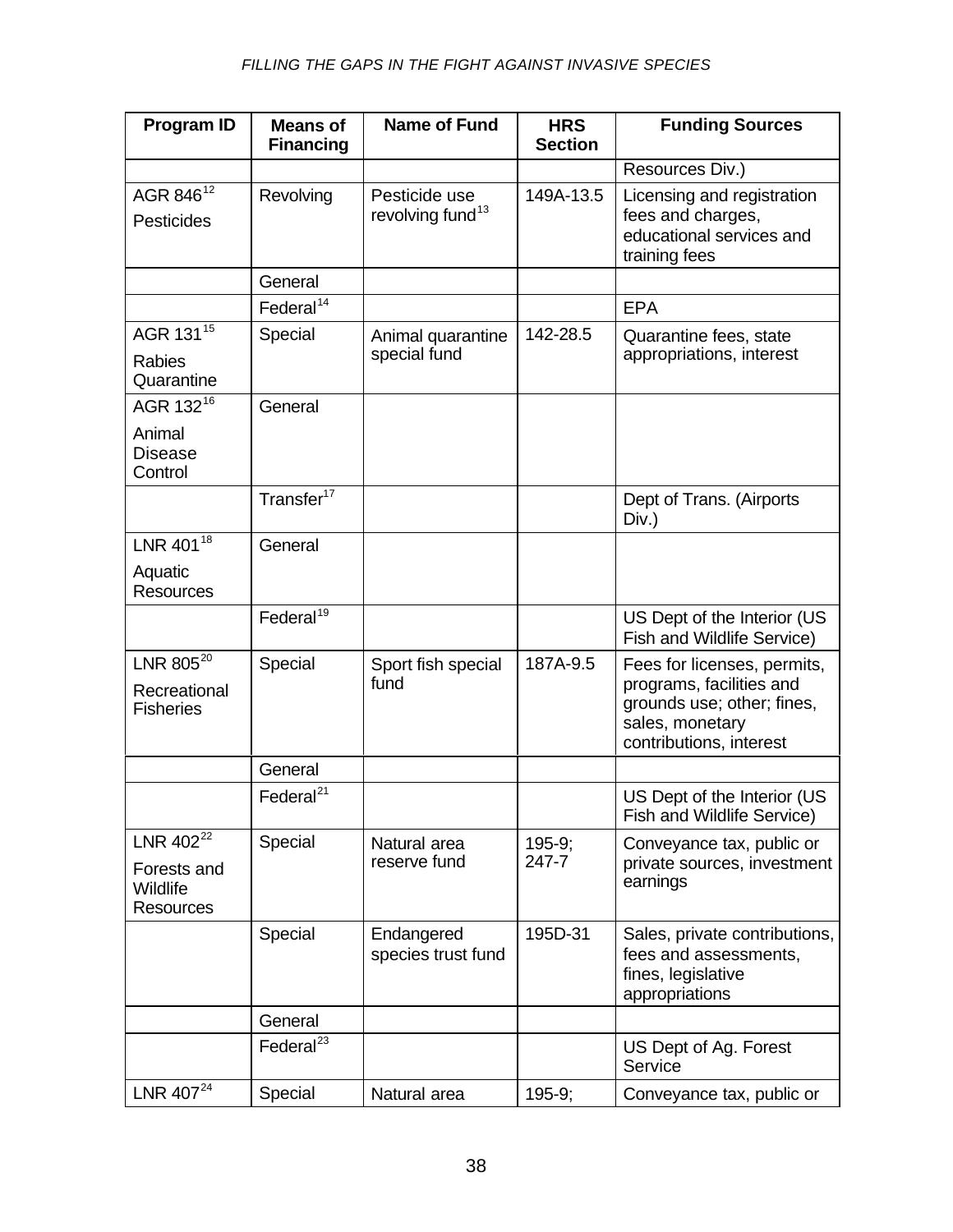| Program ID                                        | <b>Means of</b><br><b>Financing</b> | <b>Name of Fund</b> | <b>HRS</b><br><b>Section</b> | <b>Funding Sources</b>                                           |
|---------------------------------------------------|-------------------------------------|---------------------|------------------------------|------------------------------------------------------------------|
| Natural Area<br>Reserves and<br>Management        |                                     | reserve fund        | 247-7                        | private sources, investment<br>earnings                          |
|                                                   | General                             |                     |                              |                                                                  |
| TRN 102 <sup>25</sup>                             | Special                             | Airport revenue     | $248 - 8$                    | Aviation fuel taxes, rents,                                      |
| Honolulu<br>International<br>Airport              |                                     | fund                | $261 - 5$                    | fees, and other charges                                          |
| TRN 13126                                         | Special                             | Airport revenue     | $248-8;$                     | Aviation fuel taxes, rents,                                      |
| Kahului Airport                                   |                                     | fund <sup>27</sup>  | $261 - 5$                    | fees, and other charges                                          |
| <b>TRN 195</b>                                    | Special <sup>28</sup>               | Airport revenue     | $248-8$ ;                    | Aviation fuel taxes, rents,                                      |
| Airports<br>Administration                        |                                     | fund                | $261 - 5$                    | fees, and other charges                                          |
|                                                   | Federal <sup>29</sup>               |                     |                              | U.S. Dept of Trans. (FAA)                                        |
| TRN 395 <sup>30</sup>                             | Special                             | Harbor special      | 266-19;                      | Rates, fees, and charges                                         |
| <b>Harbors</b><br>Administration                  |                                     | fund                | 266-17;<br>266-<br>2(a)(3)   | for dockage, wharfage,<br>demurrage, storage,<br>equipment, toll |
| HTH 610 <sup>31</sup>                             | General                             |                     |                              |                                                                  |
| Environmental<br><b>Health</b><br><b>Services</b> |                                     |                     |                              |                                                                  |
|                                                   | Transfer <sup>32</sup>              |                     |                              | Dept of Trans. (Harbors<br>Div.), DLNR                           |

### **Potential Funding Sources**

In a Bureau e-mail survey sent out to members of CGAPS, the members were asked for their suggestions on potential funding sources to fight the invasive species problem. Among the potential funding sources that the respondents themselves recommended were the following:

- (1) Federal government matching funds;  $33$
- (2) The state conveyance tax;  $34$
- (3) Airport landing fees;  $35$
- (4) Air cargo assessments;  $36$
- (5) The incoming vessel fee;  $37$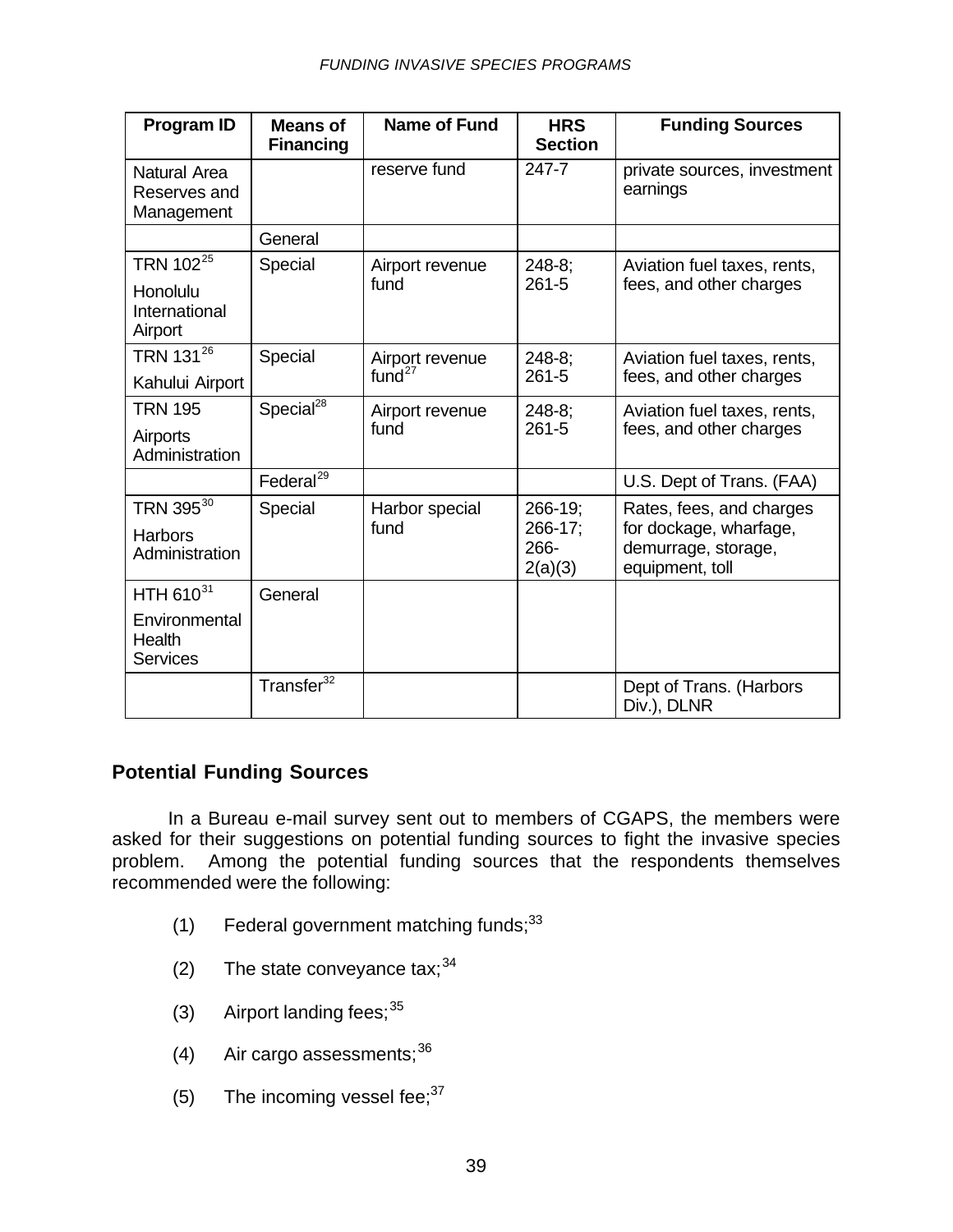- $(6)$  Sea cargo assessments;<sup>38</sup> and
- (7) A tax on nursery plants, pet animals, non-native aquacultural products, and non-native forestry products.<sup>39</sup>

Except for the last item, these funding sources already exist. For federal funds, the problem seems to be the underutilization of those funds due to the lack of adequate state matching funds. For the conveyance tax, the problem appears to be the conditions imposed on the use of the tax. For the other state funding sources, the problem seems to be the absence of a link between the funding source and invasive species efforts. Specifically, the funding source is just one of several funding sources of a special or revolving fund that supports activities that can include invasive species. In other words, the funding source exists, but it does not exist necessarily for invasive species. However, the tax on nursery plants, pet animals, non-native aquacultural products, and non-native forestry products would constitute new sources of funding, since the tax does not currently exist.

These potential funding sources recommended by the survey respondents are discussed more fully below:

First, federal funds are already a means of financing under several programs involved in invasive species efforts. The issue with regard to federal funds is that they are being underutilized by the State.<sup>40</sup> However, the other side of the issue seems to be that the lack of adequate state matching funds considerably reduces the State's options for obtaining or maintaining federal funds for program activities. $41$  In other words, without increased levels of state funding, it will be difficult to draw increased levels of federal matching funds.

Second, the state conveyance tax is already a funding source of the natural area reserve fund administered by the Department of Land and Natural Resources. This special fund supports departmental programs that can potentially relate to invasive species. The law establishing the fund does not attach any conditions on the use of the conveyance tax.<sup>42</sup> The law establishing the conveyance tax attaches conditions on the use of the tax revenues, and these conditions potentially hinder the department's access to that tax for invasive species activities. The conditions relate to procedures and priorities that the department must follow in disbursing the tax. Before disbursing the tax the department must consult with two entities, a committee and a commission, in setting priorities for the disbursement of the tax among three different programs, plans, or groups.  $43"$ 

Third, air cargo assessments and airport landing fees are authorized by statute<sup>44</sup> and implemented under the administrative rules.<sup>45</sup> Specifically, the administrative rules establish the airports system landing fees, based on the approved maximum landed weight for the aircraft. $46$  These fees are deposited into the airport revenue fund pursuant to statute.<sup>47</sup> Nothing in the language of the statutes establishes a clear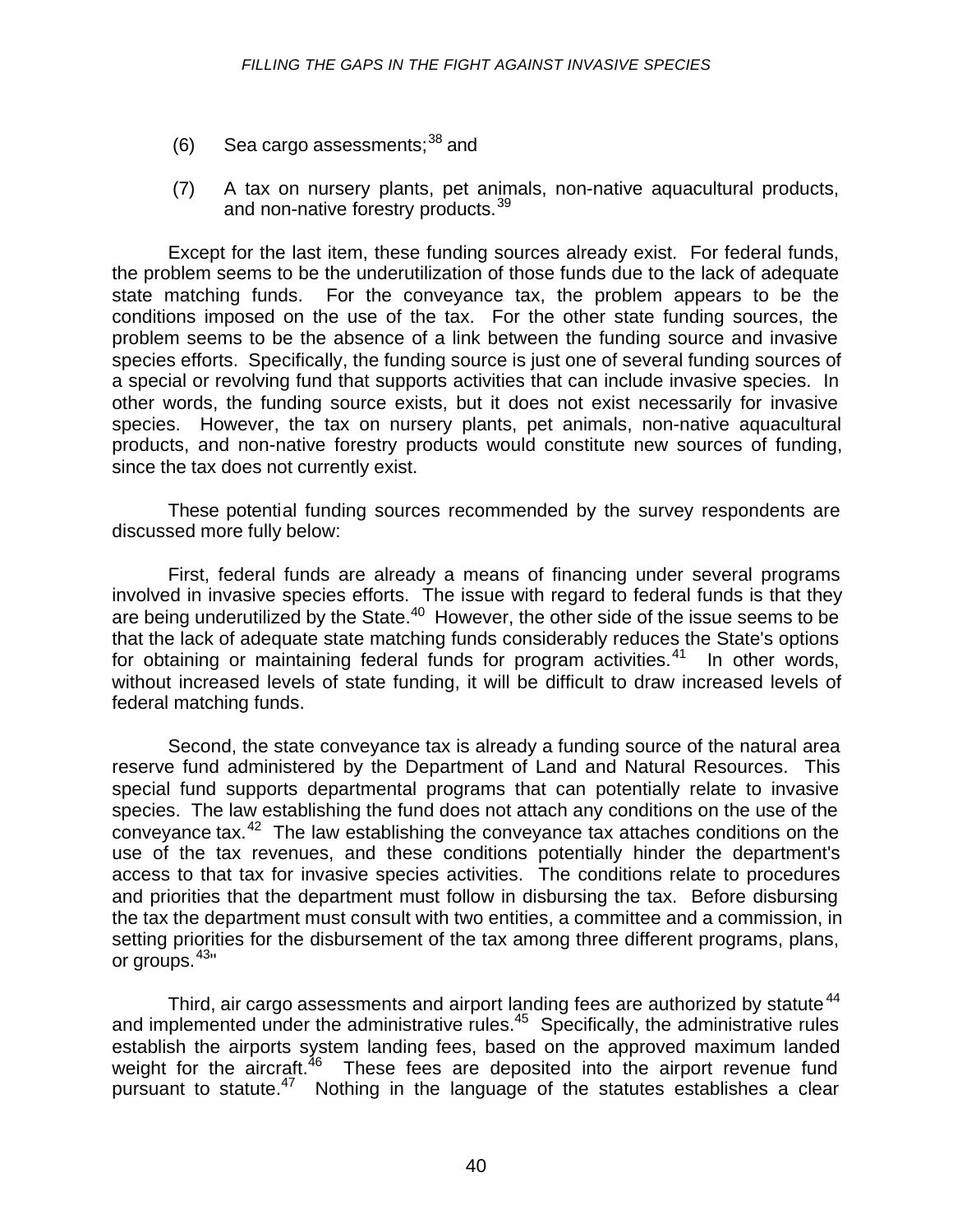connection between the assessments and fees on the one hand and invasive species on the other. However, in practice, the Department of Transportation has used the special fund to fund the environmental impact statement for Kahului Airport and currently uses the fund to also transfer funds to the Department of Agriculture for activities relating to invasive species at Kahului Airport and at the Honolulu International Airport.<sup>48</sup> Legislation establishing the connection should indicate that there are federal laws to follow in the disposition of those fees.<sup>49</sup>

Fourth, the incoming vessel fee and sea cargo assessments are authorized by statute<sup>50</sup> and implemented under the administrative rules.<sup>51</sup> Specifically, the administrative rules establish the incoming vessel fees, or port entry fees,  $52$  the dockage rates, $53$  and sea cargo assessments, or wharfage payments. $54$  These rates and charges are deposited into the harbor special fund pursuant to statute.<sup>55</sup> Again, nothing in the language of the statutes establishes a clear connection between the fees and assessments on the one hand and invasive species on the other. However, from this special fund the Department of Transportation transfers funds to the Department of Health for vector control activities, which can include invasive species efforts if those invasive species have public health significance.<sup>56</sup>

Fifth, a tax on nursery plants, pet animals, non-native aquacultural products, and non-native forestry products would create a new funding source for invasive species control, as it would be a new tax. Presumably, the tax would attach to the importation or sale of the item. Existing models of legislation for the new tax appear to be the transient accommodations tax, the fuel tax law, the liquor tax law, or the cigarette tax and tobacco tax law. If the Legislature decides to enact a new tax, there are other technical matters to address aside from the disposition of the tax for invasive species activities. They include identifying the person to tax, the item to be taxed, the action for which the item is taxed, and the amount of the tax.

Accordingly, if the Legislature desires to re-direct state funds from existing funding sources, which were recommended by the survey respondents, to invasive species control and prevention programs, then the Legislature needs to establish clear directives between the funding source and invasive species. Legislative proposals in this regard are included in chapter 10.

Alternatively, the Legislature may wish to enact new special or revolving funds based on one or more of those existing funding sources recommended by the respondents. Examples of these types of funds include the California exotic species control fund and the Florida invasive plant control trust fund. Each fund is financed by specific funding sources and administered by a single agency for invasive species activities within its jurisdiction. Neither fund is a comprehensive fund for all activities related to invasive species. No state appears to have such a fund in place.<sup>57</sup>

The California exotic species control fund is administered by the State Lands Commission to carry out activities relating to ballast water management for the control of nonindigenous species. The funding sources are fees collected from owners or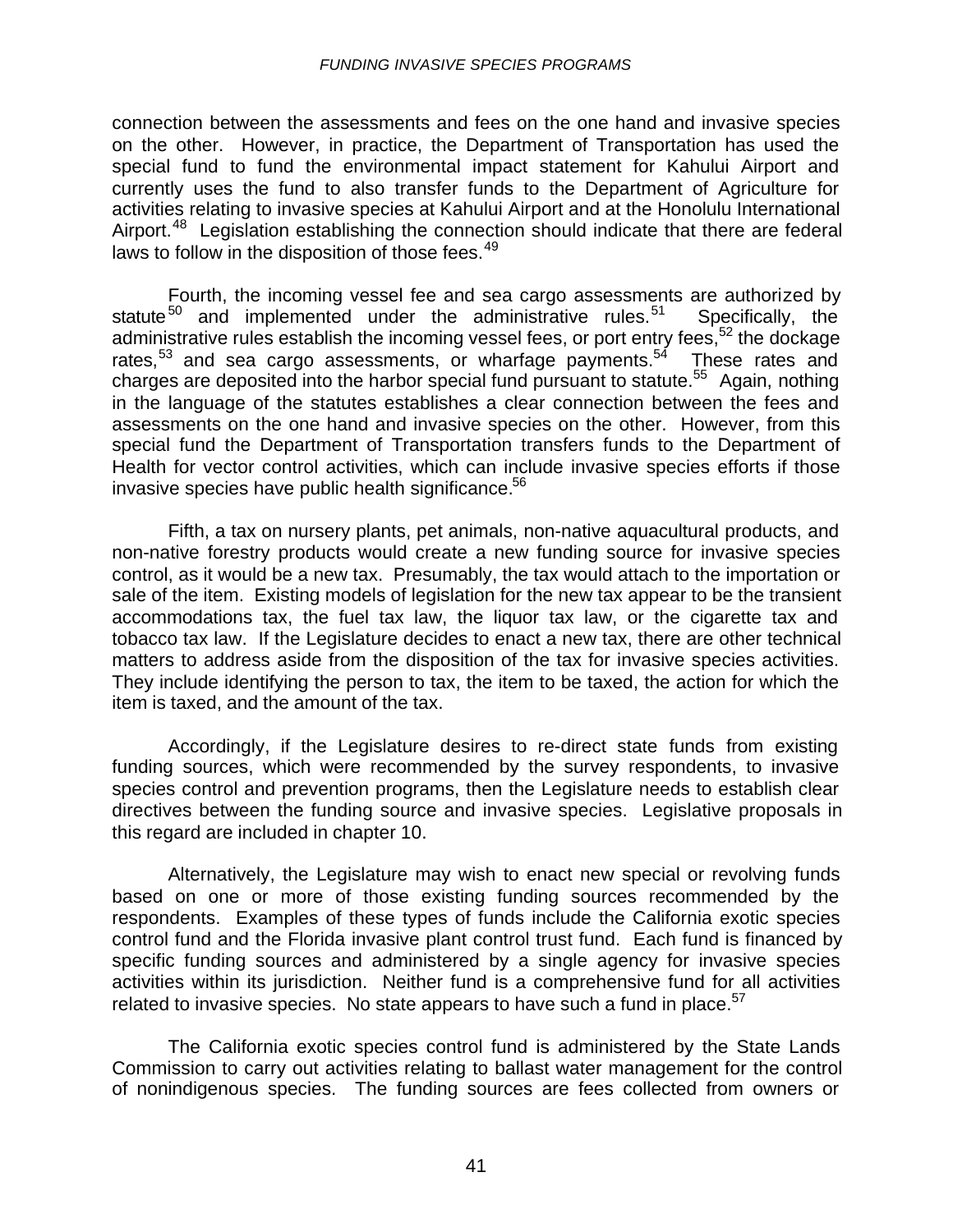operators of vessels that enter a California port with ballast water loaded from outside the exclusive economic zone, and fines for violations relating to ballast water management requirements.<sup>58</sup>

The Florida invasive plant control trust fund is administered by the Department of Environmental Protection to carry out invasive exotic plant control on public lands.<sup>59</sup> The funding source is a specified percentage of the excise tax on documents.<sup>60</sup>

# **Endnotes**

- 1. Interviews with various federal, state, and private agency administrators.
- 2. Totals are inconsistent with CGAPS totals.
- 3. Invasive species funding also exists outside of the state budget. An example is Act 4, 3d Special Session of 2001, relating to the Emergency Environmental Workforce. The act appropriates funds for the establishment of an emergency environmental workforce to be administered by the Research Corporation of the University of Hawaii. The workforce will employ individuals who were terminated from their jobs after the September 11 tragedy and the resulting local economic downturn. The individuals will be contracted for three months for the isolation of dengue fever, the eradication of the miconia plant and other invasive plants, and the reduction of coqui frog and fire ant populations.
- 4. The exception is the use of the conveyance tax, a funding source of the natural area reserve fund. The conditions on the use of the tax is established in Hawaii Revised Statutes section 247-7. The general purposes of the fund is stated in section 195-9.
- 5. The objectives and activities of these programs are described in The Multi-Year Program and Financial Plan and Executive Budget For the Period 2001-2007 (Budget Period: 2001-03), vols. I  $-$  III.
- 6. The chart below shows the location of these programs in the state budget by program area and department:

|            | <b>AGR</b>                        | <b>LNR</b> | <b>TRN</b>                           | <b>HTH</b> |
|------------|-----------------------------------|------------|--------------------------------------|------------|
| Econ. Dev. | Plant Pest and<br>Disease Control |            |                                      |            |
|            | <b>Rabies Quarantine</b>          |            |                                      |            |
|            | Animal Disease<br>Control         |            |                                      |            |
| Transport. |                                   |            | Honolulu<br>International<br>Airport |            |
|            |                                   |            | Kahului Airport                      |            |
|            |                                   |            | Airports<br>Admin.                   |            |
|            |                                   |            | Harbors<br>Admin.                    |            |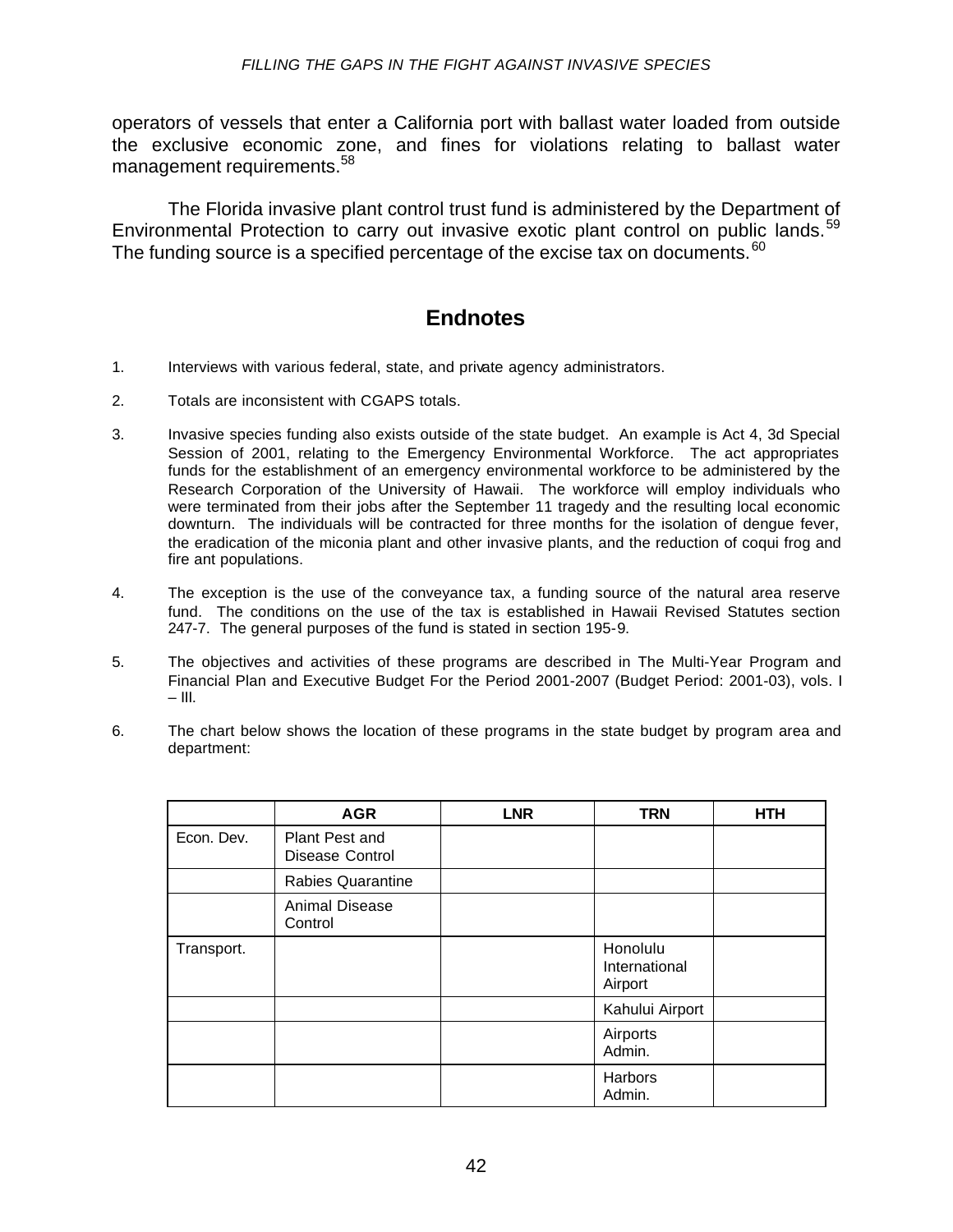#### *FUNDING INVASIVE SPECIES PROGRAMS*

| Environ.<br>Protection    | <b>Pesticides</b> | <b>Aquatic Resources</b>                          |            |
|---------------------------|-------------------|---------------------------------------------------|------------|
|                           |                   | Forests and Wildlife<br>Resources                 |            |
|                           |                   | <b>Natural Area</b><br>Reserves and<br>Management |            |
| Health                    |                   |                                                   | Environ.   |
|                           |                   |                                                   | Hth. Serv. |
| Culture and<br>Recreation |                   | Recreational<br><b>Fisheries</b>                  |            |

- 7. No clarification was received from the Harbors Division of the Department of Transportation as to which particular Harbors Division program ID provides transfer funds to the Department of Health for vector control activities.
- 8. The Department of Agriculture confirmed that "General funds, other federal funds, trust funds, interdepartmental transfers and revolving funds are all used for plant pests and invasive species initiatives in PI." Email response from Lyle Wong, Administrator, Plant Industry Division, Department of Agriculture, to Dean Sugano, Researcher, Legislative Reference Bureau, October 8, 2001.

Furthermore, according to the budget proposal, among the inspection activities performed under AGR 122 is "Inspection of all military and domestic aircraft and cargo from Guam for brown tree snakes." The Multi-Year Program and Financial Plan and Executive Budget For the Period 2001- 2007 (Budget Period: 2001-03), vol. I, p. 421.

- 9. The Department of Agriculture stated that the trust funds under AGR 122 are "used as a clearing account for non-recurring funds received by the PI division (e.g., moneys from the Tahiti Government to conduct research on Miconia biocontrol; moneys from DLNR for the same)...Moneys going into the trust fund are in one way or another related to pest control activities." Email response from Lyle Wong, Administrator, Plant Industry Division, Department of Agriculture, to Dean Sugano, Researcher, Legislative Reference Bureau, October 8, 2001.
- 10. Sums under TRN 131 Kahului Airport may be transferred to AGR 122 Plant Pest and Disease Control to fund plant quarantine inspector positions for alien pest species detection at Kahului Airport. Email response from Airports Division, Department of Transportation, to Dean Sugano, Researcher, Legislative Reference Bureau, October 16, 2001.
- 11. The United States Department of Agriculture and the Department of the Interior provide funds for canine teams for the brown tree snake program. In addition, the United States Department of Agriculture funds insect surveys, inspection of seeds for the presence of weed seeds, and exploration for parasitoids of the melon fruit fly. Also, the United States Geological Survey – Biological Resources Division, the sole science agency for the Department of the Interior, funds the development of a decision support system for invasive bird species. Email response from Lyle Wong, Administrator, Plant Industry Division, Department of Agriculture, to Dean Sugano, Researcher, Legislative Reference Bureau, September 21, 2001.

These activities appear to be reflected in the budget proposal for AGR 122. The Multi-Year Program and Financial Plan and Executive Budget For the Period 2001-2007 (Budget Period: 2001-03), vol. I, p. 421.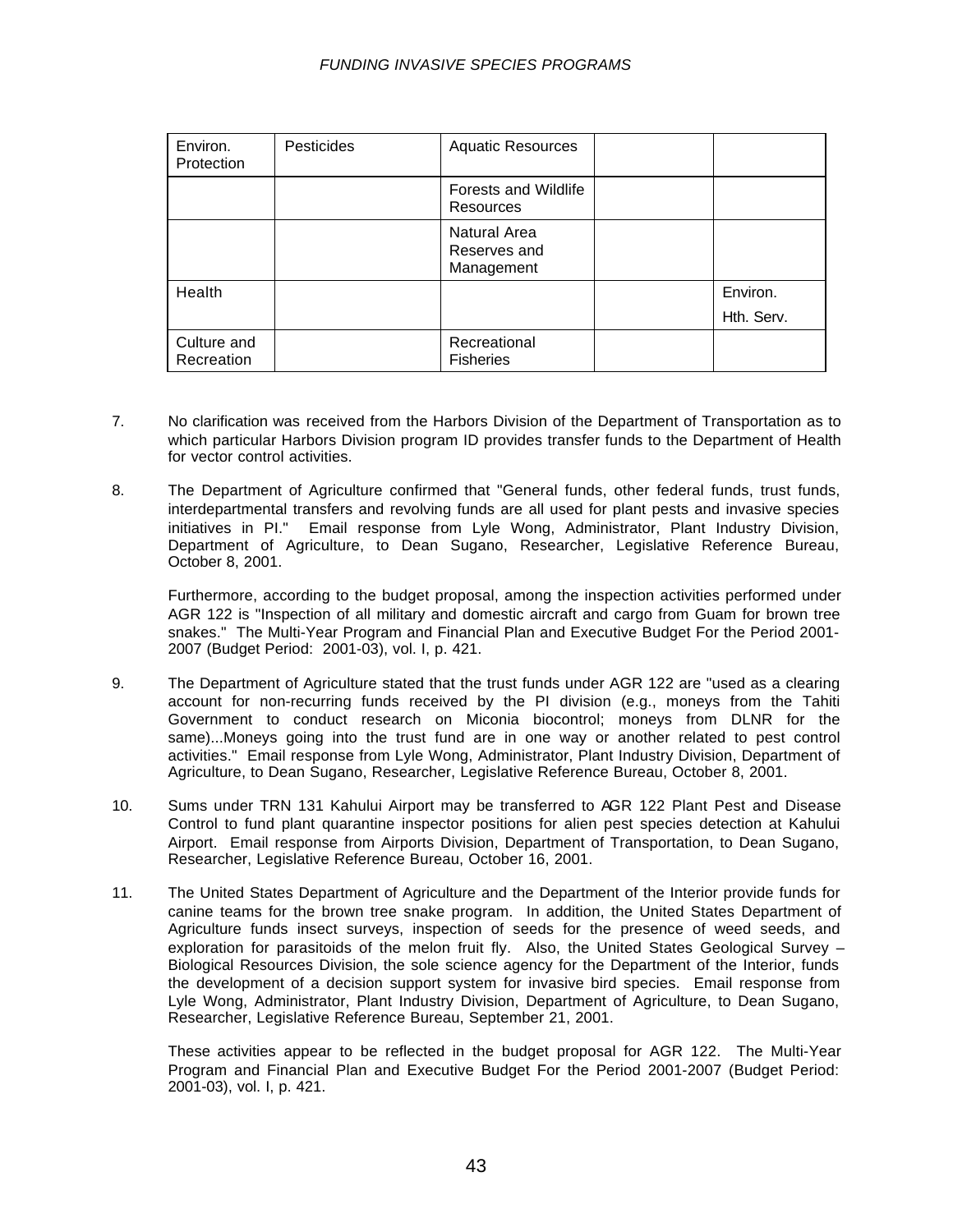- 12. The Department of Agriculture confirmed that "General funds, other federal funds, trust funds, interdepartmental transfers and revolving funds are all used for plant pests and invasive species initiatives in PI." Email response from Lyle Wong, Administrator, Plant Industry Division, Department of Agriculture, to Dean Sugano, Researcher, Legislative Reference Bureau, October 8, 2001.
- 13. The Department of Agriculture explained that the pesticide use revolving fund "is used to support various research projects, one or more projects each year related to invasive species control." Email response from Lyle Wong, Administrator, Plant Industry Division, Department of Agriculture, to Dean Sugano, Researcher, Legislative Reference Bureau, October 8, 2001.
- 14. Funds from the Environmental Protection Agency are available for the pesticides program. Email response from Lyle Wong, Administrator, Plant Industry Division, Department of Agriculture, to Dean Sugano, Researcher, Legislative Reference Bureau, September 21, 2001.
- 15. The Department of Agriculture noted that "AGR 131 is concerned with preventing the introduction of the rabies virus into Hawaii. In addition, the program staff inspect dogs and cats entering the State and are particularly concerned about ticks exotic to Hawaii. Such ticks can transmit human and/or animal diseases or act as serious livestock pests. The assumption is that viruses as well as bacteria and fungi are "alien" species – in this case rabies virus." Email response from James Foppoli, Administrator, Animal Industry Division, Department of Agriculture, to Dean Sugano, Researcher, Legislative Reference Bureau, October 8, 2001.
- 16. The Department of Agriculture noted that "All animals entering the State are delivered to the Animal Quarantine Holding Facility at the Honolulu International Airport. Inspectors within AGR 132 inspect to verify that entering animals are not prohibited or restricted species (hamsters, various species of birds, turtles, etc) and also inspect to determine if any external parasites are present (mites, lice, ticks, leeches, etc). Animals found with exotic parasites are either refused entry or must be treated to remove the offending parasites before release from the Holding Facility....Livestock and horses are inspected in a similar fashion and tested for certain diseases (bacterial or viral) absent from the State." Email response from James Foppoli, Administrator, Animal Industry Division, Department of Agriculture, to Dean Sugano, Researcher, Legislative Reference Bureau, October 8, 2001.
- 17. The transfer funds are from the Airports Division of the Department of Transportation. "The funds are to staff the airport quarantine facility with animal caretakers on a 24 hour per day, 7 day/week basis. Their primary duties are to receive animals after regular working hours and care for those animals. The role of Animal Caretakers in "invasive species" is very limited. For example they may detect external parasites on a bird arriving at the facility. This type of activity probably occupies less than 5% of their time and would only occur when Livestock Inspectors were not available (5:00 pm to 7:00 am)." Email response from James Foppoli, Administrator, Animal Industry Division, Department of Agriculture, to Dean Sugano, Researcher, Legislative Reference Bureau, December 3, 2001.
- 18. The Department of Land and Natural Resources confirmed that general funds and other federal funds are used to address the invasive species problem. The funds are used for "Identification, assessment of abundance, distribution, trends, observed and potential impact, control and eradication when feasible and warranted. Prevention of introductions through education, review with recommendations of proposed actions, policy and program establishment (For example, we have just received federal funds to design a program to limit the potential for accidental introductions of marine organisms via shipping--ballast water and hull encrusting organisms.) Email response from William Devick, Administrator, Aquatic Resources Division, Department of Land and Natural Resources, to Dean Sugano, Researcher, Legislative Reference Bureau, October 12, 2001.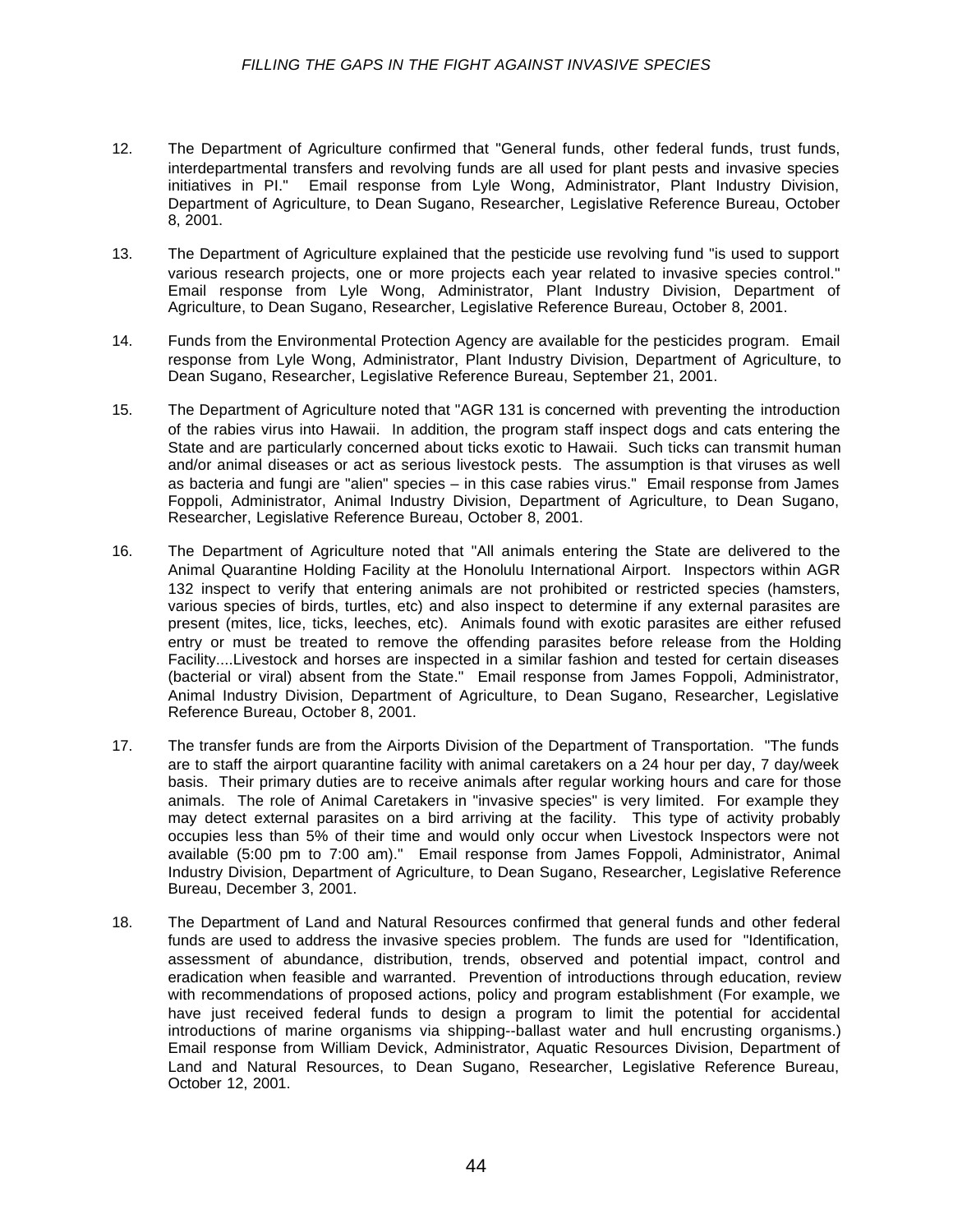- 19. Specifically, the federal funds are from the United States Fish and Wildlife Service's Dingell/Johnson and Wallop/Breaux program. Email response from William Devick, Administrator, Aquatic Resources Division, Department of Land and Natural Resources, to Dean Sugano, Researcher, Legislative Reference Bureau, November 27, 2001.
- 20. The Department of Land and Natural Resources noted that funds in LNR 805 are involved in the fight against invasive species in "All aspects except those related to shipping." Email response from William Devick, Administrator, Aquatic Resources Division, Department of Land and Natural Resources, to Dean Sugano, Researcher, Legislative Reference Bureau, October 12, 2001.

Furthermore, according to the budget proposal for LNR 805, some of the activities performed there are "evaluating and controlling threats from alien aquatic species; protecting and managing native stream biota; managing estuarine habitat." The Multi-Year Program and Financial Plan and Executive Budget For the Period 2001-2007 (Budget Period: 2001-03), vol. III, p. 1203.

- 21. The federal funds are from the United States Fish and Wildlife Service's Dingell/Johnson and Wallop/Breaux program. Email response from William Devick, Administrator, Aquatic Resources Division, Department of Land and Natural Resources, to Dean Sugano, Researcher, Legislative Reference Bureau, November 27, 2001.
- 22. It is inferred from the budget proposal that LNR 402 funds are used to address the invasive species issue. No confirmation response was received from the Forestry and Wildlife Division, Department of Land and Natural Resources, to the LRB inquiry emailed on October 3, 2001.

According to the budget proposal for LNR 402, "The silent invasion of Hawaii by insects, disease organisms, snakes, weeds, and other pests is the single greatest threat to Hawaii's economy and natural environment and the health and lifestyle of Hawaii's people. Invasive pests already cause millions of dollars of crop losses, the extinction of native species, the destruction of native forests, and the spread of disease. But many more harmful pests now threaten to invade Hawaii and wreak further damage." The Multi-Year Program and Financial Plan and Executive Budget For the Period 2001-2007 (Budget Period: 2001-03), vol. II, p. 745.

- 23. Specifically, the federal funds are from the United States Department of Agriculture Forest Service's program under the Cooperative Forestry Assistance Act of 1978. Email response from Michael Buck, Administrator, Forestry and Wildlife Division, Department of Land and Natural Resources, to Dean Sugano, Researcher, Legislative Reference Bureau, September 24, 2001.
- 24. It is inferred from the budget proposal that LNR 407 funds address the invasive species issue. No confirmation response was received from the Forestry and Wildlife Division, Department of Land and Natural Resources, to the LRB inquiry emailed on October 3, 2001.

According to the budget proposal for LNR 407, "Nearly all the reserves have some degree of destructive infestation by non-native plants and animals. Management activities include fencing, non-native plant and animal control, monitoring and research designed to protect or enhance the natural resources." The Multi-Year Program and Financial Plan and Executive Budget For the Period 2001-2007 (Budget Period: 2001-03), vol. II, p. 759.

- 25. TRN 102 transfers funds to AGR 132 Animal Disease Control for animal quarantine activities. The funds are for staff costs. Email response from Airports Division, Department of Transportation, to Dean Sugano, Researcher, Legislative Reference Bureau, December 4, 2001.
- 26. TRN 131 transfers funds to AGR 122 for alien species activities. The Department of Agriculture uses the funds for inspections of arriving passengers, baggage, and cargo at Kahului Airport. Email response from the Airports Division, Department of Transportation, to Dean Sugano, Researcher, Legislative Reference Bureau, October 16, 2001.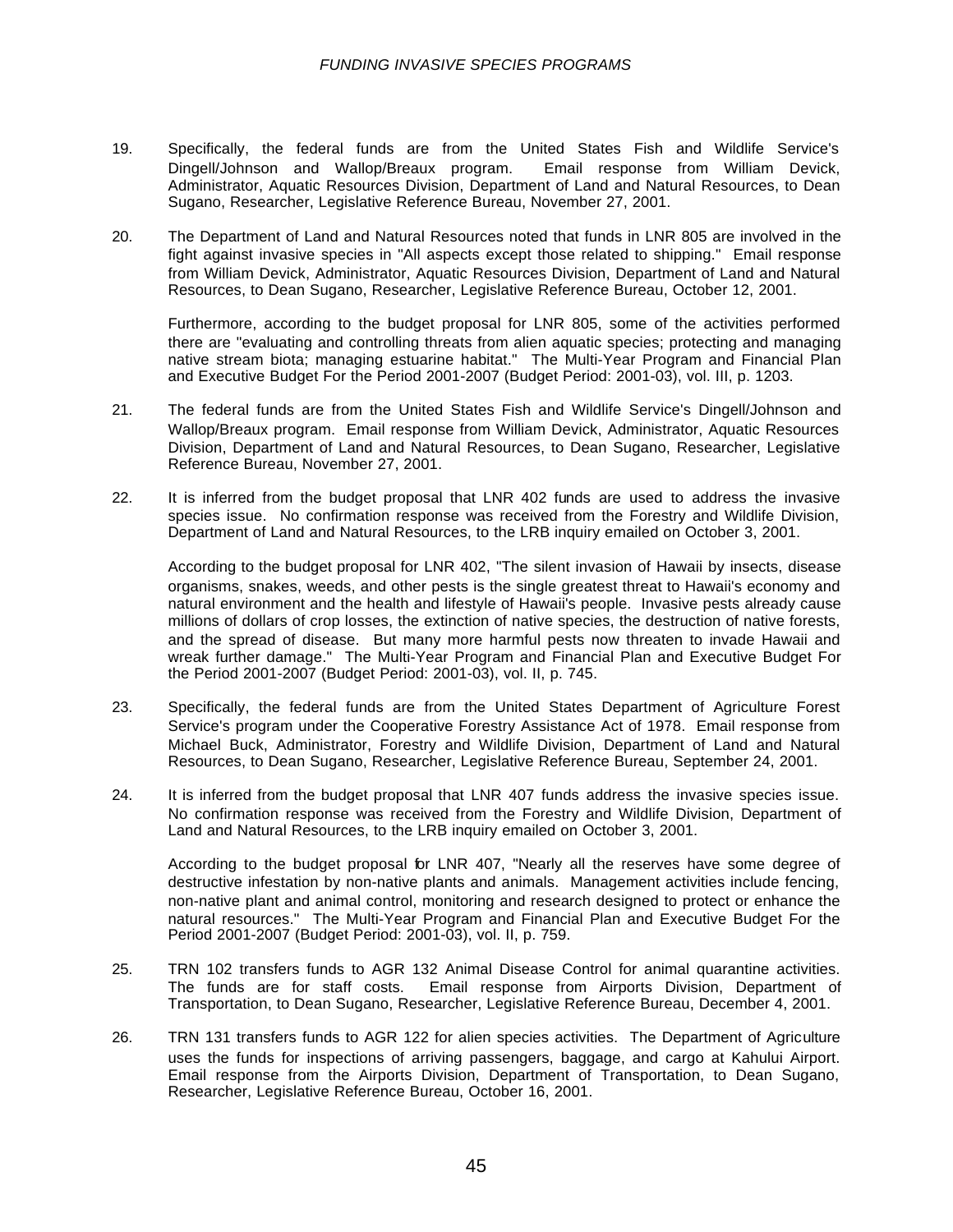- 27. The Department of Transportation confirmed that "The Airport Revenue Fund which was established in HRS 248-8 is the fund being used to address the alien species issue. The Airport Revenue Fund is the only airport fund active..." Email response from Airports Division, Department of Transportation, to Dean Sugano, Researcher, Legislative Reference Bureau, October 16, 2001.
- 28. Funding for the Department of Transportation's alien species studies done for the Kahului Airport Environmental Impact Statement is reflected in the Airports Division capital improvement projects budget as special funds under TRN 195. Email response from Airports Division, Department of Transportation, to Dean Sugano, Researcher, Legislative Reference Bureau, November 29, 2001.
- 29. The Federal Aviation Administration provided reimbursement to the Airports Division of the Department of Transportation for the Kahului Airport Environmental Impact Statement. The reimbursements are reflected as Other Federal Funds ("N") in the budget appropriation. Email responses from Airports Division, Department of Transportation, to Dean Sugano, Researcher, Legislative Reference Bureau, October 16, 2001 and November 29, 2001.
- 30. No clarification was received from the Harbors Division of the Department of Transportation as to which particular Harbors Division program ID provides transfer funds to the Department of Health for vector control activities.
- 31. Activities related to invasive species control and prevention are initiative-based, not legislatively mandated. Furthermore, they focus on issues with public health significance or implications. Only general funds and interdepartmental transfers are used for these activities. HTH 610 also has special funds and federal funds, but these funds are not involved with the invasive species issue. Telephone interview with Kenneth Hall, Chief, Vector Control Branch, Environmental Health Services Division, Department of Health, November 28, 2001.
- 32. The interdepartmental transfer funds are from the Department of Transportation, Harbors Division, and the Department of Land and Natural Resources. First, the transfer funds from the Department of Transportation, Harbors Division, fund positions at the harbors and airports to control vermin and rodent infestations. Second, the transfer funds from the Department of Land and Natural Resources fund supplies such as rodent bait traps at small boat harbors. Telephone interview with Kenneth Hall, Chief, Vector Control Branch, Environmental Health Services Division, Department of Health, November 28, 29, 2001.
- 33. The Nature Conservancy of Hawaii stated that "The federal government is the single largest potential funding source. There are millions of dollars in matching funds available that Hawaii does not take full advantage of. The US Department of Agriculture is an underutilized ally in this effort with tremendous capacity to devote to the issue." Email response by Alenka Remec, Nature Conservancy of Hawaii, to Dean Sugano, Researcher, Legislative Reference Bureau, October 10, 2001.
- 34. The Department of Land and Natural Resources suggested use of the conveyance tax. Email response from Michael Buck, Administrator, Forestry and Wildlife Division, Department of Land and Natural Resources, September 24, 2001.

No clarification of the problem regarding the use of those funds was received from the department to the LRB follow up inquiry sent out on October 3, 2001.

35. The Nature Conservancy of Hawaii suggested airport landing fees and the state Department of Transportation as potential funding sources. Email response by Alenka Remec, Nature Conservancy of Hawaii, to Dean Sugano, Researcher, Legislative Reference Bureau, October 10, 2001.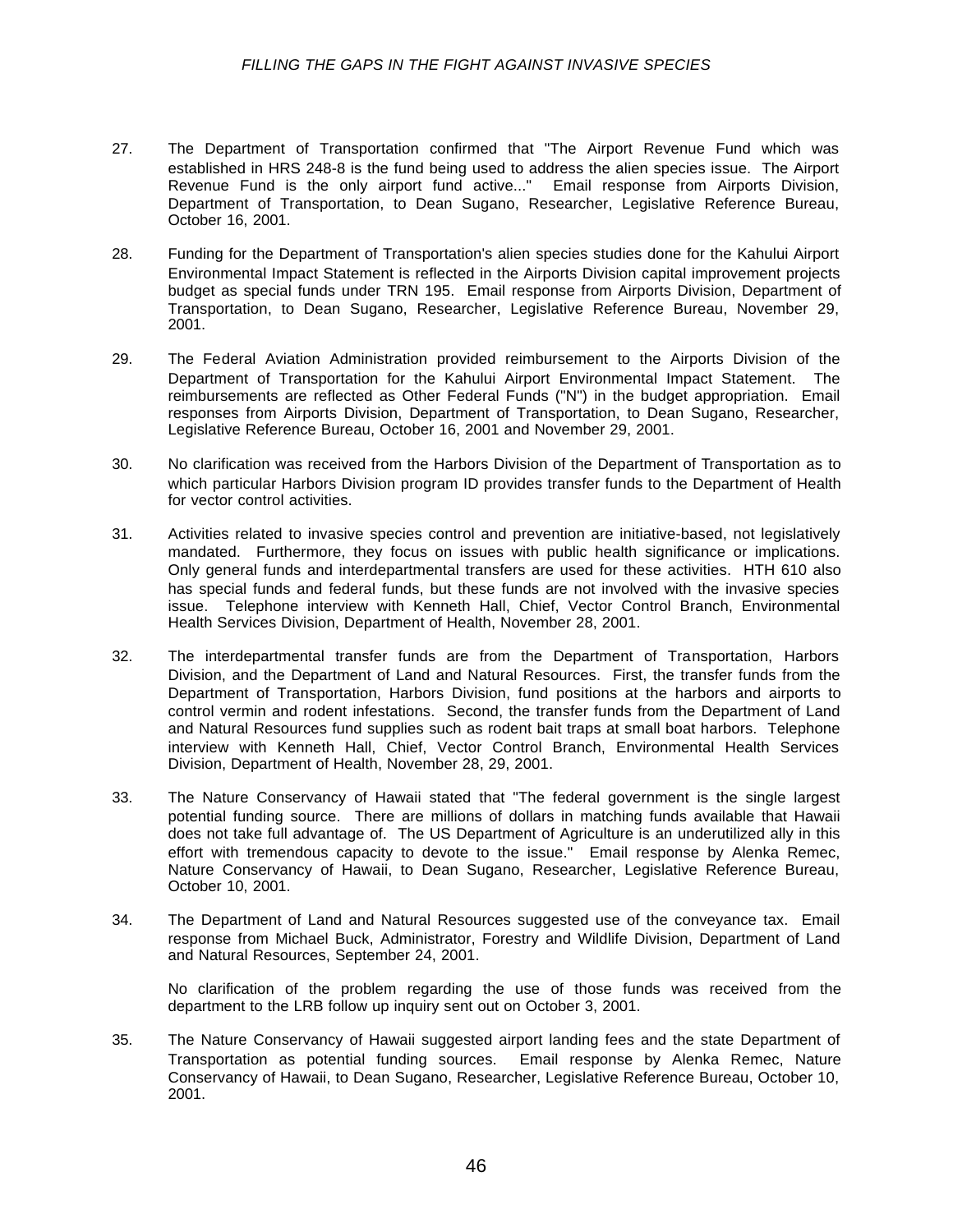The Bishop Museum also suggested a fee on all arriving aircraft and a fee on all arriving passengers. Email response by Fred Kraus, Bishop Museum, September 21, 2001.

- 36. The Nature Conservancy of Hawaii suggested assessments on air and sea cargo to pay for more thorough inspections. Email response by Alenka Remec, Nature Conservancy of Hawaii, to Dean Sugano, Researcher, Legislative Reference Bureau, October 10, 2001.
- 37. Both the Department of Land and Natural Resources and the Bishop Museum suggested an incoming vessel fee or a fee on all arriving ships and boats. The Department of Land and Natural Resources in particular noted that the incoming vessel fee has been imposed by other states. Specifically, west coast states require vessel fees from every commercial vessel entering their ports to cover the costs of vessel inspection. Email responses from William Devick, Administrator, Aquatic Resources Division, Department of Land and Natural Resources, September 13, 2001, and Fred Kraus, Bishop Museum, to Dean Sugano, Researcher, Legislative Reference Bureau, September 21, 2001.
- 38. Both the Nature Conservancy of Hawaii and the Bishop Museum suggested a charge or assessment on shipped cargo or sea cargo. Email responses by Alenka Remec, Nature Conservancy of Hawaii, October 10, 2001, and Fred Kraus, Bishop Museum, to Dean Sugano, Researcher, Legislative Reference Bureau, September 21, 2001.
- 39. The Bishop Museum specifically suggested a charge on each nursery plant sold, a charge on each pet animal sold, a tax on non-native aquacultural products, and a tax on non-native forestry products (excluding Koa products).
- 40. See note 33, for the response by the Nature Conservancy.
- 41. Email response from William Devick, Administrator, Aquatic Resources Division, Department of Land and Natural Resources, to Dean Sugano, Researcher, Legislative Reference Bureau, November 27, 2001.
- 42. Hawaii Revised Statutes, §195-9(a).
- 43. Hawaii Revised Statutes, §247-7.
- 44. Hawaii Revised Statutes, §261-7(e).
- 45. Hawaii Administrative Rules, §§19-16.1-1, et seq., for non-signatory carriers.
- 46. Hawaii Administrative Rules, §19-16.1-3.
- 47. Hawaii Revised Statutes, §261-5(a).
- 48. Email responses from the Airports Division, Department of Transportation, to Dean Sugano, Researcher, Legislative Reference Bureau, October 16, November 29, December 4, 2001.
- 49. See Appendix F, Correspondence from the Federal Aviation Administration to the state Department of Transportation, dated July 31, 1998, on the alien species action plan for Kahului Airport. Evidently, there is a web of restrictions placed by the federal government on the alien species activities to which the airport revenue may be applied.
- 50. Hawaii Revised Statutes, §266-2(a)(2) (4).
- 51. Hawaii Administrative Rules, beginning at section 19-44-1.
- 52. Hawaii Administrative Rules, §19-44-91.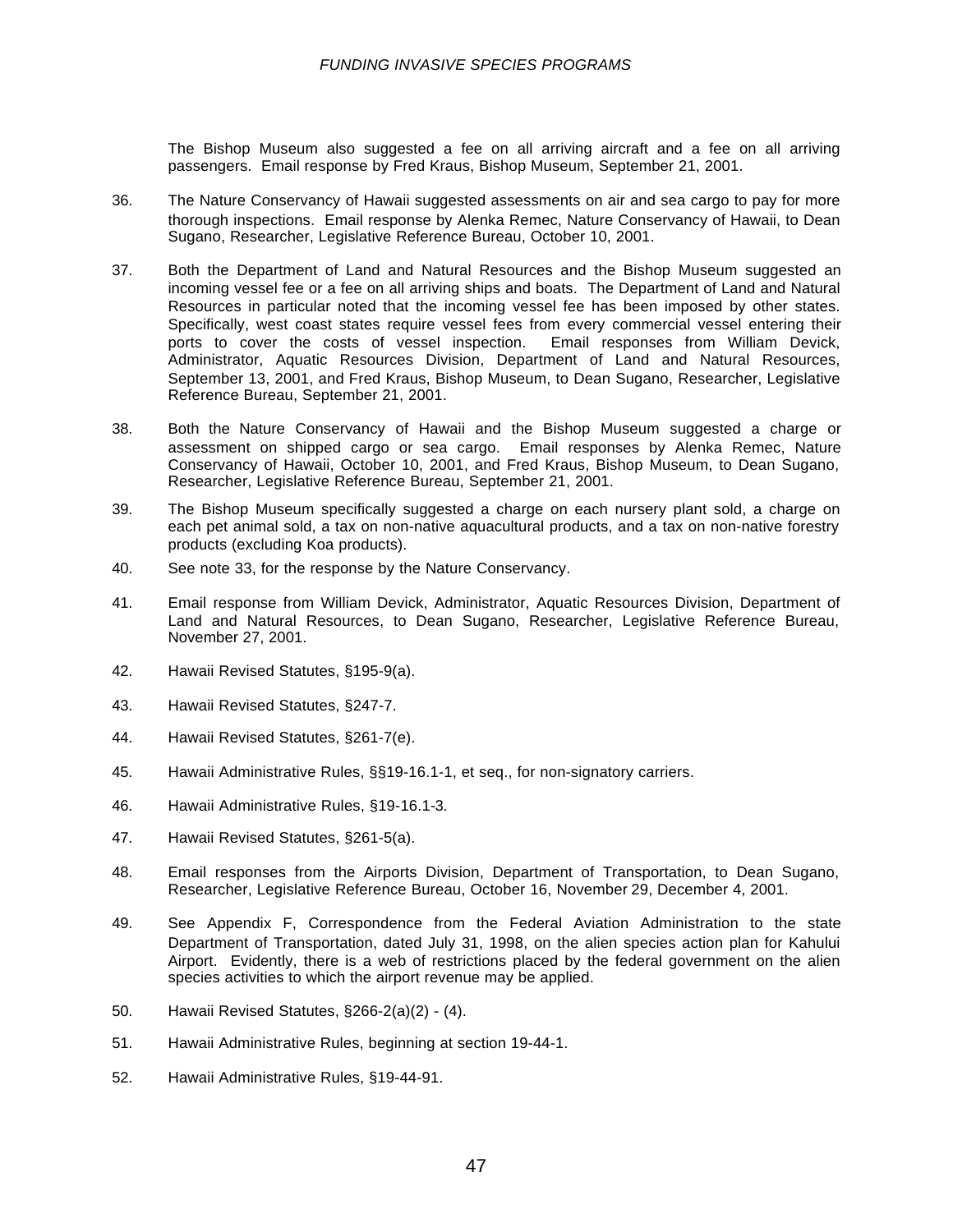- 53. Hawaii Administrative Rules, §19-44-61.
- 54. Id.
- 55. Hawaii Revised Statutes, §266-19.
- 56. Funds from the Department of Transportation, Harbors Division, fund vector control positions at the harbors and airports. Telephone interview with Kenneth Hall, Chief, Vector Control Branch, Environmental Health Services Division, Department of Health, November 28, 29, 2001.
- 57. Among the countries of the world, New Zealand appears to have established a comprehensive funding source in its Biosecurity Act 1993. The act is aimed in part at preventing the introduction<br>of unwanted organisms not already established in the country. unwanted organisms not already established in the country. <http://www.mfe.govt.nz/about/laws/bios.htm>The act appears to delegate rather broad, rulemaking powers to the Governor-General to impose levies on persons, activities, and goods that will be specified in the rules. New Zealand Biosecurity Act 1993, sections 90-93. In America, the grant of such powers might be challenged as being unconstitutional.
- 58. California Public Resources Code, §71215.
- 59. Florida Statutes, §369.252(4).
- 60. Florida Statutes, §201.15(6).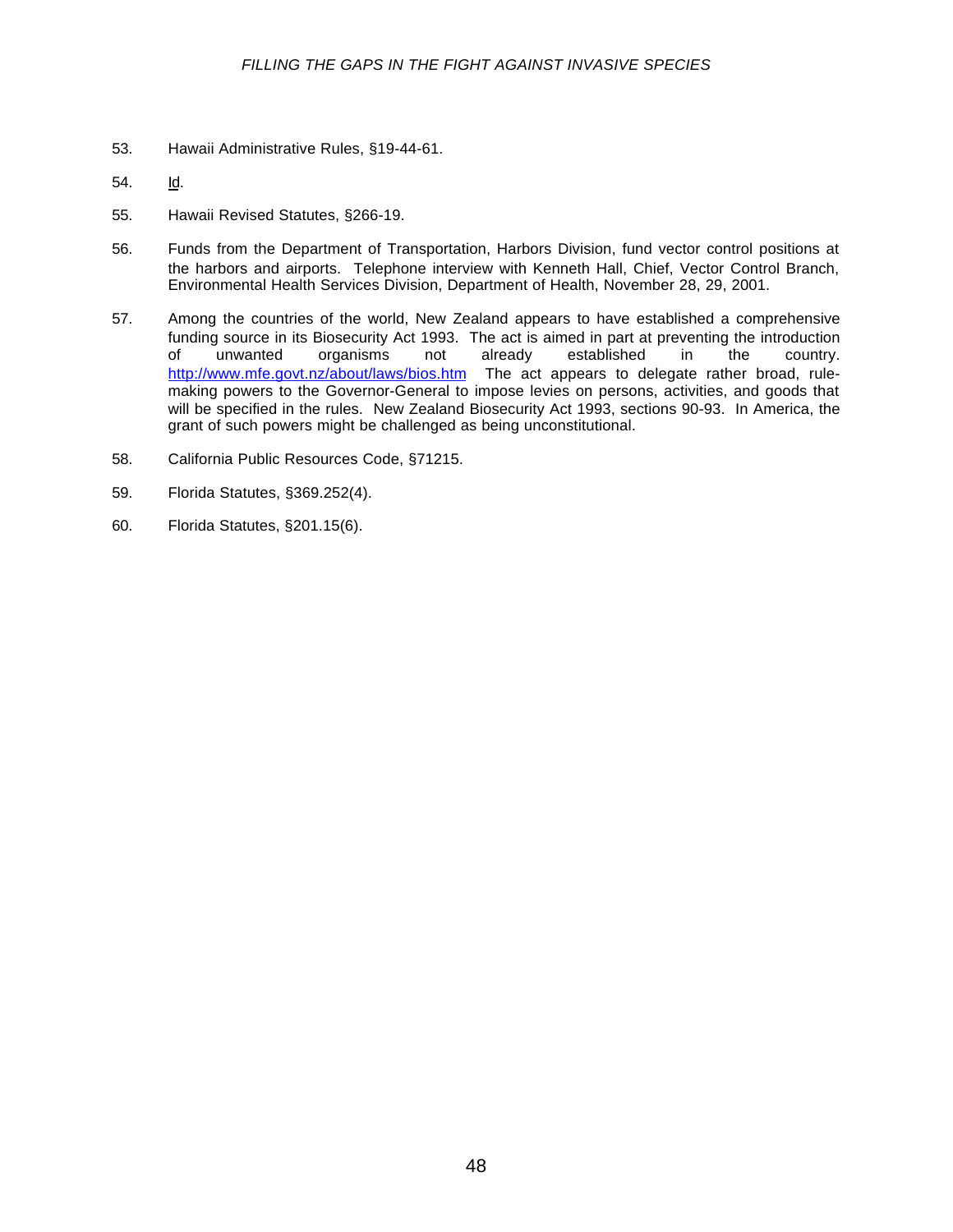# **Chapter 8**

# **HOW OTHER JURISDICTIONS ADMINISTER THE CONTROL AND ERADICATION OF ALIEN INVASIVE SPECIES**

Before discussing and assessing the need for a lead agency for the control and prevention of invasive species (which follows in the next chapter) this chapter examines the strategies for managing the fight against alien species in New Zealand, Australia and several U.S. states including Florida, Georgia, Montana, and Utah. These states and Hawaii were reviewed by the federal Office of Technology Assessment (OTA) and found to have exemplary approaches to fish and wildlife invasive species control.<sup>1</sup> The review was based on states with detailed laws, no major authority gaps and lawmakers with "rigorous standards".<sup>2</sup> Also reviewed in this chapter are California, Minnesota, Texas, and Washington.

#### **New Zealand**

New Zealand published an issues paper in September 2001 that sought to develop a biosecurity strategy that included invasive species efforts. The issues paper was the culmination of months of consultations with various public and private stakeholders. It summarized and integrated approximately 400 issues identified by the stakeholders to a strategy development team.<sup>3</sup>

After a series of workshops and public meetings during October through December 2001, the strategy development team will prepare a draft Biosecurity Strategy for another set of public discussions in summer 2002. A final report will be presented in October 2002 with implementation expected to begin in 2003.

#### **Administration**

New Zealand administers its biosecurity program by coordinating participating national agencies. New Zealand has four primary government biosecurity agencies:

- (1) The Ministry of Agriculture and Forestry;
- (2) The Ministry of Fisheries;
- (3) The Ministry of Health; and
- (4) The Department of Conservation.

In addition the Ministries of Environment, Research, Science, and Technology, among others, contribute to development of biosecurity policy while the Environmental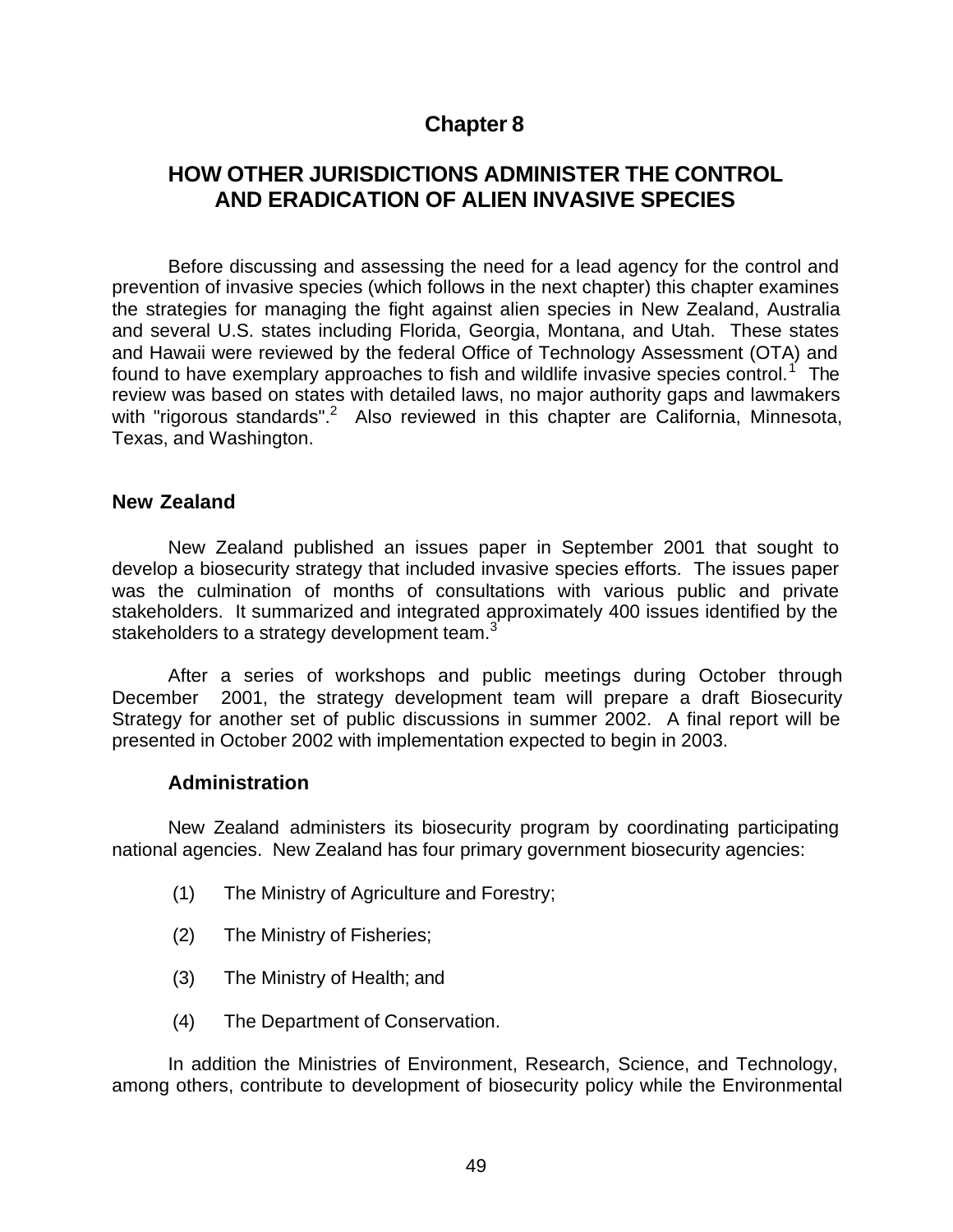Risk Management Authority controls the intentional importation of new organisms under the New Zealand Hazardous Substances and New Organisms Act of 1996 (HSNO).

In addition to New Zealand's national ministries, the regional councils at the local level are also involved with invasive species, usually at the point when an invasive pest is considered to be of "regional" rather than "national" significance.

#### **Regional Councils**

A regional council is a single agency, not like a U.S. state that may have as many as twenty departments administering concerns ranging from health to wildlife and natural resources. Each regional council coordinates its own pest control and may assess taxes for such purposes if necessary. Regional councils are represented on the national Biosecurity Council which reports to the Minister of Biosecurity.<sup>4</sup> Regional councils manage unwanted organisms via the Biosecurity Act of 1993s small-scale management provisions, if eradication or control of an organism can be achieved within three years and at a cost of less than  $$100,000.^{\circ}$ 

Other groups involved with invasive species include industries in forestry, cattle, and bees, and individuals who conduct pest control on their private lands by ridding their areas of certain weeds or animal pests.

Notably, New Zealand is guided only by national law with local governments adopting the law at their discretion which sometimes results in variations and gaps in treatment of specific pests.

#### **Lead Agency**

New Zealand's lead agency for invasive species purposes is the Ministry of Agriculture and Forestry (MAF). New Zealand also has a Minister for Biosecurity who is aided by a Biosecurity Council created in 1997 that coordinates policy and advises the Minister for Biosecurity. In 1999 the MAF created a Biosecurity Authority "with a wider role to coordinate the government's biosecurity program."<sup>6</sup> The Minister of Biosecurity with the Council's advice sets priorities for the four aforementioned agencies. The Authority provides secretariat services and is involved in managing risks for the environmental, non-agricultural and forestry sectors.<sup>7</sup>

The Issues Paper acknowledged that there may be more emphasis on agricultural pests, forestry weeds and diseases rather than environmental pests because MAF is the lead agency.

#### **Cooperative Efforts Between the New Zealand National and Local Governments**

In New Zealand, the national government is the first to respond to the introduction of a new invasive specie. However, if eradication is not possible or fails,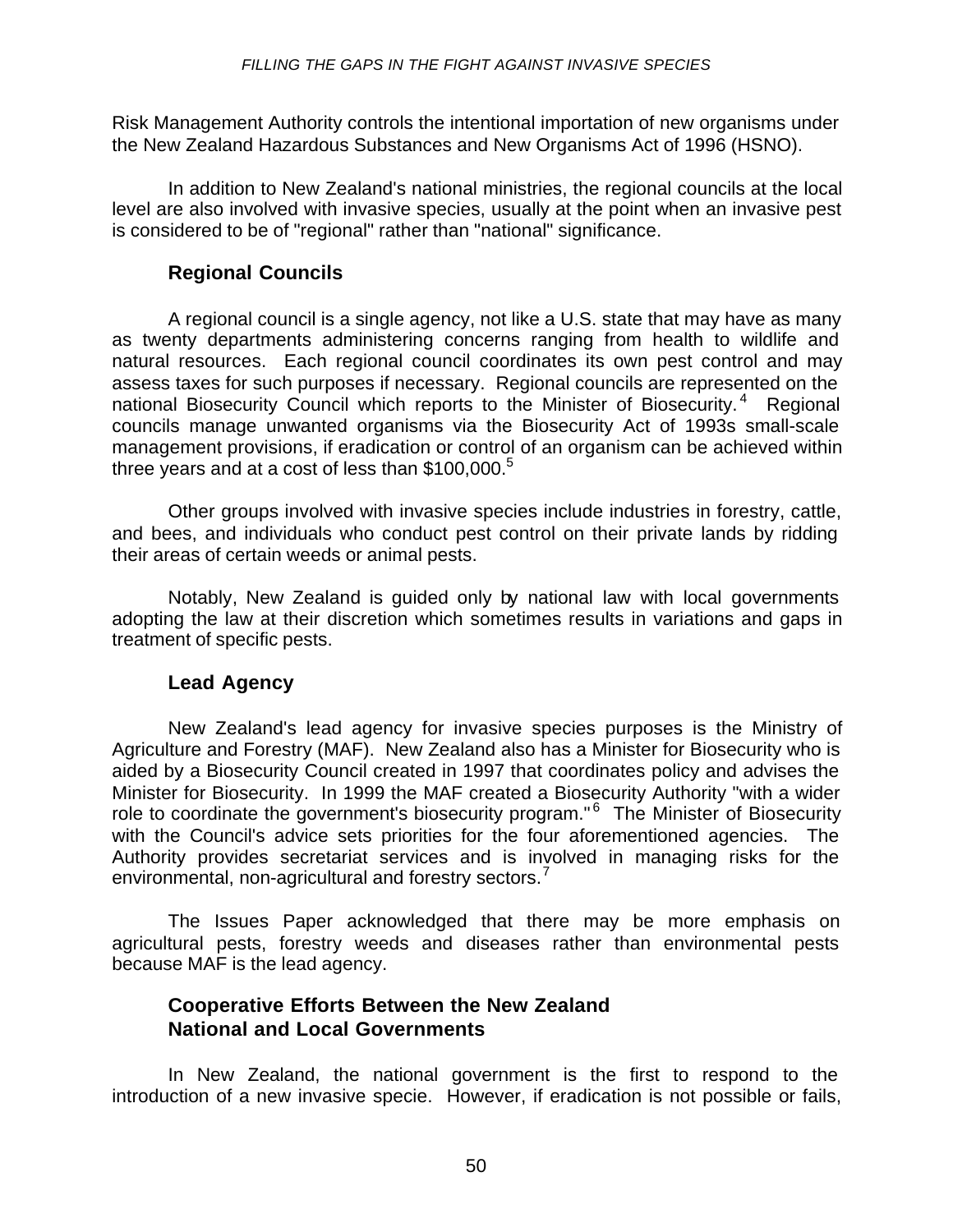land managers such as the regional councils and individual landowners are expected to assume the management of the invasive pests. The Issues Paper pointed out that during this transitional management and funding changeover from national government to regional councils, response to the particular invasive species might be delayed. In addition, if adjoining land management areas are not in agreement over eradication efforts, this lack of cooperation can undermine treatment efforts.

The Issues Paper also suggested that "the multi-agency approach to administering biosecurity policies still requires fine-tuning and a "whole of government approach" to prevent duplicative efforts, to close gaps, to assure agency accountability, [and] early [invasive species] involvement..."<sup>8</sup>

#### **Summary of New Zealand's Approach**

New Zealand has been tackling the invasive species problem for some time and in many respects is viewed as a country well prepared in this area. However it recognizes that biosecurity risks are on the increase because of more international trade and travel. Therefore New Zealand has embarked on a long-term plan for developing a strategy to handle invasive species. It began officially with the Biosecurity Act of 1993 and the country now seeks to implement a Biosecurity Strategy in 2003. In the course of developing an Issues Paper and Draft Biosecurity Strategy by 2002, the government identified several areas that require attention and interest groups' concerns that must be addressed in order for all to move forward with like purpose.

As will be seen from other governments' methodology, New Zealand's administrative structure is not unlike other jurisdictions in that it has established a lead agency to coordinate the work of several agencies and interest groups that have narrow concerns related to particular invasive species. New Zealand's lead agency is assisted by a policy advisory board at the national level. New Zealand's website can be found at [www.biostrategy.govt.nz.](http://www.biostrategy.govt.nz)

### **Australia**

Australia, like its neighbor New Zealand, has rigorously attacked the problems associated with invasive species. Both countries' ecosystems support many unique creatures that have evolved over centuries of isolation. Yet both countries participate in the global mobility of the twenty-first century that all too often ignores transported invading species to the detriment of ecosystems worldwide.

#### **Quarantine Act**

Australia's Quarantine Act of 1908 established the Australian Quarantine and Inspection Service (AQIS) in the Department of Primary Industries and Energy. AQIS implements the delegated duties of the Director of Animal and Plant Quarantine, Secretary of the Department.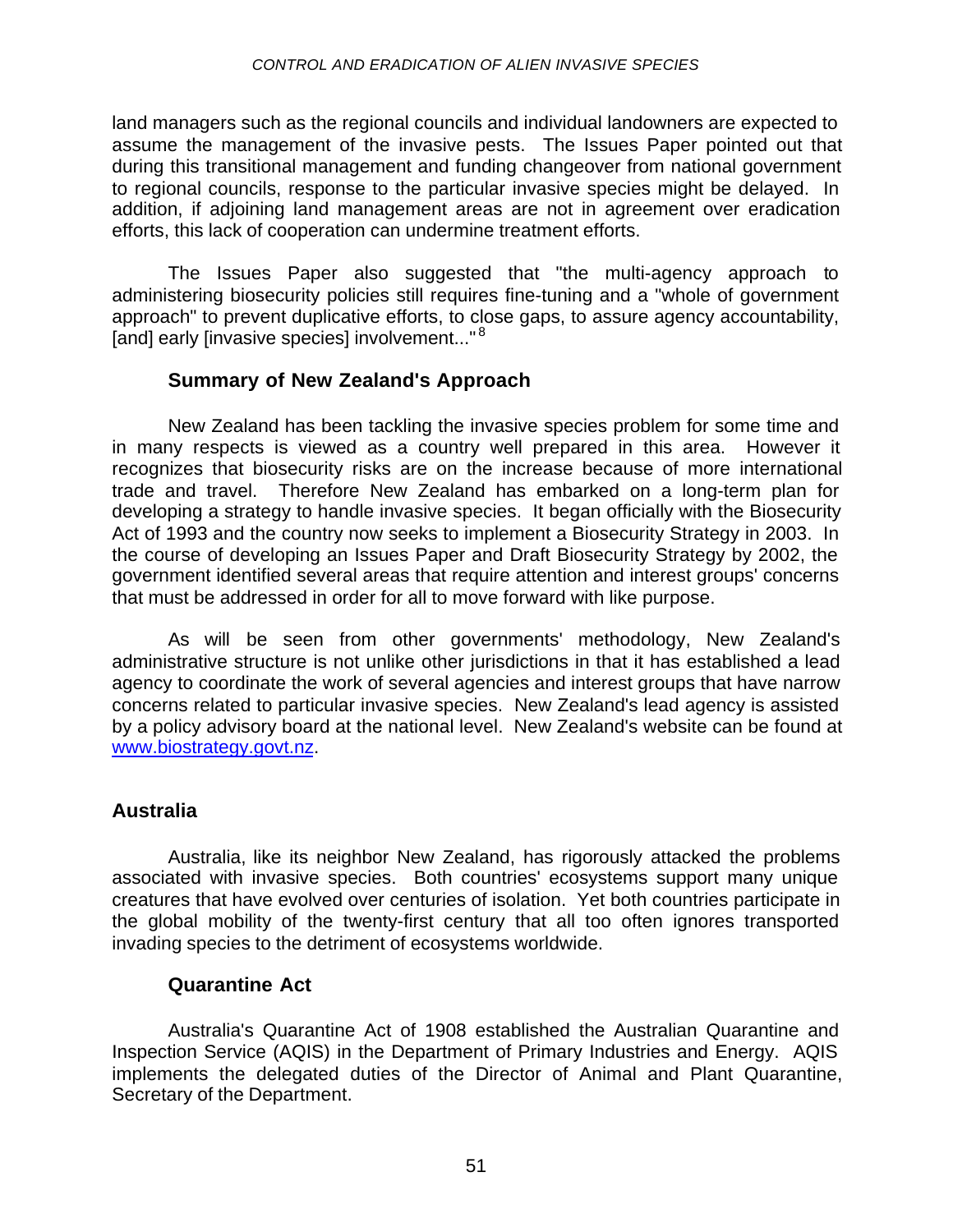#### **Nairn Committee**

In 1995 Australia's national government set up the Nairn Committee to examine the nation's plant and animal quarantine policies and programs. The Committee published "Australian Quarantine: a Shared Responsibility" and recommended AQIS to .<br>"develop improved strategies to communicate its risk analysis process." <sup>9</sup> In response to that request, AQIS developed a Risk Analysis Process Handbook (see [http://www.dpie.gov.au/docs/market\\_access/biosecurity/index.html\).](http://www.dpie.gov.au/docs/market_access/biosecurity/index.html) The Handbook describes the process AQIS follows in developing and reviewing quarantine policies for importing plants, animals, and their products.

#### **Exclusion List**

Australia, like New Zealand, operates from an exclusion list of organisms not permitted entry into the country. When an organism, plant, insect or animal is reviewed for import, a process is generated that is called Import Risk Analysis (IRA) that follow six principles. The process must be:

- (1) Conducted in a consultative framework;
- (2) A scientific process and therefore politically independent;
- (3) A transparent and open process;
- (4) Consistent with both government policy and Australia's international obligations;
- (5) Harmonized, through taking account of international standards and guidelines; and
- (6) Subject to appeal on the process.

Stakeholders are consulted and the applicant interested in introducing the invasive species must provide the data for analysis to proceed.

Depending on the nature of the organism or plant being proposed for import determines the type of pathway risk analysis that is followed. The "routine" pathway risk analysis is shorter and involves an AQIS in-house team of experts, while the "nonroutine" pathway involves a risk analysis panel comprised of AQIS and other experts.

Once the Executive Director of AQIS makes a determination on the plant or animal, the import proposal can be implemented. However, "any stakeholder of the opinion that the process outlined in the Handbook has not been properly followed, including that the risk analysis failed to consider a significant body of relevant scientific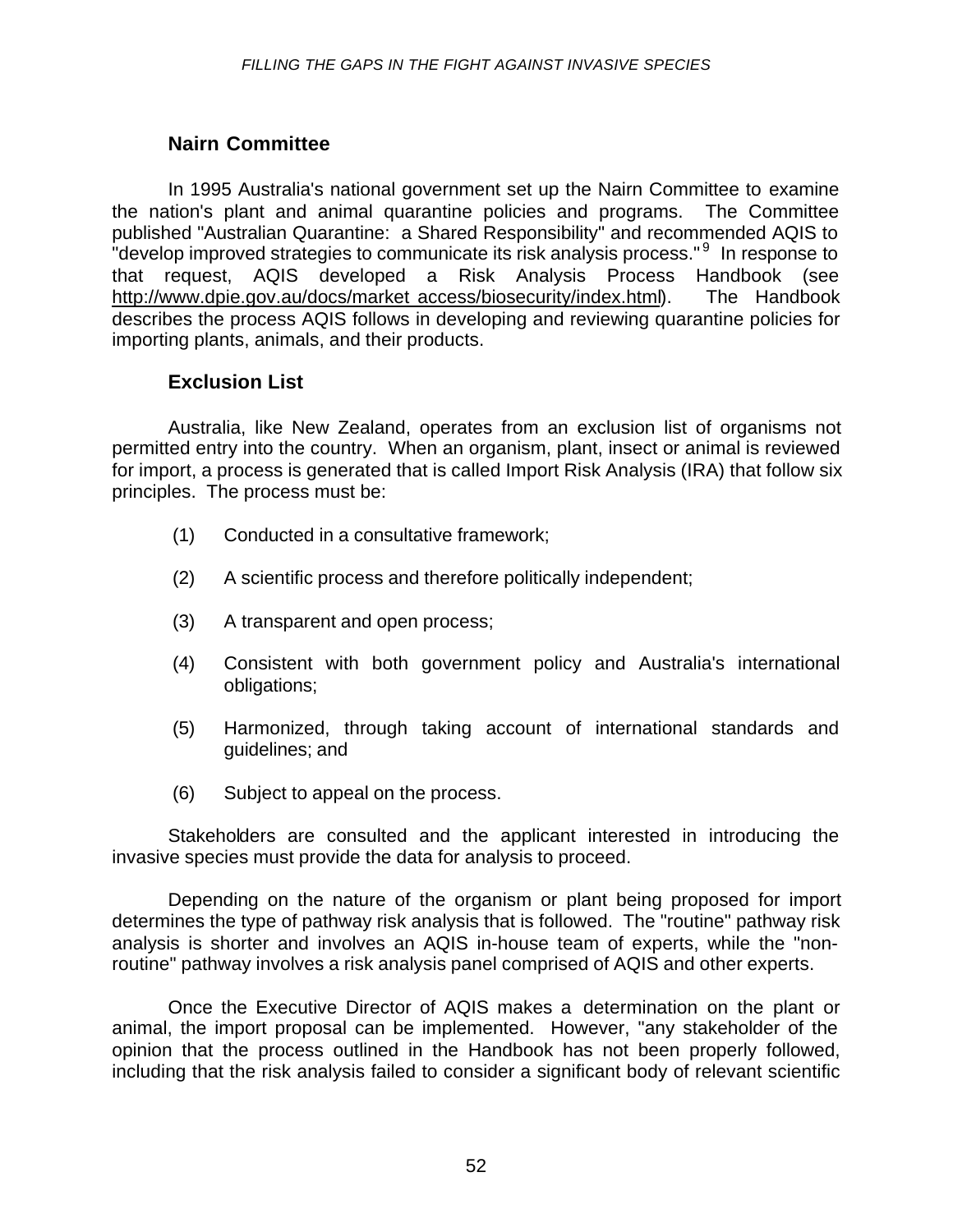or technical information may appeal to the Director of Animal and Plant Quarantine."<sup>10</sup> The appeal is considered by the Import Risk Analysis Appeal Panel.

#### **Lead Agency Approach**

Australia and New Zealand both follow the "lead agency" type of organizational structure where one state/government agency has the responsibility to lead other government agencies: New Zealand by it Ministry of Agriculture and Forestry (MAF), and Australia by its Australian Quarantine and Inspection Service (AQIS).

Both countries use advisory groups, and consult stakeholders who have an interest in allowing or banning entry of an invasive species. The publication of handbooks such as the Risk Analysis Process Handbook keeps the process transparent and less likely to be tainted by special interests. Both governments try to keep risks to a conservatively low level and seek to harmonize their national policy with international trade organization policies to minimize conflicts in trade.

#### **Florida**

Florida's motivation for pest control is fueled by the awareness that failure to adequately prevent or eliminate pests can have devastating effects on its agricultural, floral, tourism, and equine industries.

Florida's invasive species policies are influenced by several factors:

- (1) Fifty million tourists visit Florida annually;
- (2) Florida is surrounded by water on three sides through which cargo ships transport a variety of exotic pests from as close as the Caribbean;
- (3) Florida's climate favors a number of tropical organisms; and
- (4) Florida's coastal and wetlands ecology could be detrimentally affected by insensitive eradication techniques.

Because of these high risks, Florida created the Florida Pest Exclusion Advisory Committee (PEAC), consisting of 22 members, appointed in 1999. The mission of PEAC, among other things, is to review and evaluate Florida's existing and future exclusion, detection and eradication programs, the science behind the programs, and the current laws.

#### **Gaps in Florida's Attack on Invasive Species**

The PEAC recognized that "…there has been to this point no regular, structured communication or forum for working together in a strategic way to address this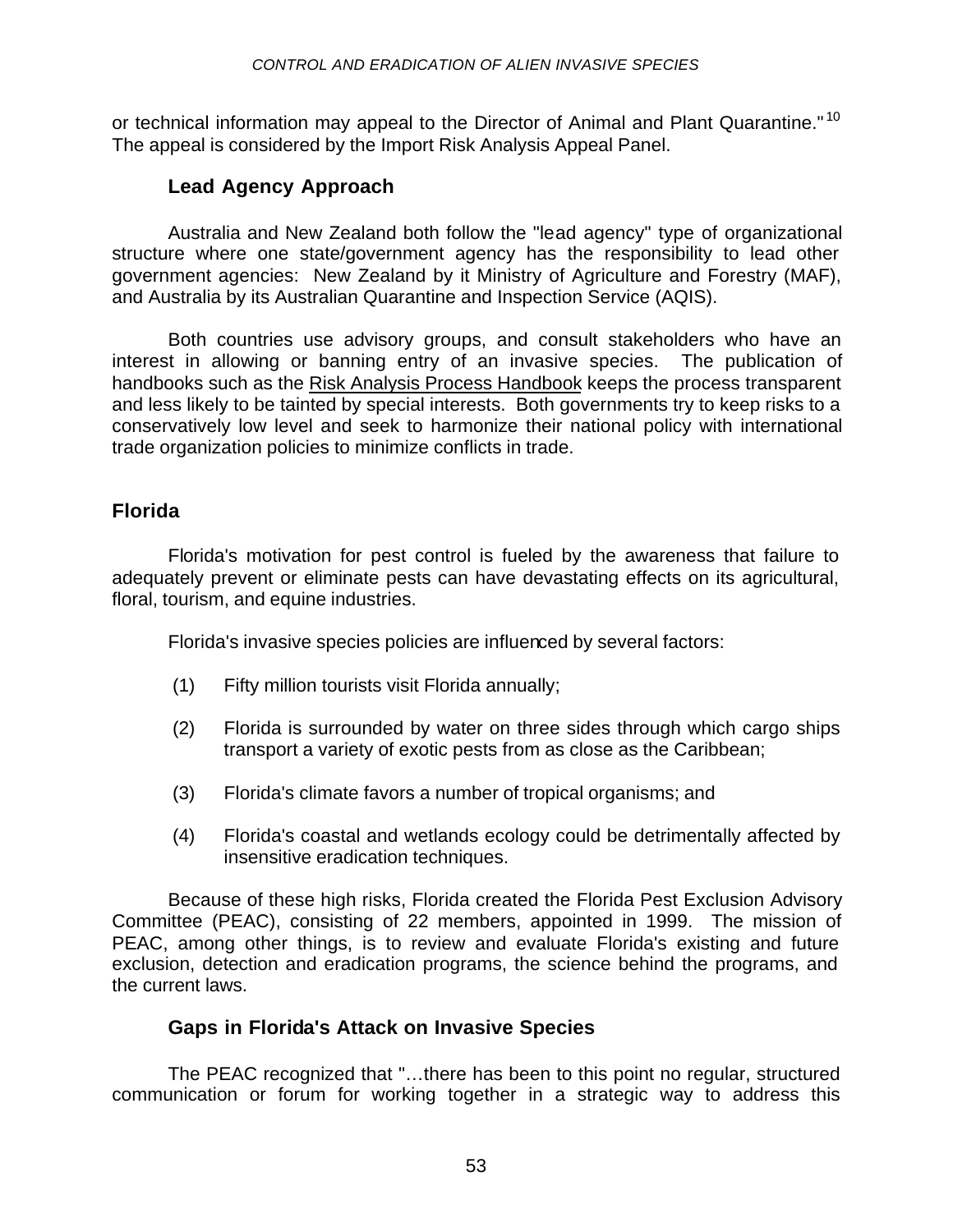increasingly urgent problem" regarding collaborative efforts on exclusion/risk prevention issues. Among its findings, PEAC indicated:<sup>11</sup>

- (1) There is no organized method for exchanging information related to invasive species between the multiple federal and state agencies;
- (2) In some cases the interests of agencies concerned with the impact on ecosystems and biodiversity, but not agriculture, have not been accommodated;
- (3) Managing the risk of disease vectors on wildlife imports is not being adequately addressed due to the lack of effective communication and collaboration between the responsible federal and state agencies;
- (4) There is inefficient communication between affected state and federal agencies when consideration is being given to open new ports of entry or when there are major importation/expansion initiatives at existing ports; and
- (5) There is no platform for objectively assessing and reaching consensus on areas of priority, overall resource needs, and new technology opportunities of federal or state exclusion agencies.

To address these concerns, PEAC recommended the following:

- (1) Develop a multi-agency email protocol to communicate issues on pest exclusion and provide an information exchange forum for important issues to ensure that everyone involved receives the same information at the same time;
- (2) Review areas of jurisdictional overlap within state and federal agencies;
- (3) Establish a state invasive species council;
- (4) Use the Florida Pest Exclusion Advisory Committee as a working group for coordination and communication of Florida's plant and animal pest and disease exclusion, detection, and response programs;
- (5) Align state and federal research institution priorities to identify and perform investigations to mitigate future/impending invasions; and
- (6) Institute APHIS clearance protocol in U.S. Customs reference of passenger declarations.<sup>12</sup>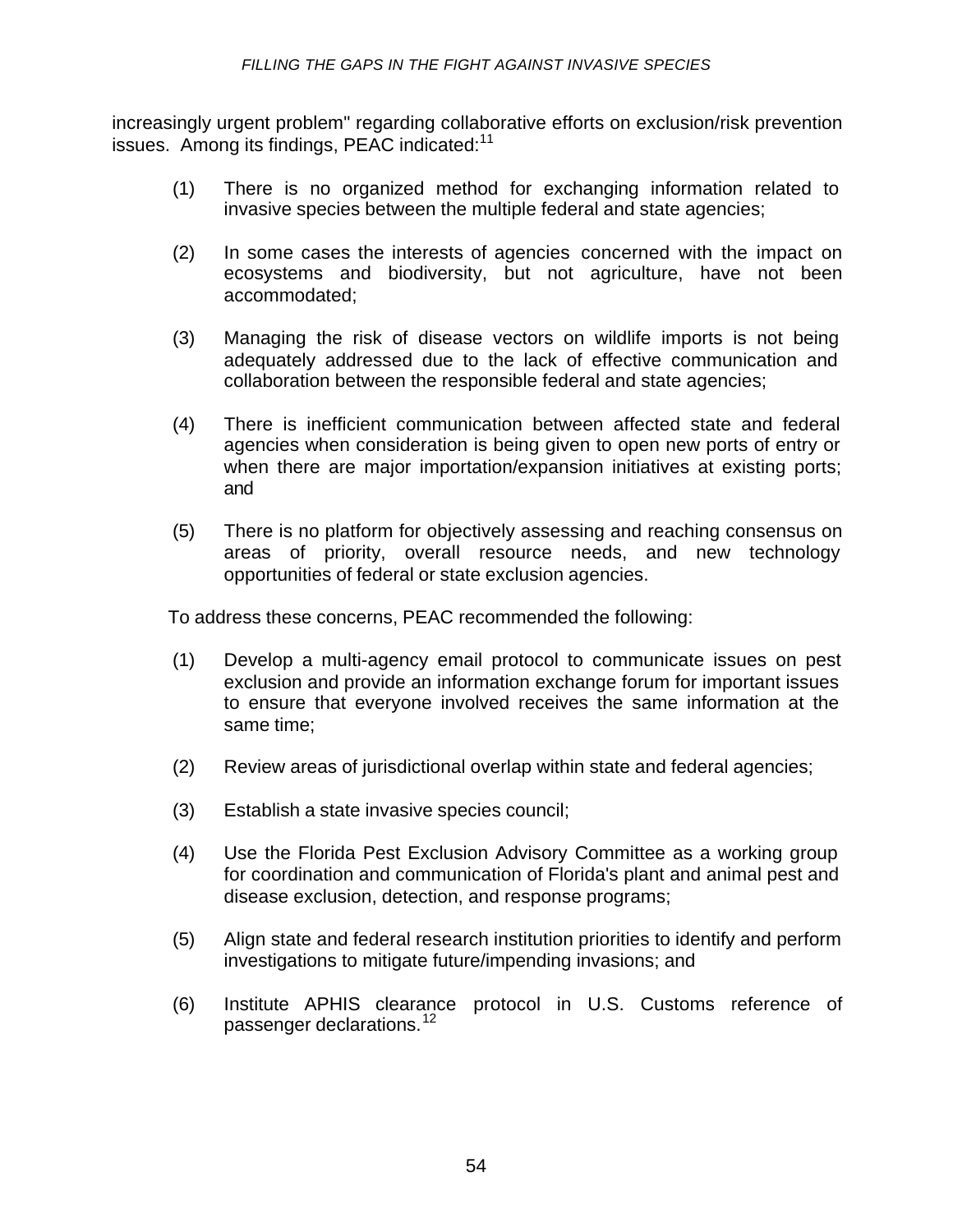#### **Georgia**

In Georgia, the Legislature declared: "[t]he importation, transportation, sale, transfer, and possession of wild animals are privileges not to be granted unless it can be clearly demonstrated that such actions can be accomplished in a manner that does not pose unnecessary risk to Georgia's wildlife and other natural resources or to the citizens of and visitors to th[e] state." Certain named animals are listed as inherently dangerous and require a license or permit and insurance from the Department of Natural Resources which is responsible for animal and wildlife control.<sup>13</sup>

Georgia's Department of Agriculture is responsible for weed pests and noxious weed control.<sup>14</sup>

Like Florida and Tennessee, Georgia has also established an Exotic Pest Plant Council. The Council was created in 1999 and its mission is "to focus attention on:

- (1) [T]he adverse effects exotic pest plants have on the diversity of Georgia's native plants and animals;
- (2) [T]he use of exotic pest plant management to prevent habitat loss;
- (3) [T]he socioeconomic impacts of these plants;
- (4) [C]hanges in the seriousness of the different exotic pest plants over time; [and]
- (5) [T]he need to exchange information which helps land owners and managers set priorities for exotic pest plant management."<sup>15</sup>

Due to the efforts of this Council, Georgia has an exotic pest plant list and conducts a symposium to "allow the Council to deliver its mission, provide an educational forum and encourage membership in the organization".

#### **Montana**

Although the term "lead agency" is not used, the Department of Fish, Wildlife, and Parks and its Commission is charged with the responsibility of managing wildlife and protecting endangered species. "Management" means the collection and application of biological information for the purposes of conserving populations of wildlife consistent with other uses of land and habitat. The term includes the entire range of activities that constitute a modern scientific resource program, including research, census, law enforcement, habitat improvement, control, and education ... including periodic protection and regulated taking.<sup>16</sup>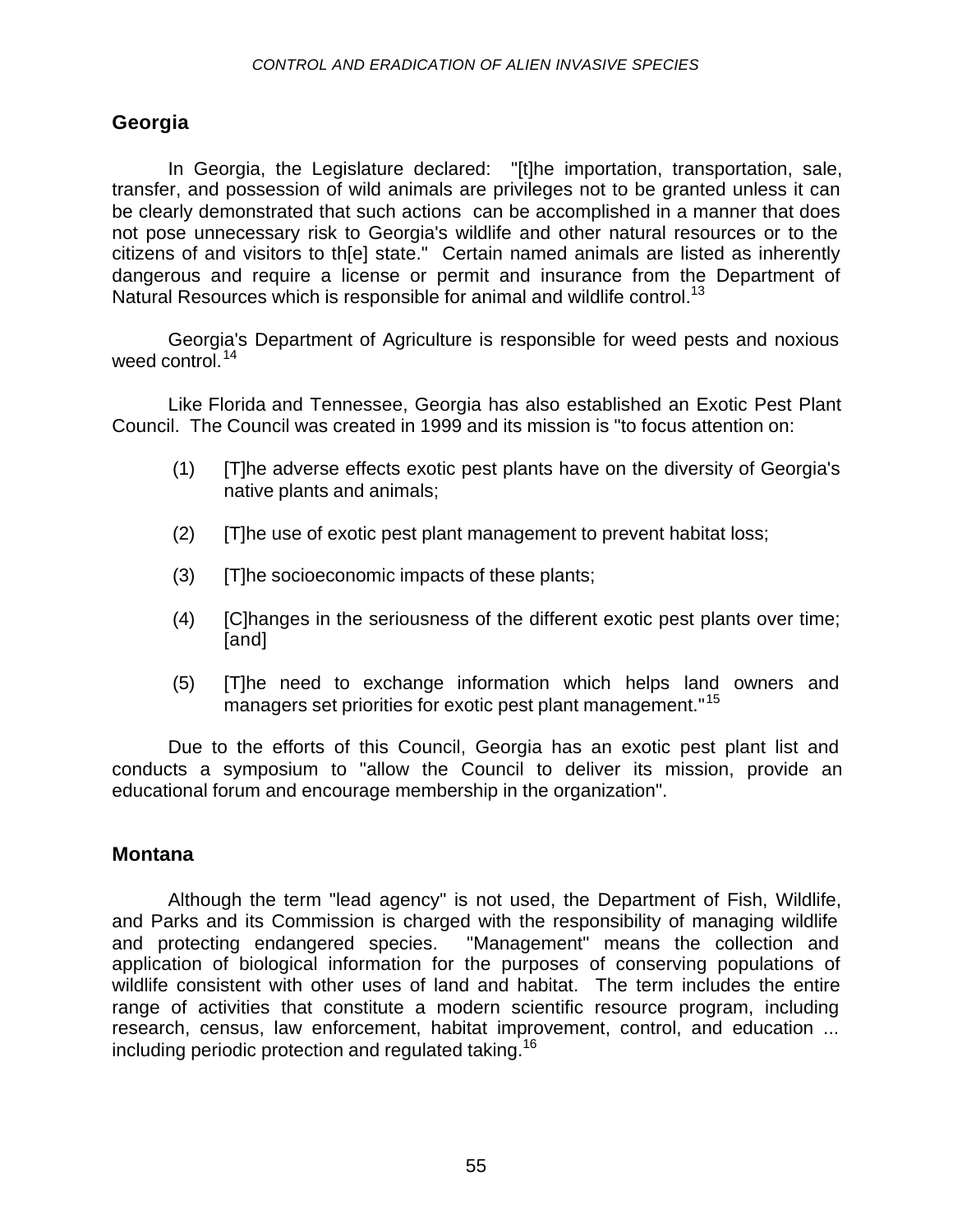The Commission and Department are directed to consult with the Departments of Agriculture and Livestock on matters of wildlife that may have a harmful effect on agricultural and livestock production.<sup>17</sup> Montana's Department of Agriculture handles noxious weeds.

Consultation appears to be the mode of interaction among the Department of Agriculture and Livestock, and Department of Fish, Wildlife, and Parks.

#### **Utah**

In Utah, the State Weed Committee advises on matters pertaining to the administration of the state's noxious weed program.<sup>18</sup> "Weed" is defined as any plant which grows where not wanted.<sup>19</sup> The noxious weed program is administered by the Utah Bureau of Land Management.

Utah has also adopted the Pest Control Compact (as did Georgia and several other states). The Compact establishes a Pest Control Insurance Fund to be used to finance other than normal pest control operations.

The Division of Wildlife Resources is responsible for administration of laws and rules regarding terrestrial and aquatic pests injurious to health or the environment.<sup>20</sup>

There appears to be no council type structure nor an overall lead agency in Utah.

#### **California**

In California, endangered species are dealt with by the Fish and Game Department. The California Legislature found that "all state agencies, boards, and commissions shall seek to conserve endangered species and threatened species and shall utilize their authority in furtherance of the purposes of the [California Endangered Species Act]."<sup>21</sup>

Aquatic plants are handled through the Fish and Game Code, but California desert native plants and exotic plant pests, including noxious weeds are managed by the Department of Food and Agriculture.

An Oversight Committee in the Department of Food and Agriculture (which is the "lead department" in noxious weed management) is composed of representatives from livestock production, agricultural crop protection, forest products industry, the California Exotic Pest Plant Council, research institutions, wildlife conservation groups, environmental groups, resource conservation districts, the general public, local government, and the Department of Fish and Game.<sup>22</sup>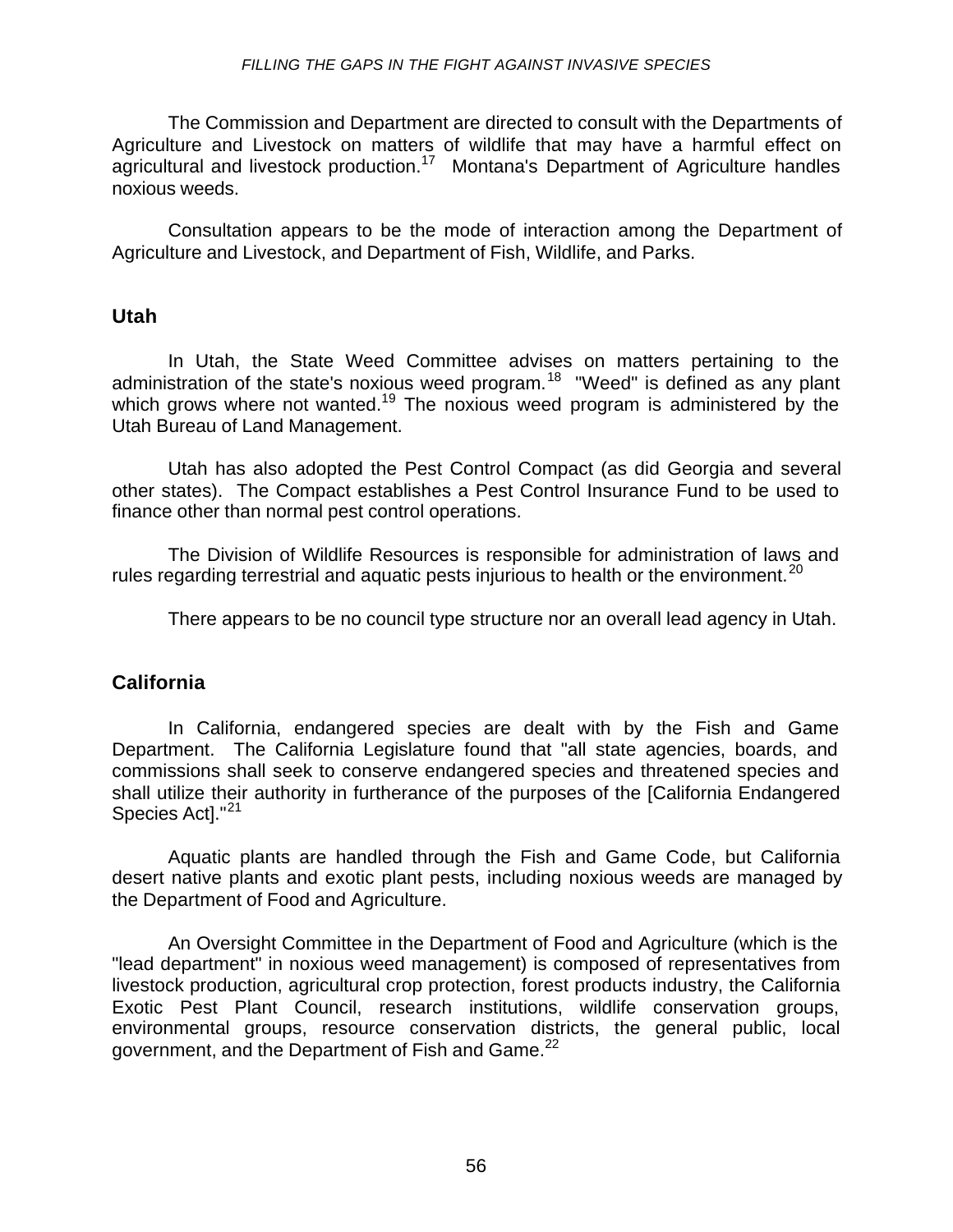The Food and Agriculture Department is also responsible for plant quarantine inspection stations that ascertain the origin, quantity, and kinds of meat, poultry, livestock, agricultural commodity, and plants that may be brought into the state at airports, maritime facilities, and vehicle inspection stations along highways.

A state task force is planned to "develop and implement a program of preventive measures to reduce the likelihood that pests will be transported into the state."<sup>23</sup>

California also enacted the University of California Pest Research Act of 1990 and requested the Regents of the University of California to establish a pest research center that would apply itself to pest management research for the welfare of California's agricultural, forest, or urban settings.<sup>24</sup> More information can be found at [http://cnas.ucr.educ/.](http://cnas.ucr.educ/)

California follows the "lead agency" approach to invasive species management and has created task forces and councils in specific areas to facilitate cooperation and coordination.

#### **Minnesota**

Minnesota follows a "lead agency" approach to the extent that at least for certain pests, $25$  a particular agency is assigned the lead role. The Commissioner of the Department of Agriculture is responsible for the administration of the Local Pest Control Act and the Plant Pest Act.<sup>26</sup> These insect pests include grasshoppers, corn borers, beetles, destructive, or nuisance animals such as rats, gophers, and other animals dangerous to people, and plant or bee diseases that can endanger agriculture, horticulture, and forestry.

The Purple Loosestrife weed, however, is managed by the Commissioner of Natural Resources whose commission acts as the lead agency.  $27$  The Commissioner of Natural Resources, along with the Commissioner of Transportation are directed to work cooperatively to develop a management plan for the Purple Loosestrife Program, including coordinated detection, prevention of accidental introduction, public education, control of exotic species on lands and public waters, and classification of exotic species. The Commissioner of Natural Resources is also responsible for the state's Harmful Exotic Species Management Program.

#### **Texas**

Texas deals with exotic harmful or potentially harmful fish, shellfish, and aquatic plants through the Department of Parks and Wildlife which publishes a list of exotic animals and plants for which a permit is required. The Parks and Wildlife Department coordinates its activities with the Texas Animal Health Commission regarding testing for diseases. If manifestations of these diseases are found, the Department of Agriculture,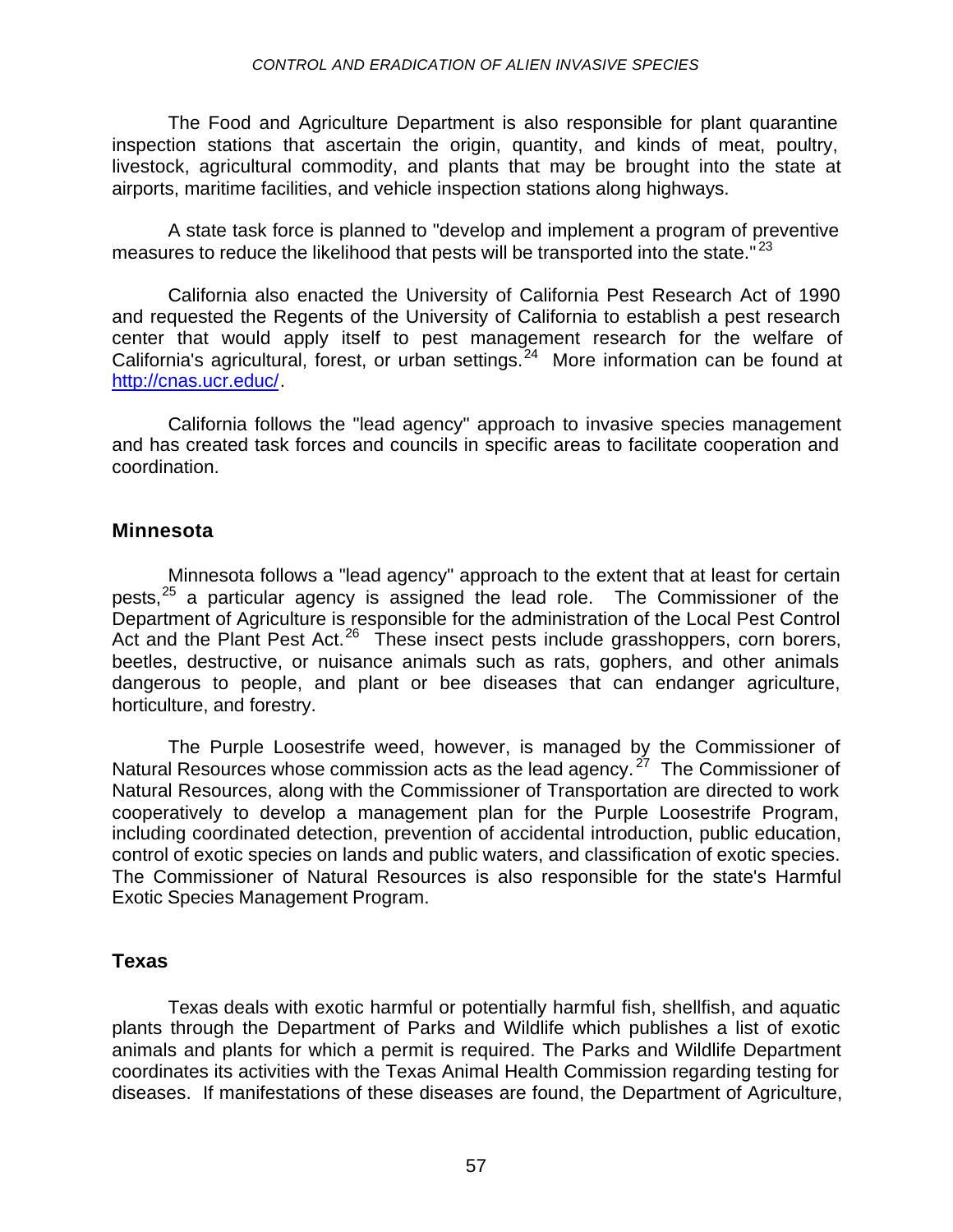the Natural Resource Conservation Commission and the Animal Health Commission are notified.<sup>28</sup>

Non-indigenous aquatic plants and animals are managed by the Department of Agriculture under aquaculture regulations.<sup>29</sup> The Agriculture Code covers agricultural and horticultural seeds, noxious weeds, various agricultural diseases and pests such as fire ants and the Mexican fruit fly. Regulations relating to the importation, possession, propagation, and sale of harmful exotic wildlife is the responsibility of the Parks and Wildlife Commission.<sup>30</sup>

In Texas as is the case in most places, administrative responsibility for endangered species appears to follow function.

#### **Washington**

In Washington, the Legislature stepped in to settle an apparent jurisdictional difficulty in 1995 regarding a wetland plant called Spartina. In its findings the Legislature described the spread of the Spartina weed as threatening native freshwater and saltwater wetlands, intertidal zones, critical habitats for migratory birds, fish, and other marine organisms. The Legislature found:

Current laws and rules designed to protect the environment and preserve the wetland habitats, fish, and wildlife of the state are not designed to respond to an ecosystem-wide threat of this kind. State and federal agencies, local governments, weed boards, concerned individuals, and property owners attempting to deal with the ecological emergency posed by spartina and purple loosestrife infestations have been frustrated by interagency disagreements, demands for an undue amount of procedural and scientific process and information, dilatory appeals, and the improper application of laws and regulations by agencies that have in fact undermined the legislative purposes of those same laws while ignoring the long-term implications of delay and inaction. There is a compelling need for strong leadership, coordination, and reporting by a single state agency to respond appropriately to this urgent environmental challenge. ... Control efforts must be coordinated across political and ownership boundaries in order to be effective. …

The legislature finds that six years is sufficient time for state agencies to debate solutions to the spartina and purple loosestrife problems… It is the mandate of the legislature that one state agency, the department of agriculture, be responsible for a unified effort to eliminate spartina and control purple loosestrife, with the advice of the state noxious weed control board, and that state agency shall be directly accountable to the legislature on the progress of the spartina eradication and purple loosestrife control program.<sup>31</sup> (Emphasis added)

While Spartina has its own "lead agency", this was an unusual response for a noxious weed. Washington state's Department of Agriculture was named lead agency for spartina only because of difficulties dealing with the spread of this weed and the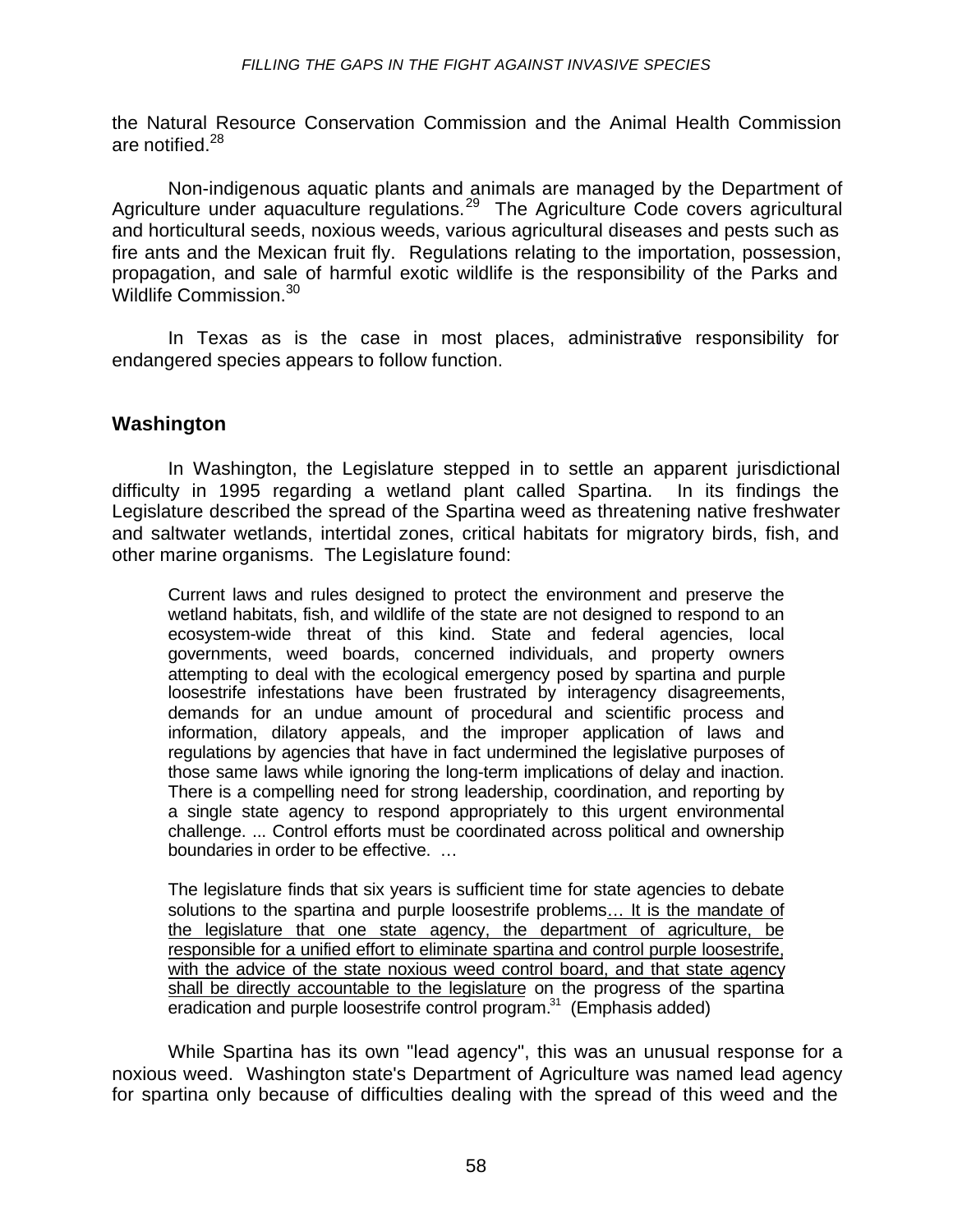Department of Agriculture was made responsible for overseeing special control funds for this noxious weed. Otherwise, the Washington State Noxious Weed Control Board sets the state weed list annually and coordinates control efforts with county weed programs.<sup>32</sup> Because there are only two staff persons on the Board, they must work with other agencies from the counties and other stakeholders.  $33$ 

Invasive vertebrates are dealt with by the Department of Fish and Wildlife.<sup>34</sup> "Deleterious exotic wildlife" are animals not native to Washington and designated as dangerous to the environment or wildlife of the state.

#### **Summary**

In the United States, a response to an invasive species is usually initiated after a perceived threat to a state's economy or public health. Generally, it takes longer for a state to respond to an invasive species that is viewed as merely an ecological threat. Since invasive plants and animals do not respect state boundaries or property rights, cooperative strategies between adjoining states, or between public landowners and private landowners are commonplace.

State governments often respond to invasive species by directing a government agency with the closest ties to the threat to deal with control or eradication. Therefore, it is the nature of the invasion that usually determines if a state department becomes a "lead agency" for that particular purpose.

If the invading species is a weed, or horticultural pest, agriculture departments are usually involved. If the invader is a threat to forests, trees, the lumber industry, or wilderness areas, the state's natural resources department is usually given primary responsibility.

Florida and California have a "pest council" or "pest committee" with representatives from several stakeholder organizations to identify and develop programs for dealing with plant and animal pests. Montana's law on endangered species directs the Department of Fish, Wildlife, and Parks to consult with the Departments of Agriculture and Livestock on potentially destructive wildlife. In Washington, the Department of Agriculture was singled out by the state legislature to act as the lead agency for the Spartina weed.

Having a single state coordinator is an uncommon method for addressing the invasive species problem, although used in New Zealand with its national position of "Minister of Biosecurity".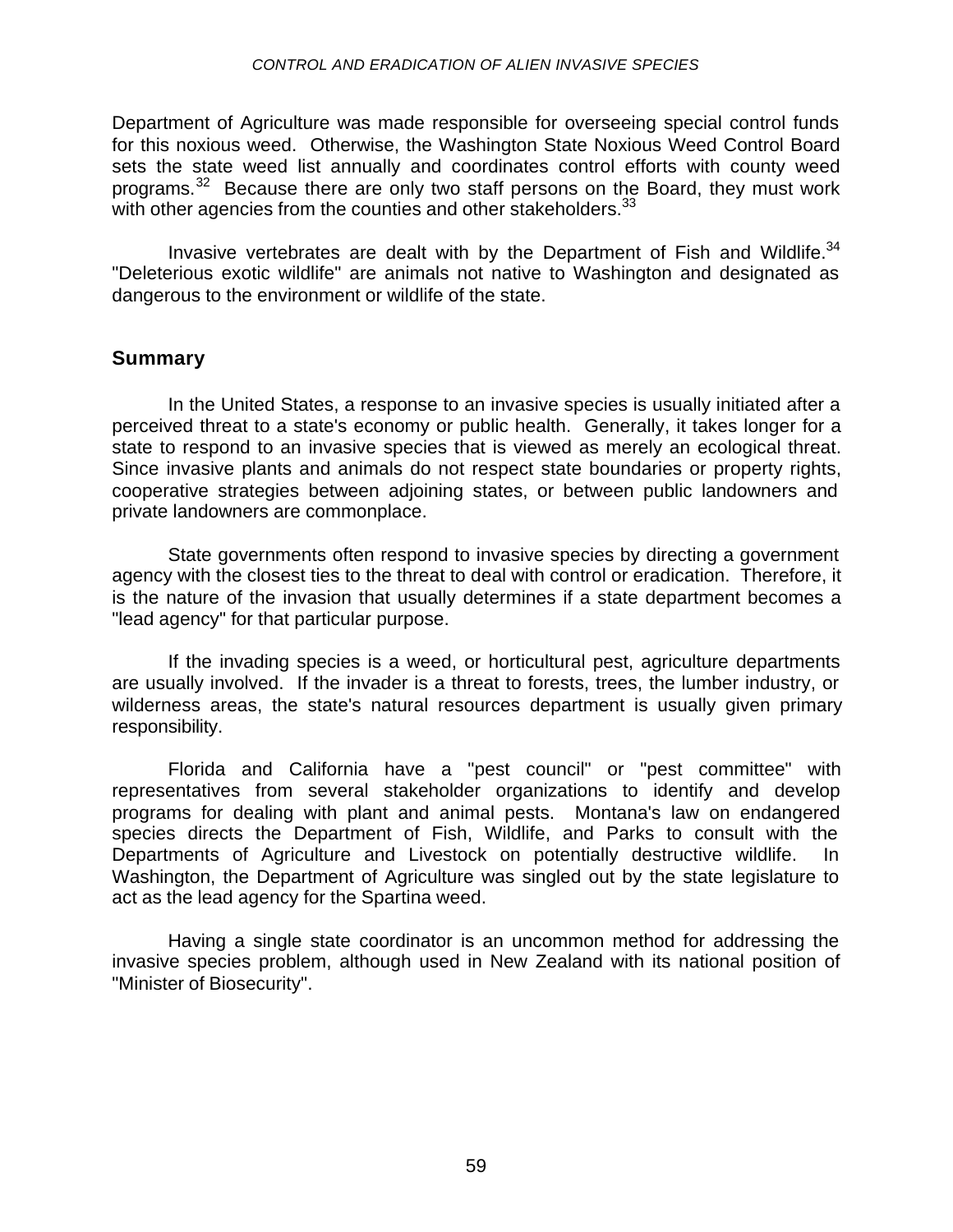#### **Endnotes**

- 1. U.S., Office of Technology Assessment, Harmful Non-indigenous Species in the United States, Washington, D.C., September 1993, Chapter 7. "State and Local Approaches from a National Perspective."
- 2. U.S. Office of Technology Assessment, Harmful Non-indigenous Species in the United States, Washington, D.C., September 1993, Chapter 7, p. 217.
- 3. Issues Paper, Developing a Biosecurity Strategy for New Zealand, Biosecurity Strategy Development Team, Wellington, NZ, September 2001, p.3.
- 4. Email communication to J. Mardfin, Researcher, Legislative Reference Bureau, from K. Thomas, Oct. 10, 2001.
- 5. Issues Paper, Developing a Biosecurity Strategy for New Zealand, Biosecurity Strategy Development Team (hereafter "Issues Paper", NZ), Wellington, NZ, p. 8.
- 6. Issues Paper, NZ, p. 11.
- 7. Issues Paper, NZ, p. 11.
- 8. Issues Paper, NZ, p. 16.
- 9. Australia, Australian Quarantine and Inspection Service. The AQIS Import Risk Analysis Process; Handbook, 1998, Foreword.
- 10. Australia, Australian Quarantine and Inspection Service. The AQIS Import Risk Analysis Process; Handbook, 1998, pp. 18-19.
- 11. Florida Pest Exclusion Report, pp. 26-28.
- 12. Florida, Pest Exclusion Advisory Committee Report, January 2001, Tallahassee, Florida, pp. 26- 27.
- 13. Georgia Statutes, Game and Fish Code 27-5.
- 14. Georgia Statutes, Agriculture Code 2-1.
- 15. Georgia, Exotic Pest Plant Council website, see www.gaeppc.org.
- 16. Montana Code Ann., §87-5-102.
- 17. Montana Code Ann., §87-5-716.
- 18. Utah Code, §4-2-7.
- 19. Utah Code, §4-14-2.
- 20. Utah Code, §23-13 to 14.
- 21. California Fish and Game Code, §2055.
- 22. California Food and Agricultural Code, §7273.
- 23. California Food and Agricultural Code, §§5350 to 5350.5.
- 24. California Food and Agricultural Code, §576 to 585.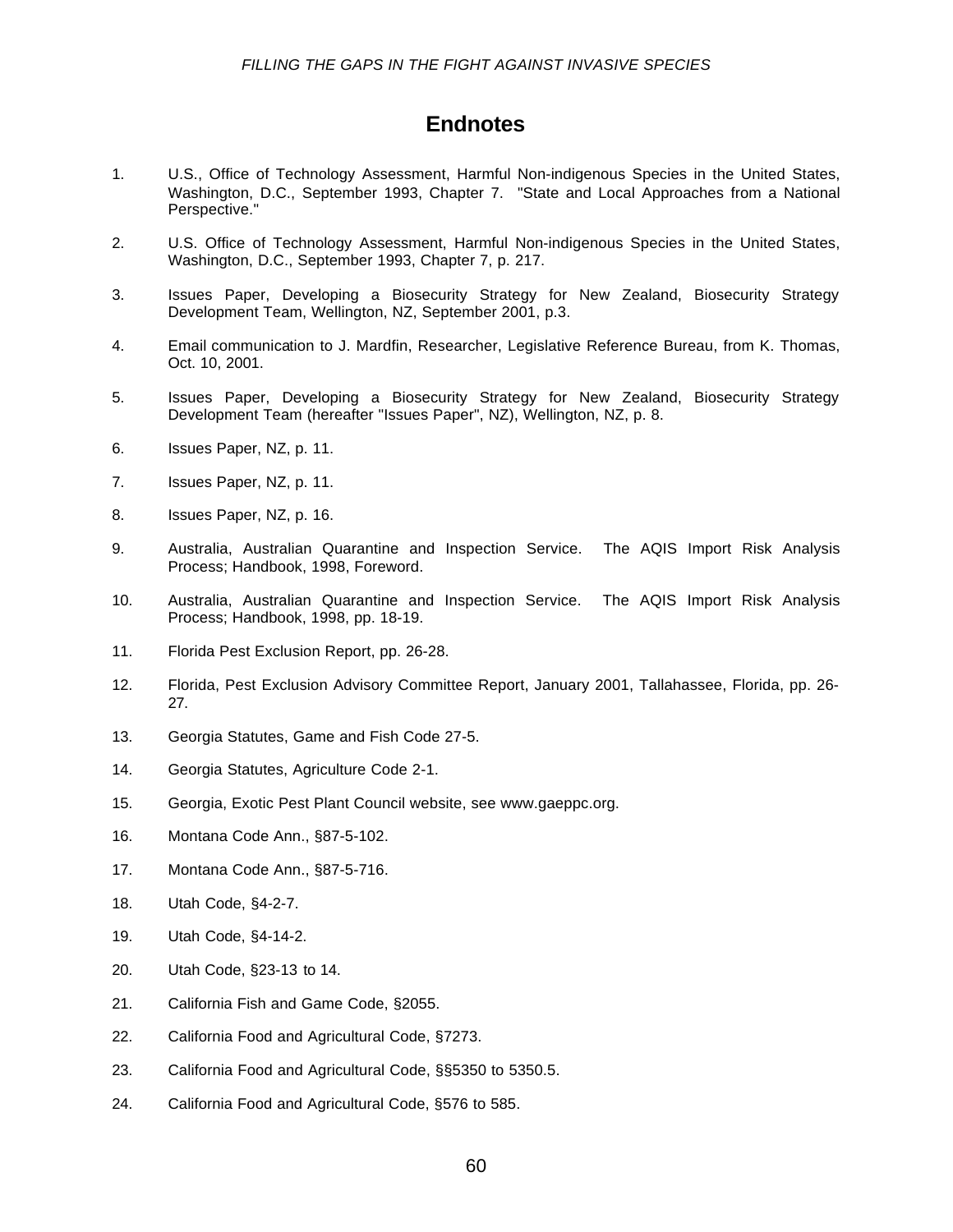- 25. Minnesota statutes, §18.011.
- 26. Minnesota statutes, §§18.44 to 18.61.
- 27. Minnesota statutes, §§18.76 to 18.88, Minnesota Noxious Weed Law.
- 28. Tx Stats. Parks and Wildlife Code, ch. 66.007 (Exotic harmful or potentially harmful fish, shellfish, and aquatic plants).
- 29. Tx Stats. Agriculture Code, chap. 134, Aquaculture.
- 30. Tx Stats. Agriculture Code, §134.020, Exotic Species.
- 31. Rev. Code of Washington, §§17.26.005 and 17.26.006.
- 32. Rev. Code of Washington, §17.10.
- 33. Email correspondence to Jean Mardfin, Researcher, Legislative Reference Bureau, from Lisa Lantz, Washington State Noxious Weed Control Board, October 15, 2001.
- 34. Pursuant to Rev. Code of Washington, chapter 77.08.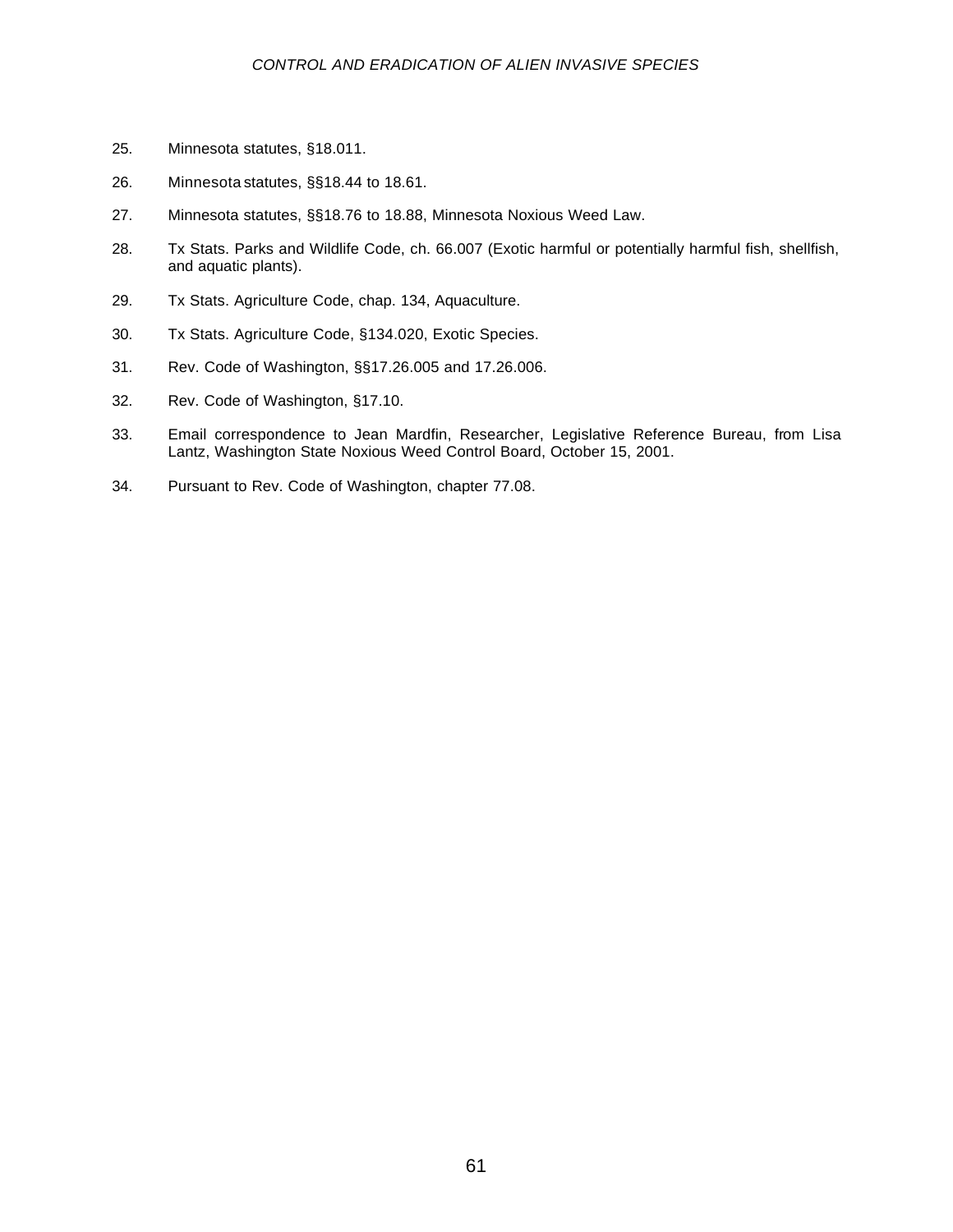### **Chapter 9**

### **ASSESSING THE NEED FOR A LEAD AGENCY**

The concept of a lead agency in multi-agency administrative situations is not new -- especially with respect to fighting invasive species. As discussed in the previous chapter, the nature of an invasion usually determines whether a particular state department becomes a lead agency.

A lead agency approach is attractive because it ostensibly provides administrative accountability by giving a single agency ultimate responsibility for fighting invasive species. Since the invasive species problem often crosses agency lines, a lead agency would insure that any administrative or responsibility gaps would be filled by the lead agency or someone designated by it.

Presently, the Departments of Agriculture, Land and Natural Resources, Health, and to a lesser extent, Transportation, work collaboratively to fight invasive species in Hawaii. Thus far, these departments have had mixed success with their efforts. The current system has been described as "a set of programs that are generally effective within their own jurisdictions but which, together, leave many gaps and leaks for pest entry and establishment."<sup>1</sup>

A good example of an invasive species that fell through an administrative gap is the Caribbean coqui frog. The frog first appeared a few years ago on the Big Island and slowly spread to Maui and parts of Oahu. Had the State acted earlier to eradicate the frog, the suffering of many homeowners statewide might have been avoided.

Administratively, agency responsibility for eradicating the frog was unclear. To an extent, the HDOA was responsible for the frog because it was suspected that the frog was imported into the State in ornamental plants -- hence the agricultural connection to HDOA. But due to a memorandum of agreement between the HDOA and DLNR, responsibility for the eradication of the frog appeared to be designated to DLNR (see chapter 5, item no. 1). For years, no agency responded to the frog infestation. But after widespread media coverage and an apparent consensus between state departments and private organizations, eradication of the frogs finally began in earnest.

Had a lead agency for invasive species been in place, the coqui frog problem may not have proliferated to the point where it is today. But despite the apparent benefits of a lead agency approach, it is not without its detractors.

First, not all state agencies support the lead agency approach because of the fear that a lead agency, by virtue of its administratively superior position to the agencies it leads, would give preference to its own needs to the detriment of subordinate agencies. $2$  This appears to be the case in New Zealand where the New Zealand Issues Paper acknowledged that there may be more emphasis on agricultural pests, forestry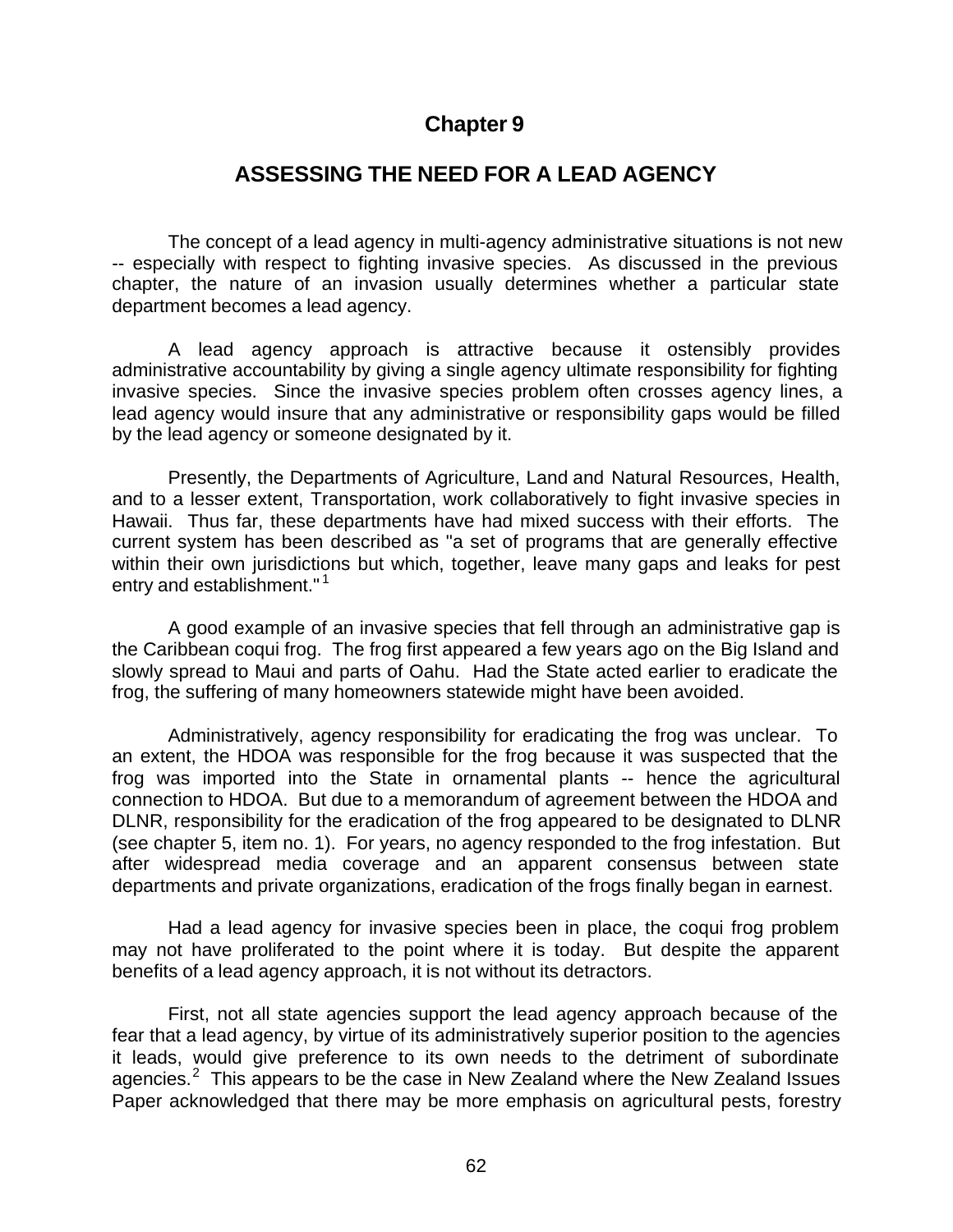weeds, and diseases rather than environmental pests because the Ministry of Agriculture and Forestry is the lead agency. $3$  Critics also point out that a lead agency would garner special favor with the Legislature and therefore receive more funds than it would have otherwise to the detriment of other agencies.

Secondly, there is a concern that a department in a lead agency capacity would not understand the needs of other departments. The Departments of Agriculture, Health, and Land and Natural Resources have very diverse missions and complex duties that may not be understood by a sister department. Also, if a department is focused primarily on its mission and duties, efforts to resolve an issue with and between other departments with different concerns may produce more problems than it solves.

Besides Australia, California, Minnesota, and to an extent Montana and Washington, also follow the lead agency approach.

#### **The Council Approach**

An alternative to the lead agency approach is for the State to follow in the footsteps of the federal government's National Invasive Species Council.

In February of 1999, President Clinton issued Executive Order No. 13112 on invasive species. "The order established the National Invasive Species Council - chaired by the Secretaries of Agriculture, Commerce, and the Interior -- with members including the Departments of State, Treasury, Defense, and Transportation, and the Environmental Protection Agency.

The Order directs the Council to provide national leadership on invasive species and to see that federal agency efforts are coordinated and effective. The Secretary of the Interior was also directed to form the Invasive Species Advisory Committee to provide information and advice to the Council."<sup>4</sup>

The primary advantage of a council approach (for Hawaii's purposes) is that it would conceivably include the heads of all participating departments. This concentration of authority addresses one of the criticisms made against the Coordinating Group on Alien Pest Species (CGAPS) -- that it lacked "high-level political leadership."<sup>5</sup>

CGAPS was formed in 1995 and is the quintessential collaborative effort comprised of federal, state, and private organizations and is the administrative standard used by other jurisdictions in developing strategies to fight invasive species. One of the problems with CGAPS, however, is the inability of "individuals sitting on CGAPS as agency representatives ... to make major commitments for their agency. CGAPS can develop excellent strategies and resolve problems that require little new funding and no major legislative work. Major improvements, however, require political leadership of the highest level ..."<sup>6</sup>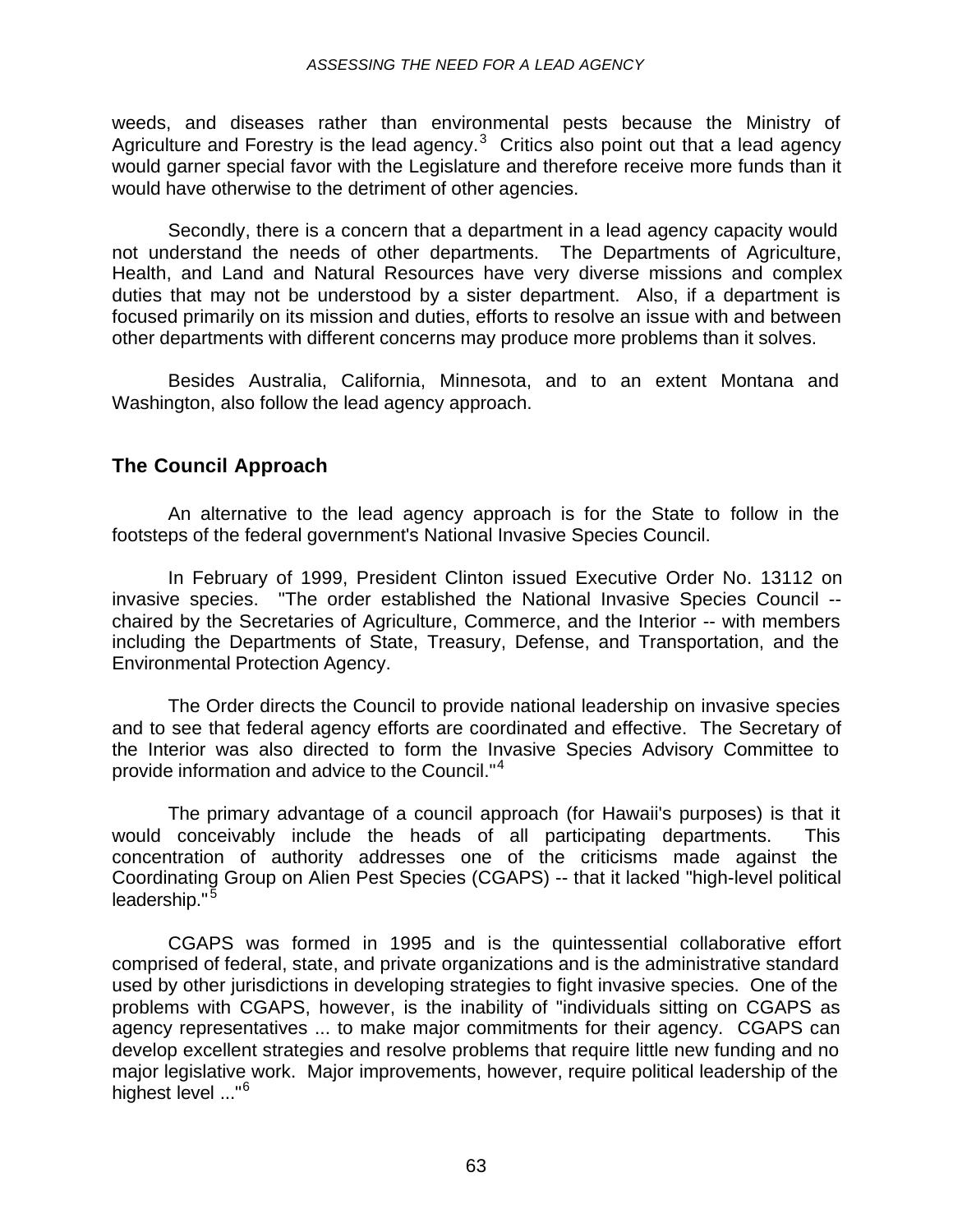The same authority or power vacuum at CGAPS is also lacking at the state agency level. Comments by some state agency officers confirm the comments by private organizations -- that the State lacks political will to effectively fight the invasive species problem.<sup>7</sup> A council approach could presumably address this concern.

Additionally, a council approach could also provide:

- "(1) [I]ntegrated planning to encourage partnerships, coordinate funding, and develop response priorities;
- (2) [T]echnical assistance and other resources; and
- (3) [G]uidance on effective response measures." $8$

Florida, Tennessee, and Georgia currently favor a council type approach to administering their invasive species problem.

#### **State Administrator/Coordinator**

Another alternative is for the State to name an administrator/coordinator for invasive species. An autonomous administrator/coordinator position has several advantages including:

- (1) Independence from any state agency, thereby eliminating or reducing agency rivalries;
- (2) The ability to see the "big picture" that includes all agency concerns which may not be the case with a lead agency;
- (3) Providing a single authority with ultimate responsibility for the invasive species problem for accountability purposes; and
- (4) Quicker decision making as compared with the group consensus evident in a council approach.

An administrator/coordinator, however, would not enjoy the benefits of the collective wisdom that a council could provide. An administrator/coordinator would also not be able to act as quickly as a council with respect to disseminating information back to participating agencies. Except for New Zealand, no other country or state reviewed in chapter 6 adopted the administrator/coordinator approach.

All three administrative alternatives discussed above have their advantages and disadvantages. None of the alternatives alone, however, provide the efficiency and accountability required for the administration of the State's invasive species program.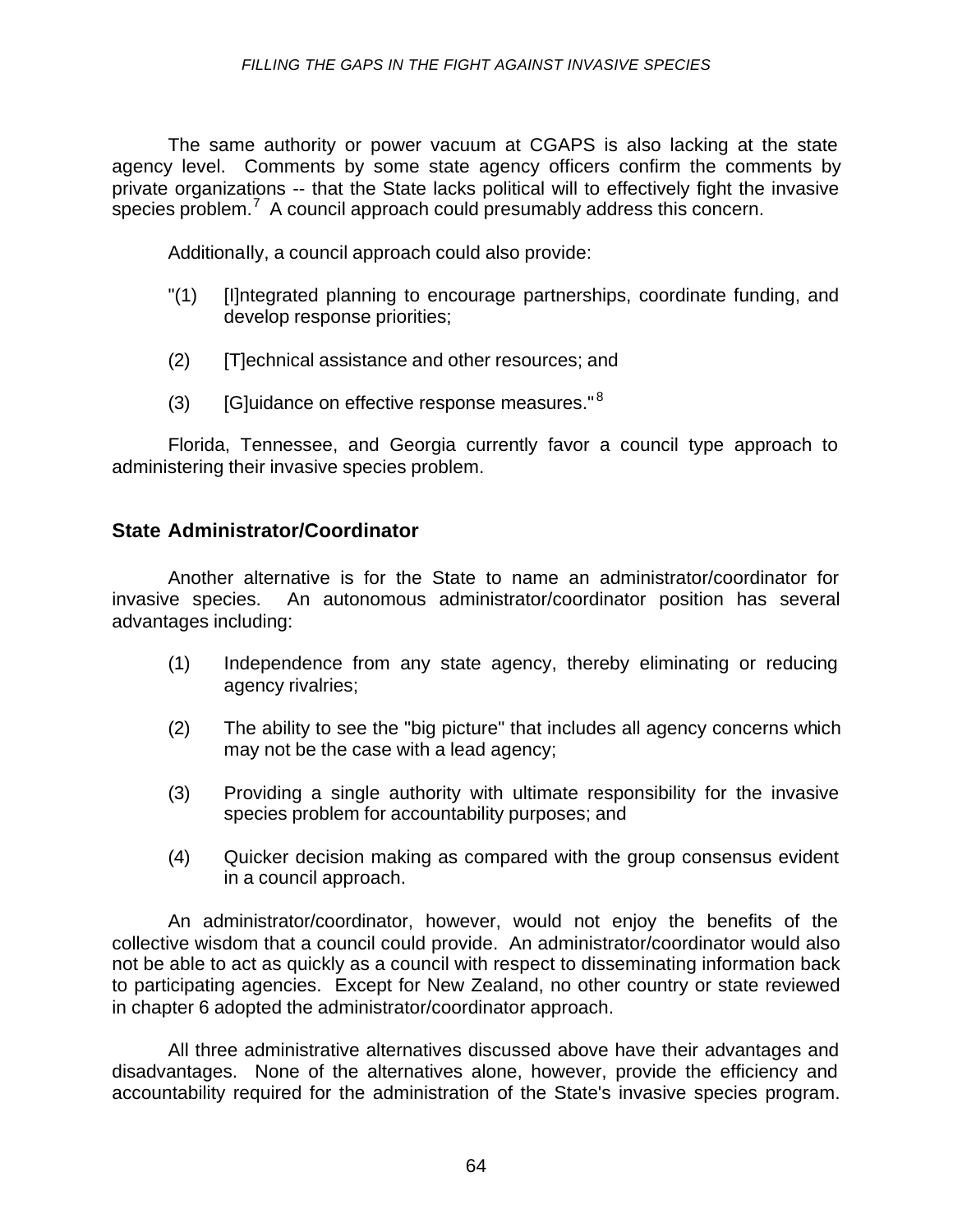To best service this program, the Bureau recommends a hybrid of all three alternatives that is discussed in the next chapter.

### **Endnotes**

- 1. The Nature Conservancy of Hawaii, 1992, "The Alien pest Species Invasion in Hawaii: Background Study and Recommendations for Interagency Planning", at 65.
- 2. Interviews with various state agency administrators.
- 3. See chapter 8.
- 4. U.S., General Accounting Office, July 2001, Report to Congressional Requesters, "Obstacles Hinder Federal Rapid Response to Growing Threat", at 10.
- 5. The Nature Conservancy of Hawaii, 1992, "The Alien pest Species Invasion in Hawaii: Background Study and Recommendations for Interagency Planning".
- 6. Id.
- 7. Interviews with various state agency administrations and private groups.
- 8. U.S., General Accounting Office, July 2001, Report to Congressional Requesters, "Obstacles Hinder Federal Rapid Response to Growing Threat", at 6.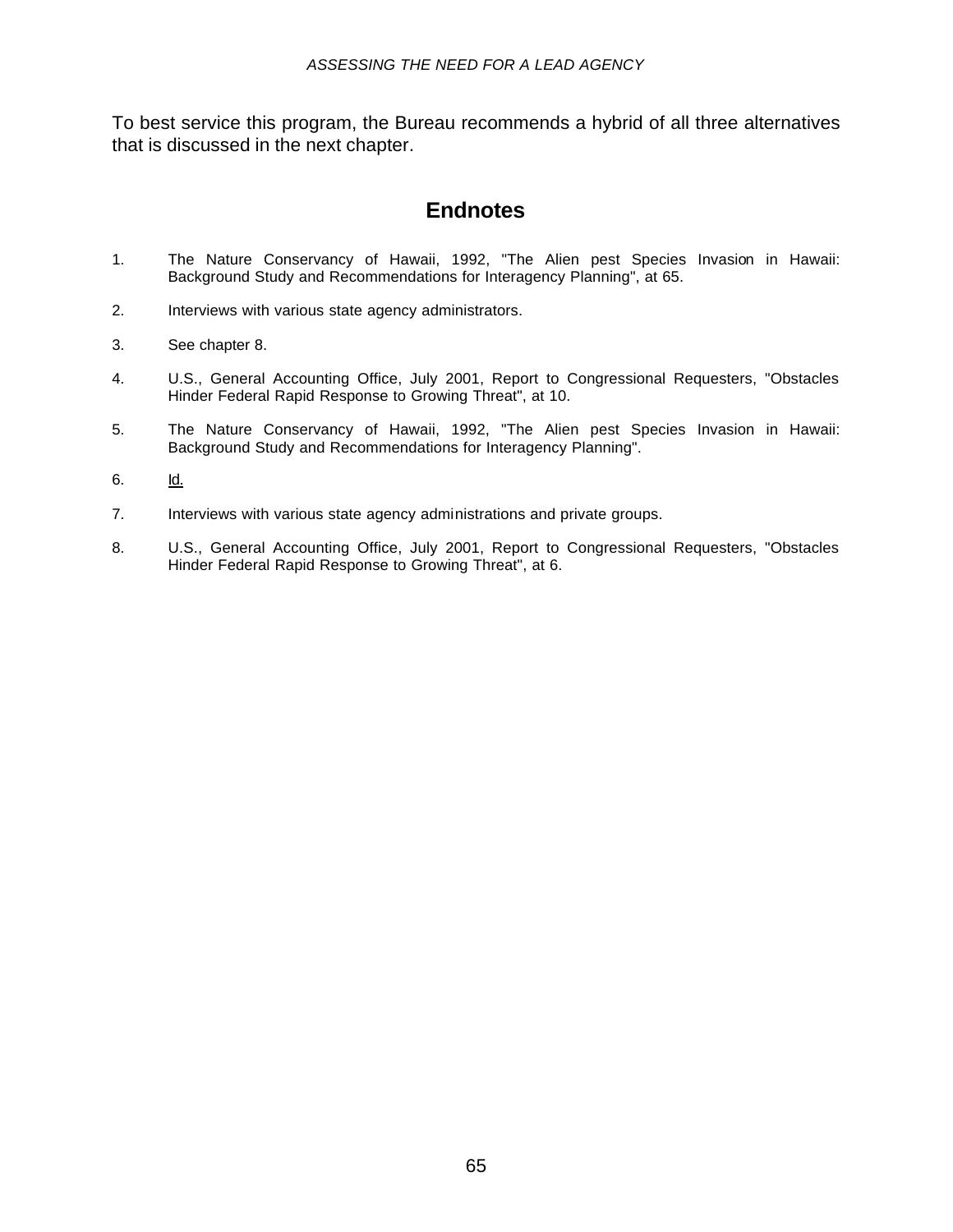### **Chapter 10**

#### **FINDINGS AND RECOMMENDATIONS**

The alien invasive species problem in Hawaii is both serious and daunting. The damage that invasive species cause and may potentially cause affects the State's health and safety, as well as its economic and environmental well being.

**Economically**, invasive species have the potential to literally shut down the State's cash cow -- tourism. Pests such as biting sand flies, the lethal yellowing disease, red fire ants, the Caribbean coqui frog and a host of other harmful pests can wreak havoc on tourists and an industry dependent on a tranquil and peaceful environment. Other industries, such as agriculture suffer losses of an estimated \$300 million annually from the destruction caused by alien pests.

**Environmentally**, Hawaii's scenic beauty and pristine environment are inextricably interrelated with the tourism industry. Thus, protecting the environment from invasive species means protecting the State's primary economic engine as demonstrated by recent efforts to control and eradicate the miconia plant that has overrun parts of the State cost \$1 million in Maui county alone.

Invasive species also affect the **health and safety** of island residents and visitors. From rodents and brown tree snakes to dengue fever carrying mosquitoes and the stinging nettle caterpillar, the very nature of our Hawaiian lifestyle is jeopardized by the danger and disease caused by invading pests.

But thanks to Herculean efforts by dedicated and hard-working state, federal and especially private agencies, invasive species are being challenged and fought on a daily basis. The battle, however, is not without its problems. The present system is plagued with gaps and leaks that allow alien pests to enter and proliferate in the State.

#### **The Money Gap**

The biggest and most obvious gap in the fight against invasive species is the funding gap. If the Legislature does nothing else except increase funding to fight invasive species, it will have dramatically improved the State's condition with respect to these alien pests. To raise additional funds for fighting invasive species, the Legislature may wish to consider the following funding proposals:

- (1) Amending Hawaii Revised Statutes section 247-7 by specifying invasive species as a priority in the disbursement of the conveyance taxes;
- (2) Amending Hawaii Revised Statutes section 261-7(e) by adding a new paragraph to require a specific percentage or amount of the airport landing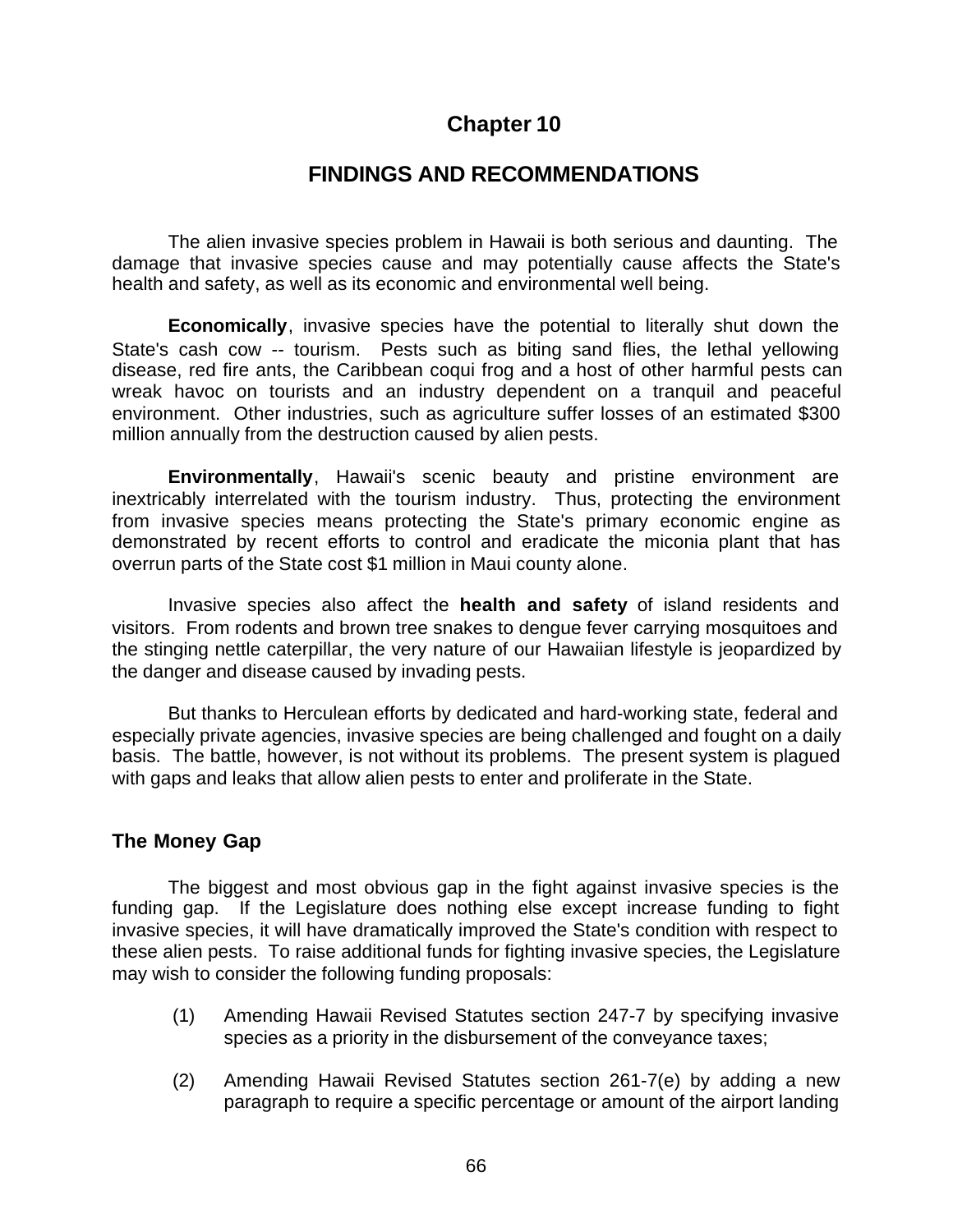fees to be disbursed for invasive species activities permissible under federal law; and

(3) Amending Hawaii Revised Statutes section 266-2(b) by adding a new paragraph to require a specific percentage or amount of the wharfage, demurrage, or other harbor charge to be disbursed for invasive species.

These amendments are provided as suggested legislation in Appendix G. Legislation to tax invasive species related products is a much more complex and voluminous proposal that requires more time than is presently available for research, consultation and preparation. A proposal for that purpose may be furnished with sufficient notice.

Lastly, with respect to funding issues, the Legislature may wish to consider the enormous fiscal advantages of prioritizing funding to detection and inspection efforts over other program areas. The old saying "an ounce of prevention is worth a pound of cure" could never be more applicable. Considering the millions of dollars spent on eradicating miconia and the continuing eradication efforts aimed at the Caribbean coqui frog, funding for inspection or detection purposes represents the greatest return for funds expended.

#### **The Need for an Administrator/Coordinator Position**

The invasive species problem also crosses a multitude of federal, state, and private agency lines. The sheer number of agencies involved with invasive species, not to mention the myriad of federal and state laws, regulations, rules, and policies make coordination oftentimes difficult and frustrating. To ease this administrative burden, especially at the state level, the Bureau recommends the establishment of a state invasive species administrator/coordinator position.

First, the Bureau recommends that the State establish an administrator/coordinator position for invasive species that is selected by a nominating committee.<sup>1</sup> To avoid agency rivalries, the position should not be administratively attached to any particular department, but instead, administratively placed in the Governor's office.

Second, like the National Council on Invasive Species, the administrator would fulfill the duties of the position with the advice of an advisory organization composed of state, federal, and private organizations. The Bureau recommends that CGAPS be named as the advisory organization.

Third, the administrator would also be required to consult with the heads of the four primary departments involved with invasive species (HDOA, DLNR, DOA, and DOT) on a regular basis to address the authority or power vacuum that exists in the present system.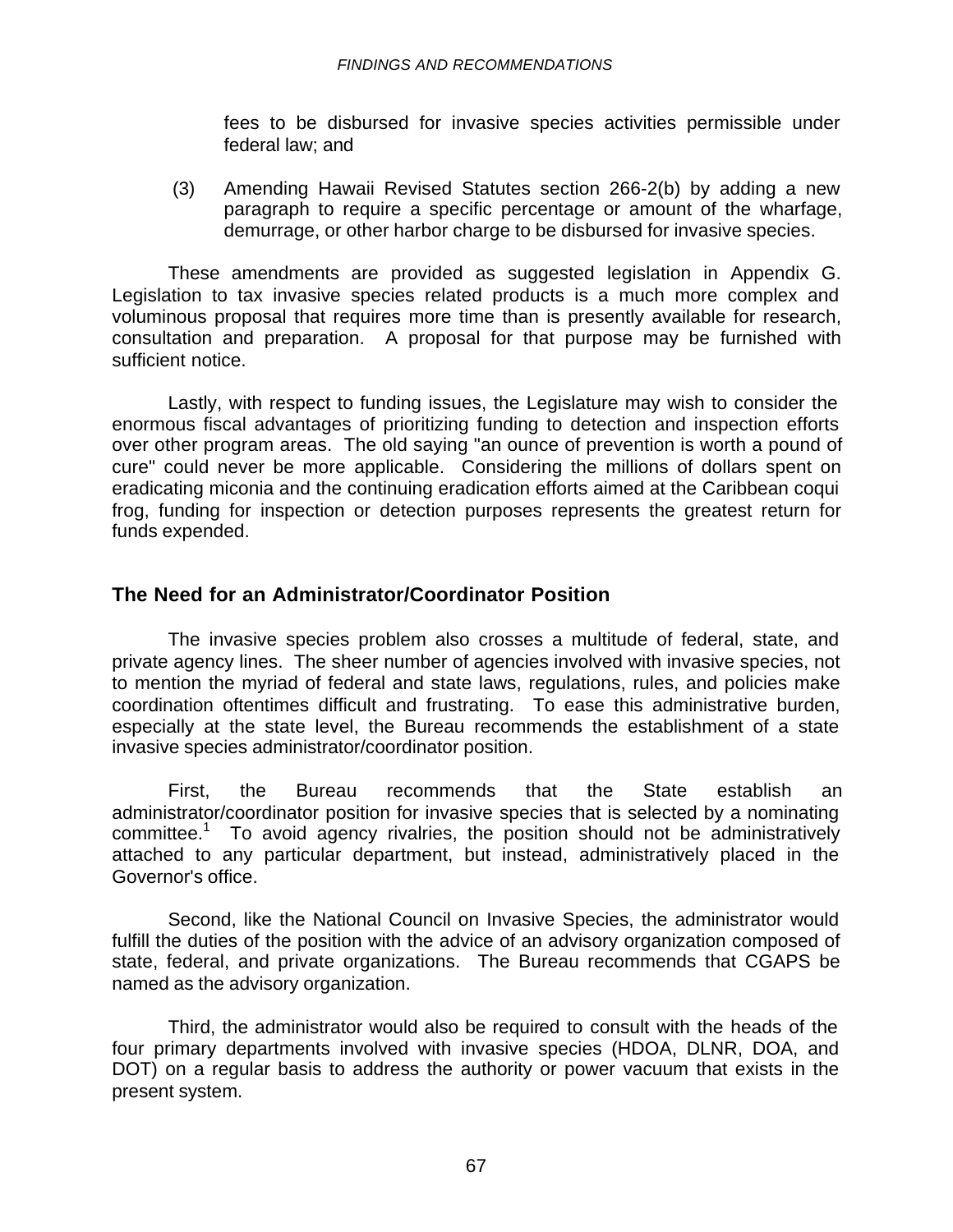#### *FILLING THE GAPS IN THE FIGHT AGAINST INVASIVE SPECIES*

Fourth, the administrator would not act as the "lead" for invasive species purposes, but would instead have the authority to designate a state agency to act as the lead agency for a specific invasive species -- notwithstanding but consistent with, if possible -- current applicable law. The ability to designate lead agencies would provide quicker responses to prevent the establishment of invasive species.

Additionally, the administrator would be responsible for the following concerns, including those raised in chapter 6, *Gaps and Leaks in the Present System*:

- (1) Maintaining a broad overview of the invasive species problem in the State and serving as an information clearinghouse for invasive species in Hawaii;
- (2) Advising and coordinating efforts between the HDOA, DLNR, DOH, and DOT on issues related to invasive species including state, federal, international, and privately organized programs and other areas of concern;
- (3) After consulting with appropriate state agencies and the advisory committee, create and implement a plan that includes the prevention, early detection, rapid response, control, enforcement, and education of the public with respect to invasive species, as well as create a mission statement articulating the State's position against invasive species;
- (4) Coordinating and promoting the State's position with respect to federal issues including:
	- (a) Quarantine preemption;
	- (b) International trade agreements that ignore the invasive species problem in Hawaii;
	- (c) First class mail inspection prohibition;
	- (d) Quarantine of domestic pests arriving from the mainland should be provided by the federal government;
	- (e) Coordinating efforts with federal agencies to maximize resources and reduce or eliminate system gaps and leaks including deputizing the USDA's plant protection and quarantine program to enforce Hawaii's laws;
	- (f) Promoting the amendment of federal laws as necessary, including the Lacey Act (so that federal and state laws are consistent) and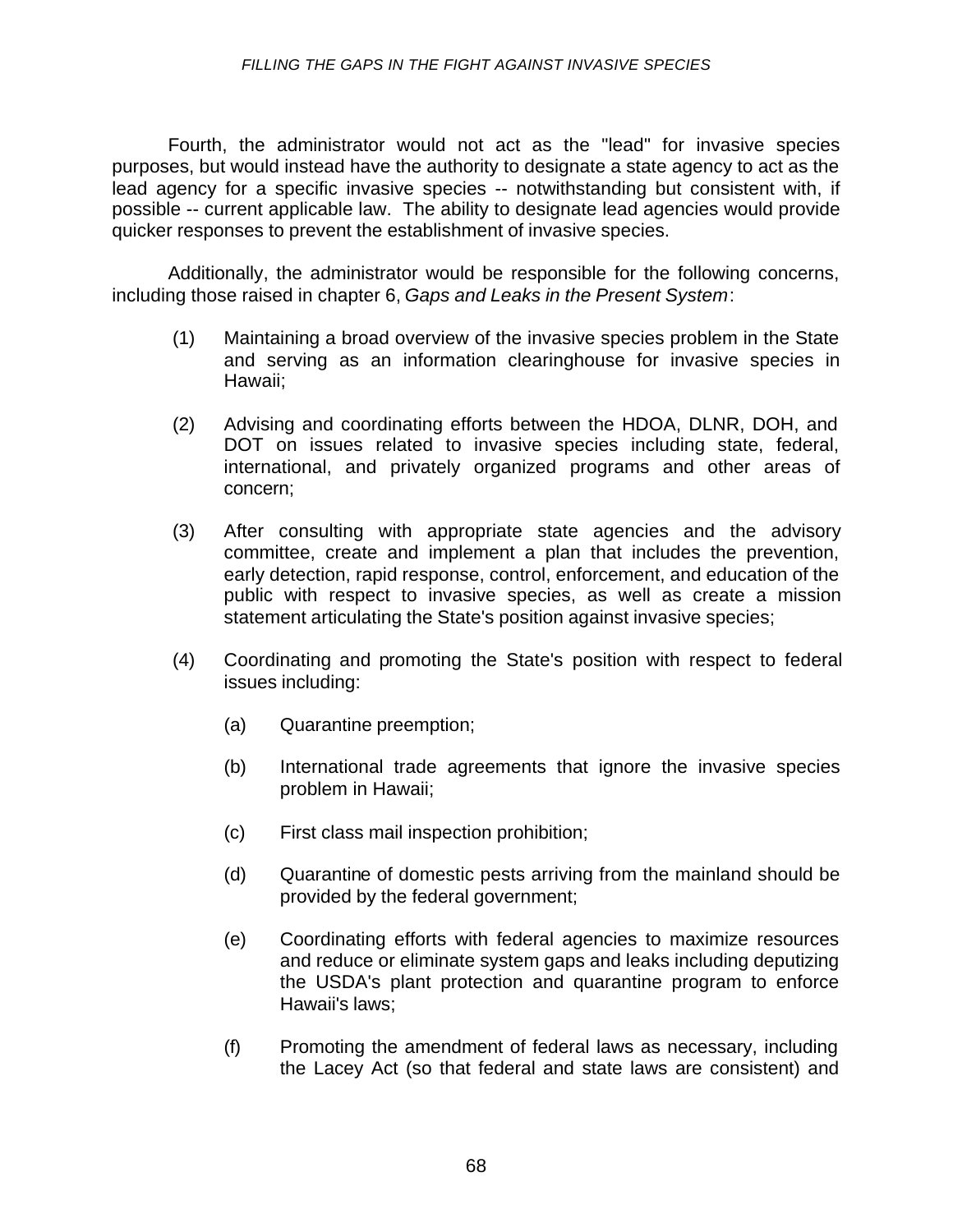other laws to improve inspection of domestic airline passengers, baggage, and cargo;

- (g) Coordinating efforts and issues with the federal Invasive Species Council and its National Invasive Species Management Plan; and
- (5) Identifying and recording all invasive species present in the State and designating a state department to act as the lead agency for each invasive specie identified;
- (6) Identifying all state, federal, and other moneys expended for the purposes of the invasive species problem in the State;
- (7) Identifying all federal and private funds available to the State to fight invasive species and advising and assisting state departments to acquire these funds;
- (8) Advising the Governor and Legislature on budgetary and other issues regarding invasive species;
- (9) Providing annual reports to the Legislature on budgetary and other related issues;
- (10) Including the counties in the fight against invasive species to increase resources and funding and to address county-sponsored activities that involve invasive species;
- (11) Reviewing state agency mandates and commercial interests that sometimes call for maintenance of potentially destructive alien species as resources for sport hunting, aesthetic resources or other values;
- (12) Reviewing the fines and penalties structure to insure maximum deterrence to invasive species related crimes; and
- (13) Suggesting appropriate legislation to improve the State's administration of invasive species programs.

Suggested legislation establishing a state invasive species administrator/ coordinator position is included in Appendix G.

This proposal as well as the aforementioned funding proposals lack the benefit of state agency and public review and should be treated accordingly.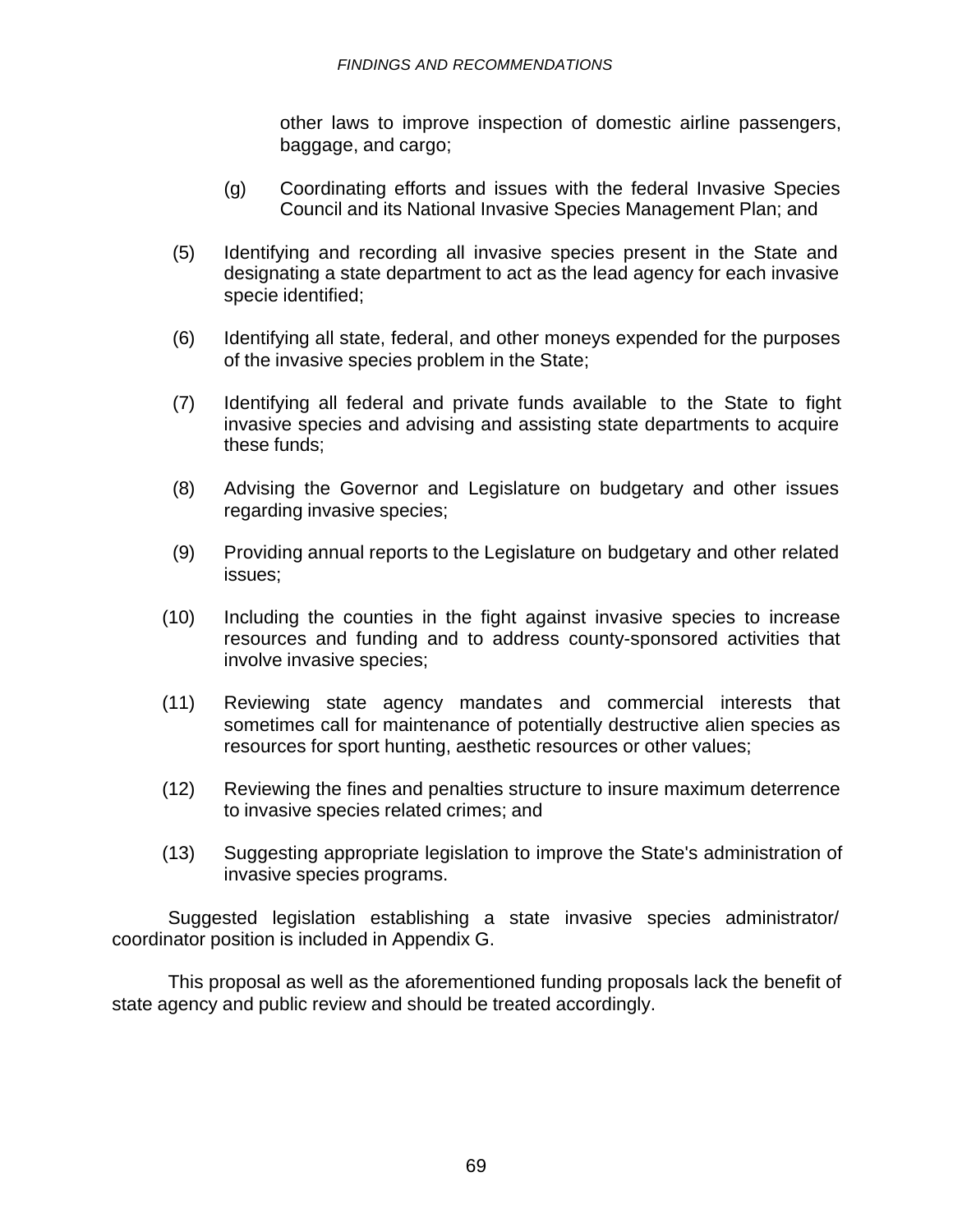### **Endnotes**

1. The nominating committee is based on the selection process for the Commission on Water Resource Management under section 174C-7, Hawaii Revised Statutes.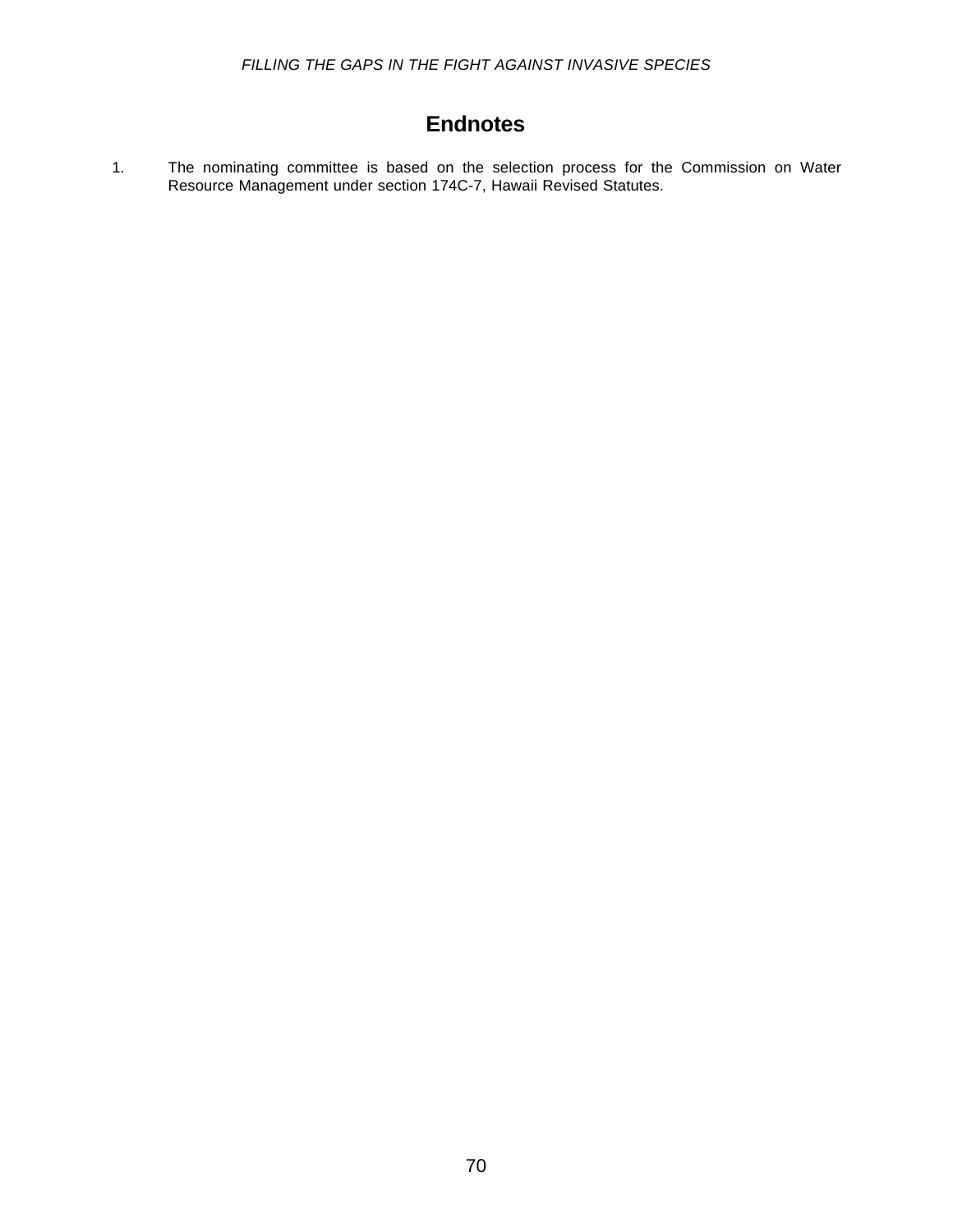SCR45 HD1

**Report Title:**

Study of Alien Aquatic and Terrestrial Species

TWENTY-FIRST LEGISLATURE, 2001 H.D. 1

STATE OF HAWAII

## THE SENATE  $S.C.R. NO.$   $^{45}$

## SENATE CONCURRENT

## RESOLUTION

REQUESTING THE LEGISLATIVE REFERENCE BUREAU TO study policy recommendations and funding options for a comprehensive invasive species protection and control program for the State of Hawaii.

WHEREAS, the silent invasion of Hawaii by insects, disease organisms, snakes, weeds, and other pests is the single greatest threat to Hawaii's economy, natural environment and the health and lifestyle of Hawaii's people and visitors; and

WHEREAS, invasive pests already cause millions of dollars of crop losses, the extinction of native species, the destruction of native ecosystems, and the spread of disease; and

WHEREAS, many more harmful pests threaten to invade Hawaii and wreak further damage; and

WHEREAS, the cumulative impacts of harmful invasive species create a burden for the United States, and the nation's current protection system is piecemeal and lacking adequate rigor and comprehensiveness; and

WHEREAS, these deficiencies led to a 1999 Executive Order that brought increased regulatory scrutiny and responsibilities for federal agencies as well as the creation of a national invasive species management plan; and

WHEREAS, the State of Hawaii's programs to address invasive species are also piecemeal, lacking adequate rigor, comprehensiveness, and political will; and

WHEREAS, the deficiencies in Hawaii's programs to address invasive species are evidenced by debate over determining a lead state agency and the formation in 1995 of a coalition of state agencies and non-profit partners called the Coordinating Group on Alien Pest Species (CGAPS);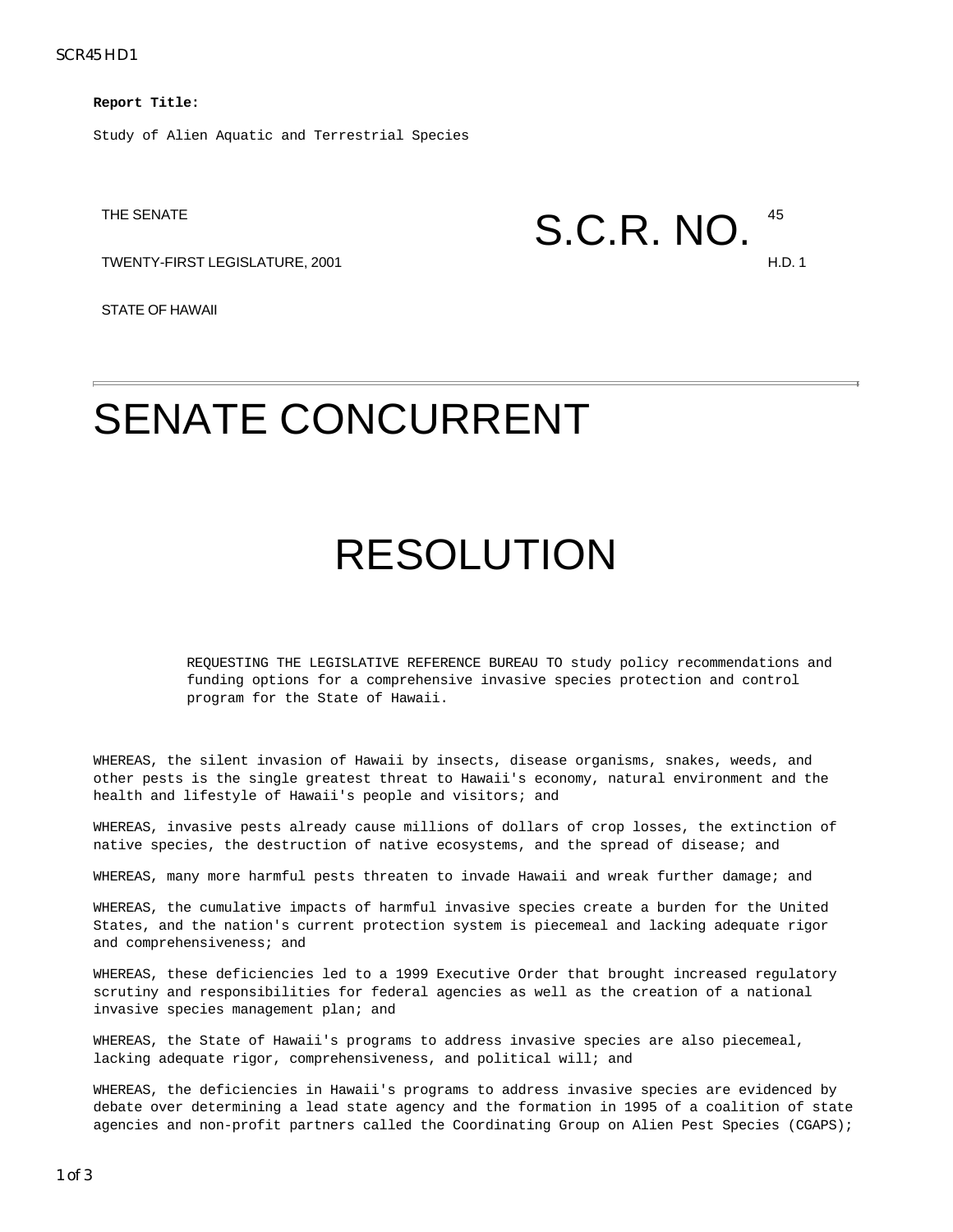#### SCR45 HD1

and

WHEREAS, a principal lesson from the CGAPS program is that Hawaii needs a more coordinated invasive species prevention and control program that has sufficient programmatic capability to prevent new invasive species from entering into the State and control those species already present at a level that reduces the risks and mitigates the hazards to the people of Hawaii; and

WHEREAS, public and private sectors involved and affected by the invasive species issue should participate together in formulating funding options and policy changes for future legislative consideration; now, therefore,

BE IT RESOLVED by the Senate of the Twenty-First Legislature of the State of Hawaii, Regular Session of 2001, the House of Representatives concurring, that the Legislative Reference Bureau is requested to conduct a study on policy recommendations and funding options for a comprehensive invasive species protection and control program for the State of Hawaii; and

BE IT FURTHER RESOLVED that this study should address, but not be limited to, the following areas:

> (1) The scope of the invasive species problem on a global and local level;

(2) The economic and environmental costs to Hawaii associated with invasive species;

(3) The health and safety issues for Hawaii associated with invasive species;

(4) Hawaii's existing programs and policies that address the invasive species problem;

(5) Existing collaborative efforts between organizations in the public, private, and non-profit sectors and among government agencies;

(6) Potential for future collaborative efforts between organizations in the public, private, and non-profit sectors and among government agencies;

(7) Statutory changes the Legislature can make to improve control and prevention of invasive species;

(8) Assessing the need for a lead state agency for the control and prevention of invasive species, and if deemed necessary, recommending the lead state agency; and

(9) Evaluating existing funding sources and recommending potential future funding sources for a comprehensive state plan;

#### and

BE IT FURTHER RESOLVED that the Legislative Reference Bureau consult with the Department of Agriculture, Department of Land and Natural Resources, Department of Health, Department of Transportation, Department of Business, Economic Development, and Tourism, Hawaii Tourism Authority, affected private sector industry groups, relevant federal agencies, and relevant non-governmental organizations in its analysis; and

BE IT FURTHER RESOLVED that the Legislative Reference Bureau submit a report on its findings and recommendations, including draft legislation, to the Legislature no later than twenty days prior to the convening of the Regular Session of 2002; and

BE IT FURTHER RESOLVED that certified copies of this Concurrent Resolution be transmitted to the Governor, the Legislative Reference Bureau, the Board of Land and Natural Resources, the Department of Agriculture, the Department of Health, the Department of Transportation, the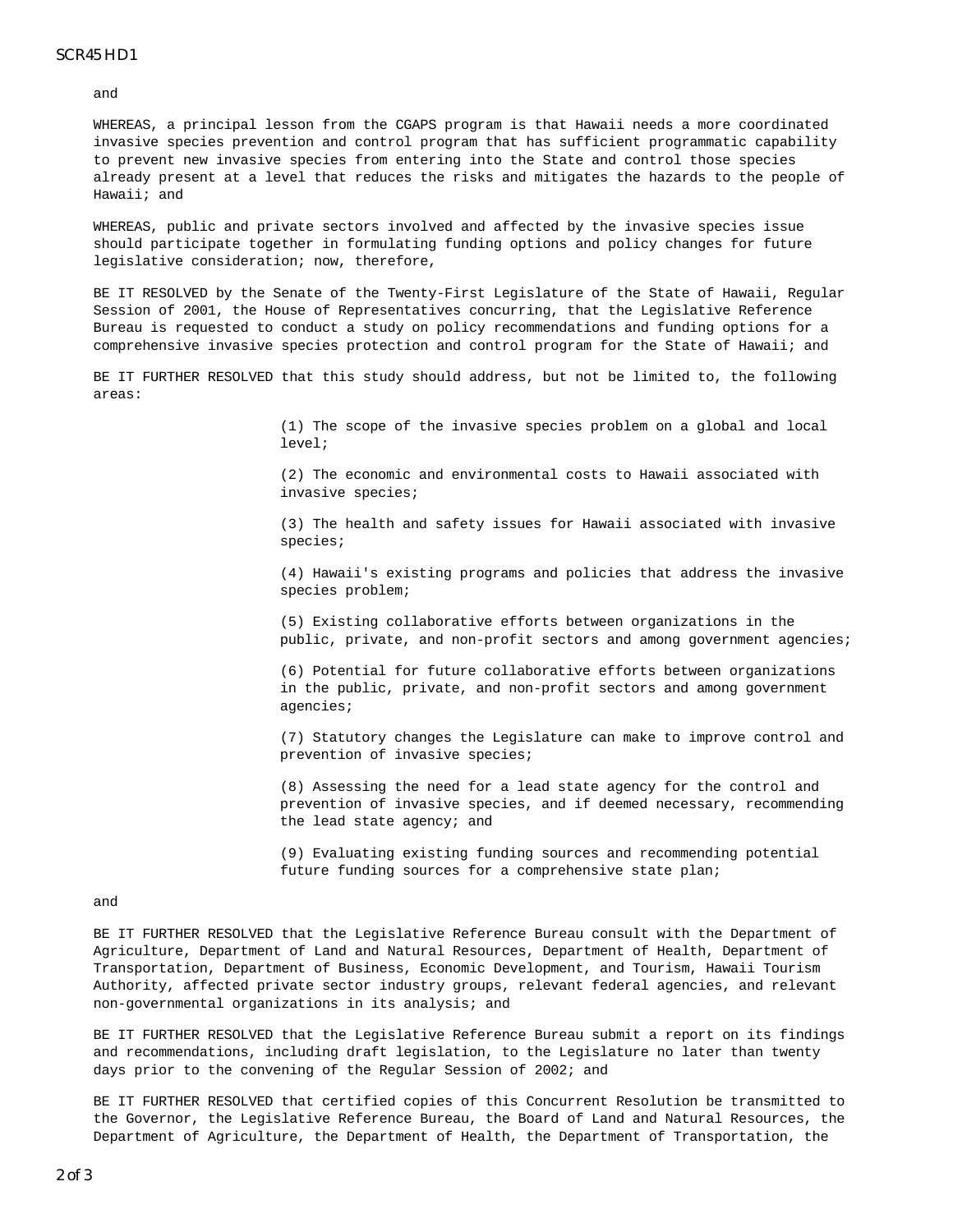Department of Business, Economic Development and Tourism, and the Hawaii Tourism Authority.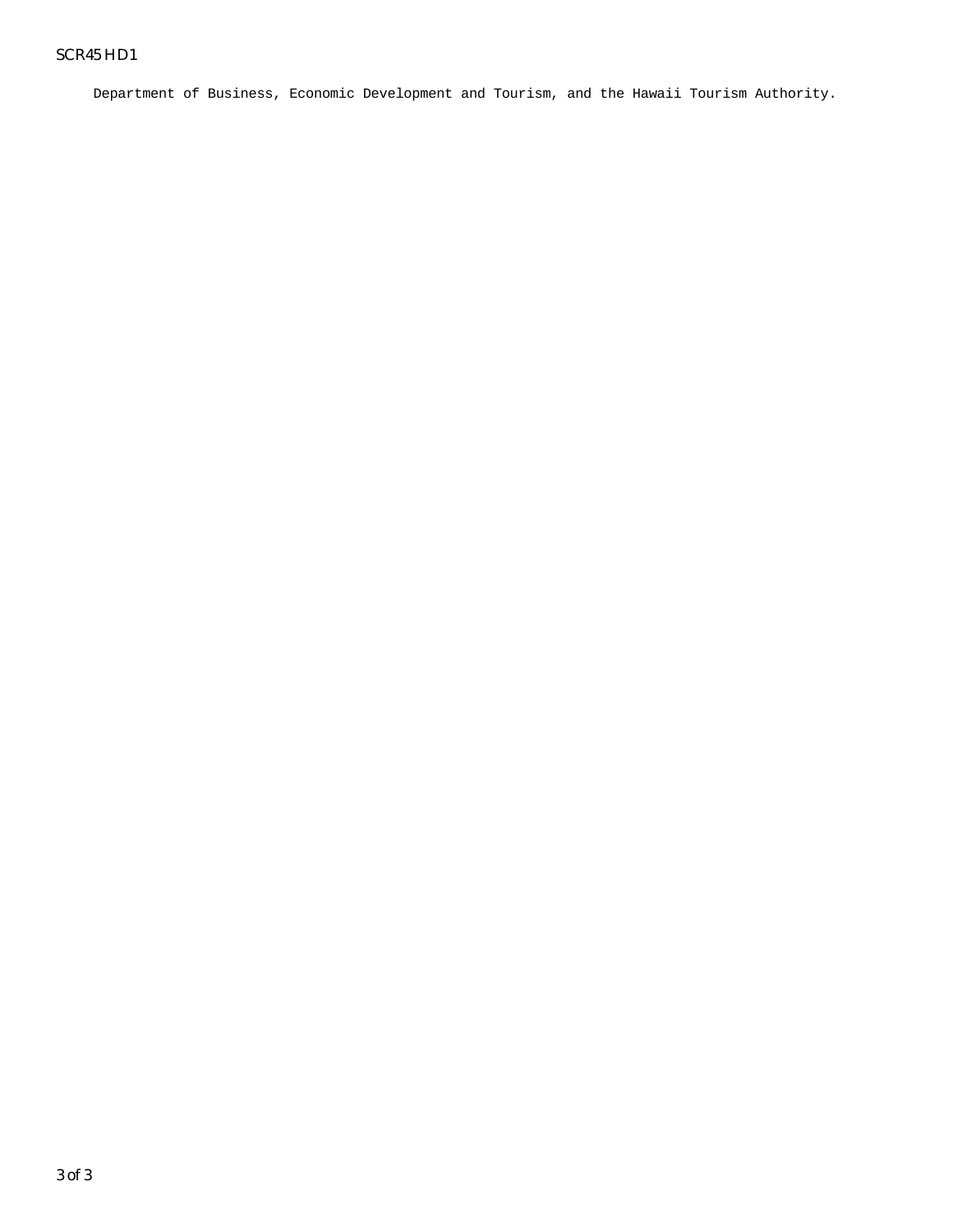#### **Appendix B**

#### **LAWS AND RULES OR REGULATIONS ADMINISTERED OR IMPLEMENTED**

#### **Laws and rules administered or implemented by the Hawaii Department of Agriculture.**

- (1) Section 141-2, Hawaii Revised Statutes, Prohibition of importation into the State of diseased or infested insects that are injurious, harmful or detrimental to agriculture or the forest of the State;
- (2) Section 141-3, Hawaii Revised Statutes, Designation of pests; control or eradication of pests; emergency powers; authority to enter into contracts and cooperative agreements;
- (3) Section 141-3.6, Hawaii Revised Statutes, Entry of private property to control or eradicate any pests;
- (4) Chapter 142, Part I, Hawaii Revised Statutes, Animal Diseases and Quarantine;
- (5) Chapter 149A, Hawaii Revised Statutes, Hawaii Pesticides Laws;
- (6) Chapter 150A, Hawaii Revised Statutes, Plant and non-domestic animal quarantine;
- (7) Chapter 4-21, Hawaii Administrative Rules, Vaccines, microorganisms, and parasites;
- (8) Chapter 4-66, Hawaii Administrative Rules, Pesticides;
- (9) Chapter 4-67, Hawaii Administrative Rules, Seed Rules;
- (10) Chapter 4-68, Hawaii Administrative Rules, Noxious Weed Rules;
- (11) Chapter 4-69A, Hawaii Administrative Rules, Pests for control or eradication;
- (12) Chapter 4-70, Hawaii Administrative Rules, Plant and non-domestic animal quarantine;
- (13) Chapter 4-71, Hawaii Administrative Rules, Non-domestic animal introductions and microorganism introductions;
- (14) Chapter 4-72, Hawaii Administrative Rules, Plant and Non-domestic animal quarantine plant intrastate rules; and
- (15) Chapter 4-73, Hawaii Administrative Rules, land and non-domestic animal quarantine and quarantine plant export rules.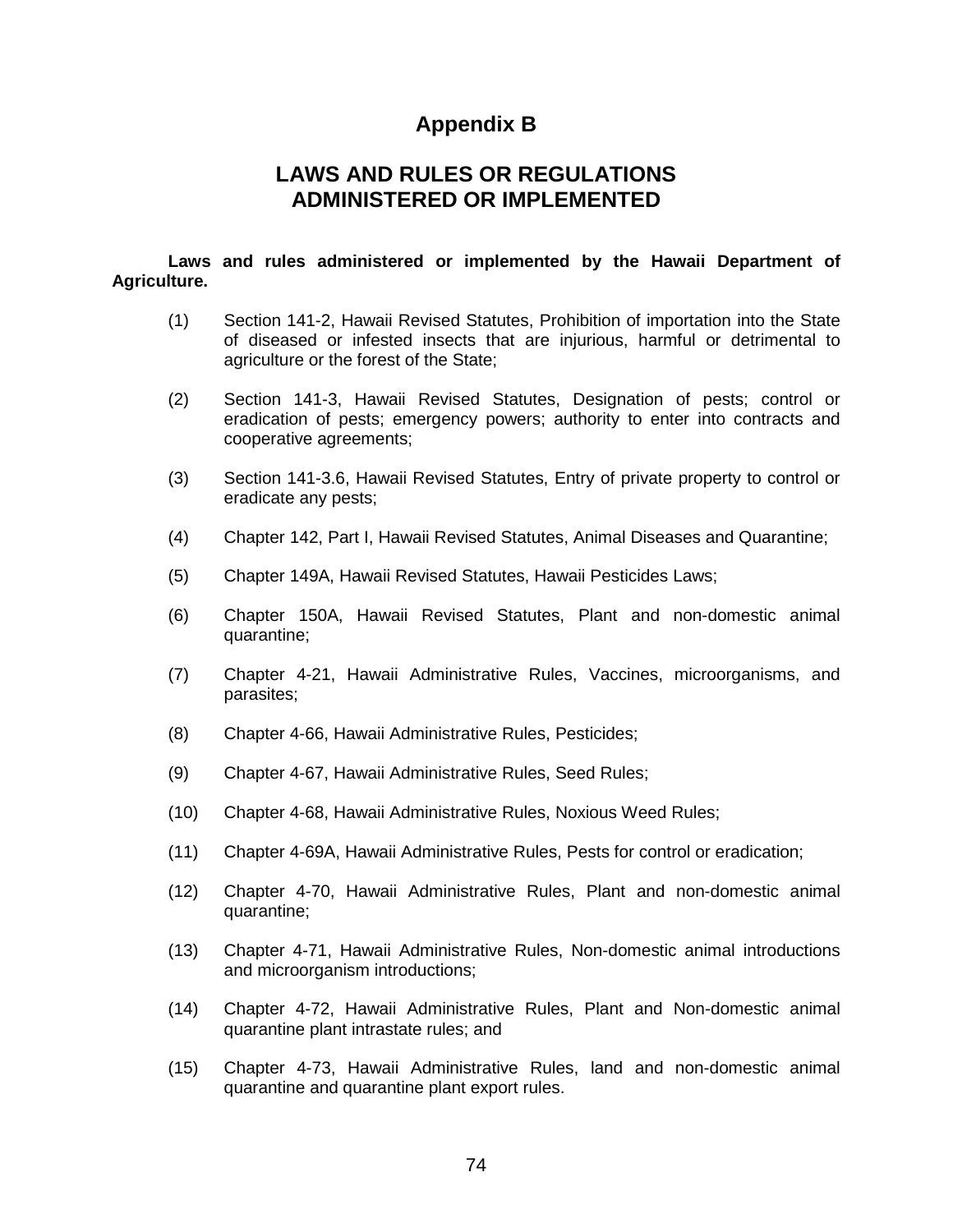#### **Laws and rules administered or implemented by the Department of Land and Natural Resources.**

(1) Section 183-1.5(4), Hawaii Revised Statutes, Devise ways and means of protecting the forest and forest reserves;

Section 183D-2(1), Hawaii Revised Statutes, Manage and administer the wildlife and wildlife resources of the State;

- (2) Section 183D-2(10), Hawaii Revised Statutes, Pursuant to section 183D-65, destroy predators deemed harmful to wildlife;
- (3) Section 195-4 (1) HRS, Management of natural area reserves;
- (4) Section 195-6.5, Hawaii Revised Statutes, Natural area partnership program;
- (5) Section 195D-4, Hawaii Revised Statutes, Endangered species and threatened species;
- (6) Section 183D-65, Hawaii Revised Statutes, Posting; destruction of predators;
- (7) Section 197-3, Hawaii Revised Statutes, Introduction of aquatic life and wildlife; and
- (8) Chapter 13-124, Hawaii Administrative Rules, Indigenous wildlife, endangered and threatened wildlife, and introduced wild birds.

#### **Laws and rules administered or implemented by the Department of Health.**

- (1) Section 321-11(23), Hawaii Revised Statutes, Disinsectization of aircraft entering or within the State as may be necessary to prevent the introduction, transmission, or spread of disease or the introduction or spread of any insect or other vector of significance to health;
- (2) Chapter 322, Hawaii Revised Statutes, Nuisances; Sanitary regulations (noise); and
- (3) Chapter 11-26, Hawaii Administrative Rules, Vector control.

#### **Laws and regulations administered by the United States Fish and Wildlife Service.**

- (1) Endangered Species Act (ESA);
- (2) Convention on the International Trade in Endangered Species of Wild Fauna and Flora (CITES);
- (3) Lacey Act of 1900, as amended;
- (4) Marine Mammal Protection Act of 1972, as amended;
- (5) Migratory Bird Treaty Act, as amended; and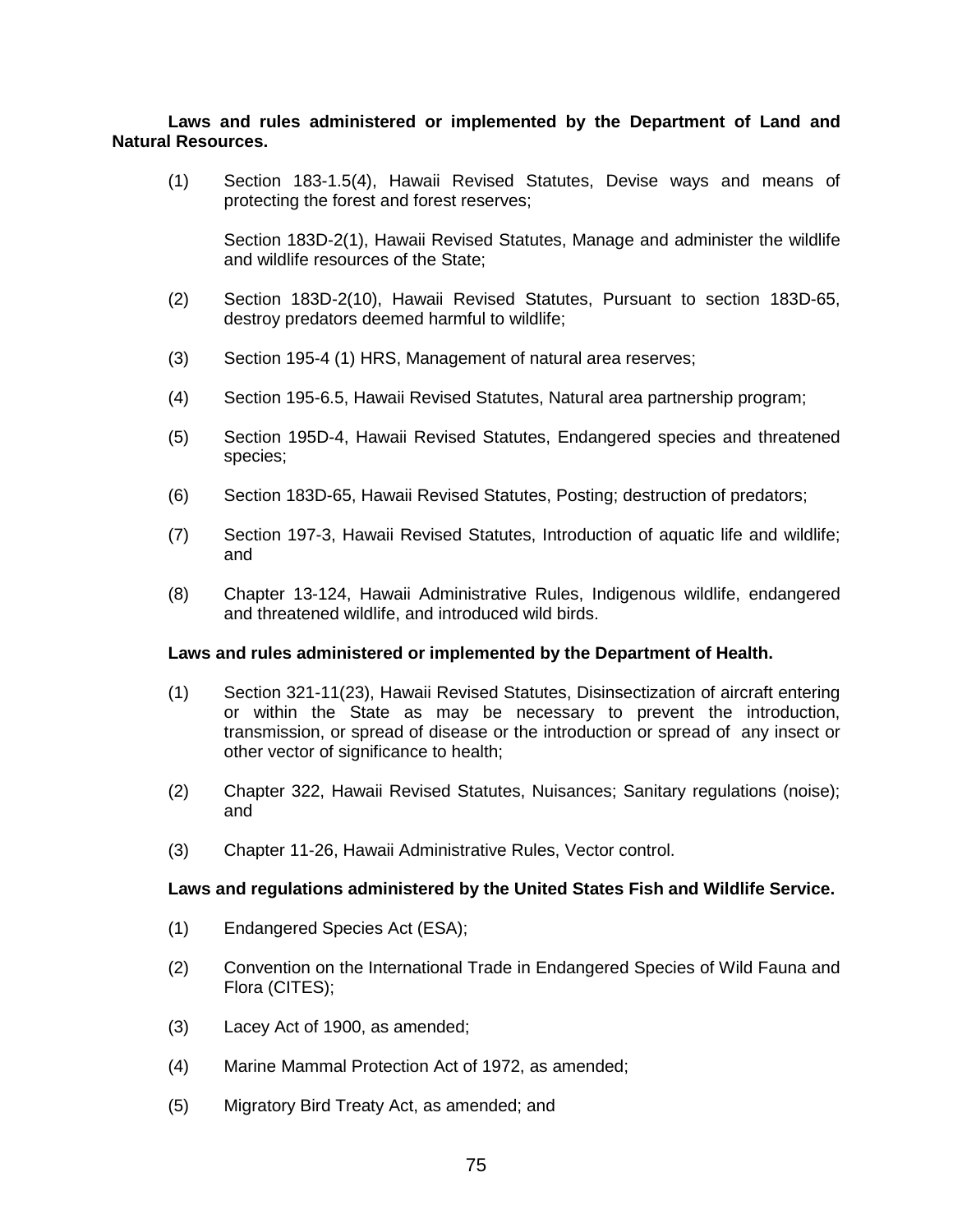(6) Regulations relating to "Endangered & Threatened Wildlife and Plants"; "Endangered Species Convention"; "Importation, Exportation, and Transportation of Wildlife", and "Injurious Wildlife".

#### **Laws and regulations administered by the Plant Protection and Quarantine and Plant Health Inspection Service.**

- (1) Animal Damage Control Act of 1931;
- (2) Agricultural Marketing Act of 1946, as amended;
- (3) Alien Species Prevention and Enforcement Act;
- (4) Animal Industry Act, as amended;
- (5) Animal Quarantine Act, as amended;
- (6) Cooperative Forestry Assistance Act of 1978;
- (7) Establishment of International Animal Station, as amended;
- (8) Federal Land Policy and Management Act of 1976;
- (9) Federal Noxious Weed Act of 1974, as amended;
- (10) Federal Seed Act;
- (11) Forest and Rangeland Renewable Resources Research Act of 1978;
- (12) Hawaii Tropical Forest Recovery Act;
- (13) Imported Meat Act, as amended;
- (14) Livestock and Poultry Diseases Act, as amended;
- (15) National Environmental Policy Act, as amended;
- (16) Nonindigenous Aquatic Nuisance Prevention and Control Act;
- (17) Organic Administration Act;
- (18) Plant Protection Act;
- (19) Public Rangelands Improvement Act of 1978;
- (20) Virus-Serum-Toxin Act; and
- (21) Regulations relating to "Domestic Quarantine Notices"; "Foreign Animal Quarantines"; "Foreign Plant Quarantines"; "Noxious Weed Regulations"; "Territorial Plant Quarantines"; and "Migratory Bird Permits.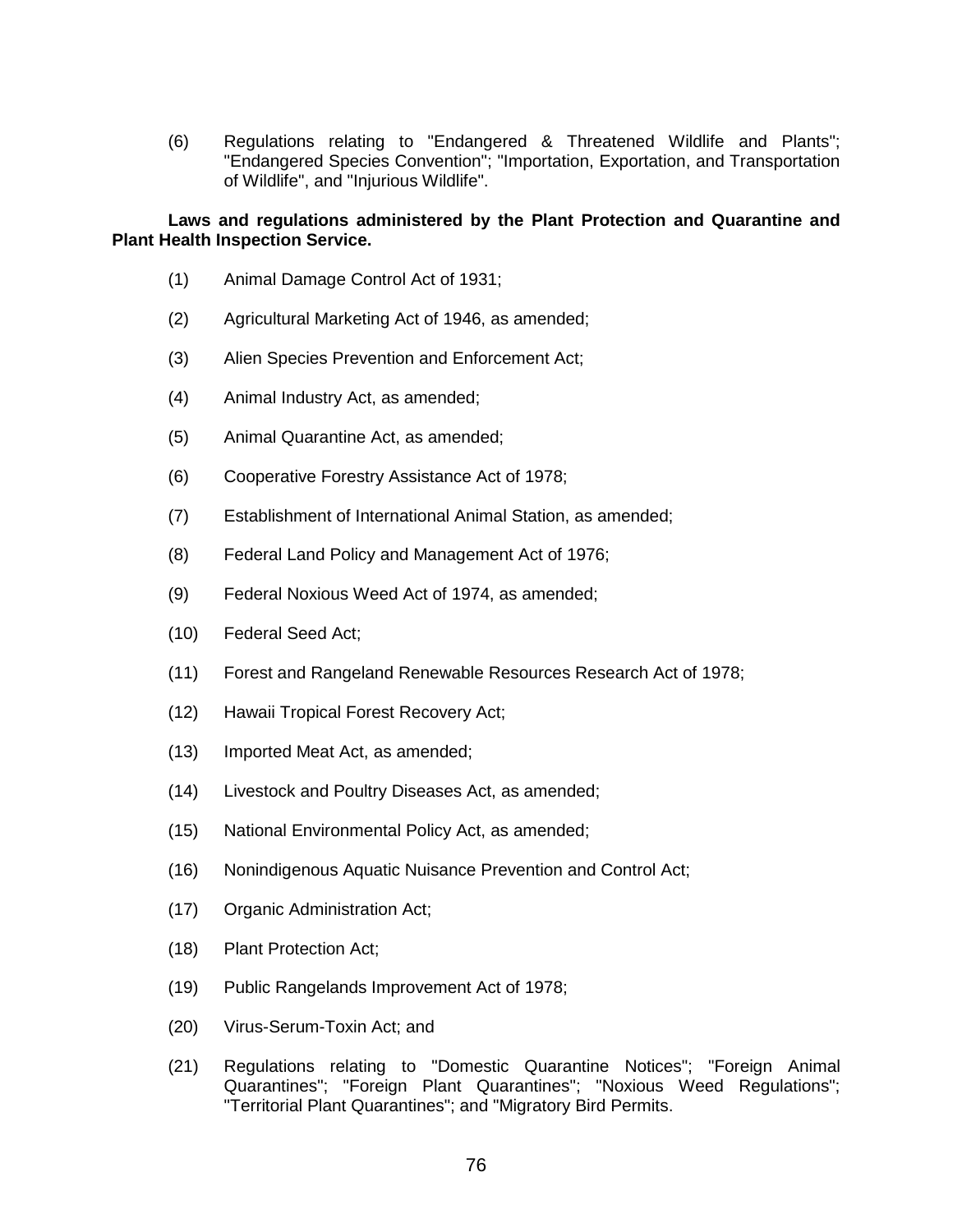#### **Laws and regulations administered by the United States Postal Service.**

- (1) Agricultural Quarantine Enforcement Act;
- (2) Terminal Inspection Act;
- (3) P.L. 100-574; and
- (4) Regulations relating to "Importation of plants or plant products by mail".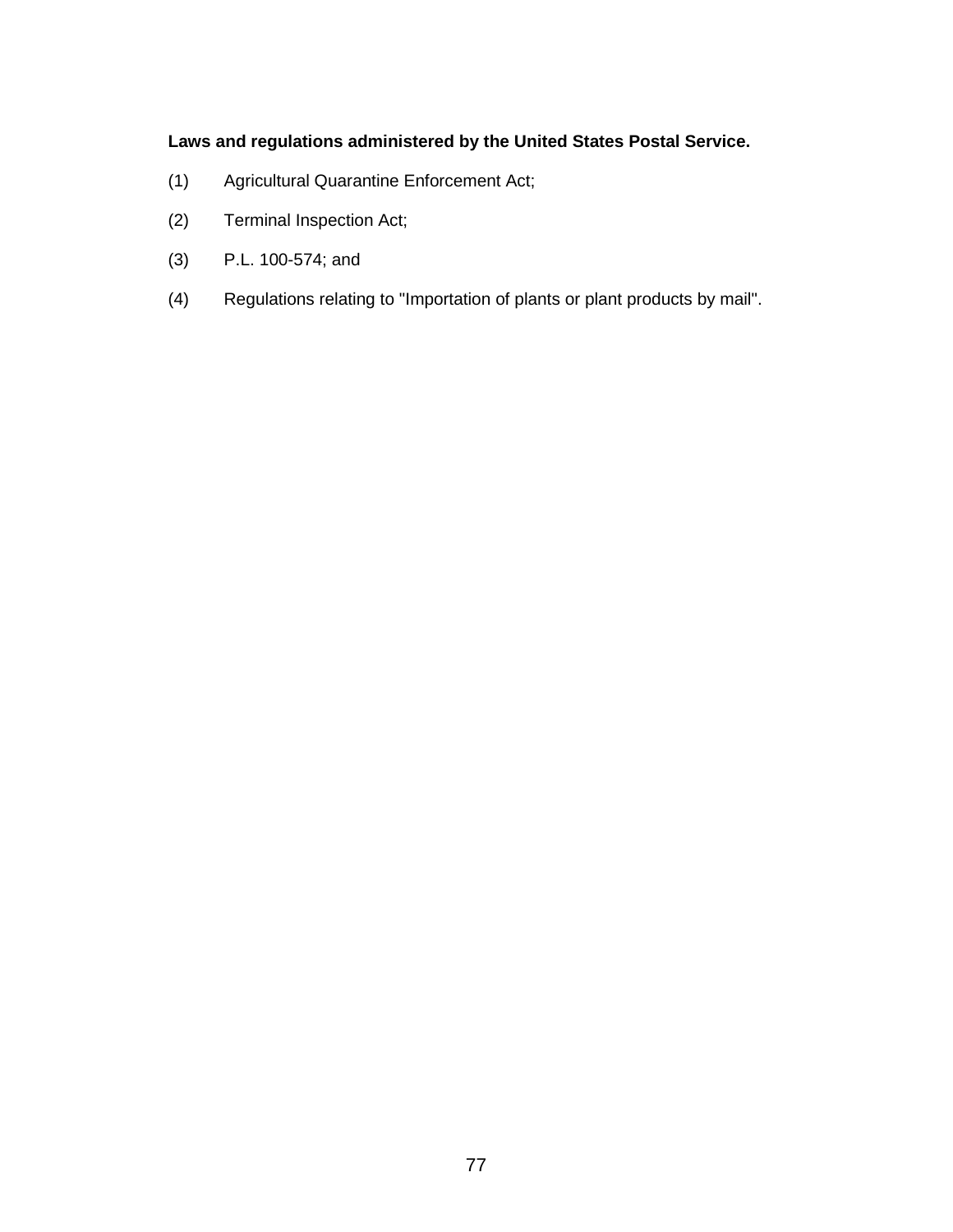**Appendix C**

## **Statewide Alien Prevention and Control Needs**

|                                                                                            | <b>CGAPS "Capacity Exercise" Statewide Additional Needs Matrix</b> |               |                |                 |
|--------------------------------------------------------------------------------------------|--------------------------------------------------------------------|---------------|----------------|-----------------|
|                                                                                            |                                                                    |               |                |                 |
|                                                                                            | Resources that can be shared with other efforts appear in red text |               |                |                 |
|                                                                                            |                                                                    |               |                |                 |
| <b>Species: Summary of All</b>                                                             |                                                                    | Category: N/A |                |                 |
|                                                                                            |                                                                    |               |                |                 |
|                                                                                            | #FTE's                                                             | FTE\$         | <b>Funding</b> | <b>Subtotal</b> |
| <b>Prevention</b>                                                                          | 144                                                                | \$8,640,000   | \$620,000      | \$9,260,000     |
| <b>Early Detection</b>                                                                     | 29                                                                 | \$1,740,000   | \$389,000      | \$2,129,000     |
| <b>Rapid Response</b>                                                                      | 68.25                                                              | \$4,095,000   | \$439,000      | \$4,534,000     |
| <b>Control</b>                                                                             | 292                                                                | \$17,520,000  | \$12,732,000   | \$30,252,000    |
| <b>Enforcement</b>                                                                         | 4                                                                  | \$240,000     | \$260,000      | \$500,000       |
| <b>Public Outreach</b>                                                                     | 37.25                                                              | \$2,235,000   | \$937,000      | \$3,172,000     |
| <b>Totals</b>                                                                              | 515                                                                | \$34,470,000  | \$14,003,000   | \$49,847,000    |
|                                                                                            |                                                                    |               |                |                 |
| Assumptions:                                                                               |                                                                    |               |                |                 |
| FTE $\frac{6}{7}$ = projected at \$60,000 per position to cover salary, fringe and support |                                                                    |               |                |                 |
| Helicopter time= \$640/hr                                                                  |                                                                    |               |                |                 |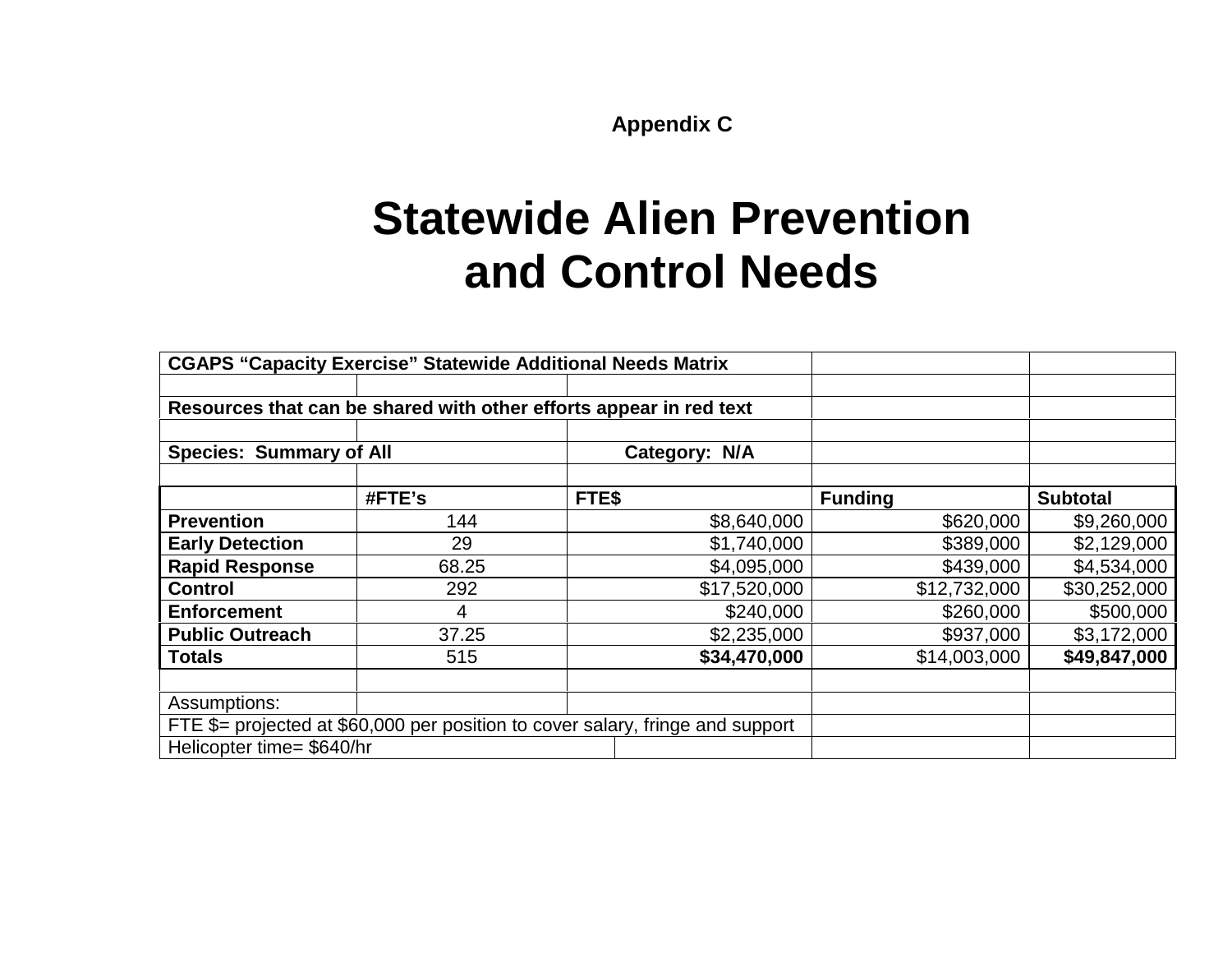**Appendix D**

### **Recent State Expenditures on Alien Species Prevention/Control**

|                        | FY 1999     | estimated FY 2000 |
|------------------------|-------------|-------------------|
| <b>Prevention</b>      | \$528,000   | \$662,000         |
| <b>Early Detection</b> | \$2,076,000 | \$2,106,000       |
| <b>Rapid Response</b>  |             | \$125,000         |
| <b>Control</b>         | \$2,149,000 | \$2,075,000       |
| <b>Enforcement</b>     |             |                   |
| <b>Public Outreach</b> | \$65,000    | \$400,000         |
| <b>Monitoring</b>      | \$475,000   | \$590,000         |
| <b>Restoration</b>     | \$10,000    | \$10,000          |
| <b>Research</b>        | \$800,000   | \$995,000         |
| <b>Information</b>     | \$168,000   | \$595,000         |
| management             |             |                   |
| <b>Totals</b>          | \$6,271,000 | \$7,582,000       |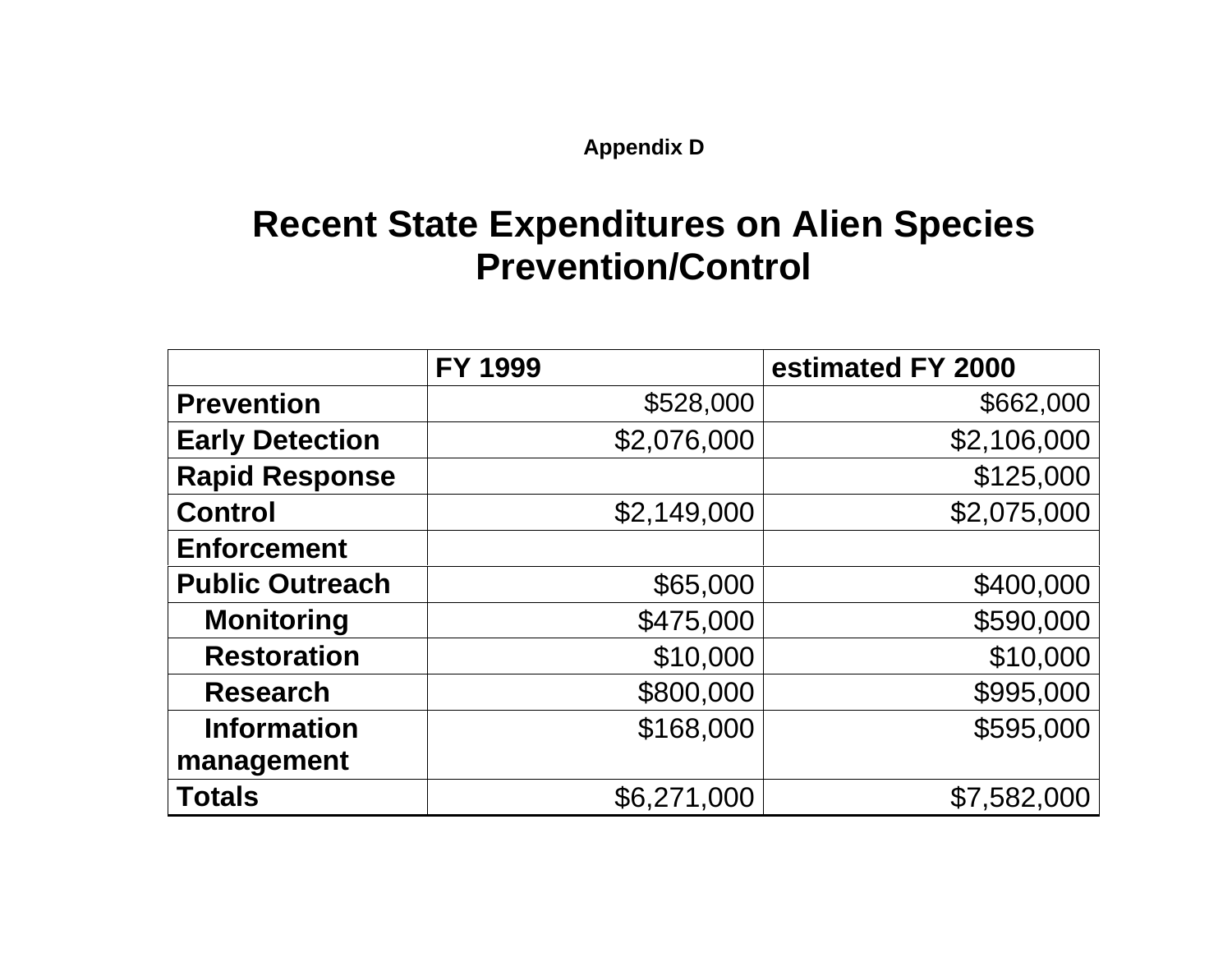### **Appendix G**

#### **Report Title:**

Invasive Species; Funding

#### **Description:**

Earmarks a portion of the airport landing fees and the harbor port entry, dockage, and wharfage fees for invasive species. Sets invasive species as the first priority for the disbursement of the conveyance taxes deposited into the natural area reserve fund.

Appendix G Species Funding \*Appendix G Species Funding\*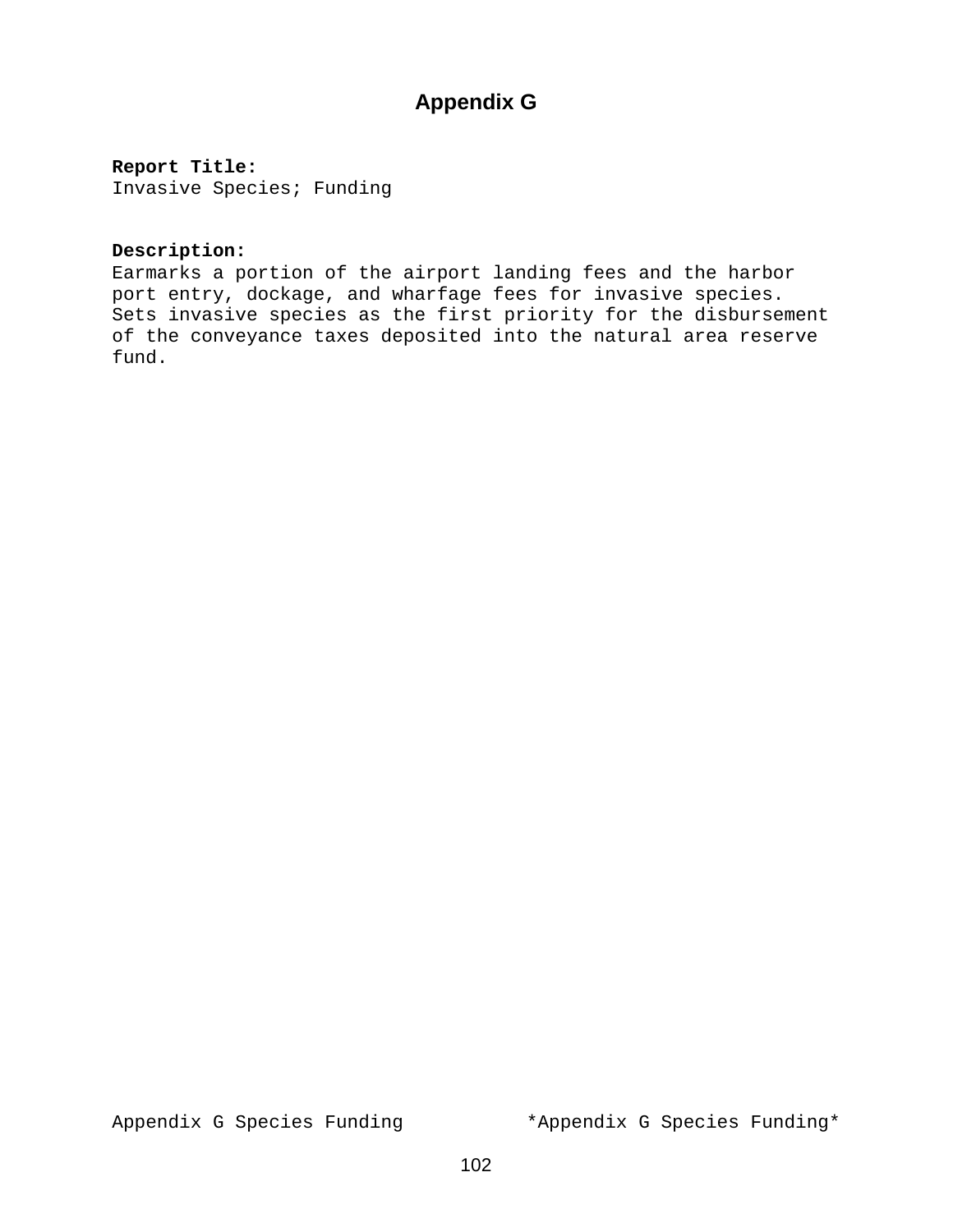S.B. NO.

## A BILL FOR AN ACT

RELATING TO INVASIVE SPECIES FUNDING.

#### **BE IT ENACTED BY THE LEGISLATURE OF THE STATE OF HAWAII:**

 SECTION 1. Section 247-7, Hawaii Revised Statutes, is amended to read as follows:

 "**§247-7 Disposition of taxes.** All taxes collected under this chapter shall be paid into the state treasury to the credit of the general fund of the State, to be used and expended for the purposes for which the general fund was created and exists by law; provided that of the taxes collected each fiscal year, twenty-five per cent shall be paid into the rental housing trust fund established by section 201G-432 and twenty-five per cent shall be paid into the natural area reserve fund established by section 195-9; provided that the funds paid into the natural area reserve fund shall be annually disbursed by the department of land and natural resources after joint consultation with the forest stewardship committee and the natural area reserves system commission in the following priority:

(1) To invasive species control programs;

Appendix G Species Funding \*Appendix G Species Funding\*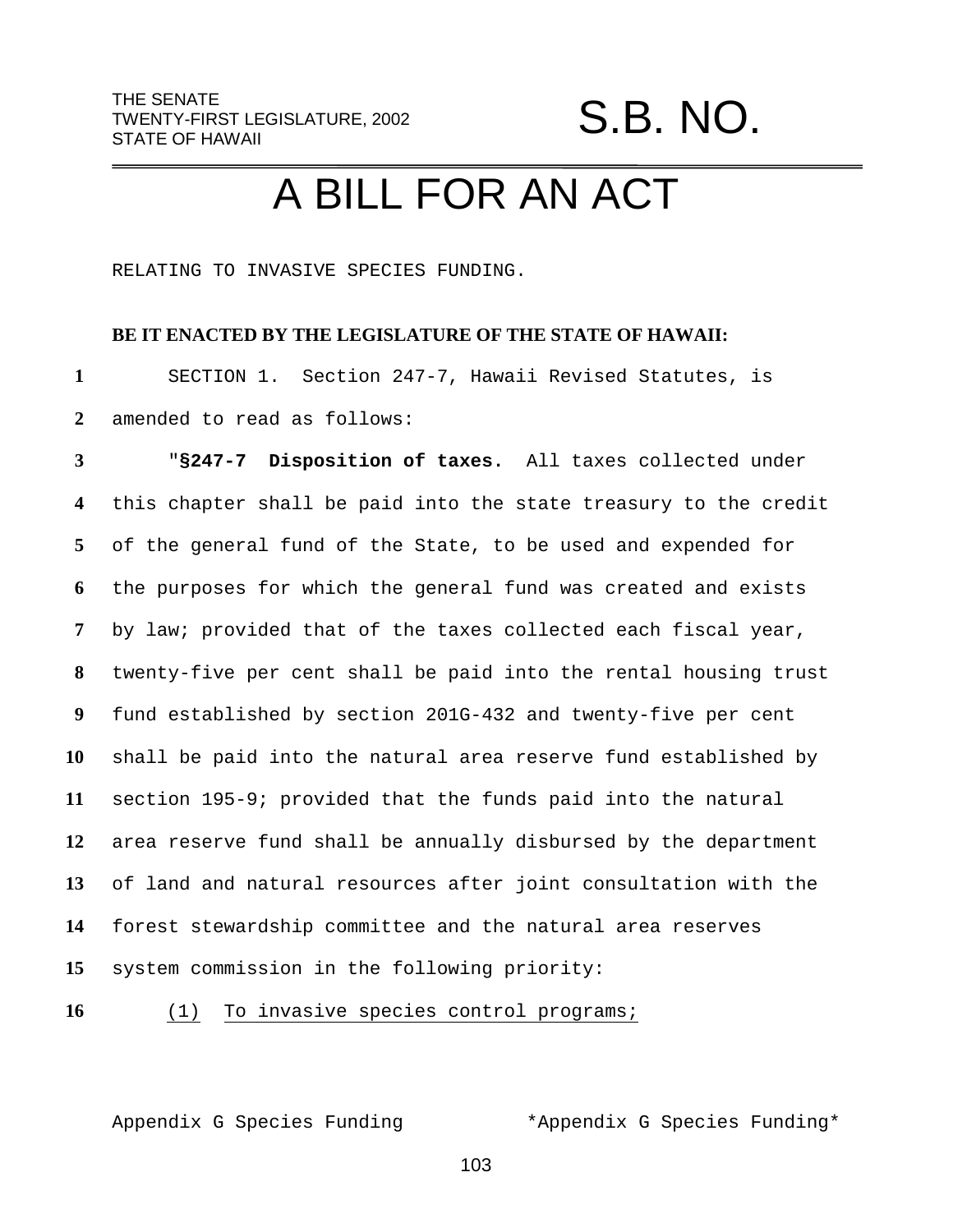## Page 2  $S.B. NO.$

| $\mathbf{1}$     | $[+1+1]$ (2) To other natural area partnership and forest            |
|------------------|----------------------------------------------------------------------|
| $\overline{2}$   | stewardship programs;                                                |
| $\mathbf{3}$     | $[\frac{2}{2}]$ (3) Projects undertaken in accordance with watershed |
| 4                | management plans pursuant to section 171-58 or                       |
| 5                | watershed management plans negotiated with private                   |
| 6                | landowners; and                                                      |
| 7                | $[\frac{4}{3}]$ (4) The youth conservation corps established under   |
| 8                | chapter 193."                                                        |
| $\boldsymbol{9}$ | SECTION 2. Section 261-7, Hawaii Revised Statutes, is                |
| 10               | amended by amending subsection (e) to read as follows:               |
| 11               | " $(e)$<br>The department may fix and regulate, from time to         |
| 12               | time, reasonable landing fees for aircraft, including the            |
| 13               | imposition of landing surcharges or differential landing fees,       |
| 14               | and other reasonable charges for the use and enjoyment of the        |
| 15               | airports and the services and facilities furnished by the            |
| 16               | department in connection therewith, including the establishment      |
| 17               | of a statewide system of airports landing fees, a statewide          |
| 18               | system of airports support charges, and joint use charges for        |
| 19               | the use of space shared by users, which fees and charges may         |
| <b>20</b>        | vary among different classes of users such as foreign carriers,      |
| 21               | domestic carriers, inter-island carriers, air taxi operators,        |
| 22               | helicopters, and such other classes as may be determined by the      |
|                  | Appendix G Species Funding<br>*Appendix G Species Funding*           |
|                  |                                                                      |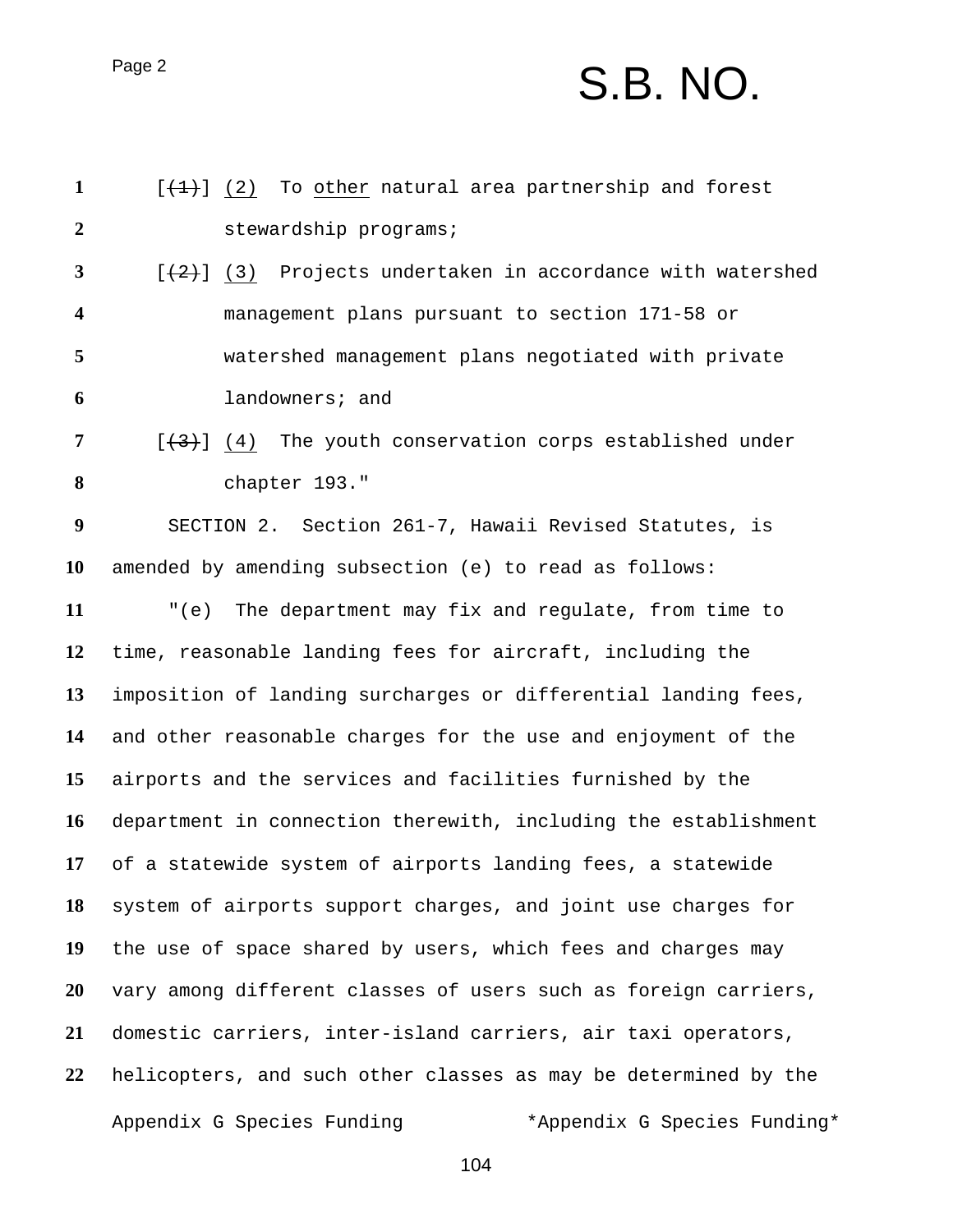## $Page 3$   $S.B. NO.$

 director, for the purpose of meeting the expenditures of the statewide system of airports set forth in section 261-5(a), which includes expenditures for capital improvement projects approved by the legislature. Of the statewide system of airports landing fees collected each year, one per cent shall be disbursed by the department for invasive species control and prevention in accordance with applicable federal law regarding the disposition of airport revenue. In setting airports rates and charges, including landing fees, the director may enter into contracts, leases, licenses, and other agreements with aeronautical users of the statewide system of airports containing such terms, conditions, and provisions as the director deems advisable. If the director has not entered into contracts, leases, licenses, and other agreements with any or fewer than all of the aeronautical users of the statewide system of airports prior to the expiration of an existing contract, lease, license, or agreement, the director shall set and impose rates, rentals, fees, and charges pursuant to this subsection without regard to the requirements of chapter 91; provided that a public

Appendix G Species Funding \*Appendix G Species Funding\*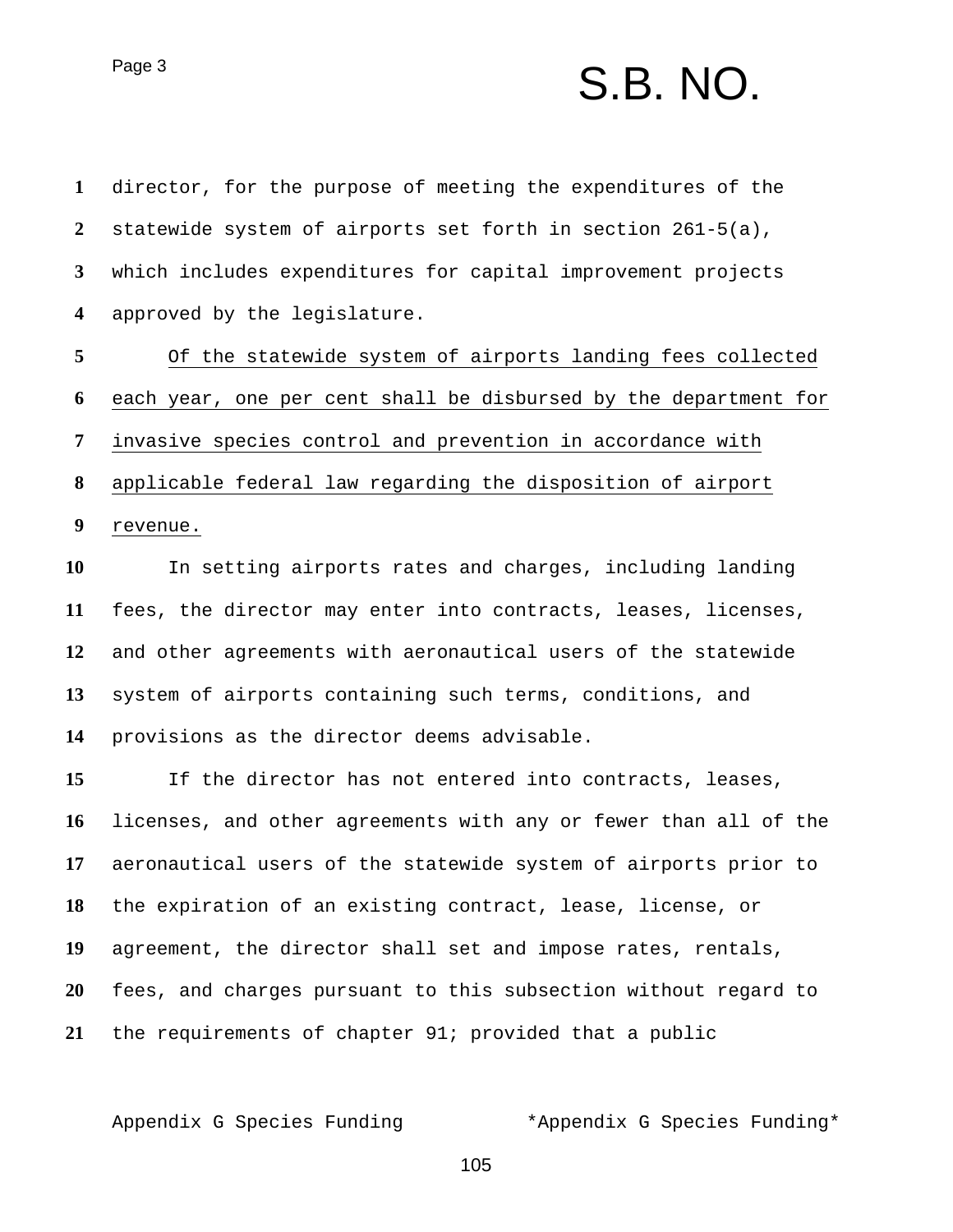### $P<sub>age 4</sub>$  S.B. NO.

 informational hearing shall be held on the rates, rentals, fees, and charges.

 The director shall develop rates, rentals, fees, and charges in accordance with a residual methodology so that the statewide system of airports shall be, and always remain, self- sustaining. The rates, rentals, fees, and charges shall be set at such levels as to produce revenues which, together with aviation fuel taxes, shall be at least sufficient to meet the expenditures of the statewide system of airports set forth in section 261-5(a), including expenditures for capital improvement projects approved by the legislature, and to comply with covenants and agreements with holders of airport revenue bonds. The director may develop and formulate methodology in setting the various rates, rentals, fees, and charges imposed

 and may determine usage of space, estimate landed weights, and apply such portion of nonaeronautical revenue deemed appropriate in determining the rates, rentals, fees, and charges applicable to aeronautical users of the statewide system of airports.

Appendix G Species Funding \*Appendix G Species Funding\* The rates, rentals, fees, and charges determined by the director in the manner set forth in this subsection shall be those charges payable by the aeronautical users for the periods immediately following the date of expiration of the existing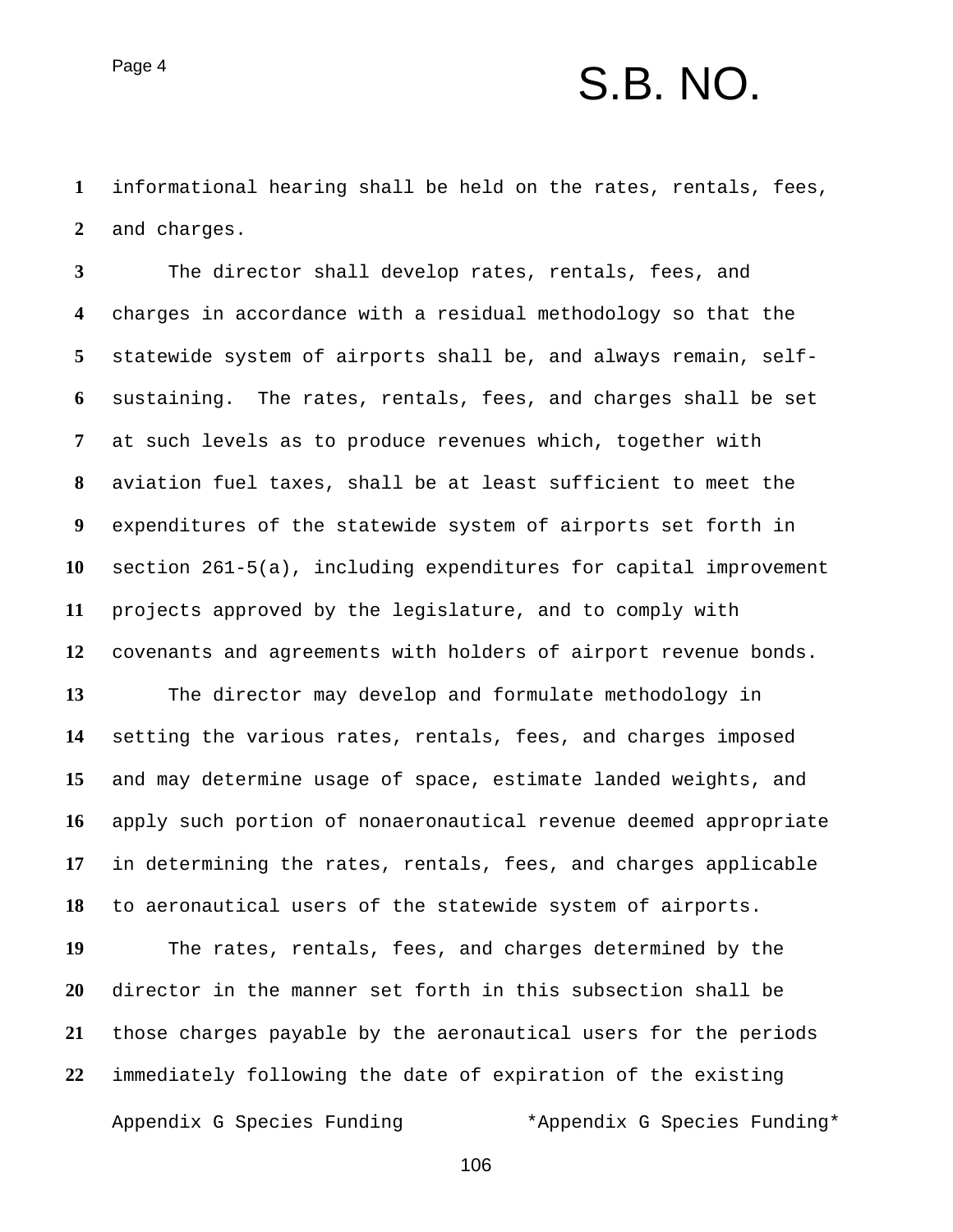## $P\text{age 5}$   $S.B. NO.$

 contract, lease, license, or agreement. If fees are established pursuant to this section, the department shall prepare a detailed report on the circumstances and rates and charges that have been established, and shall submit the report to the legislature no later than twenty days prior to the convening of the next regular session.

Appendix G Species Funding \*Appendix G Species Funding\* If a schedule of rates, rentals, fees, and charges developed by the director in accordance with this section is projected by the department to produce revenues which, together with aviation fuel taxes, will be in excess of the amount required to meet the expenditures of the statewide system of airports set forth in section 261-5(a), including expenditures for capital improvement projects approved by the legislature, and to comply with covenants and agreements with holders of airport revenue bonds, the department shall submit the schedule of rates, rentals, fees, and charges to the legislature prior to the convening of the next regular session of the legislature. Within forty-five days after the convening of the regular session, the legislature may disapprove any schedule of rates, rentals, fees, and charges required to be submitted to it by this section by concurrent resolution. If no action is taken by the legislature within the forty-five-day period the schedule of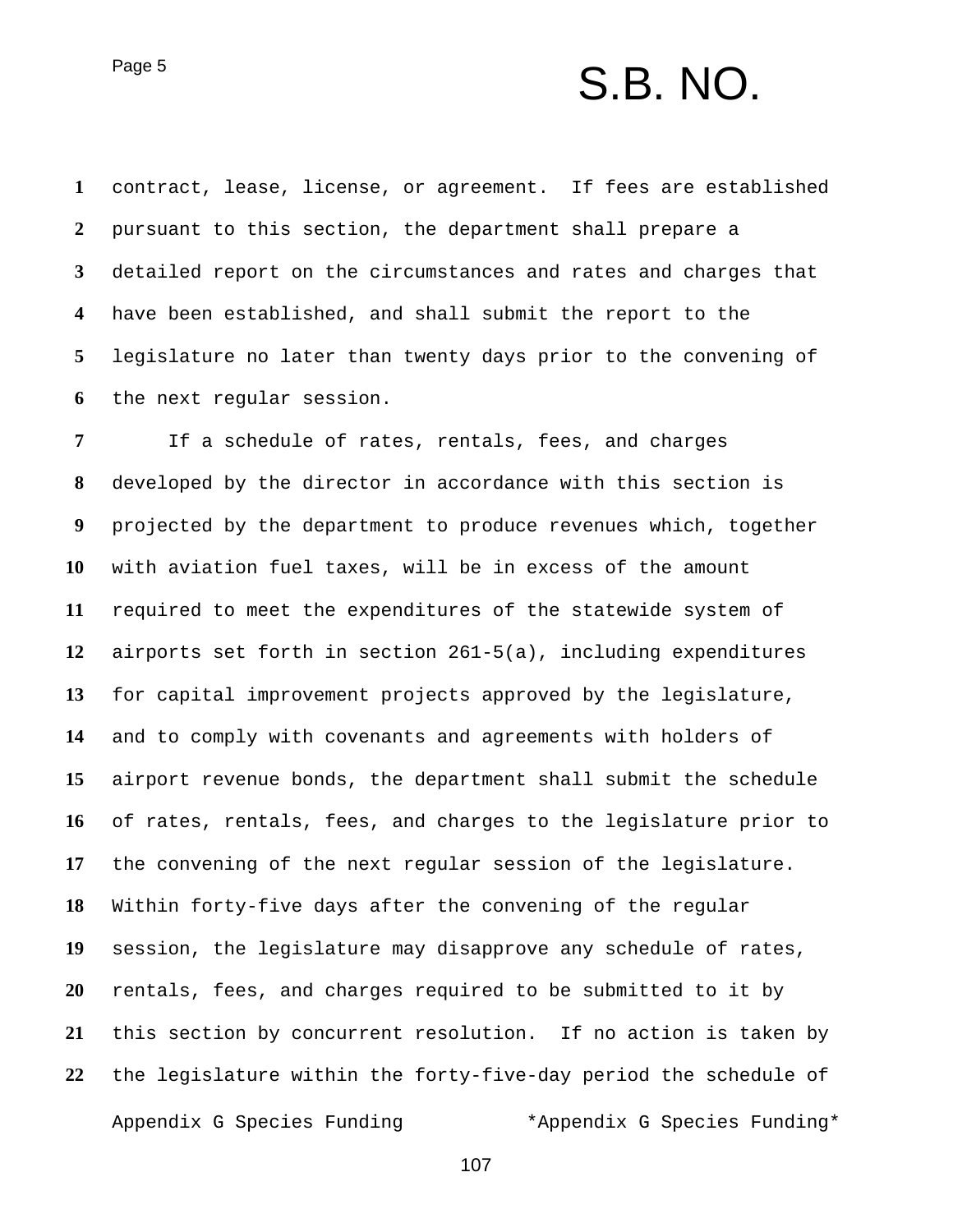### $Page 6$   $S.B. NO.$

Appendix G Species Funding \*Appendix G Species Funding\* rates, rentals, fees, and charges shall be deemed approved. If the legislature disapproves the schedule within the forty-five- day period, the director shall develop a new schedule of rates, rentals, fees, and charges in accordance with this section within seventy-five days of the disapproval. Pending the development of a new schedule of rates, rentals, fees, and charges, the schedule submitted to the legislature shall remain in force and effect. Notwithstanding any other provision of law to the contrary, the department may waive landing fees and other aircraft charges established under this section at any airport owned or controlled by the State whenever: (1) The governor declares a state of emergency; and (2) The department determines that the waiver of landing fees and other charges for the aircraft is consistent with assisting in the delivery of humanitarian relief to disaster-stricken areas of the State." SECTION 3. Section 266-2, Hawaii Revised Statutes, is amended by amending subsection (b) to read as follows: "(b) "Notwithstanding any law or provision to the contrary, the department of transportation is authorized to plan, construct, operate, and maintain any commercial harbor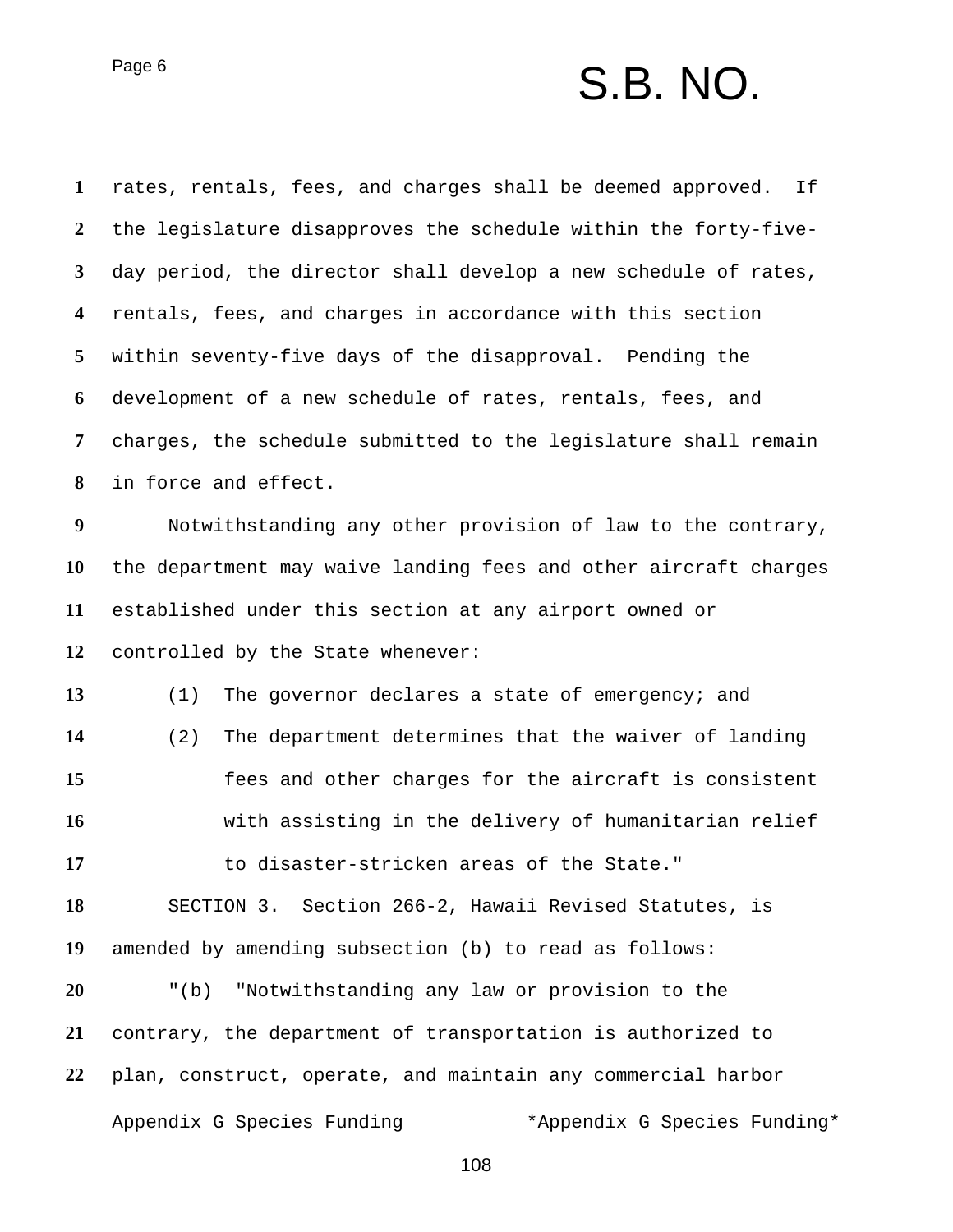# Page 7 S.B. NO.

| $\mathbf{1}$     | facility in the State, including, but not limited to, the        |
|------------------|------------------------------------------------------------------|
| $\boldsymbol{2}$ | acquisition and use of lands necessary to stockpile dredged      |
| $\mathbf{3}$     | spoils, without the approval of county agencies.                 |
| 4                | All moneys appropriated for commercial harbor improvements,      |
| 5                | including new construction, reconstruction, repairs, salaries,   |
| 6                | and operating expenses, shall be expended under the supervision  |
| 7                | and control of the department, subject to this chapter and       |
| 8                | chapter 103D.                                                    |
| $\boldsymbol{9}$ | All contracts and agreements authorized by law to be             |
| 10               | entered into by the department shall be executed on its behalf   |
| 11               | by the director of transportation.                               |
| 12               | Of the port entry, wharfage, and demurrage fees collected        |
| 13               | each year, one per cent shall be disbursed by the department for |
| 14               | invasive species control and prevention."                        |
| 15               | SECTION 4. Statutory material to be repealed is bracketed        |
| 16               | and stricken. New statutory material is underscored.             |
| 17               | SECTION 5. This Act shall take effect upon its approval.         |
| 18               |                                                                  |
|                  | INTRODUCED BY:                                                   |
|                  |                                                                  |

Appendix G Species Funding \*\* \*Appendix G Species Funding\*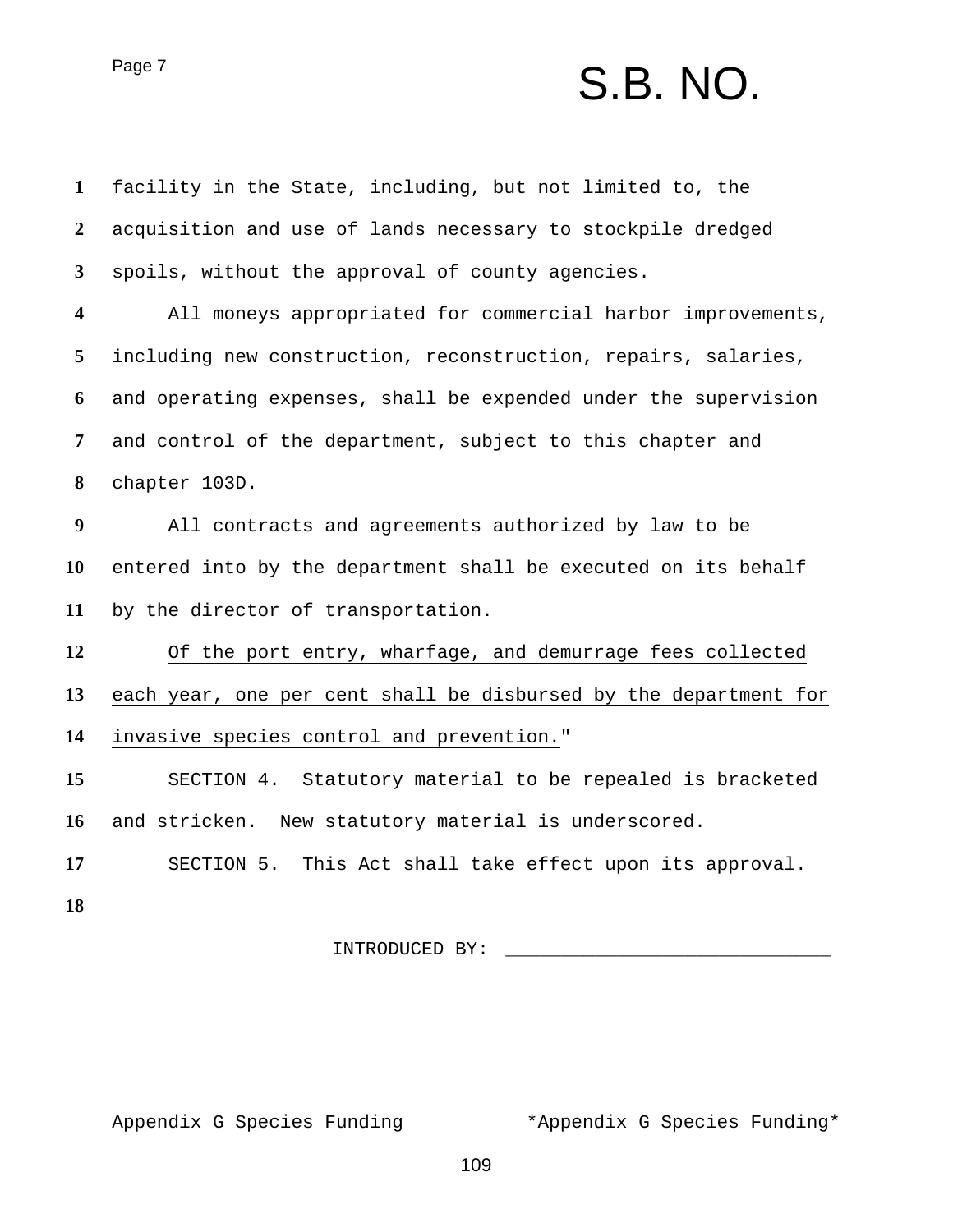#### **Report Title:**

Alien Invasive Species; State Administrator/Coordinator

#### **Description:**

Establishes a state invasive species administrator/coordinator and authorizes the departments of agriculture, health, and land and natural resources to enter private property for the purpose of controlling or eradicating alien invasive species.

Appendix G Alien Species \*Appendix G Alien Species\*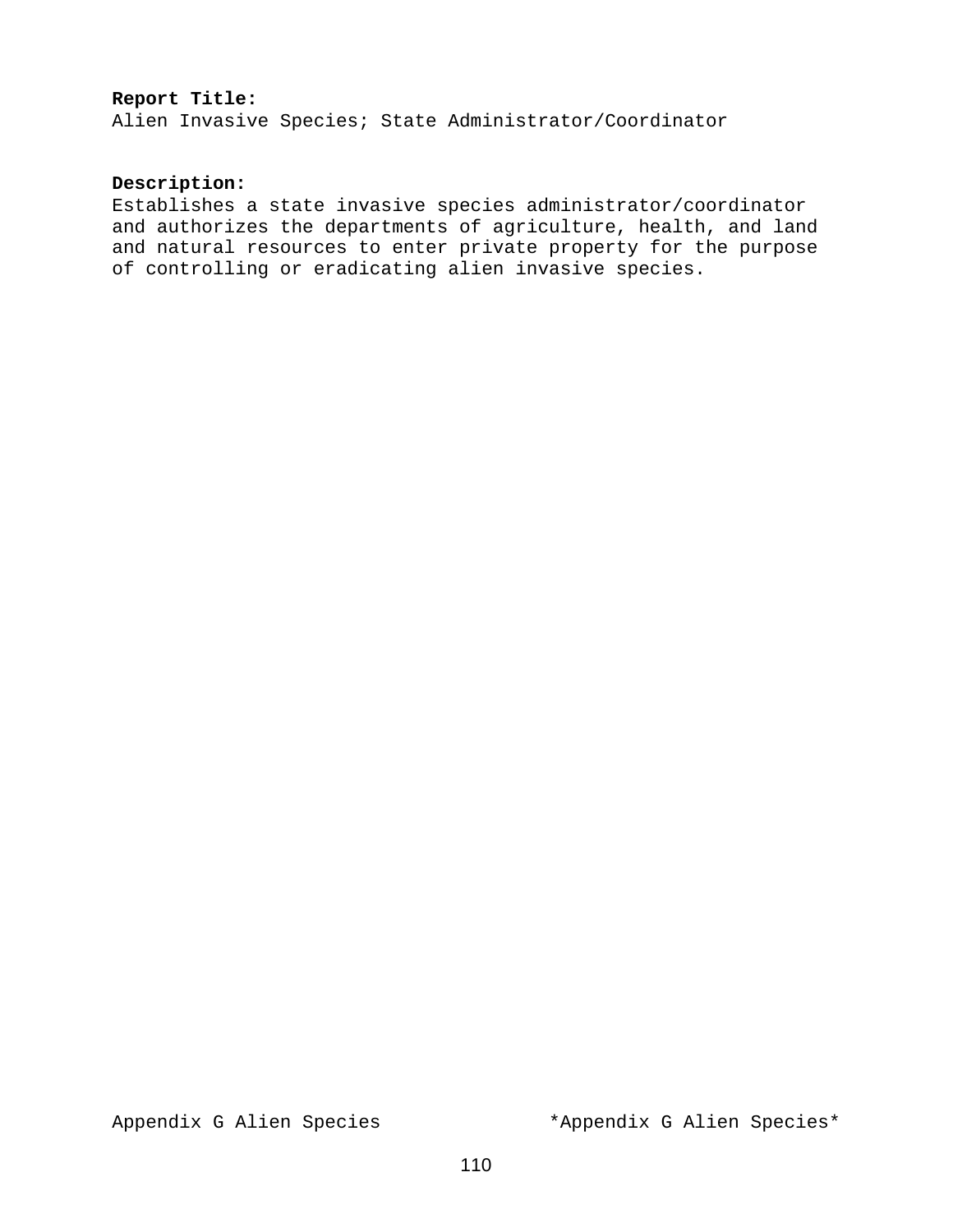### S.B. NO.

## A BILL FOR AN ACT

RELATING TO ALIEN INVASIVE SPECIES.

#### **BE IT ENACTED BY THE LEGISLATURE OF THE STATE OF HAWAII:**

| $\mathbf{1}$            | SECTION 1. The Hawaii Revised Statutes is amended by             |
|-------------------------|------------------------------------------------------------------|
| $\overline{2}$          | adding a new chapter to be appropriately designated and to read  |
| $\mathbf{3}$            | as follows:                                                      |
| $\overline{\mathbf{4}}$ | "CHAPTER                                                         |
| 5                       | INVASIVE SPECIES                                                 |
| 6                       | -1 Findings and purpose. The legislature finds that<br>S         |
| 7                       | the silent invasion of Hawaii by alien invasive species is the   |
| 8                       | single greatest threat to Hawaii's economy, natural environment, |
| 9                       | and the health and lifestyle of Hawaii's people and visitors.    |
| 10                      | Invasive species cause millions of dollars in crop damage, the   |
| 11                      | extinction of native species, the destruction of native          |
| 12                      | ecosystems, and the spread of many diseases.                     |
| 13                      | The purpose of this chapter is to:                               |
| 14                      | Establish an administrator/coordinator position for<br>(1)       |
| 15                      | invasive species to better orchestrate the war against           |
| 16                      | invasive species;                                                |

Appendix G Alien Species \*Appendix G Alien Species\*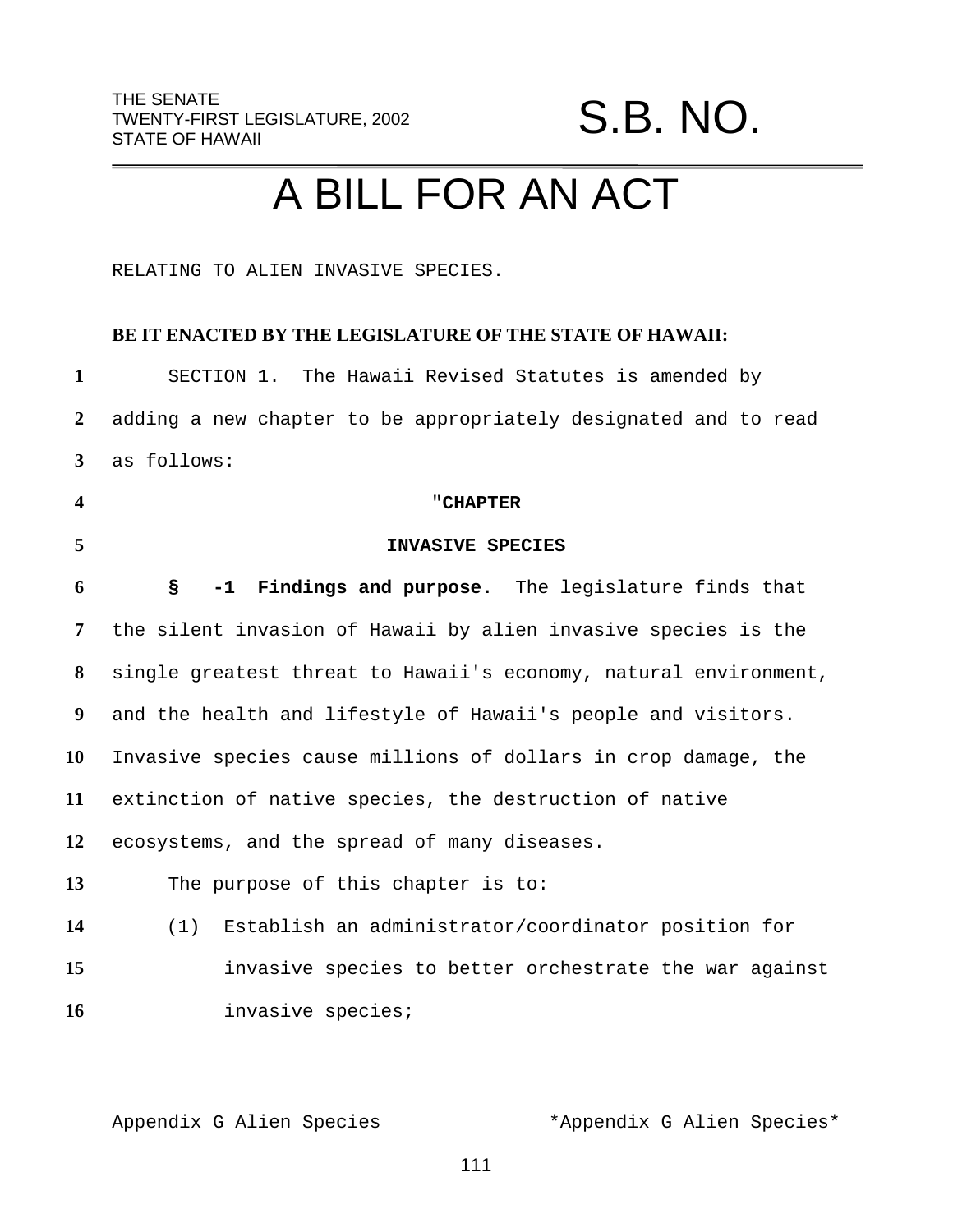## $P<sub>age 2</sub>$  S.B. NO.

| $\mathbf{1}$     | Affirm the objective of the State to rid Hawaii of<br>(2)        |
|------------------|------------------------------------------------------------------|
| $\overline{2}$   | invasive species; and                                            |
| $\mathbf{3}$     | Provide other statutory means to facilitate the<br>(3)           |
| 4                | administration of the State's efforts to control                 |
| 5                | invasive species.                                                |
| 6                | Administrator/coordinator. (a)<br>There is<br>$-2$<br>S          |
| 7                | established an administrator/coordinator position for invasive   |
| 8                | species that shall be administratively attached to the           |
| $\boldsymbol{9}$ | governor's office. The administrator/coordinator shall possess   |
| <b>10</b>        | at least five years experience in researching, controlling or    |
| 11               | eradicating, or administering programs related to alien invasive |
| 12               | species. The nominating committee under subsection (b) shall     |
| 13               | have sole discretion in determining the eligibility of persons   |
| 14               | nominated for the administrator/coordinator position.            |
| 15               | The administrator/coordinator shall be appointed by<br>(b)       |
| 16               | the governor subject to confirmation by the senate; provided     |
| 17               | that the governor shall select an administrator/coordinator from |
| 18               | a list submitted by a nominating committee.<br>The nominating    |

committee shall be composed of three individuals chosen as

follows: one person appointed by the governor; one person

appointed by the president of the senate; and one person

Appendix G Alien Species \*Appendix G Alien Species\*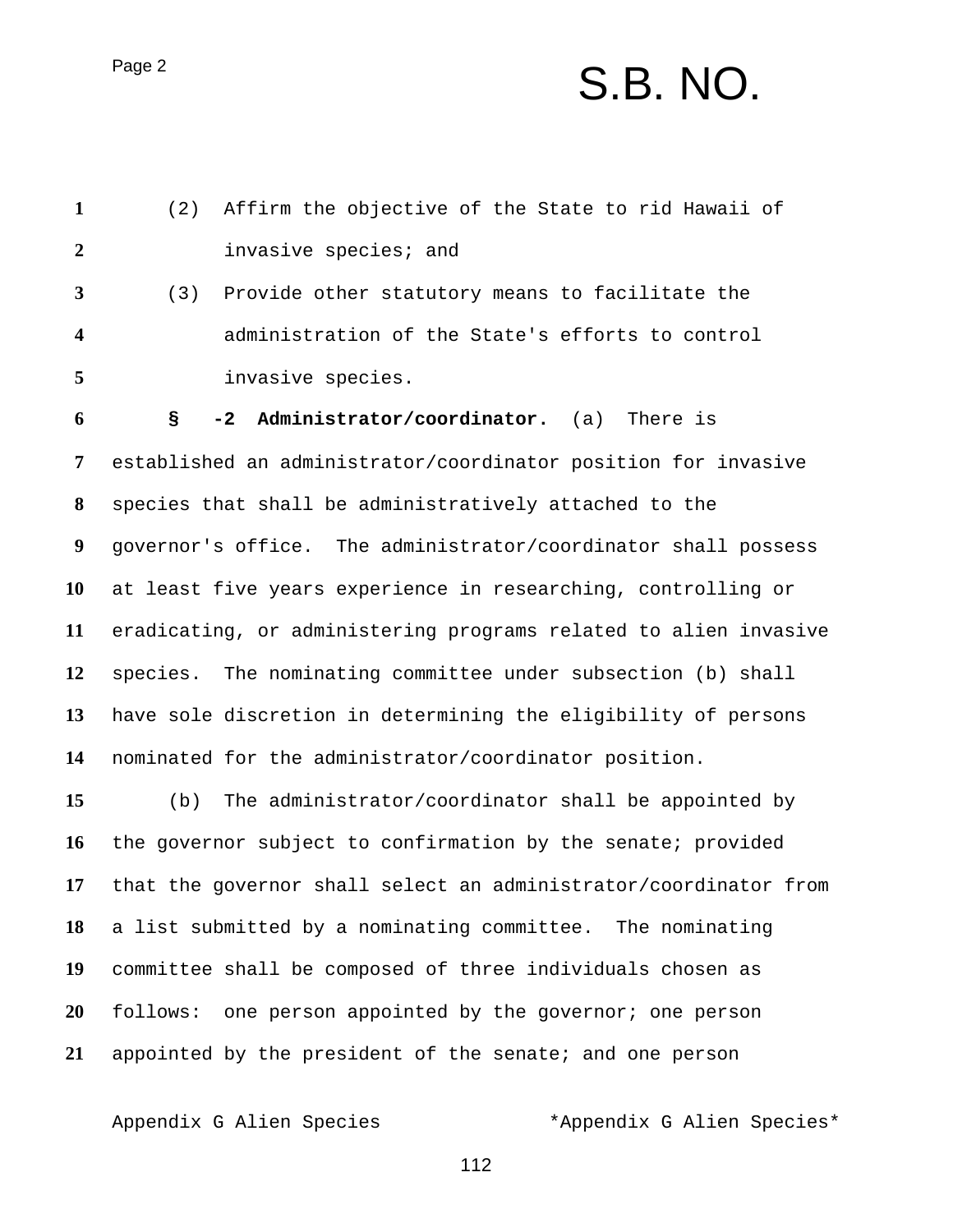### $Page 3$   $S.B. NO.$

 appointed by the speaker of the house of representatives. The committee shall solicit applications and send to the governor the names of at least three nominees. The committee shall serve without compensation and serve at the pleasure of the appointing authority. The nominating committee may dismiss the administrator/coordinator for cause and replace the administrator/coordinator as the need arises. (c) The administrator/coordinator shall serve a term of four years, shall be appointed without regard to chapter 76, and compensated at a salary level set by the nominating committee with approval by the governor. The administrator/coordinator may request staff assistance from the office of the governor and other appropriate agencies. The administrator/coordinator may also employ, without regard to chapters 76 and at the administrator/coordinator's pleasure, hire and dismiss such persons as the administrator/coordinator finds necessary for the purposes of this chapter and fix their compensation accordingly. (d) The administrator/coordinator shall: (1) Maintain a broad overview of the invasive species problem in the State;

Appendix G Alien Species \*Appendix G Alien Species\*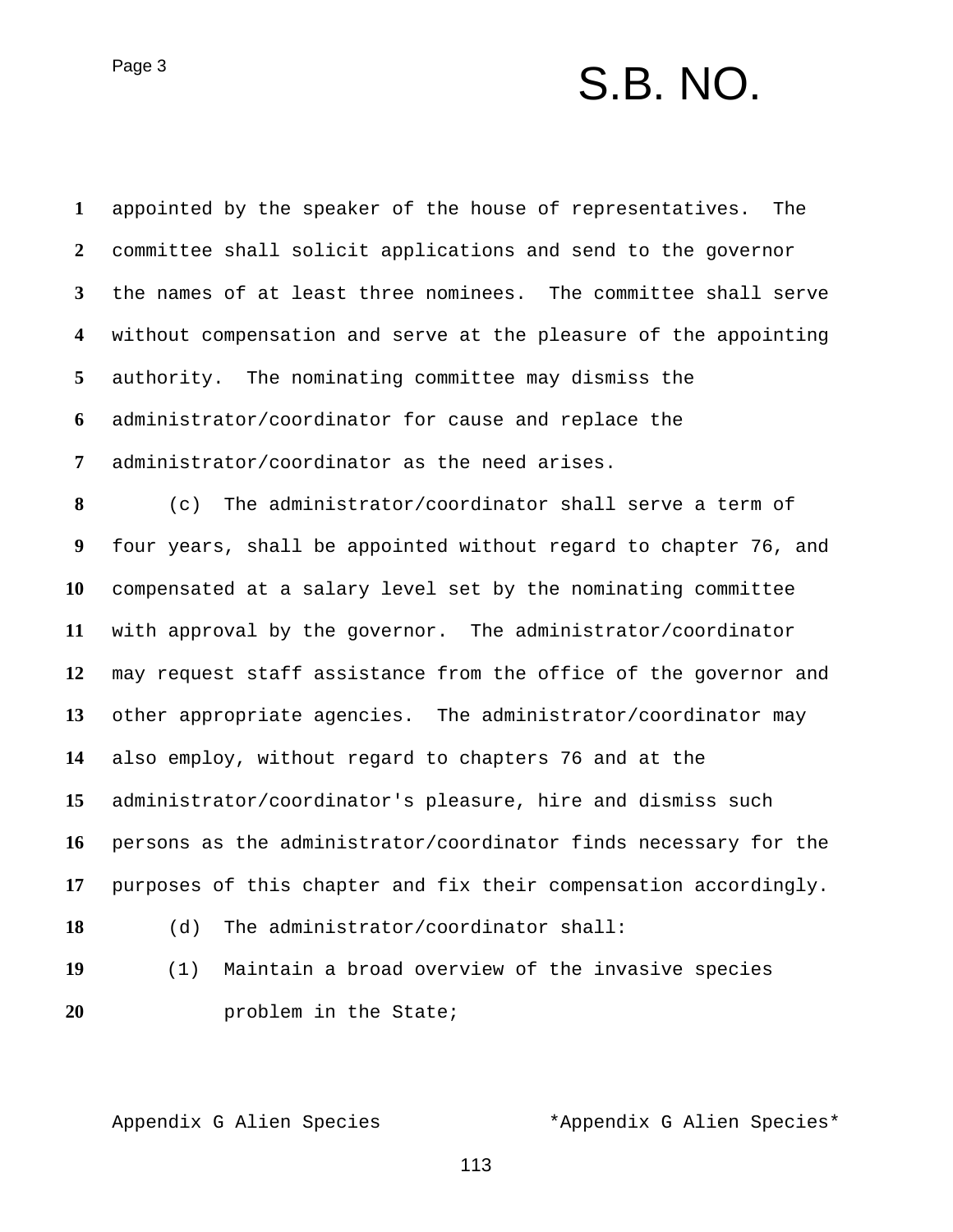# Page 4 S.B. NO.

| $\mathbf{1}$            | (2) | Advise, consult, and coordinate invasive species       |
|-------------------------|-----|--------------------------------------------------------|
| $\boldsymbol{2}$        |     | related efforts with and between the departments of    |
| 3                       |     | agriculture, land and natural resources, health, and   |
| $\overline{\mathbf{4}}$ |     | transportation including state, federal,               |
| 5                       |     | international, and privately organized programs and    |
| 6                       |     | policies;                                              |
| 7                       | (3) | Identify and prioritize each lead agency's             |
| 8                       |     | organizational and resource shortfalls with respect to |
| 9                       |     | invasive species;                                      |
| 10                      | (4) | After consulting with appropriate state agencies and   |
| 11                      |     | the advisory body under section $-3$ , create and      |
| 12                      |     | implement a plan that includes the prevention, early   |
| 13                      |     | detection, rapid response, control, enforcement and    |
| 14                      |     | education of the public with respect to invasive       |
| 15                      |     | species, as well as fashion a mission statement        |
| 16                      |     | articulating the State's position against invasive     |
| 17                      |     | species                                                |
| 18                      | (5) | Coordinate and promote the State's position with       |
| 19                      |     | respect to federal issues including:                   |
| 20                      |     | Quarantine preemption;<br>(A)                          |
|                         |     |                                                        |

Appendix G Alien Species \*Appendix G Alien Species\*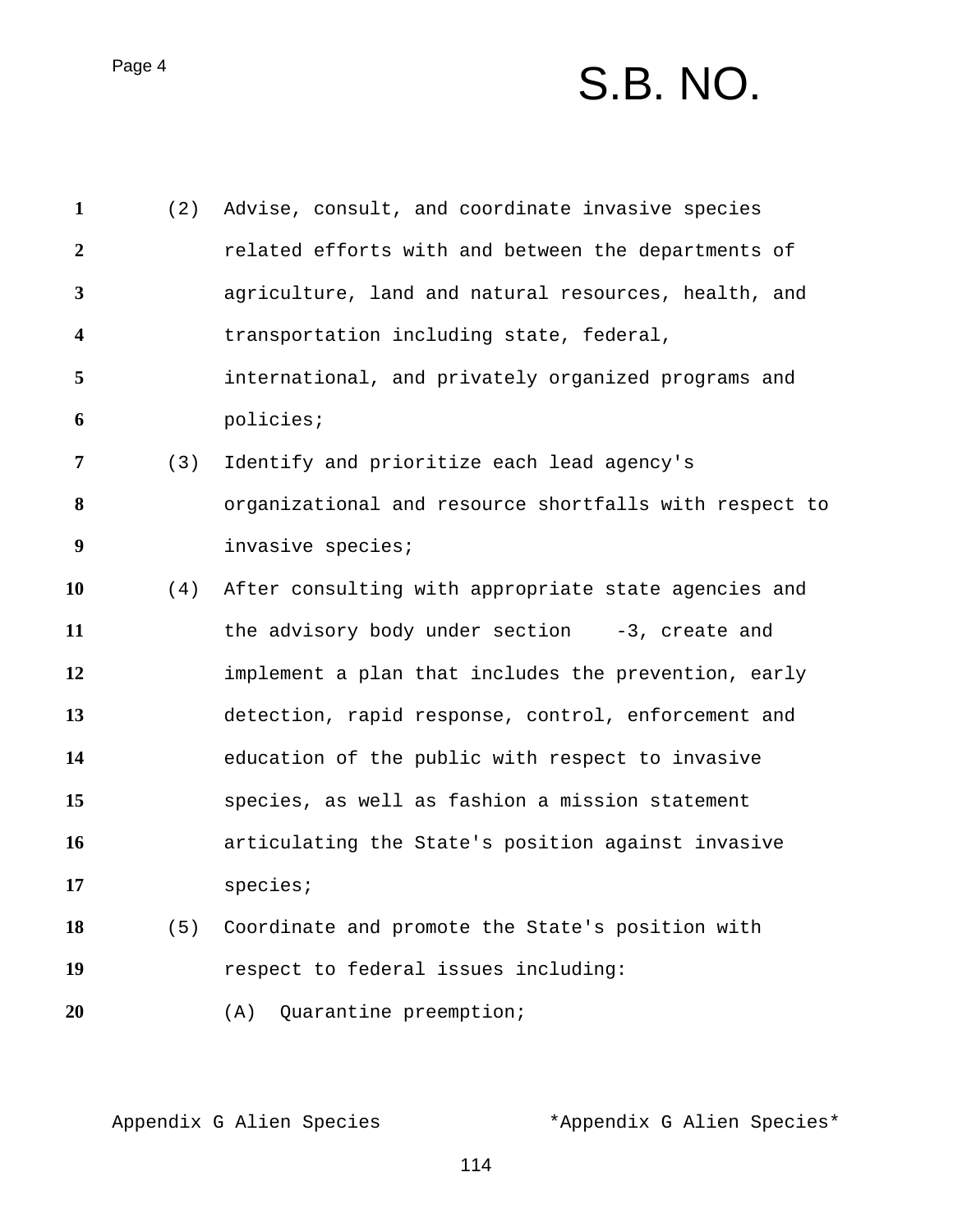# Page 5 S.B. NO.

| $\mathbf{1}$   |     | (B) | International trade agreements that ignore the         |
|----------------|-----|-----|--------------------------------------------------------|
| $\overline{2}$ |     |     | invasive species problem in Hawaii;                    |
| $\mathbf{3}$   |     | (C) | First class mail inspection prohibition;               |
| 4              |     | (D) | Quarantine of domestic pests arriving from the         |
| 5              |     |     | mainland should be provided by the federal             |
| 6              |     |     | government;                                            |
| 7              |     | (E) | Coordinating efforts with federal agencies to          |
| 8              |     |     | maximize resources and reduce or eliminate system      |
| 9              |     |     | gaps and leaks including deputizing U.S.               |
| 10             |     |     | Department of Agriculture's plant protection and       |
| 11             |     |     | quarantine inspectors to enforce Hawaii's laws;        |
| 12             |     | (F) | Promoting the amendment of federal laws as             |
| 13             |     |     | necessary, including the Lacey Act (so that            |
| 14             |     |     | federal and state laws are consistent) and laws        |
| 15             |     |     | related to inspection of domestic airline              |
| 16             |     |     | passengers, baggage and cargo;                         |
| 17             |     | (G) | Coordinating efforts and issues with the federal       |
| 18             |     |     | Invasive Species Council and its National              |
| 19             |     |     | Invasive Species Management Plan;                      |
| 20             | (6) |     | Identify and record all invasive species present in    |
| 21             |     |     | the State and designate the department of agriculture, |

Appendix G Alien Species \*Appendix G Alien Species\*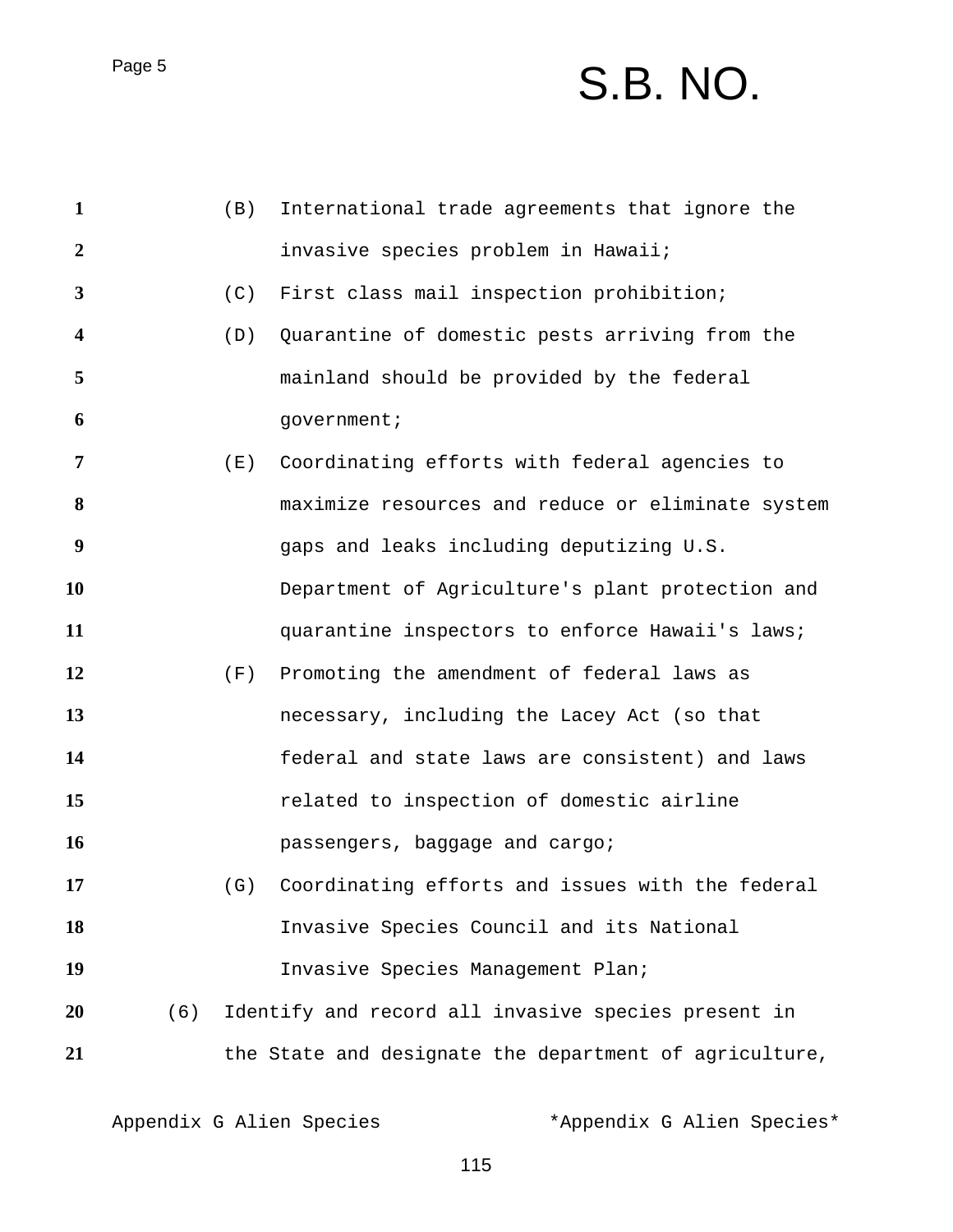# Page 6  $S.B. NO.$

| $\mathbf{1}$     |      | health, or land and natural resources as the lead          |
|------------------|------|------------------------------------------------------------|
| $\boldsymbol{2}$ |      | agency for each invasive species identified;               |
| 3                | (7)  | Identify all state, federal and other moneys expended      |
| 4                |      | for the purposes of the invasive species problem in        |
| 5                |      | the State;                                                 |
| 6                | (8)  | Identify all federal and private funds available to        |
| 7                |      | the State to fight invasive species and advise and         |
| 8                |      | assist state departments to acquire these funds;           |
| 9                | (9)  | Advise the governor and legislature on budgetary and       |
| 10               |      | other issues regarding invasive species;                   |
| 11               |      | (10) Provide annual reports to the legislature twenty days |
| 12               |      | prior to every legislative session on budgetary and        |
| 13               |      | other related issues;                                      |
| 14               | (11) | Include the counties in the fight against invasive         |
| 15               |      | species to increase resources and funding and to           |
| 16               |      | address county-sponsored activities that involve           |
| 17               |      | invasive species;                                          |
| 18               |      | (12) Review state agency mandates and commercial interests |
| 19               |      | that sometimes call for maintenance of potentially         |
| 20               |      | destructive alien species as resources for sport           |
| 21               |      | hunting, aesthetic resources or other values;              |

Appendix G Alien Species \*Appendix G Alien Species\*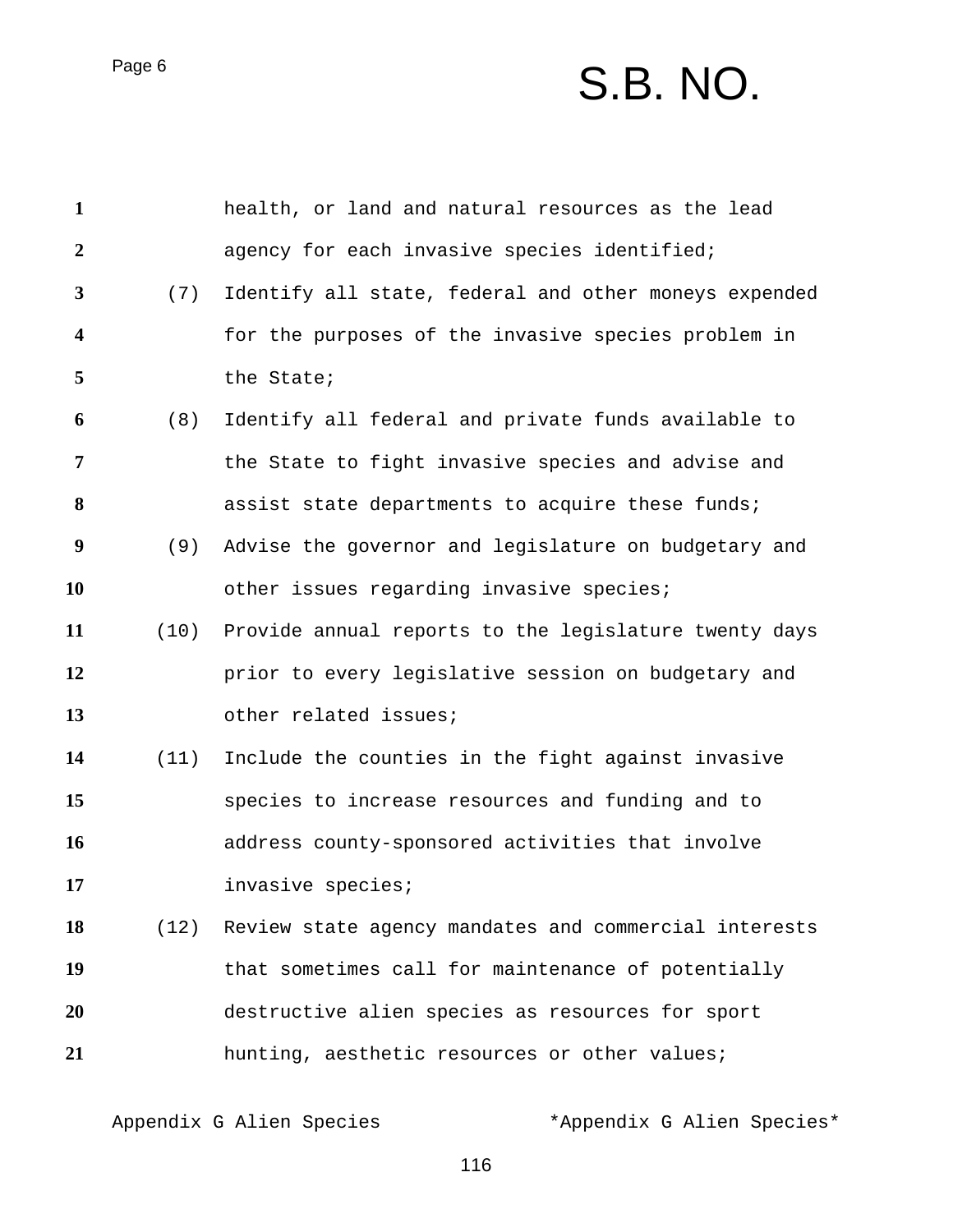## Page 7 S.B. NO.

| $\mathbf{1}$     | (13)                                                             | Review the fines and penalties structure to insure             |  |  |
|------------------|------------------------------------------------------------------|----------------------------------------------------------------|--|--|
| $\overline{2}$   |                                                                  | maximum deterrence for invasive species related                |  |  |
| $\mathbf{3}$     |                                                                  | crimes;                                                        |  |  |
| 4                | (14)                                                             | Suggest appropriate legislation to improve the State's         |  |  |
| 5                |                                                                  | administration of invasive species programs and                |  |  |
| 6                |                                                                  | policies; and                                                  |  |  |
| $\overline{7}$   | (15)                                                             | Any other function necessary to effectuate the                 |  |  |
| 8                |                                                                  | purposes of this chapter.                                      |  |  |
| $\boldsymbol{9}$ | S                                                                | -3 Advisory body. The administrator/coordinator may            |  |  |
| 10               |                                                                  | appoint a local advisory body to advise the                    |  |  |
| 11               | administrator/coordinator to assist in coordinating activities   |                                                                |  |  |
| 12               | to fight invasive species. The body shall be comprised of        |                                                                |  |  |
| 13               | representatives of state, and private members. Representatives   |                                                                |  |  |
| 14               | of federal agencies shall be asked to participate. The           |                                                                |  |  |
| 15               | selection of the local advisory body shall be at the discretion  |                                                                |  |  |
| 16               | of the administrator/coordinator who shall meet with the body at |                                                                |  |  |
| 17               |                                                                  | least quarterly. If the administrator/coordinator does not     |  |  |
| 18               | appoint an advisory body, then the administrator/coordinator     |                                                                |  |  |
| 19               | shall conduct quarterly public hearings to gain public input on  |                                                                |  |  |
| 20               |                                                                  | current issues of concern. The administrator/coordinator shall |  |  |
| 21               |                                                                  | also meet at least semi-annually with the chairpersons of the  |  |  |

Appendix G Alien Species \*Appendix G Alien Species\*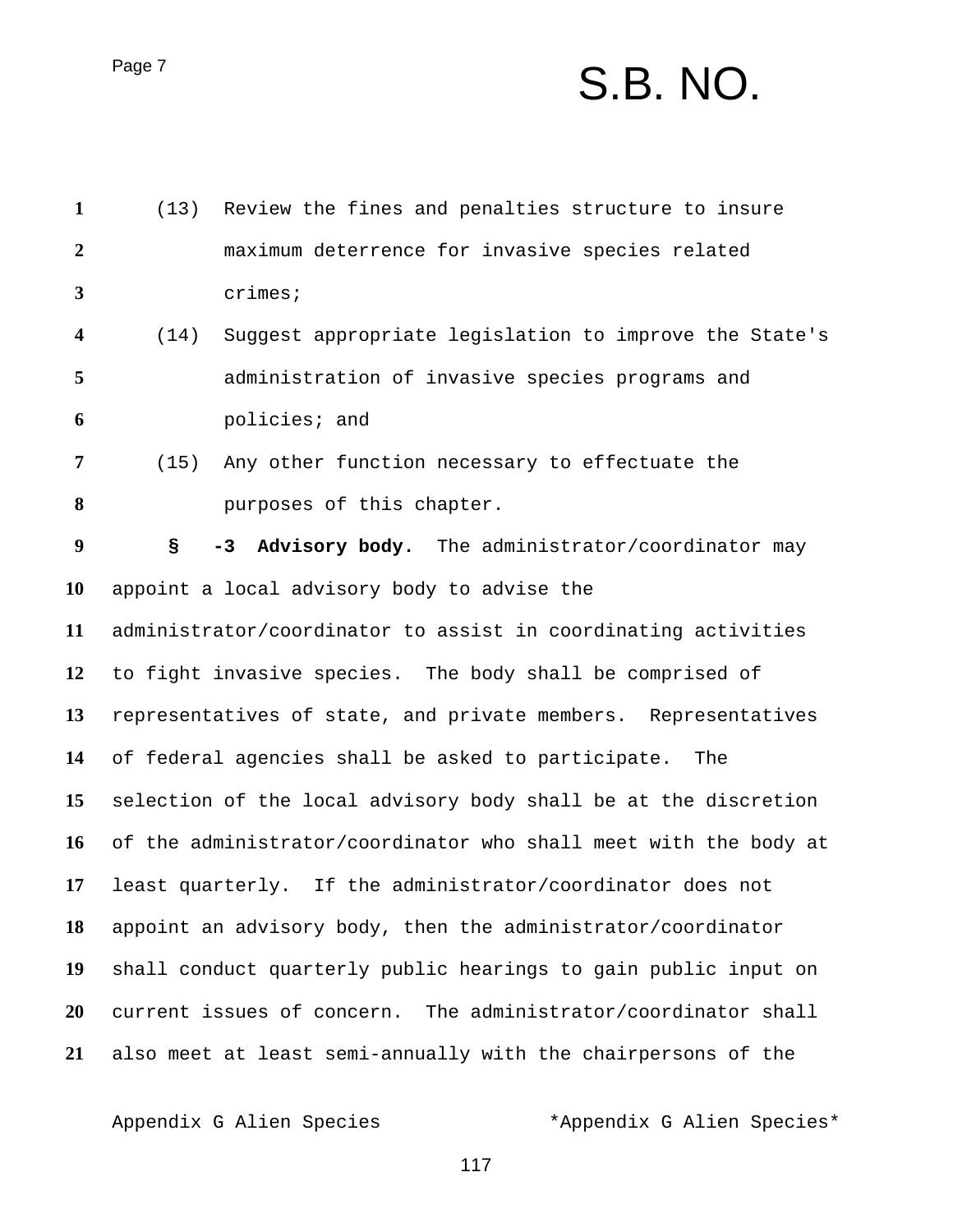Page 8  $S.B. NO.$ 

 board of agriculture and board of land and natural resources and the directors of health and transportation to gain input and to keep them abreast of current issues. **§ -4 Lead agency; duties.** A state department that is designated a lead agency under section -2(b)(5) with respect to a particular species shall have sole administrative responsibility and accountability for that designated invasive species. The lead agency shall: (1) Coordinate all efforts between other departments and federal and private agencies to control or eradicate 11 the designated invasive species; (2) Prepare a biennial multi-departmental budget proposal for the legislature and invasive species administrator/coordinator forty days before the convening of the regular session of the legislature in each odd-numbered year, showing the budget **17** requirements of each of the lead agency's assigned invasive species that includes the budget requirements of all departments that it leads for that species as well as other federal and private funding for that invasive species;

Appendix G Alien Species \*Appendix G Alien Species\*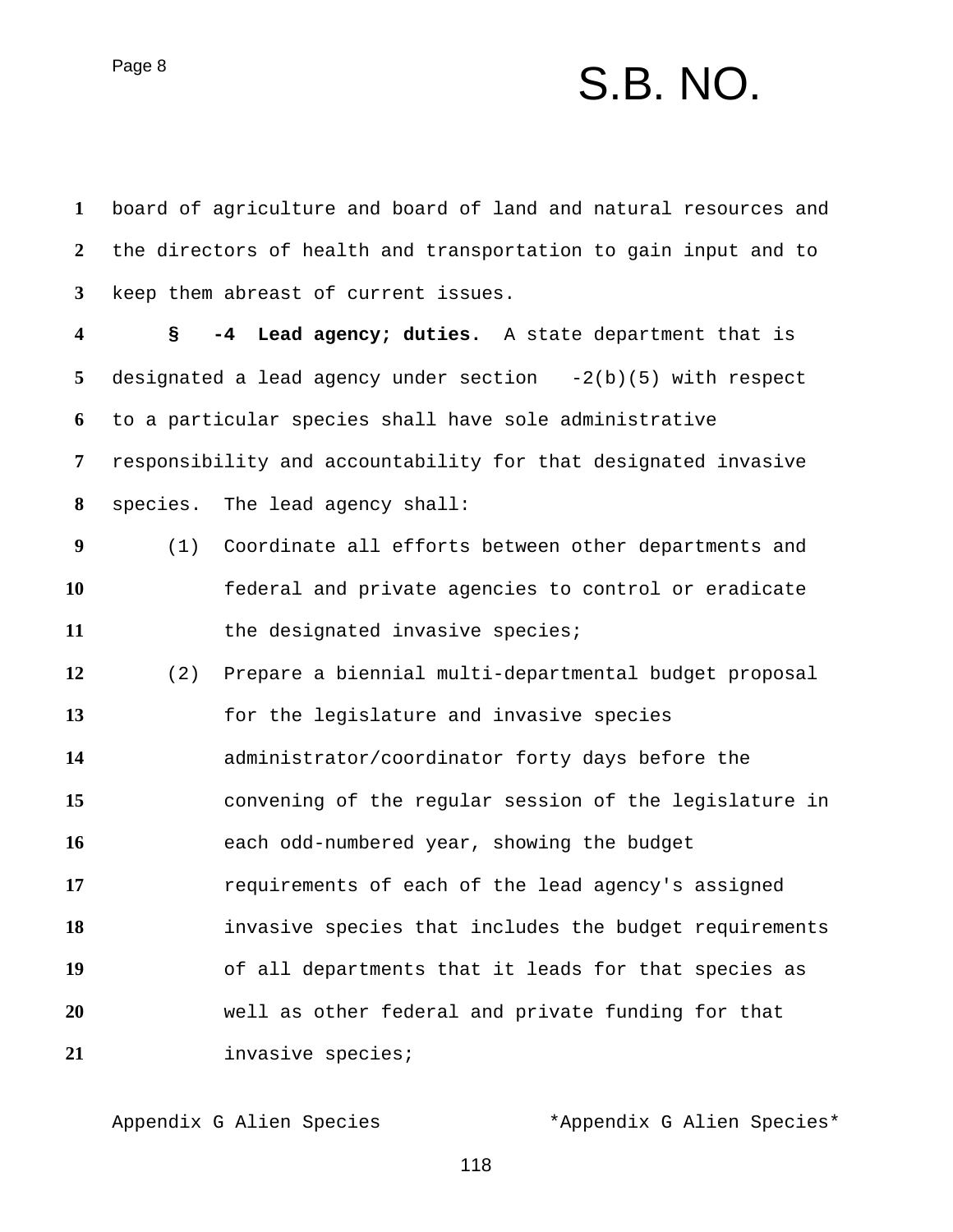## $P\text{age 9}$   $S.B. NO.$

 (3) Prepare and distribute an annual progress report forty days prior to the convening of each regular session of the legislature to the governor, legislature, and the invasive specie administrator/coordinator that includes the status of each assigned invasive species with respect to its control or eradication; and (4) Any other function of a lead agency necessary to effectuate the purposes of this chapter. **§ -5 Authority to enter premises; departments of agriculture, health, and land and natural resources.** Notwithstanding any other law to the contrary, and in addition to any other authority provided by law that is not inconsistent with the purposes of this chapter, the departments of agriculture, health, and land and natural resources and each departments agents, pursuant to this chapter, are authorized to examine, control, and eradicate all instances of invasive species identified as such by the invasive species administrator/coordinator under section -(2)(b)(5) on any public or private premises or in any aircraft or vessel landed or docked in waters of the State.

Appendix G Alien Species \*Appendix G Alien Species\*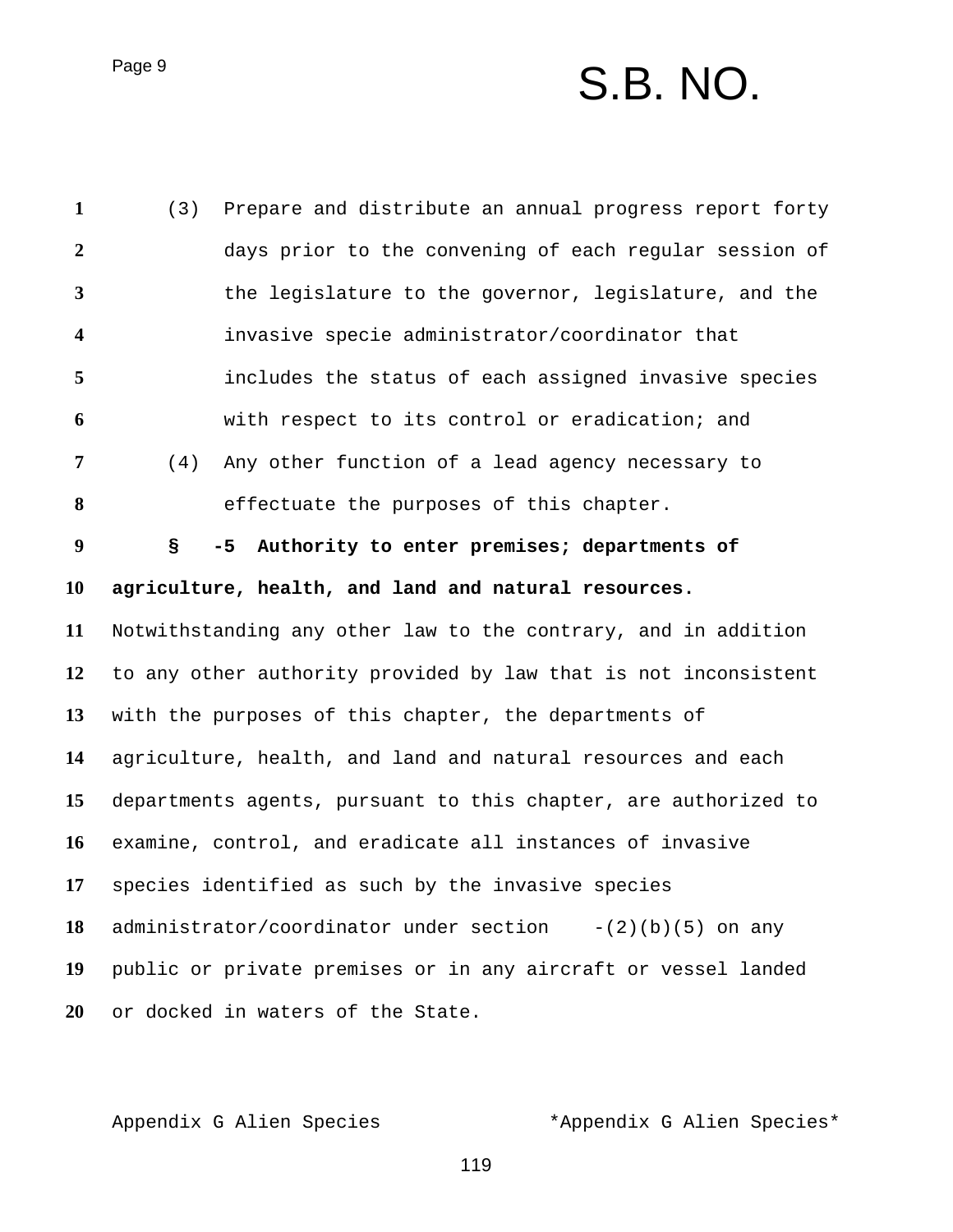## Page 10  $S.B. NO.$

 **§ -6 Private property.** (a) Whenever any invasive specie identified by the invasive species administrator/coordinator under section -(2)(b)(5) is found on private property, the departments of agriculture, health, or land and natural resources, as the case may be, may enter such premises to control or eradicate the invasive species after reasonable notice is given to the owner of the property and pursuant to the court order in subsection (d). (b) If applicable, a duplicate of the notice so given shall be left with one or more of the tenants or occupants of the premises. If the premises are unoccupied, notice shall be mailed to the last known place of residence of the owner if residing in the State. If the owner resides out of the State or cannot be reached with notice speedily, notice left at the house or posted on the premises shall be sufficient. (c) The department may instead cause notice to be given, and order the owner to control or eradicate the invasive species

 at the owner's expense within such reasonable time as the department may deem proper, pursuant to the notice requirements of this section.

Appendix G Alien Species \*Appendix G Alien Species\*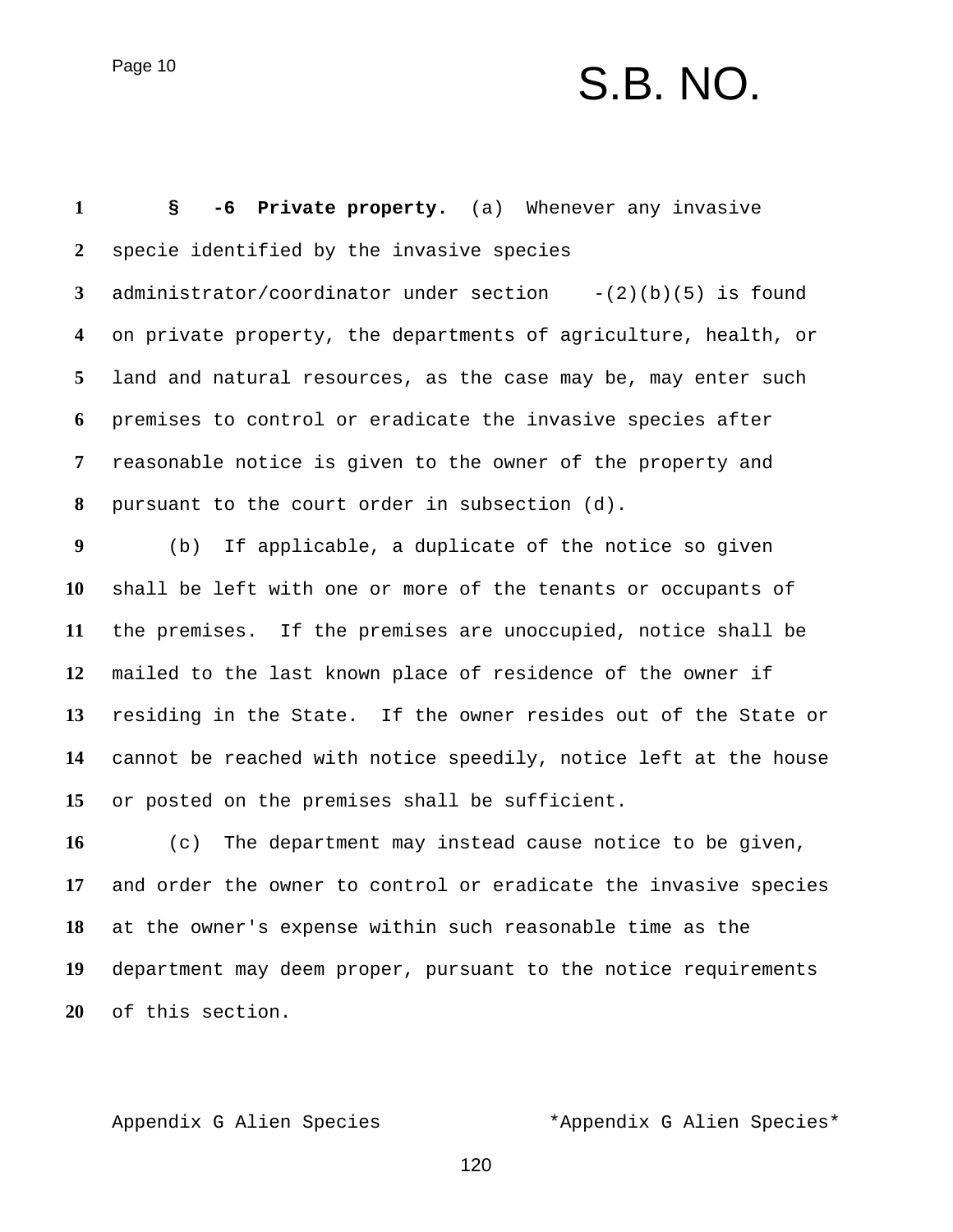## Page 11 S.B. NO.

 (d) If the owner thus notified fails to comply with the order of the department, or its agent, within the time specified by the department, the department or its agent may apply to the district court of the circuit in which the property is situated for a warrant, directed to any police officer of the circuit, commanding the police officer to take sufficient aid, and, being accompanied by the department, between the hours of sunrise and sunset, execute measures to control or eradicate the invasive species.

 (e) The department may recover by appropriate proceedings the expenses incurred by its order from any owner, who, after proper notice has failed to comply with the department's order. (f) In no case shall the department or any officer or agent thereof be liable for costs in any action or proceeding that may be commenced in pursuance of this chapter.

 **§ -7 State or county property.** (a) Whenever any invasive species identified by the invasive species administrator/coordinator under section -(2)(b)(5) is found on state or county property or on a public highway, street, lane, alley, or other public place controlled by the State or county, notice shall be given by the departments of agriculture,

Appendix G Alien Species \*Appendix G Alien Species\*